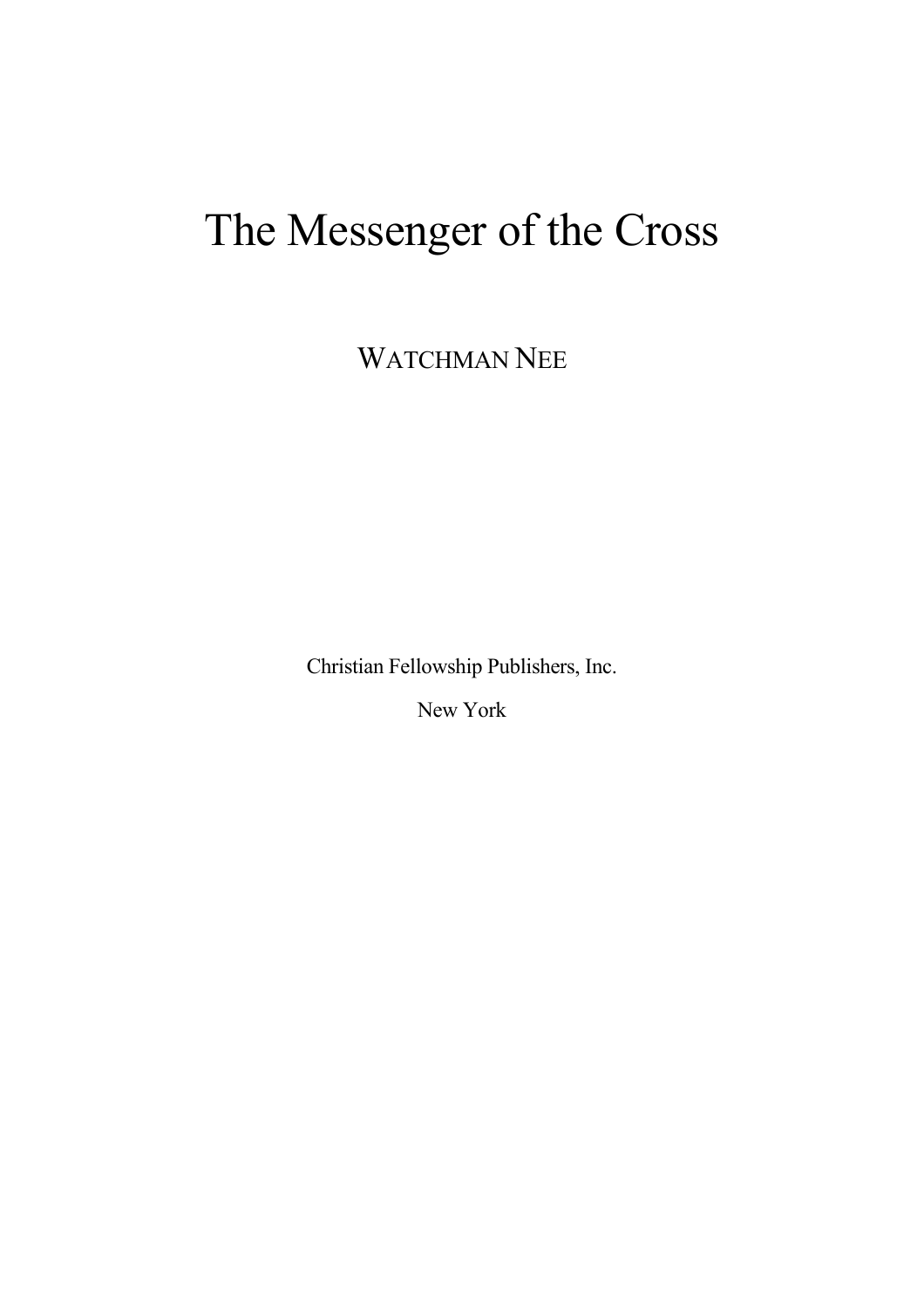Copyright ©1980 Christian Fellowship Publishers, Inc. New York All Rights Reserved

ISBN 0-935008-50-0

Available from the Publishers at:

11515 Allecingie Parkway Richmond, Virginia 23235

PRINTED IN U.S.A.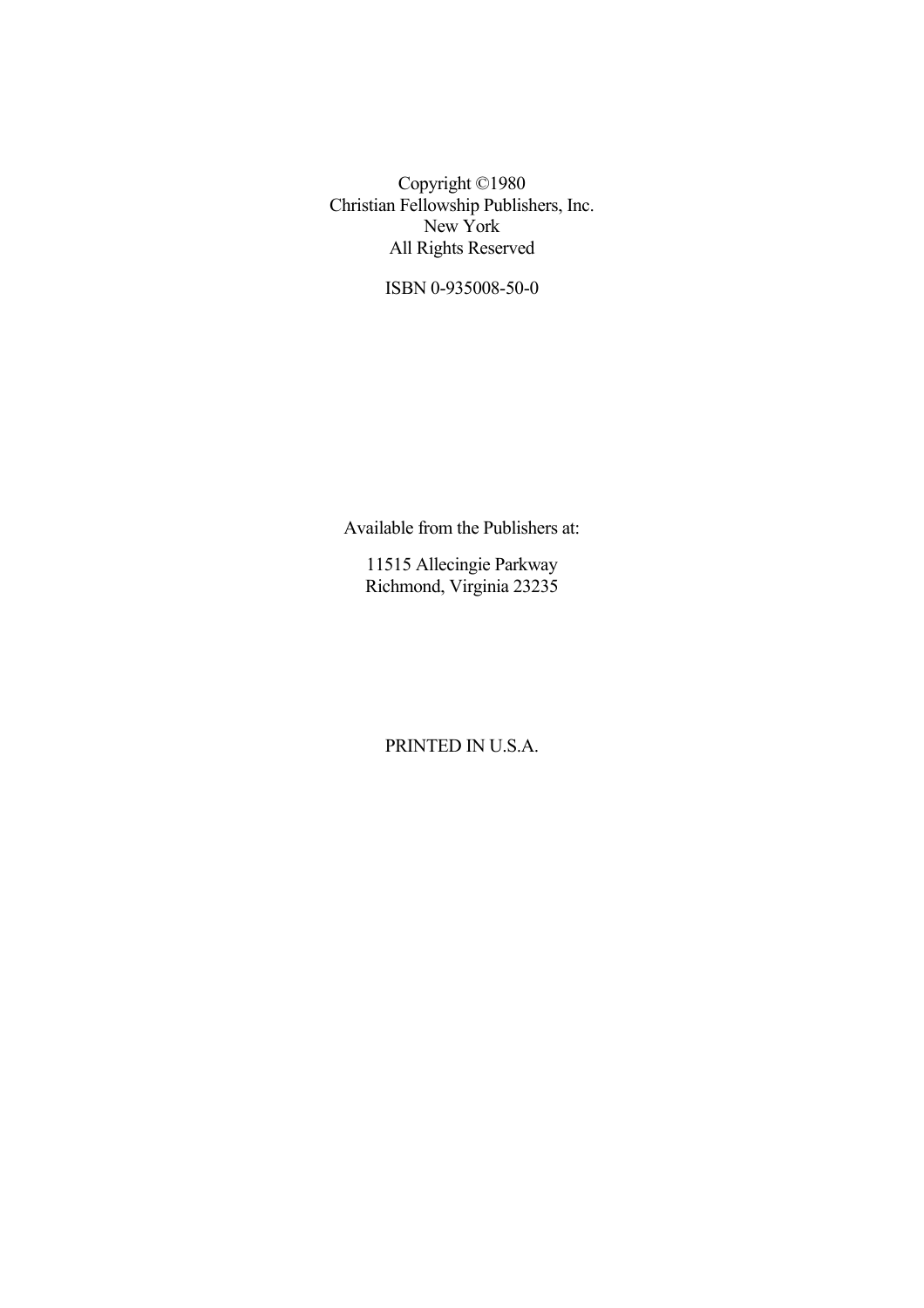### **TRANSLATOR'S PREFACE**

In the counsel of God's will, the cross occupies a central place. This is because only through the cross can God's eternal purpose concerning His Son as well as His church be realized. "I determined not to know anything among you, save Jesus Christ, and him crucified," declared the apostle Paul (1 Cor. 2.2). Christ came to us by way of the cross, and only by this same way do we know Him. Unless the cross is accepted by us both objectively in terms of the finished work of Christ at Calvary and subjectively in terms of the dealing of the Holy Spirit in us, we have no message to deliver to the world and we are not fit to be its messengers.

In this present volume, Watchman Nee shows us that at the source of all spiritual things stands the cross. In order that Christ may be all and in all, there is no effective means save the cross. How we therefore need to pray, "Search me, O God, and know my heart: try me and know my thoughts" (Ps. 139.23), so that by God's response to such heartfelt prayer we may have a true knowledge of our selves. Now such response will mean our having to experience the dividing of our spirit and soul, since the root of all sins is the fallen self life of man. Yet, as the author makes clear, with the self thus dealt with, we can then be true messengers of the cross.

May God raise up many such messengers today.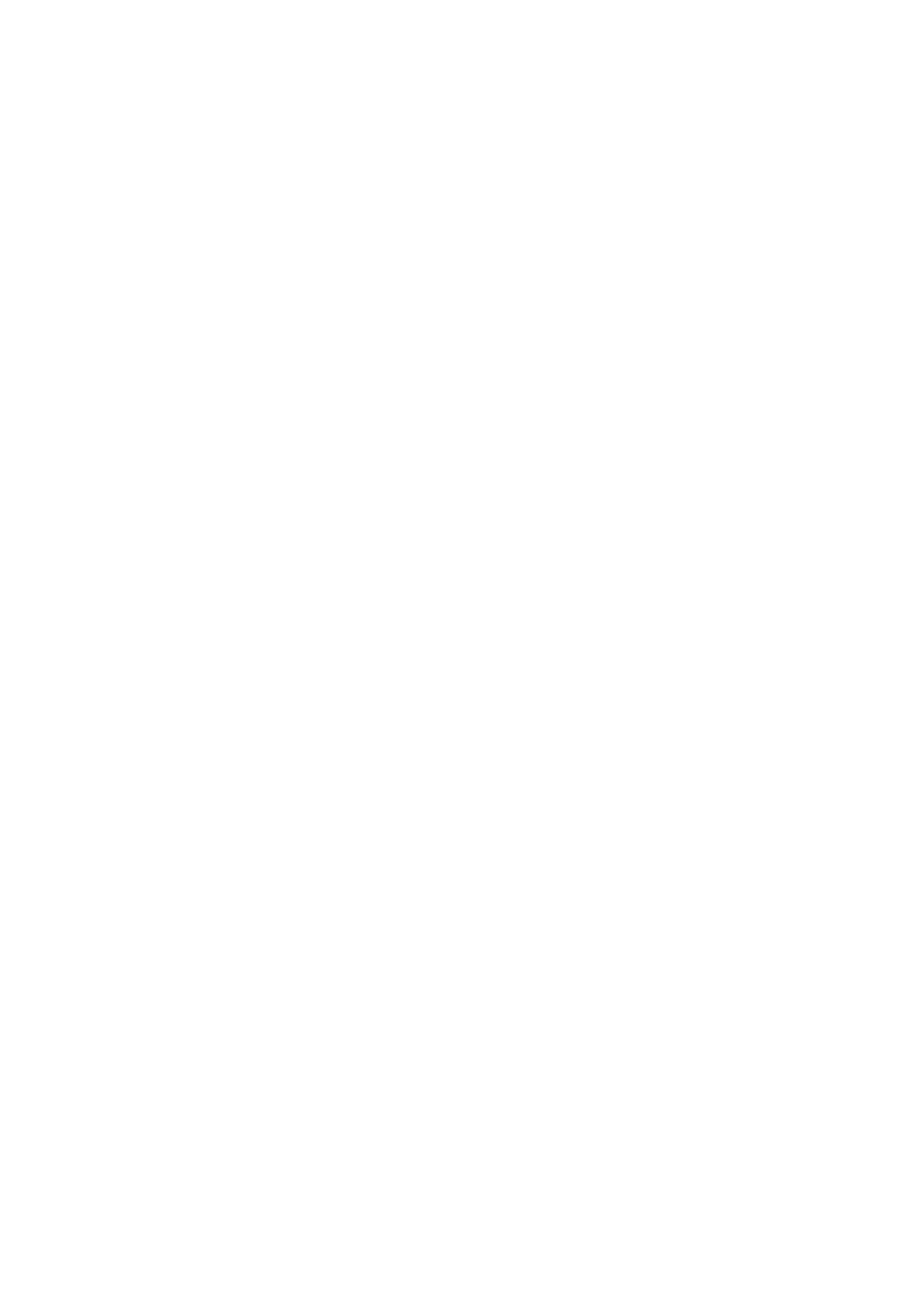## **CONTENTS**

| 1 The Messenger of the Cross      | $\overline{7}$ |
|-----------------------------------|----------------|
| 2 In Christ                       | 39             |
| 3 The Power of Choosing           | 47             |
| 4 Spiritual Or Mental?            | 59             |
| 5 The Dividing of Soul and Spirit | 75             |
| 6 Knowing the Self                | 83             |
| 7 How Is Your Heart?              | 99             |
| 8 Man's First Sin                 | 105            |
| 9 Take the Helmet of Salvation    | 117            |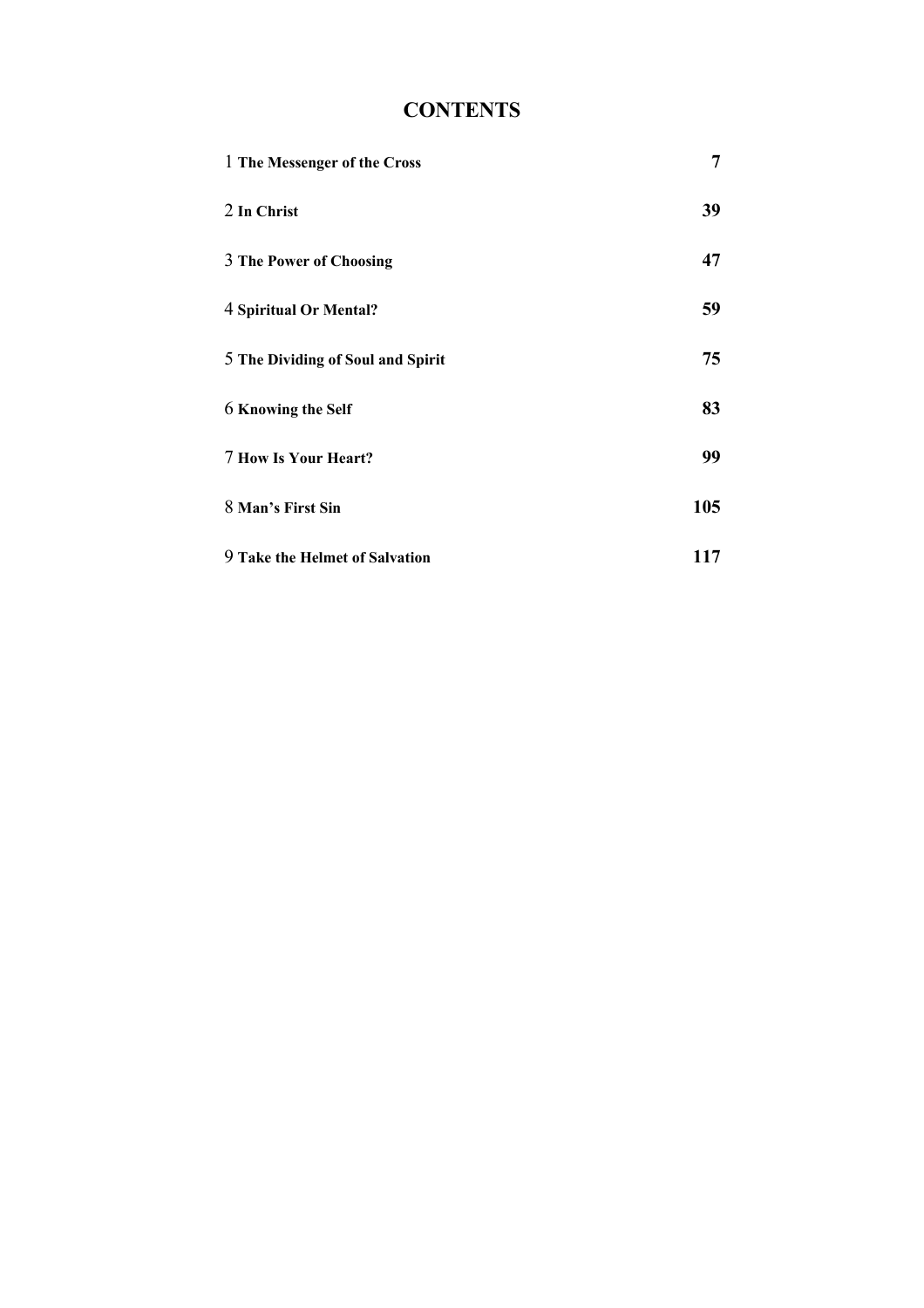The volume consist of messages either written or delivered by the author over an extended period of anointed ministry of God's word. Because of the relatedness of their content, they are now being translated and published together in English as a single volume.

> Scripture quotations are from the American Standard Version of the Bible (1901), unless otherwise indicated.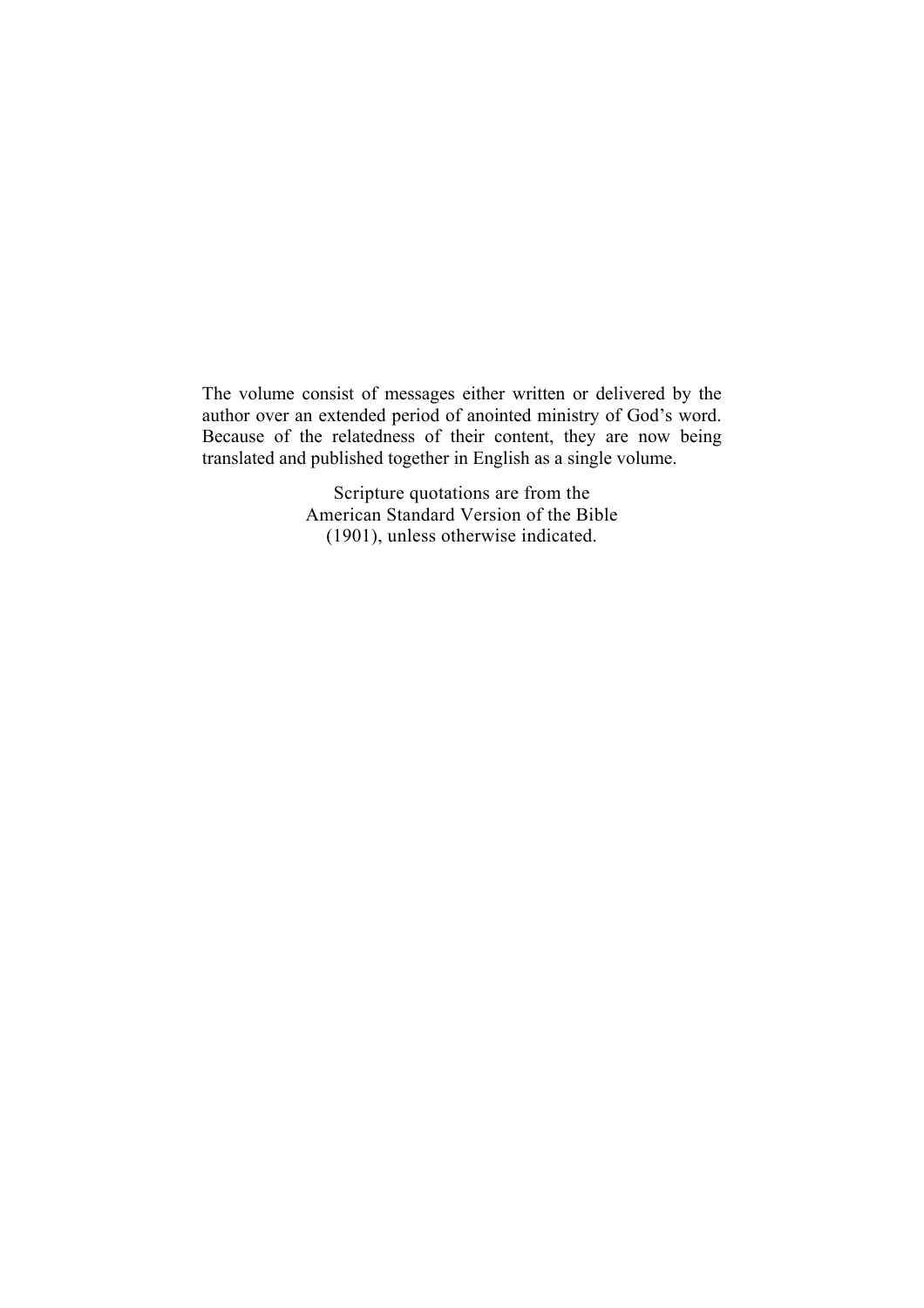

<span id="page-6-0"></span>**1The Messenger of the Cross**<br>In recent years many seem to have become tired of<br>hearing the message of the cross; yet we thank and<br>praise God our Father, for He has reserved for His great<br>name's sake quite a few faithful w In recent years many seem to have become tired of hearing the message of the cross; yet we thank and praise God our Father, for He has reserved for His great name's sake quite a few faithful who have not bent their knees to Baal. We feel, however, that all servants

of God should know why, though they faithfully proclaim the cross, they have so little result. Why is it that people hear the truthful word of God and yet their lives evidence so little change? We believe this matter should receive our greatest attention. We as workers of the Lord ought to know why the gospel we preach fails to gain people. May we humbly pray, asking the Spirit of God to shed His light upon our hearts that we may see wherein we have failed.

Naturally we must pay attention to the word we preach. (We will not here concern ourselves with those who preach a wrong or "another" gospel, since their faith is already in error.) As regards what we preach, it is that truth which is in perfect accord with the Bible. As to our theme, it is the cross of the Lord Jesus. What we proclaim is none other than the Lord Jesus and Him crucified in order to save sinners from both the penalty and power of sin. We know that our Lord died on the cross as the substitute for sinners so that all who believe in Him will be saved without works. Yet we not only know that Christ was crucified as our substitute; we also know that sinners and their sins were crucified with Him too. We are fully acquainted with the way of salvation. We are familiar with the secret of dying with Christ and drawing by faith the power of His death to deal with self as well as with sin. We understand very clearly all the other teachings related to this matter in the Bible; and we can present them so well that all seem to appreciate them—so well, in fact, that when we preach the cross of Christ, the audience seems to be most attentive and quite moved. Perhaps we are naturally eloquent, and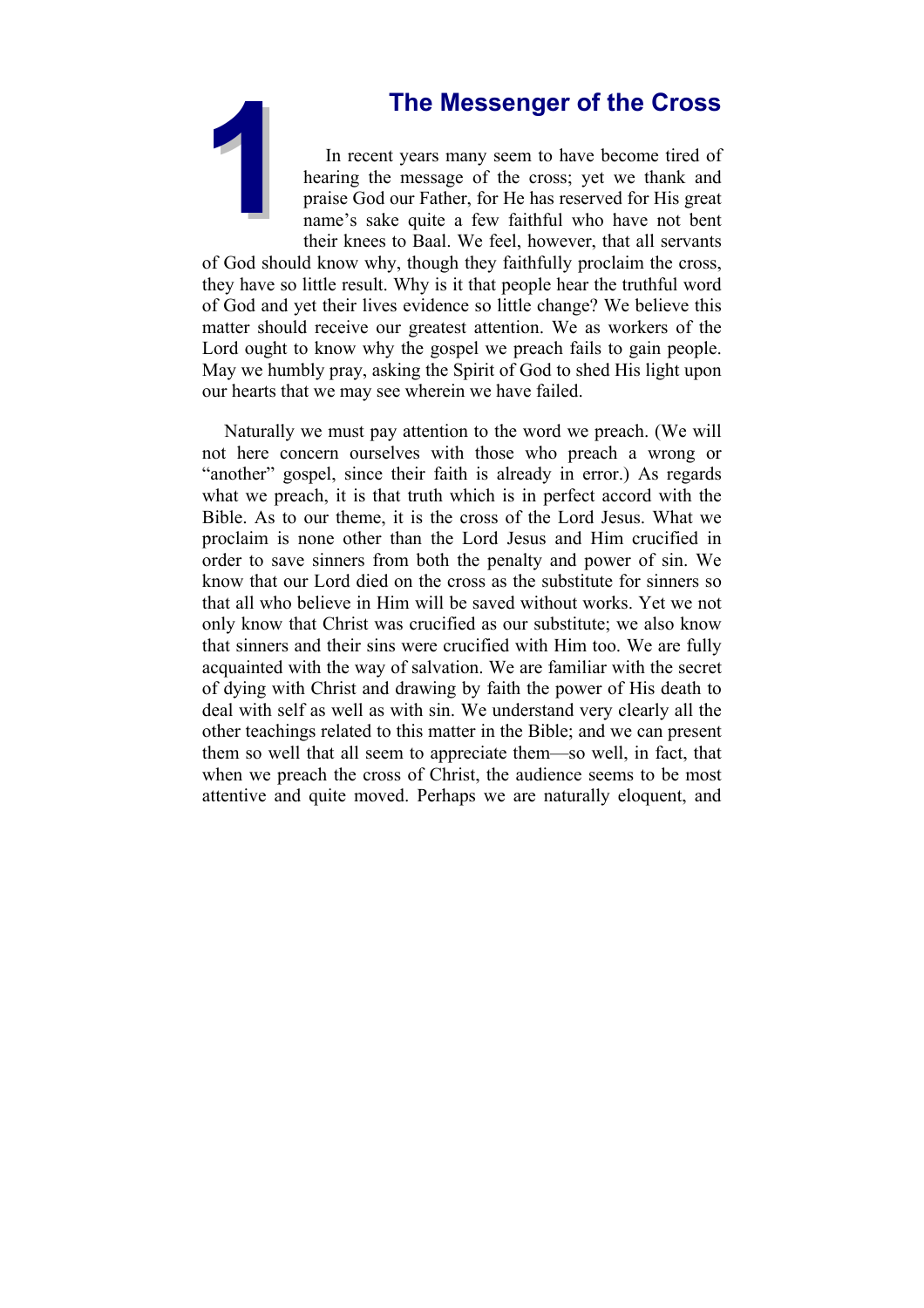this further increases our ability to move people—and adds greatly, we think, to the effect of our work.

Under such circumstances as these, we naturally expect many unbelievers to receive life and many believers to receive life more abundantly. Nevertheless, the results turn out surprisingly differently. Although the audience appears to be quite moved in the auditorium, we find they merely retain in their memory the words spoken without gaining spiritually what we desire for them. There is no notable change in their lives. They understand the teaching but their daily lives are not affected. They simply store what they hear in their minds, without it having any practical impact in their hearts.

The reason for such a contrary effect seems to lie in the fact that what you and I have is mere eloquence, words or wisdom. Behind our spoken word there is not that power which pricks the heart. Our word and voice may excel, yet the power of changing lives is missing in our word and voice. In other words, though we may draw people to listen to us in the auditorium, the Holy Spirit has not worked together with us. And hence our effort leaves no permanent result. Our word does not leave any indelible impression upon people's lives. Out of our mouths words may flow, but out of our spirit no *life* has been released to nourish and quicken the spiritually parched audience.

Lately the word of God has especially called my attention against this kind of preaching. We are not to strive to be orators acclaimed by the people (for is not our Lord the life-giver?); we instead ought to be mere channels through which His life will flow into human hearts. For example, when we preach the cross, we should be those who can impart the life of the cross to other people. What pains me greatly is, that although many are now preaching the cross, the hearers do not seem to receive the life of God. People listen to our words; they appear to approve and gladly receive; yet the life of God is not present.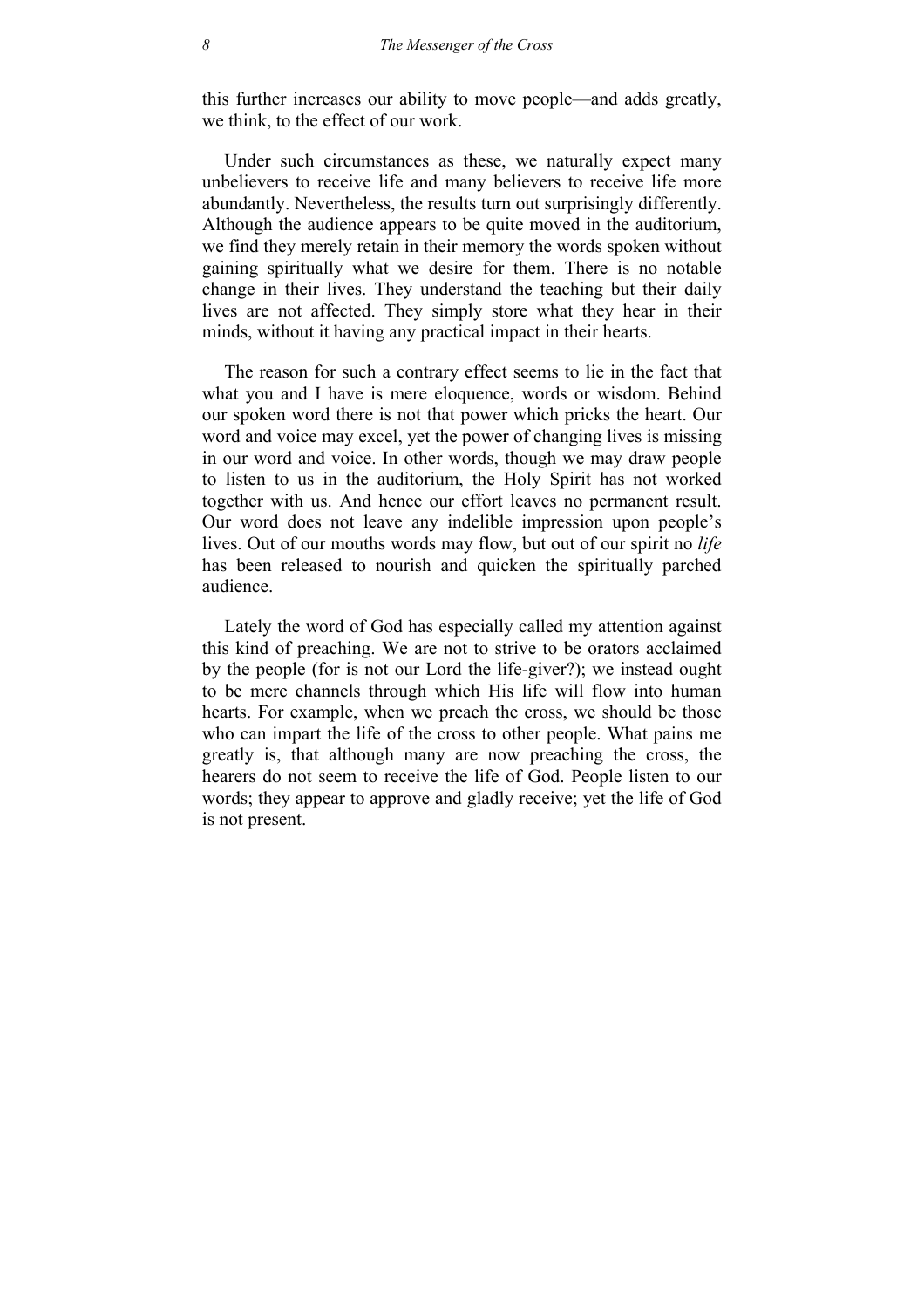How often as we proclaim the substitutionary death of the cross, people may know the meaning and reason for such a death and may appear as though deeply moved at the moment; nevertheless, we do not witness the grace of God working in their midst and causing them to really receive the life of regeneration. Or, as another example, we may preach on the co-death aspect of the cross. We explain its teaching so plainly and persuasively that some people immediately commence to pray and may even determine to instantly die with Christ so as to experience the victory over sin and self. As time passes, however, we fail to notice in them the abundant life of God.

Such imperfect results give me much anguish. It drives me to humble myself before God and seek for His light. Now if you share the same experience, I would wish you to join me in sorrowing before the Lord and repenting together of our failure. What is lacking today are men and women who truly preach the cross, and who especially preach it in the power of the Holy Spirit.

In this connection, then, let us read the following portion from the word of God: "And I, brethren, when I came unto you, came not with excellency of speech or of wisdom, proclaiming. to you the testimony of God. For I determined not to know anything among you, save Jesus Christ, and him crucified. And I was with you, in weakness, and in fear, and in much trembling. And my speech and my preaching were not in persuasive words of wisdom, but in demonstration of the Spirit and of power" (1 Cor. 2.1-4).

In this passage we can discern the outline of three things: one, the message which Paul preaches; two, Paul himself; and three, how Paul proclaims his message.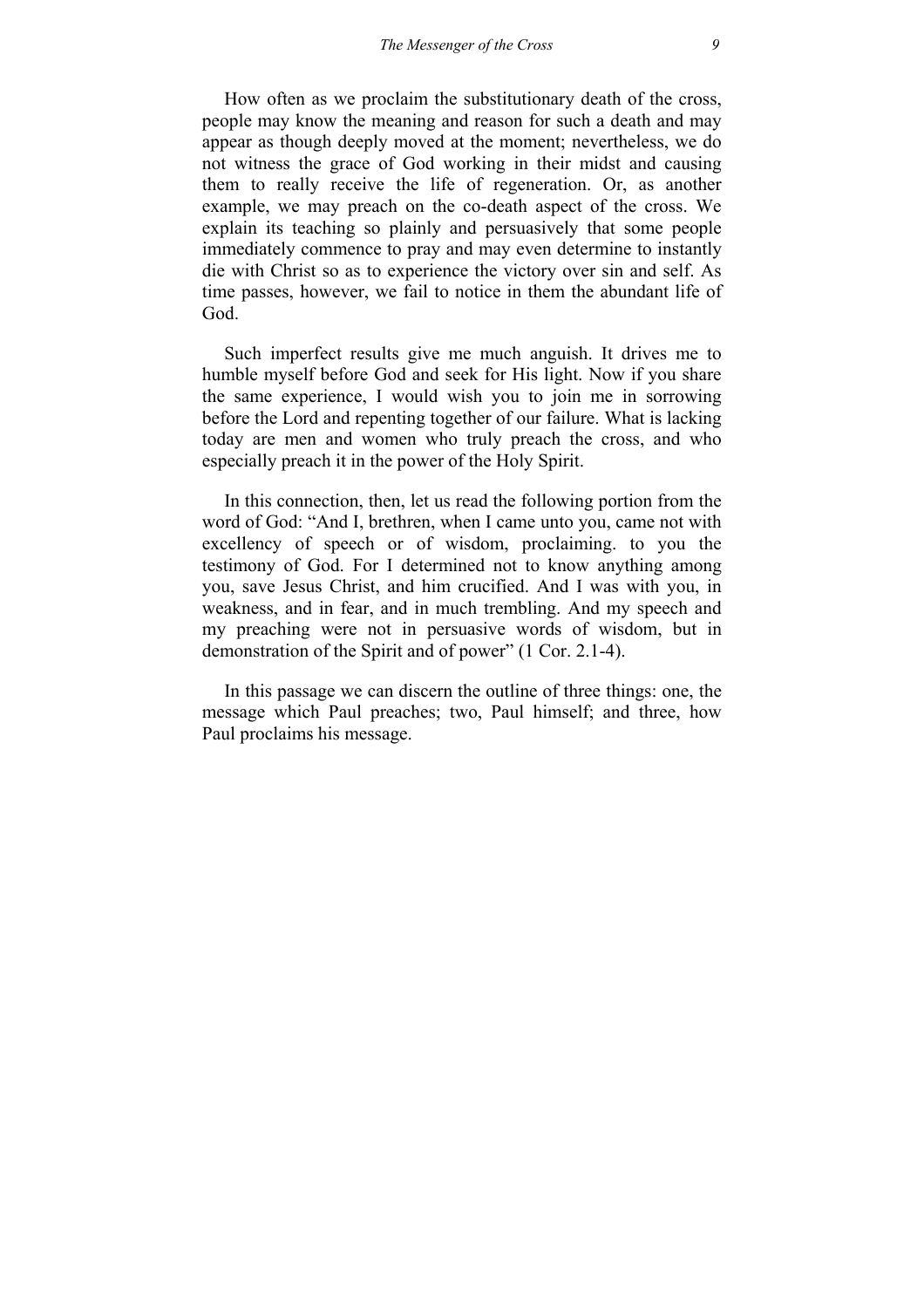#### *One: The Message Which Paul Preaches*

The message which Paul preaches is Jesus Christ and Him crucified. His subject is the cross of Christ or the Christ of the cross. He knows this one matter—and nothing else. What a tremendous loss it will be to our audience as well as to ourselves if we forget the cross and do not make it and its Christ our one and only theme. I trust we are not among those who do not preach the cross at all.

Hence, in the light of this Scripture passage, our message and our theme may indeed be most correct. But do we not have the experience that despite the correctness of our message, we do not impart life to people? Let me tell you, that though it is essential to preach the right message, our labor shall be half in vain if it does not result in people receiving life.

We must underscore the point that the objective of our work is for people to have *life*. We preach the substitutionary death of the cross in order that God may grant His life to those who believe. What is the use if they are merely excited and moved to repent (even approving of what we preach) but their sympathy is only skin deep and the life of God does not enter into them. They are still unsaved. So our objective is not in inducing men only to repent or to have their mind influenced, but to *impart the life of God* to them that they may be saved. Even when we preach to the believer the deeper truth concerning the co-death of the cross, we must have the same objective in view.

Now it is rather easy to cause people to know and to understand a given matter. It really is not hard to persuade people to accept our teaching in their mind; believers and unbelievers alike, with some knowledge, can readily understand if the teaching is clearly explained to them. But for them to receive life and power and to experience what we preach, God has to work through us to dispense the more abundant life. We must never forget that *all the works we*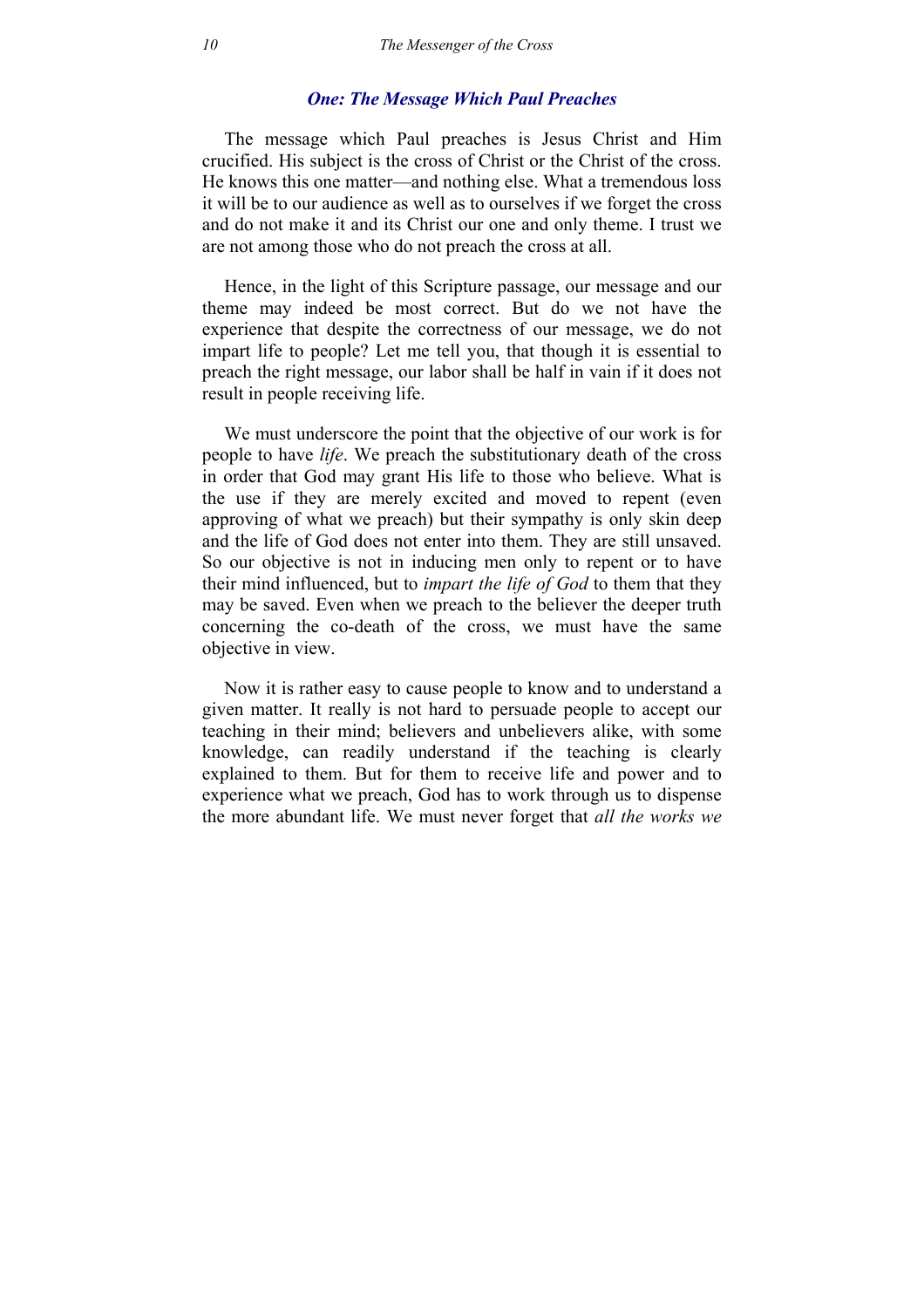*do are for the purpose of our being channels of God's life for that life to flow into people's spirits.* Therefore, in our having the correctness of both message and theme, we next need to make sure we are usable channels of God for transmitting life to other people.

#### *Two: Paul Himself*

The message Paul preaches is the cross of the Lord Jesus Christ. What he proclaims is not in vain since he is a living channel of divine life. With the gospel of the cross, he gives birth to many. Yet in preaching the word of the cross, what about himself? He says this: "I was with you in weakness, and in fear, and in much trembling." He *himself* is a crucified person! Let us see that it requires a crucified person to preach the word of the cross. Here Paul has absolutely no confidence in himself. His weakness, fear and much trembling—his looking upon himself as totally useless without any self-reliance are the sure signs of his being a crucified one. "I have been crucified with Christ," Paul once declared (Gal. 2.20). He further said this: "I die daily" (1 Cor. 15.31). It takes a dying Paul to proclaim the crucifixion. Without the true dying of self, the life of Christ is not able to flow out from him. It is relatively easy to preach the cross, but to be a crucified person in the preaching of the crucifixion is not. If we are not crucified men and women, we cannot preach the word of the cross; no one will receive the life of the cross through our preaching unless we are so crucified. To speak quite frankly, he who does not know the cross experientially is not fit to preach the cross.

#### *Three: How Paul Proclaims His Message*

Paul's message is the cross, and he himself is a crucified person. In the preaching of the cross, he adopts the way of the cross. A crucified person preaches the message of the cross in the spirit of the cross. How often what we preach is indeed the cross; but our attitude, our words and our feelings do not seem to bear witness to what we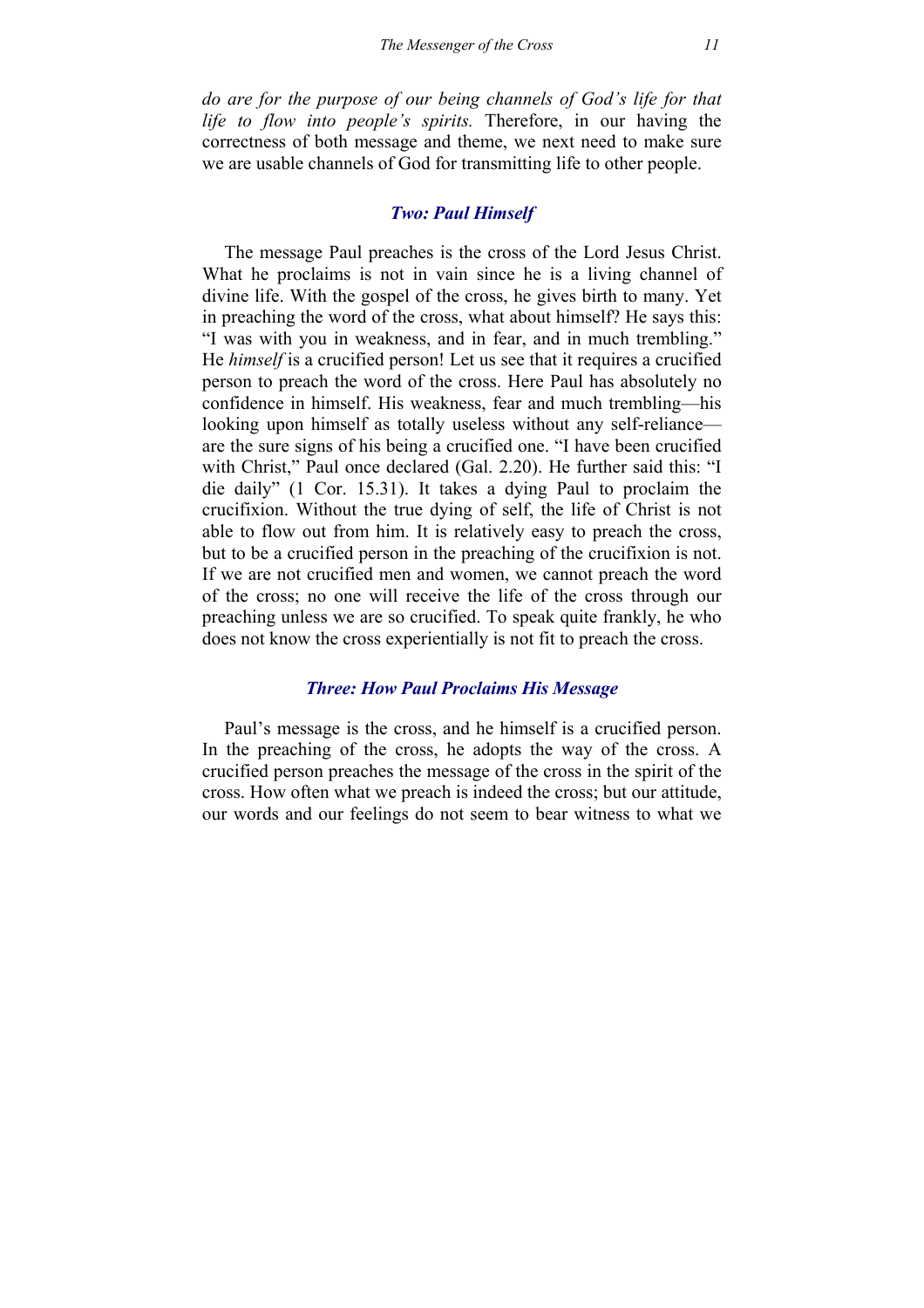preach. Much preaching of the cross is not done in the spirit of the cross! Paul wrote to the Corinthian believers that he "came not with excellency of speech or of wisdom when proclaiming" to them "the testimony of God." The testimony of God here refers to the word of the cross. Paul did not use lofty words of wisdom in proclaiming the cross but came in the spirit of the cross: "My speech and my preaching were not in persuasive words of wisdom, but in demonstration of the Spirit and of power." Such is truly the spirit of the cross.

The cross is the wisdom of God, though to unbelieving men it is foolishness. When we proclaim the "foolish" message, we must assume the "foolish" way, adopt the "foolish" attitude, and use the "foolish" words. The victory of Paul lies in the fact that he is indeed a crucified person. He can therefore proclaim the cross with the attitude as well as the spirit of the cross. He who has not experienced crucifixion will not be filled with the spirit of the cross; and consequently he is not fit to proclaim the message of the cross.

Having seen the experience of Paul, does it not tell us the cause of our failure? The message we preach, may be right, but let us examine ourselves in the light of the Lord, discerning whether we really are crucified men and women. With what kind of spirit, words and attitude do we preach the cross? Oh! May we deeply humble ourselves in the face of these questions so that God may be gracious to us and that others listening to us may receive life.

Failure of people to receive life must be the failure of the *preachers*! It is not that the word has lost its power; it is men who have failed. Men have hindered the outflowing of the life of God, and not that the word of God has lost its effectiveness. People who do not have the *experience* of the cross and hence lack the *spirit* of the cross are unable to impart the *life* of the cross to others. How can we give to other people what we ourselves do not have? Unless the cross becomes our life, we cannot impart that life to others. The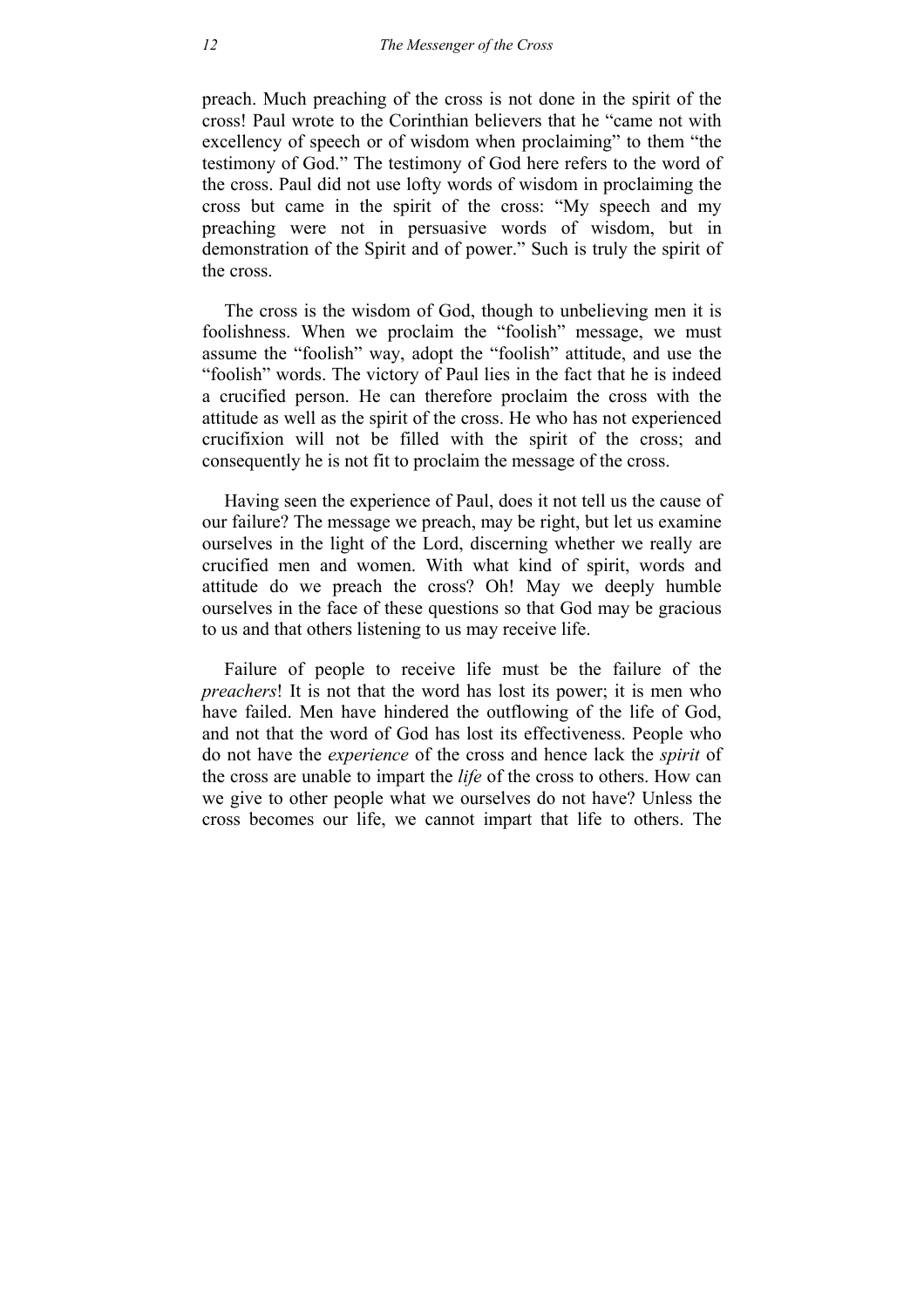failure of our work is due to the fact that we are eager to preach the cross without that cross being within us. He who truly knows how to preach must have first preached the word to himself. Otherwise the Holy Spirit will not work through him.

The word of the cross which we so often proclaim is actually not ours but is borrowed—it is gleaned from books or from searching the Scriptures with our brain power. People with clever minds and those who are used to preaching are particularly prone to such danger. I am afraid that all their research, study, reading, and hearing talks on the mystery of the cross in its various aspects is for *other people* and not first for themselves. Consistently thinking of other people and neglecting our own lives will eventually result in spiritual famine!

In delivering the message, we try to present what we have heard and read and thought in an earnest and thorough manner. We may speak so clearly and logically that the mind of those in the audience may seem to understand it all. Nevertheless, though in understanding they do understand, there is not that compelling power to cause them to seek after that which they understand. It is as if knowing the theory of the cross is for them enough. Because of us, they stop with the knowledge of the cross without proceeding on to obtain what the cross will give to them—that is to say, the experience of the cross. Or perhaps the preacher well knows the art of mass psychology and so he speaks eloquently and earnestly. He may even advise the audience not to be satisfied with merely understanding what they have heard but to seek for experience as well. Yet, though his listeners may be temporarily stirred, they nonetheless fail to receive life. What they possess remains theory, it does not become experience.

Let us therefore never be self-satisfied, thinking that our eloquence can sway the audience. Although they may be stirred momentarily, let us realize that what they get from us are simply thoughts and words. Failure to impart life contributes absolutely *nothing* to men's spiritual walk. What is the use in giving people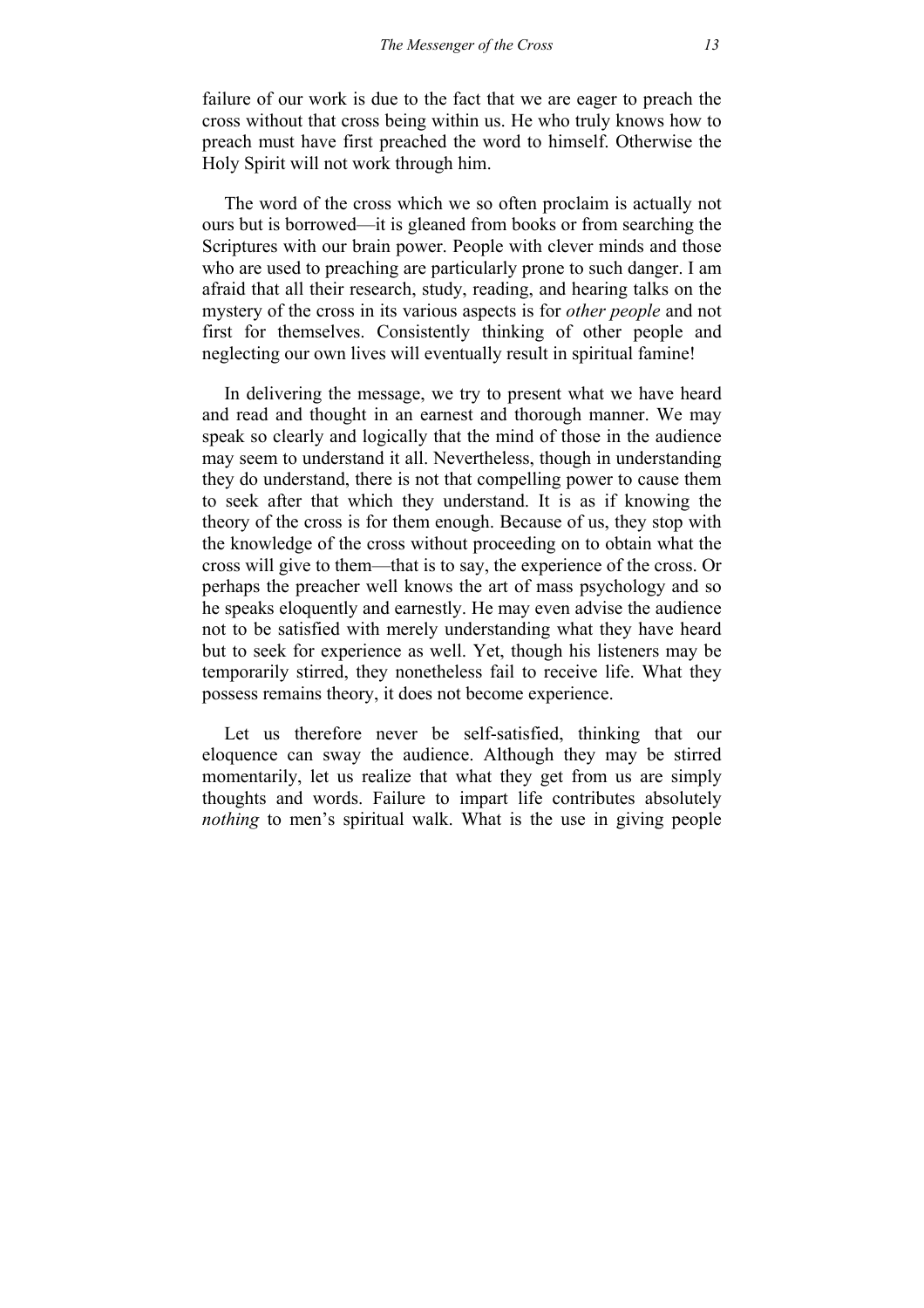only thoughts and words? I pray this will penetrate deeply into our hearts and cause us to reflect on the vanity of our former works!

As we have seen, then, the two chief reasons for our not imparting life while preaching the cross are: (1) we ourselves do not have the experience of the cross, and (2) we do not preach the word of the cross in the spirit of the cross.

#### *Reason for Failure in Messages of the Cross*

Men and women who have not been crucified cannot and are unfit to, proclaim the word of the cross. The cross we preach to others should first crucify us. The word we preach should first burn itself deeply into our life so that our life is the living message. The cross we proclaim ought not just be a message. We ought to let the cross live out of us daily. Then what we preach will be more than a message but a kind of life which we daily exhibit. Then we shall be able to impart this life to others as we preach.

"My flesh is meat indeed," declared Jesus, "and my blood is drink indeed" (John 6.55). When we exercise faith to draw upon the cross of the Lord Jesus, it is as though we are eating His flesh and drinking His blood. In such spiritual exercise, eating and drinking are not mere words. For as in the natural realm, after we have eaten and drunk, we digest what we have taken in so that it becomes part of us—that is to say, it becomes our life. Our failure lies in the fact that we too often only use our intellect to examine God's word and only take what we have read in books and heard from teachers or friends as our message, using our minds, then, to organize the resultant material. Though we have many good thoughts and topics, and though our audience may listen very attentively and with interest, our work ends there, since we are unable to impart the life of God to them. The word we preach is indeed the cross, but we cannot share the life of the cross with others. All we have done is to communicate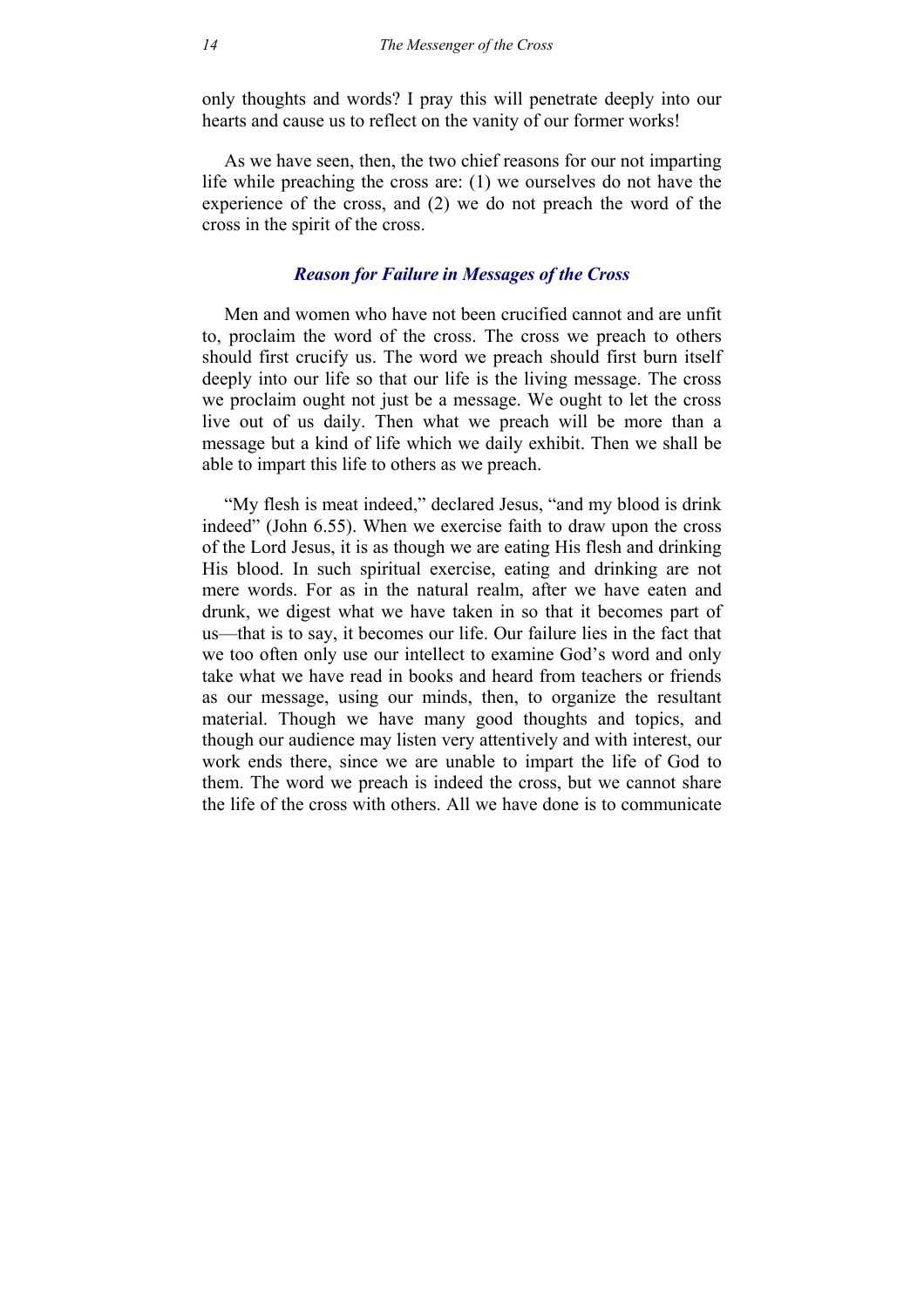to them some thoughts and ideas. Do we not know that what people lack is not good thoughts but life?

#### *Life*

We cannot give what we do not have. If all we have is thought, we can only give thought. If in our life we do not have the experience of co-death with Christ to overcome sin and self nor the experience of taking up the cross to follow the Lord and suffer with Him, and if our knowledge of the word of the cross is obtained through people's pens and mouths but we have not experienced it ourselves, then it is certain we cannot impart life; all we can do is instill the *idea* of the life of the cross in people's minds. Only when we ourselves are transformed by the cross and have received its spirit as well as its life are we able to impart the cross to other people.

The cross ought to do its deeper work in our lives daily that we may have real experiences of the victory as well as the sufferings of the cross. Then as we proclaim it, our life will spontaneously be diffused in our words, and the Holy Spirit can flow out *His life*  through our life to water the parched lives of the audience.

Man's thought, word, eloquence and argument can only stir up the human soul, since these reach to the soulical part of man. They merely excite man's emotion, mind and will. Life, however, may reach man's *spirit*; and all the works of the Holy Spirit are done in our spirit—that is, in our inward man (see Rom. 8.16; Eph. 3.16). As we in our spiritual experience let flow our life in the spirit, the Holy Spirit will send forth His life to the spirits of others and cause them to receive either regenerated life or the life more abundant.

How vain it is if we try to save sinners or build up saints by using psychology, eloquence and theory. Although judging by outward appearance what we say may be quite attractive, we know the *Holy Spirit is not working with us.* If the Holy Spirit is not working with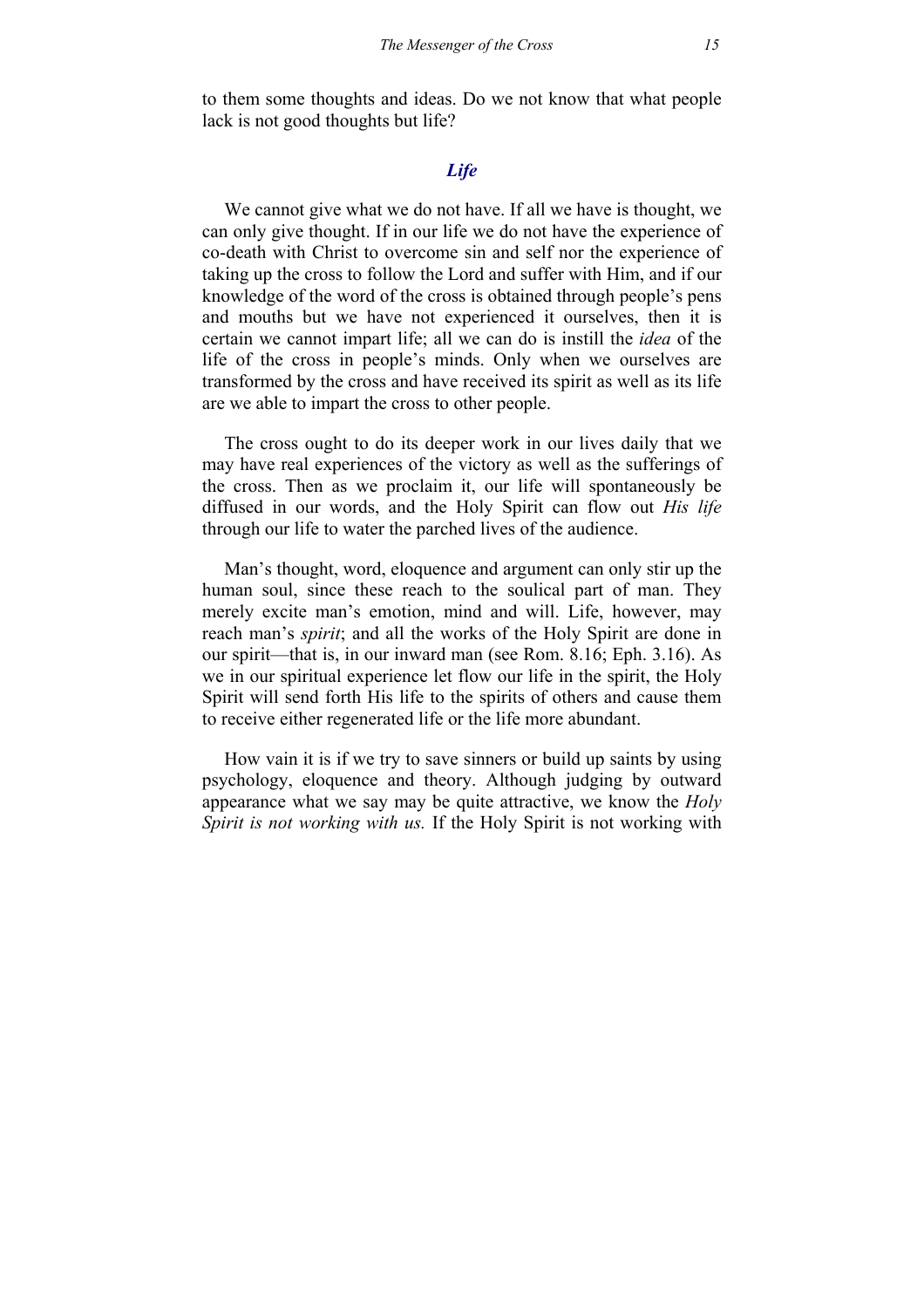His authority and power behind the words we speak, the hearers will undergo no change in their lives. Though they may sometimes make up their mind or strongly determine in their will, all these are merely excitement in the soul. Because there is no life behind our words, there is no power to cause others to receive what we do not possess. Having life is having power. Unless we allow the Holy Spirit to flow out of our life to reach the spirit in man, people cannot receive the life of the Holy Spirit and can have no power to practice what we have preached. What we seek for is therefore not the persuasiveness of words but the life and power of the Holy Spirit.

The life which we mention here refers to the word of God which we experience in our walk or the message which we have experienced before proclaiming it. The life of the cross is the life of the Lord Jesus. We must know our message in experience. The teaching which we know is solely a teaching until we allow it to work in our lives so that the teaching we know becomes a part of our experience and an integral element in our daily walk. Then the teaching is not mere doctrine but is the very stuff of our life—just as the food we have eaten has become flesh of our flesh and bone of our bones. We become a *living* teaching and a *living* word; and what we preach is no longer simply an idea which we know but is our real life. This is the meaning of being "doers of the word" according to the Biblical sense.

We often misunderstand the word "do." We take it to mean that after we have heard and known the word of God we must try our best to do what we have heard and known. But this is not the meaning of "do" in the Bible. True, we need to will to do what we have heard. Yet the "do" of the Scriptures is not the doing with our own strength, it is instead allowing the Holy Spirit to *live out* through us the word of the Lord which we know. It is a kind of life, not just a kind of works. And in having the life, we will quite naturally have the works. But to produce a few works cannot be deemed fulfilling the "do" of the Bible. We ought to exercise our will to cooperate in life with the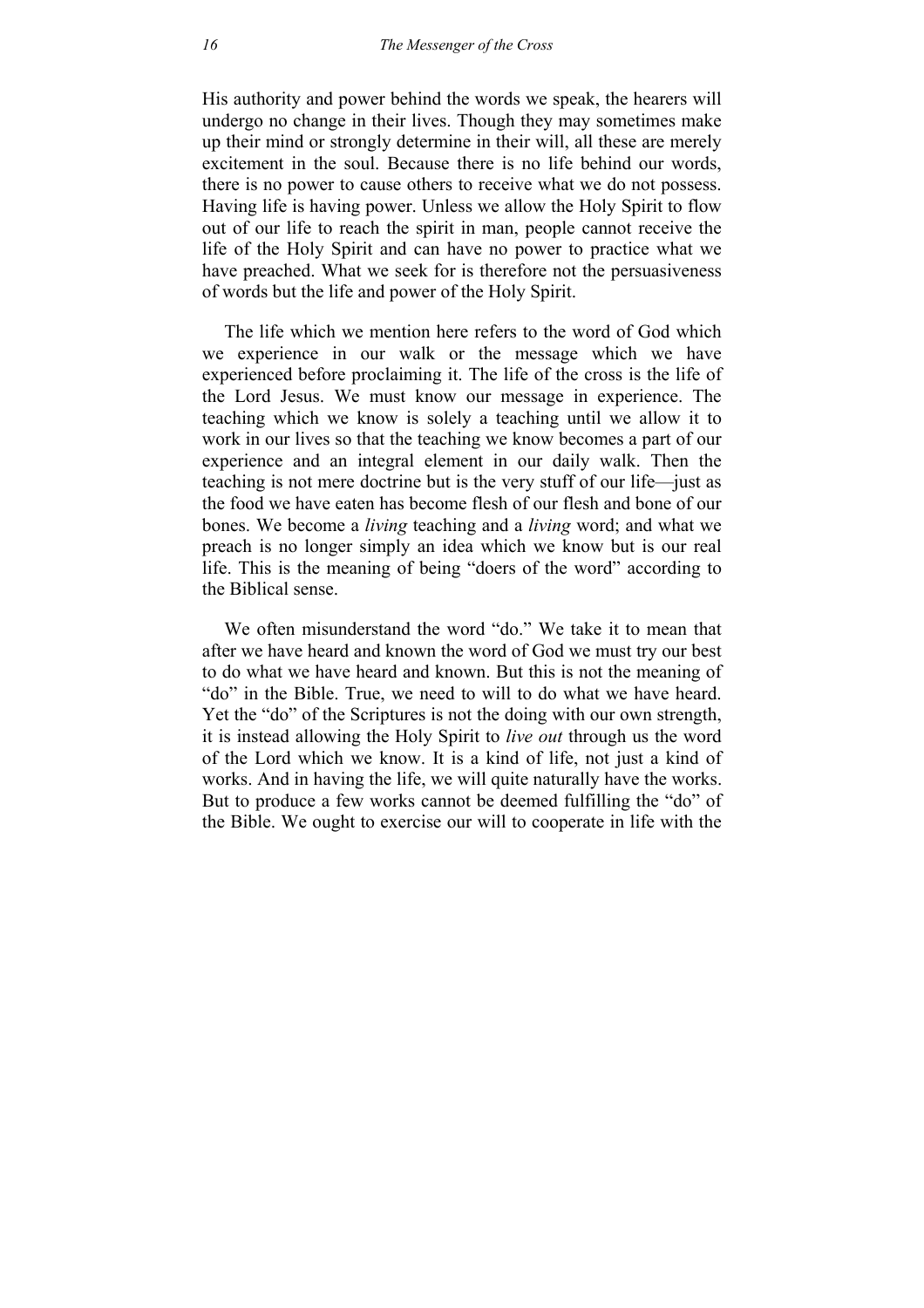Holy Spirit so that we may live out what we know, thus imparting life to other people.

By looking at the Lord Jesus, we shall learn the lesson. "Even so must the Son of man be lifted up; that whosoever believeth may in him have eternal life" (John 3.14b, 15). "And 1, if I be lifted up from the earth, will draw all men unto myself. But this he said, signifying by what manner of death he should die" (John 12.32,33). The Lord Jesus must be crucified before He could draw all men to himself to receive spiritual life. He himself must die first, having the experience of the cross working in Him both within and without so that He becomes in reality a crucified One. And thus will He have the power to draw all men to himself.

Now no disciple can be higher than his master. If our Lord must himself be lifted up and crucified in order for all men to be drawn to Him, ought not we who lift up the uplifted Christ also be lifted up and crucified so as to draw men to Him? The Lord Jesus was lifted up on the cross for the sake of giving spiritual life to men; likewise, if we desire to cause people to have spiritual life, we too must be lifted up on the cross so that the Holy Spirit may flow out His life through us as well. Since the source of life is from the cross, must not the channels of life also give life via the cross?

#### *The Channels of Life*

We have already mentioned how our work is to impart life to people. But in ourselves we have no life to give that people may live and be nourished. For we are not the source, we are merely channels of life. The life of God flows through us and from us. Since we are channels, we must not be blocked by anything lest, like water that is clogged in its channel, the life of God cannot pass through us. The work of the cross is to open us up—to rid us of all that belongs to Adam and the natural order so that others may receive the life of the Holy Spirit. By being filled with the Holy Spirit, our spirit is able to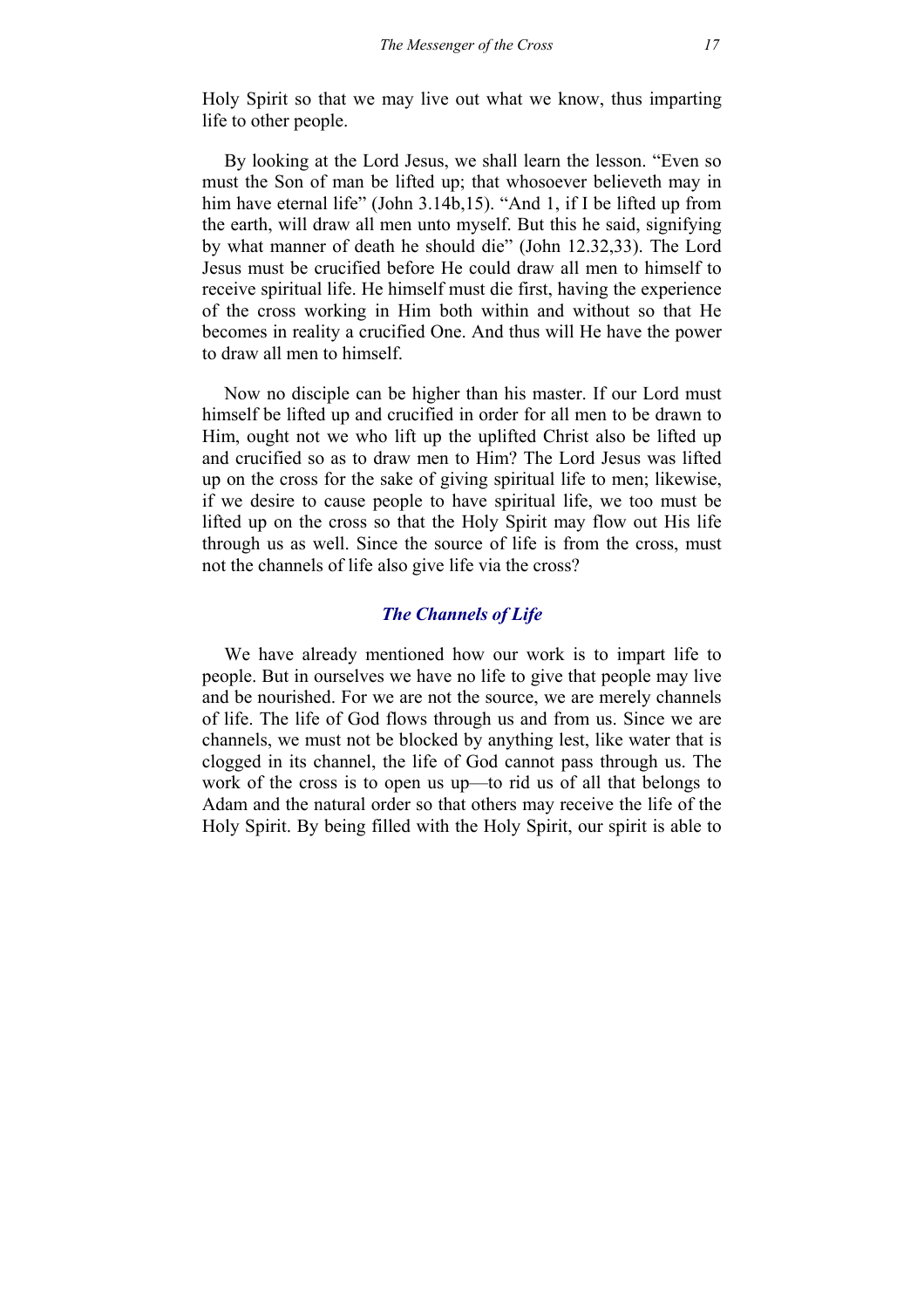bear the cross of Christ continuously. As a result, our life becomes the life of the cross (on this we shall explain more later). And once filled with the Holy Spirit and possessing the life of the cross, we will then be used by God's Spirit to have issued from us that life of the cross to the people around us. For if we really are full of the Spirit due to the deeper work of the cross in us, we will spontaneously diffuse life in our conversation and our talk—whether private or public—so as to enrich those with whom we have contact. This does not require any self-effort or self-fabrication, but should be something most natural. And this thus fulfills what the Lord Jesus declares in John 7.38: "He that believeth on me . . . from within him shall flow rivers of living water."

This verse just quoted includes a number of thoughts. "From within him" or "out of his belly" (AV) requires that the belly be first emptied through the perfect work of the cross. It also implies that his belly must be filled with the living water of the Holy Spirit. The life in him is not only for his own need. It is so abundant and full that it flows out as rivers of living water to supply other people.

We need to pay special attention to the word "flow" here. Such a term does not suggest the use of platform tactics, a certain tone of voice, some profound psychology, some eloquence, argument or learning. Although all these may at times be helpful, they themselves are neither the living water nor the mechanism by which the living water issues forth. To "flow" suggests something most natural; it requires no human effort but simply follows the grade. There is no need to depend on eloquence or argument. By our faithfully proclaiming the word of Jesus' cross, people will receive the life which they lack. The life and power of the Holy Spirit appears to flow naturally through our spirit. Otherwise, no matter how passionately we preach, our audience will listen passively. And even if sometimes they may seem to pay full attention and may seem to understand and be moved, nevertheless, what we say can only draw a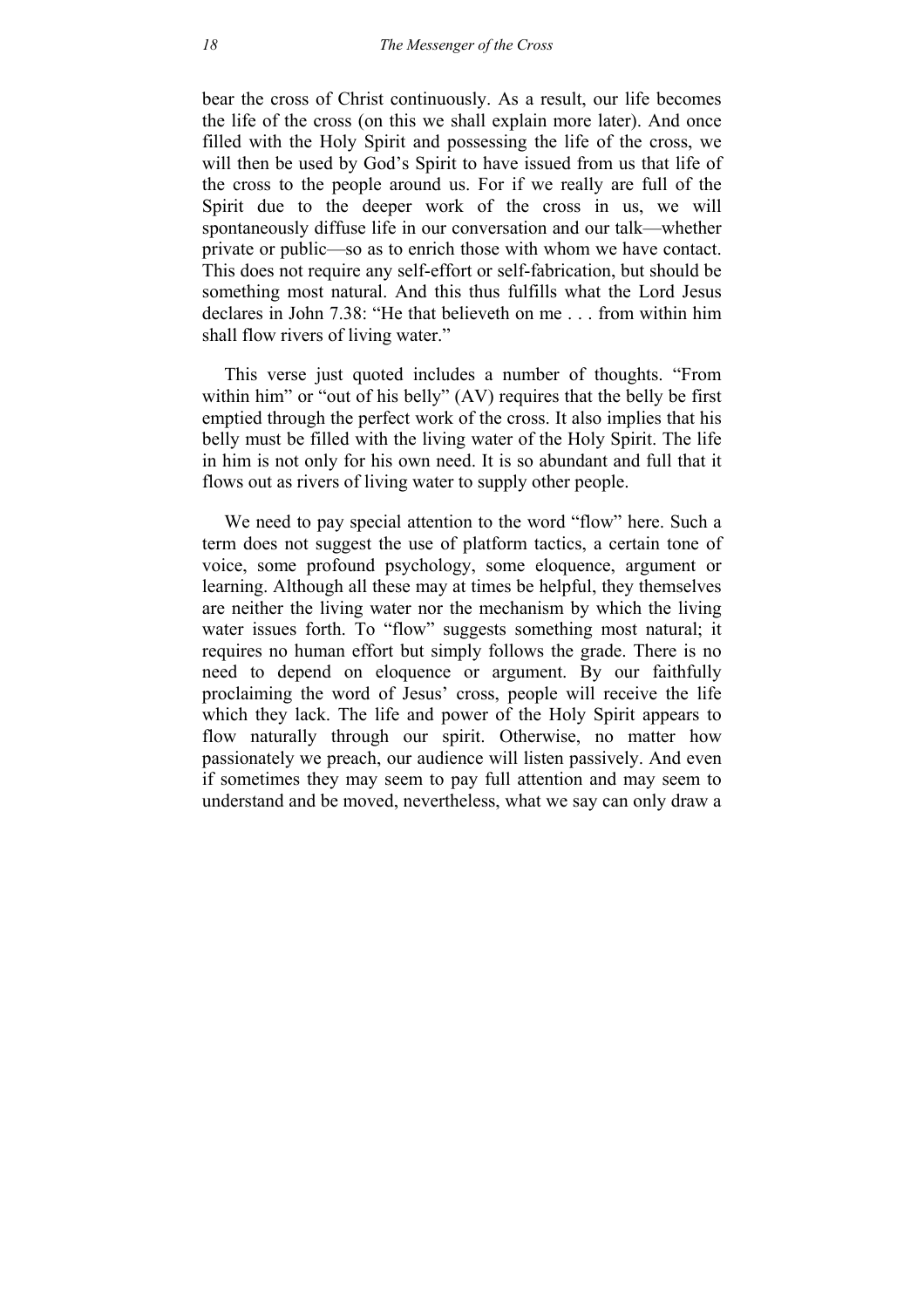praise from their mouths without giving them the life and power to do what they hear. May we be the channels of God's life today.

To be channels we must have experience, or else the Holy Spirit will not work with us; for the work we do after receiving the power of the Holy Spirit carries with it the nature of testimony (see Luke 24.48,49). As a matter of fact, all our works bear witness to the Lord. He who testifies cannot testify to what he has not seen. Even the word of the hearer is not sufficient evidence. No one can testify without personal experience. To put it even more candidly, the one who has no experience of what he proclaims is a *fake* witness! And because of this the Holy Spirit refuses to work with such individuals.

Still another thing we ought to know is that when the Holy Spirit works (and even for that matter, when the evil spirit works), it is required that *man* be the outlet of the power. In case we have not experienced what we proclaim, the Holy Spirit cannot use us to be His channel to transmit His life to the heart of other people.

Hence may the cross which we proclaim crucify us on it! May we bear the cross we preach! May we first receive the life which we intend to impart to others! May the cross which we proclaim be that which we experience daily in our lives! For if our message is to produce eternal effect, it must first become the food of our soul. Through the trials of daily living it is burned into our very being so that we bear the mark of the cross in our every action. Those who bear, branded in their body, the marks of the Lord Jesus (Gal. 6.17) can alone proclaim Him. Oh, let me remind you that sudden thought or knowledge obtained from books and study may please the audience temporarily, but it will leave no permanent impression. If our work is simply for human appreciation, then we have already done our duty by presenting mental and emotional source materials. Fortunately, though, our work is not for such purpose!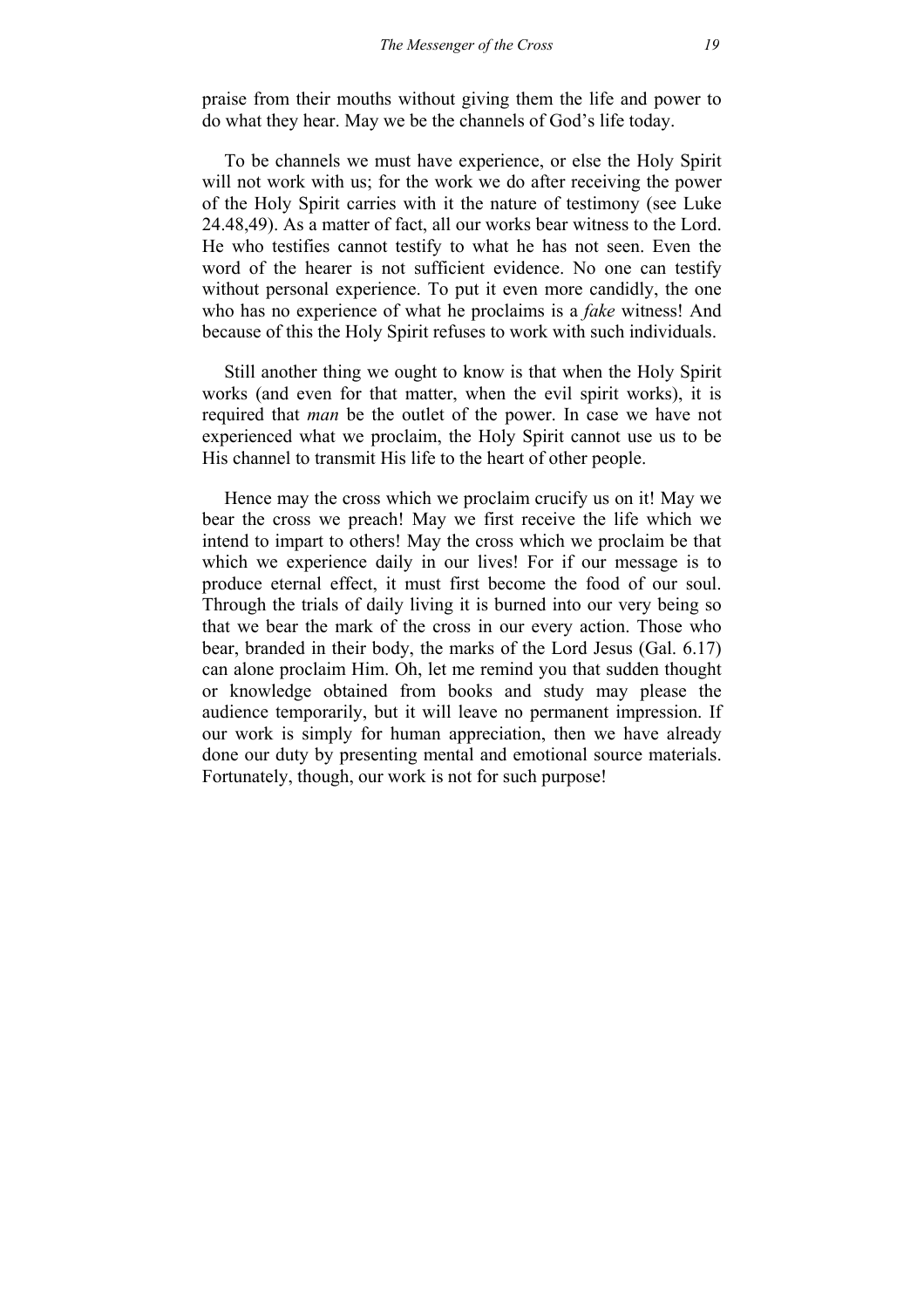#### *The Success of the Apostle*

The message of the cross has deeply influenced Paul. His life is clearly a manifestation of the life of the cross. He not only preaches the cross, he lives it. The cross he proclaims is that with which he has lived daily. So that when he speaks for the cross, he is able to add to his preaching his own experience and testimony. He knows the substitutionary death of Christ on the one hand, and on the other hand he takes the cross of the Lord Jesus as his own cross experientially. He can declare at one moment, "I have been crucified with Christ" (Gal. 2.20) and at the same time can declare this: "Far be it from me to glory, save in the cross of our Lord Jesus, through which the world hath been crucified unto me, and I unto the world" (Gal. 6.14). His gentleness, patience, weakness, tears, sufferings, and chains—all of these express the life of the cross. Because he lives the cross, he is fit to preach it. People often say so and so can talk but cannot walk. Who knows but what in actuality he who does not walk cannot talk? Since Paul lives out the gospel in his life, he is able to beget many spiritual children by the gospel. Having the life of the cross, he can "reproduce" the cross in the hearts of others.

#### *The Cross and Its Messenger: Personal Experience*

In reading 2 Corinthians 4 we come to know the inner experience of this servant of the Lord. The secret to all Paul's works is found in this fragment: "So then death worketh in us, but life in you" (v.12). He died daily; he allowed the death of the cross to work deeply in him so that others might have life. Whoever does not know the death of the cross does not have the life of the cross for other people. Paul was willing to be in the place of death that others might receive life through him. Only the one who dies can give life. But how, Lord, to die?

What is the real meaning of this death? This death is more than death to sin, to self, and to the world. It is deeper than all these. This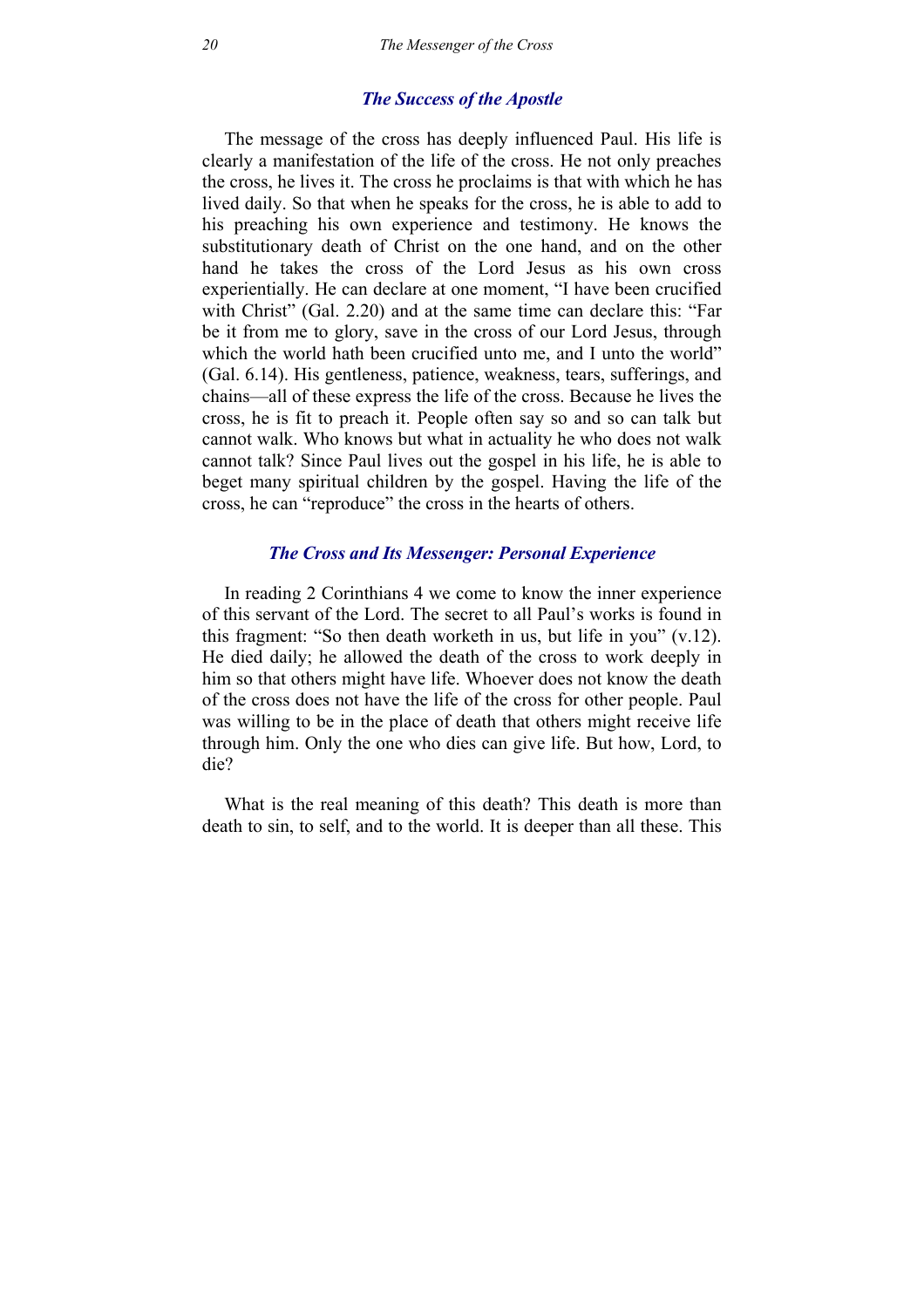death is the spirit which our Lord Jesus exhibited when He was crucified on the cross. He does not die for His own sins, since He has none. Let us recognize that His cross declares His holiness. He is crucified wholly for the sake of *others*. Hence His death is due to His obedience to God's will. And such is the meaning of the death mentioned here. Thus we need to be delivered to death not only for our own sake that we may die to sin, self and the world, but also for the sake of obeying the Lord Jesus in enduring the hostility of sinners daily.

Yes, we ought to let the death of the Lord so work in us that we may have real experience of dying to self and arrive at the state of holiness. But we should equally let the Holy Spirit do a deeper work in us by the cross so as to cause us to live it out. We must know the *life* of the cross as well as its death. Having the death of the cross, we die to sin and the old Adamic walk; but having the life of the cross, we daily live in the spirit of the cross. This means that in our everyday walk we exhibit the Lamb-spirit of the Lord Jesus in suffering silently: "[Jesus] when he was reviled, reviled not again; when he suffered, threatened not; but committed himself to him that judgeth righteously" (1 Peter 2.23). This death is a step deeper than death to sin and self and the world. May the cross become our life! May we become a living cross! May we magnify the cross in all things!

The reason why Paul is able to impart life to people is because for him to live is the cross. He not only draws on the death of the cross negatively to eliminate what comes from Adam, he also takes the cross positively as his life and lives it out daily. Each day he apprehends the meaning of the cross of the Lord Jesus, and each day he exhibits the Lamb-life of the Lord Jesus: "Always bearing about in the body the dying of Jesus, that the life also of Jesus may be manifested in our body" (2 Cor. 4.10). He is willing to be "always delivered unto death for Jesus' sake, that the life also of Jesus may be manifested in [his] mortal flesh" (v.11). In his experience, therefore,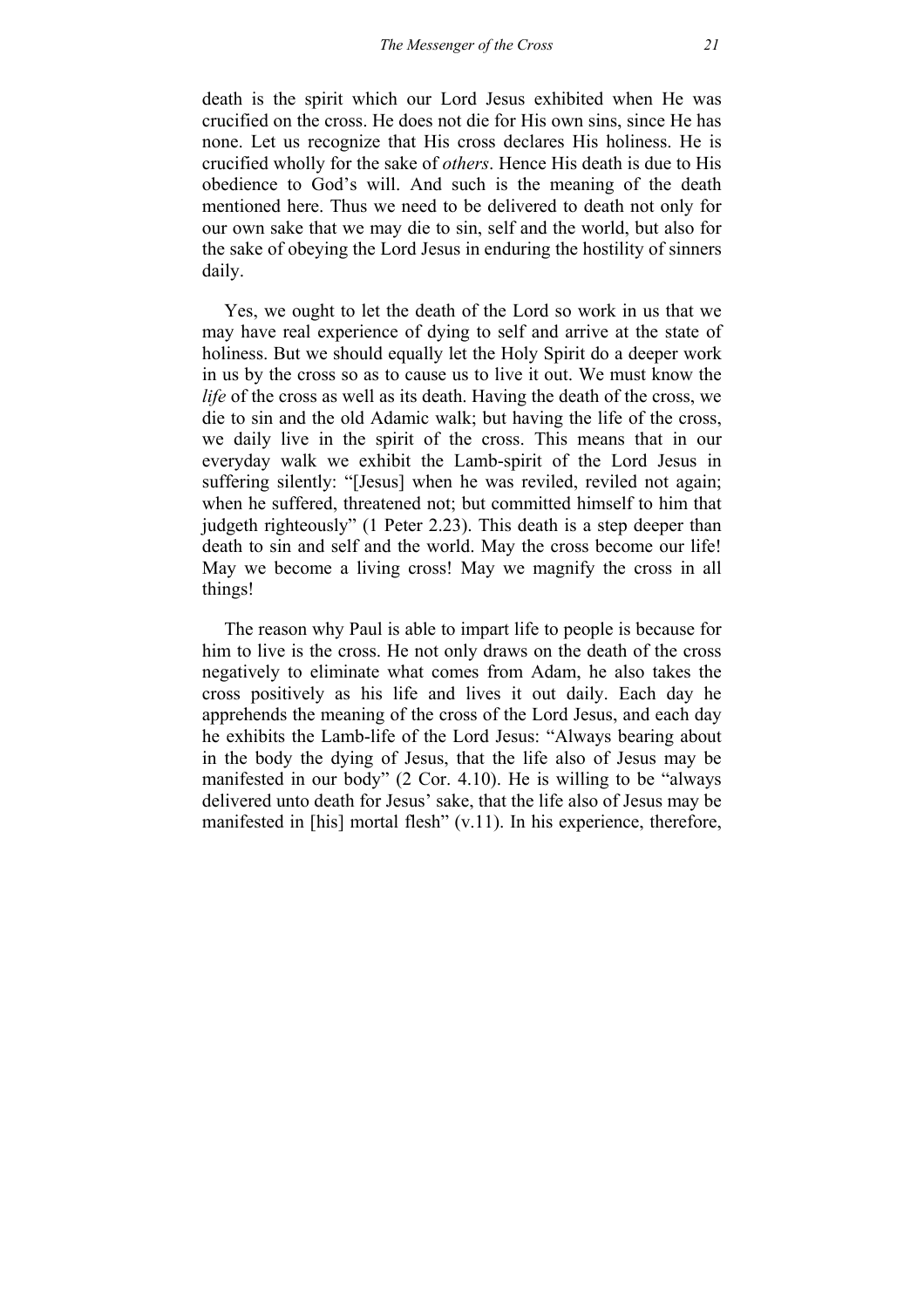Paul may be "pressed on every side, yet [he is] not straitened; perplexed, yet not unto despair; pursued, yet not forsaken; smitten down, yet not destroyed" (vv.8, 9). He allows the death of the Lord Jesus to "work" in his life (v.12).

A death that can work must be a "working death"—the life of death, even the life of the cross. For the sake of the Lord Jesus, Paul is ready always to be delivered to death. Notwithstanding unpleasant words, high-handed attitudes, cruel persecution, or unjustified misunderstanding, he is quite willing to bear them all for the Lord's sake. Paul will not open his mouth when he is delivered to death. Like his Lord who could ask the Father to send twelve legions of angels to help Him, he will under no such circumstances adopt man's way to avoid these unpleasantries. He would rather have the "living death" of Jesus—the life and spirit of the cross—worked in him so as to show forth the spirit of the cross in all his dealings. He reckons the cross as all powerful, because it enables him to be willing for the sake of the Lord Jesus to be delivered to death and to suffer persecutions and hardships of the world.

How very deep the cross has worked in Paul's life! Yet how good it would be if we too would bear in our bodies the dying of Jesus! Who is the person today who is able to tell the Lord that he is willing to die, willing not to resist when he is put under all sorts of opposing and grievous circumstances? Yet if we desire other people to have the cross, we must let that same cross govern our own walk first. For it is only as the cross is allowed to burn into our own heart through the fire of sufferings and adversities that we shall be able to reproduce it in the hearts of other people. In other words, the life of the cross is that life which truly practices the Lord's sermon on the mount (see Matthew chapters 5-7, especially 5.38 with 44).

The text in 2 Corinthians 4 tells us plainly that we are not just preaching, we are manifesting the life of the Lord Jesus (vv.10,11). We are to let this life flow out from us. It is only when we bear in our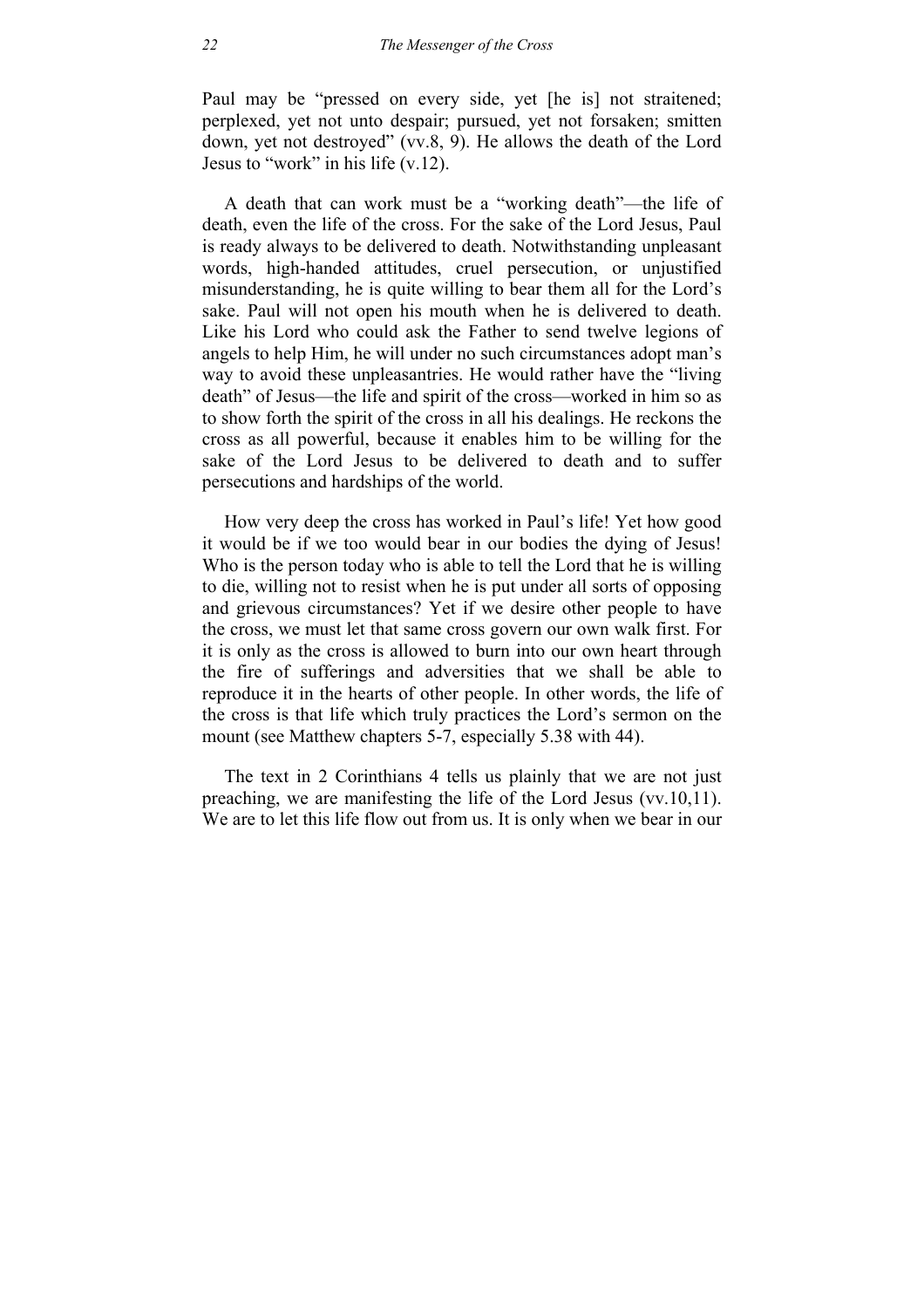bodies the dying of Jesus by our always being ready for Jesus' sake to be delivered to death that we are able to manifest the spirit of the Lamb of Calvary in the things we suffer for Him—whether such things be in respect to our name, our soul, or even our physical body. In so doing, there issues forth from us the life of Christ (vv.10,11). How sad, though, that we too often take the easy road, not realizing that there is no short cut to the manifestation of the life of the Lord Jesus.

"So then death worketh in us, but life in you" (v.12). The "you" here refers to the Corinthian believers together with all the Christians elsewhere. They are Paul's audience. Since the dying of Jesus has worked in his experience, he is able to cause the life of Jesus to work in his audience too so that they might have spiritual life. The word "life" employed here is *zoe* in the original Greek—meaning spiritual life, the highest life. What Paul can offer to men is not merely his speech, thought, and a wooden cross; he offers to them the spiritual life of the Lord Jesus himself. This spiritual life can work in them until they shall arrive at the goal of the message which Paul preaches to them. This is not an empty verbal exercise, but is an operation of the supernatural life and power of God that makes entrance into the parched spirit of his audience, thereby causing them to receive the life of the cross which the apostle of God proclaims. We must reach this aim in our preaching of the cross or else never be satisfied until it is so.

To sum up, then, all who do not live the cross as Paul did can hardly expect to obtain the result which Paul had. If we ourselves are not crucified men and women, we will not be able to impart life to people in the preaching of the cross.

#### *The Cross and Its Messenger: The Way of Proclaiming*

We know not only that Paul is himself a crucified person in the preaching of the cross, but also that he preaches the cross in the spirit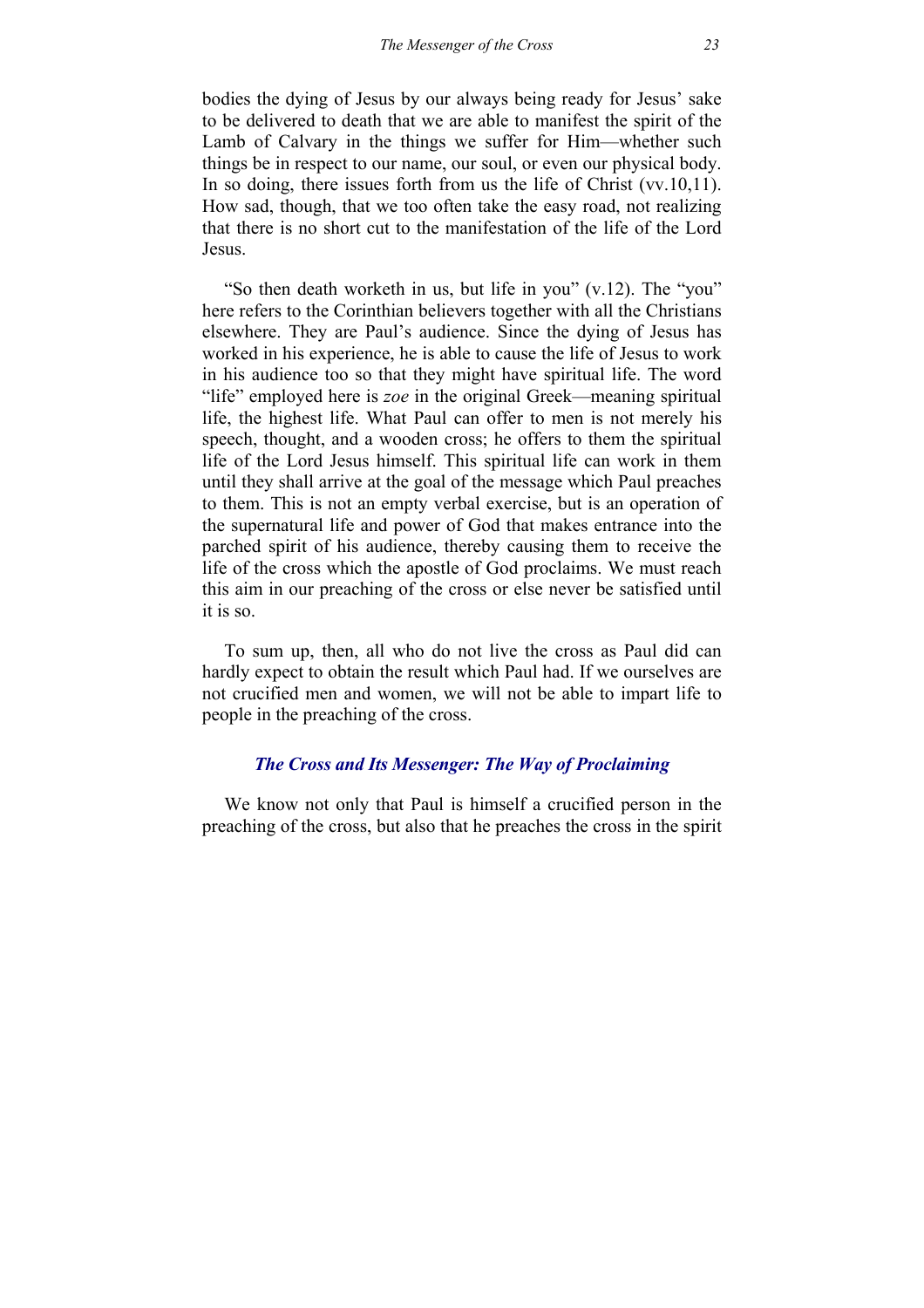of the cross. In *ordinary times*, he is a crucified person; in *times of preaching*, he remains a crucified person, because he uses the spirit of the cross to preach the cross. He is a man whose life experience has been one of being crucified with Christ. When he proclaims the cross, he does not rely on his "excellency of speech or of wisdom" (1 Cor. 2.1, 4); for Paul fully realizes that these are not good assets for his being a channel of God's life. What he depends on instead is the "demonstration of the Spirit and of power." Only in this manner is the word of the cross proclaimed with the proper attitude.

So far as the genius and experience of Paul are concerned, he is well able to announce the truth of the cross in persuasive speech and with clever arguments. He can present the tragic cross so movingly as to attract great attention. He can develop the mystery of the cross by using all kinds of suitable parables and perceptive observations. He can also quote Scripture to support the philosophy of the cross so that people may understand the various aspects of the substitutionary death and co-death on the cross. All this Paul is more than able to do. But he will not do so. His heart refuses to rely on these abilities because he knows these will never impart life to people. He is fully aware that if he should depend on these assets he would be preaching the word of the cross with "cross-less" means. In the eyes of the world, the cross is something humbling, lowly, foolish and despicable. Yet this is exactly what the cross is. To preach it with excellent speech and the wisdom of the world is totally contradictory to its spirit and can therefore be of no avail. Paul is willing to deny his natural ability and take the attitude and spirit of the cross in its preaching; consequently, God can greatly use him.

Every one of us has natural talent—some with more, others with less. After we have had some experience of the cross, we tend at first to depend on our natural gifts to proclaim the cross which we have newly experienced. How eagerly we expect our audience to adopt the same view and share in the same experience. Yet somehow they are so cold and unreceptive, falling short of our anticipation. We do not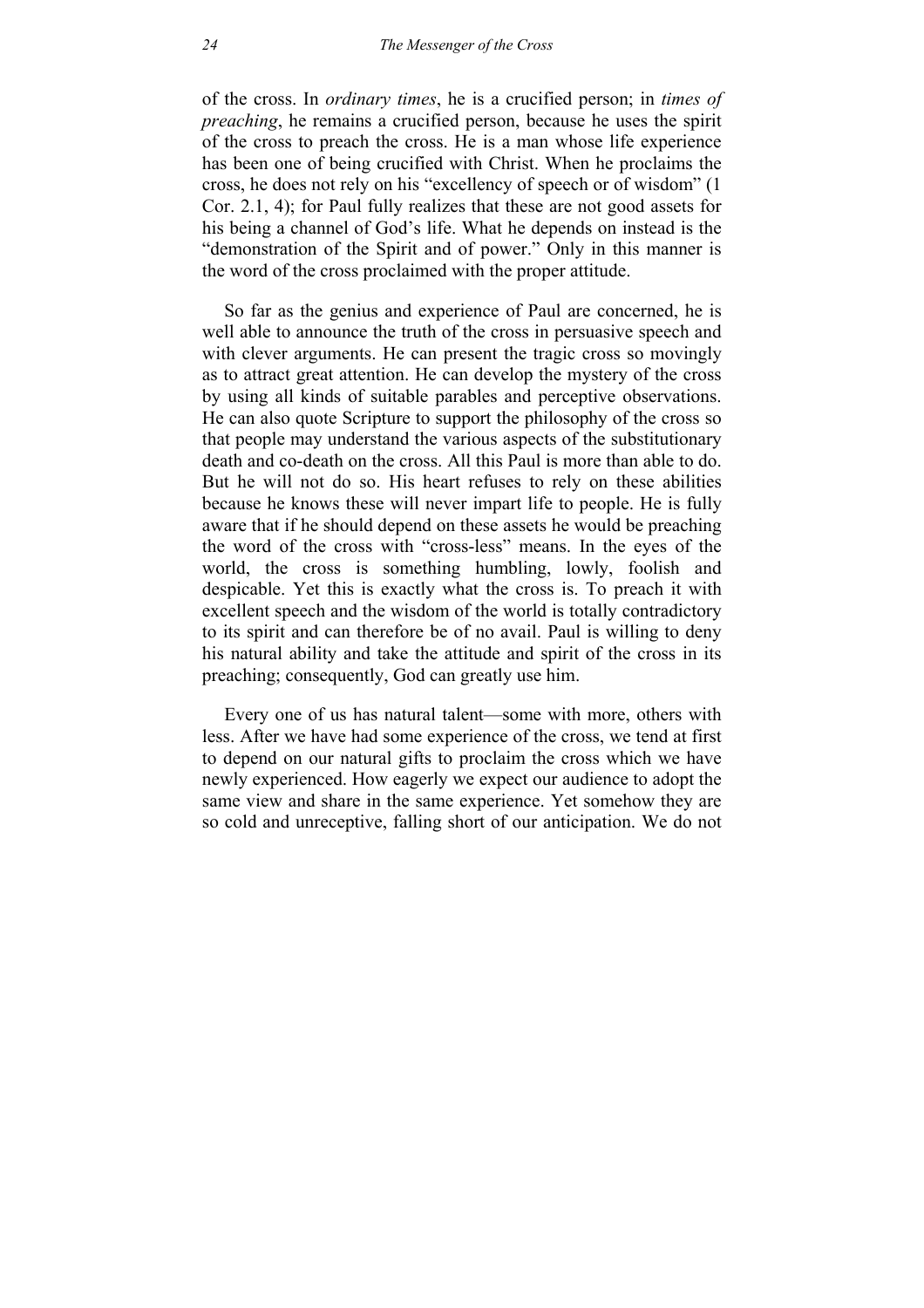realize that we are rather new in our experience of the cross, and that our natural good talents need also to die with Christ. Are we ignorant of the fact that the cross must so work in us that not only should it be manifested in our lives but also be expressed in our works? But before we reach this more matured state, we usually look at our natural talent as harmless and very profitable in kingdom service. Hence why not use it? Not until we discover that the work done by relying on natural ability can only please men for a time but does not impart to their spirit the *actual* work of the Holy Spirit do we finally acknowledge how inadequate is our beautiful natural talent and how necessary it is that we seek for greater divine power. How many are those who proclaim the cross in their own power!

I do not say that these people have no experience of the cross; they no doubt have such experience. Neither would I imply that they openly state they will rely on their own gift and power to do the work. On the contrary, they may spend time in prayer, asking for God's blessing and the help of the Holy Spirit. They may even be aware to a certain extent of how undependable they themselves are. Yet all this does not help them much if in the *deep recesses of their heart* they are still self-reliant and confident that their eloquence or analysis, their thoughts and illustrations cannot fail to move people! The fact of our being crucified is expressed in helplessness, weakness, fear and trembling. In short, crucifixion spells death. Consequently, if we manifest the life of the cross in our daily lives, we must also exhibit the spirit of the cross in the *Lord's work*. We must always deem ourselves as helpless; in the Lord's service we must be in fear and trembling for our own sakes lest we rely on ourselves. In such a state we will no doubt depend on the Holy Spirit, and thus we shall produce fruit.

The least amount of self-reliance will unquestionably take away our reliance on the Holy Spirit. Only people who have been crucified know and are willing to know how to depend on the Spirit of God and His power. Paul, for instance, has himself been crucified with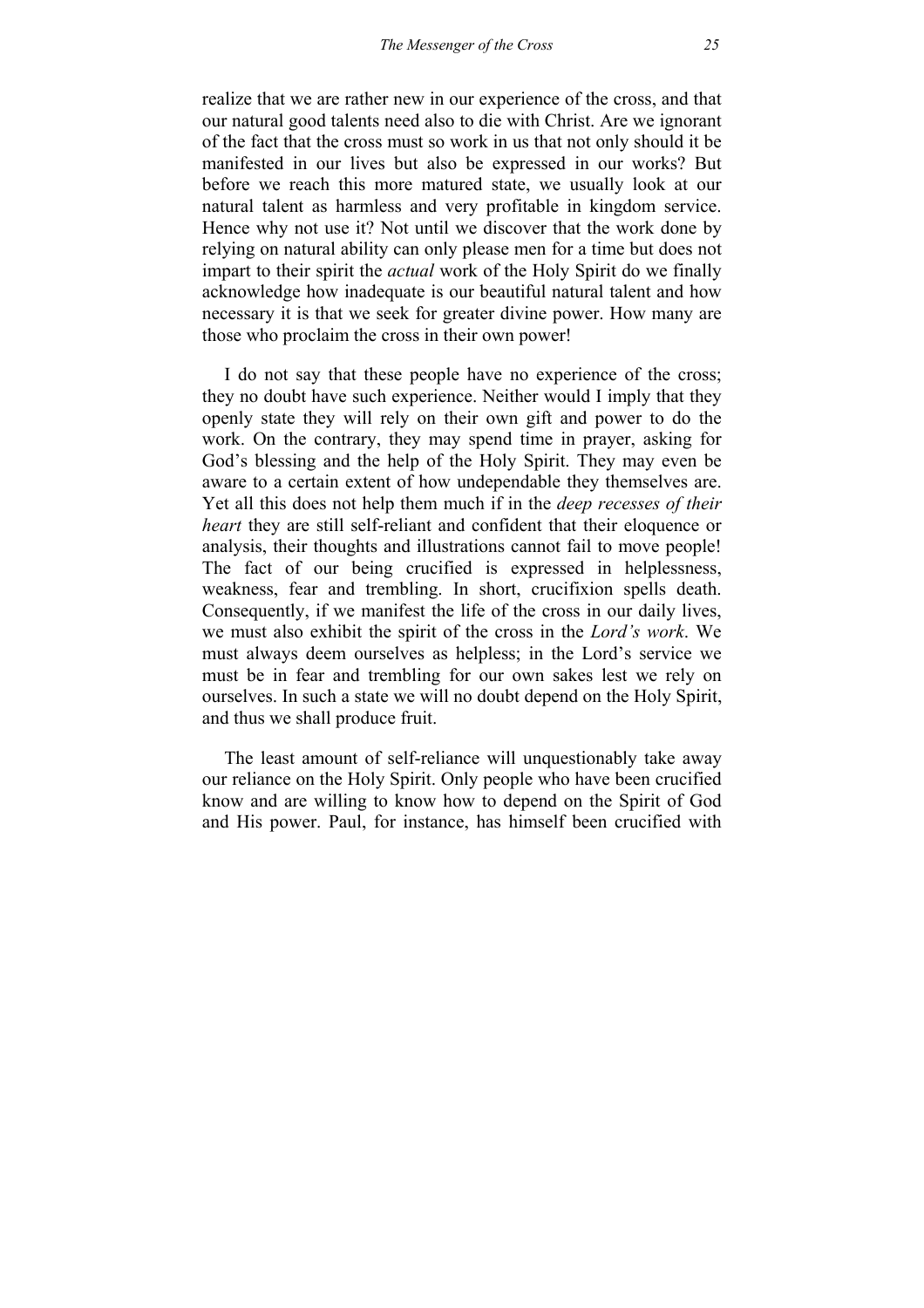Christ; hence, when he works, he exhibits fully the spirit of the cross without any self-dependence. Because he uses the way of the cross to proclaim the Saviour of the cross, the Holy Spirit and His power support Paul's testimony. May we say with our brother Paul: "Our gospel came not unto you in word only, but also in power, and in the Holy Spirit" (1 Thess. 1.5). For though we may speak movingly, what is the use if the Holy Spirit is not working behind our words? May we therefore not esteem our natural ability but be willing to lose everything that we may have the power of the Spirit of God.

Here lies the key to the fruitfulness or unfruitfulness of an evangelist. Sometimes we notice two preachers of the gospel. Their presentation and expression may be exactly the same. But one is used by God to bear much fruit, whereas the other—though what he says is spiritual and Scriptural and the audience appears to be most attentive—does not obtain any fruit and nothing seems to happen afterwards. It is not hard for us to discover the reason. I may say from my own observation that one of them is a truly crucified person who has had spiritual experience, but that for the other the entire presentation of the gospel is merely an idea. He who only possesses ideas cannot preach the cross in the way of the cross. But as he who possesses the life of the cross announces with his spirit the experience he possesses, he will have the Holy Spirit working with him.

Now some people may be more eloquent and more apt to analyze and to use illustrations; nonetheless, if they do not have the actual working of the cross in their lives, the Holy Spirit will not work with them. What they lack is the deeper operation of the Holy Spirit in them so that when they proclaim the gospel, the Holy Spirit will work with them and flow forth His life from them. They need to see that even despite the fact that at times the Lord *may* use their natural abilities, the *source* of any fruitfulness does not lie there. Whatever work is done by depending on natural life is mostly vain; but work performed in the power of the supernatural life bears much fruit.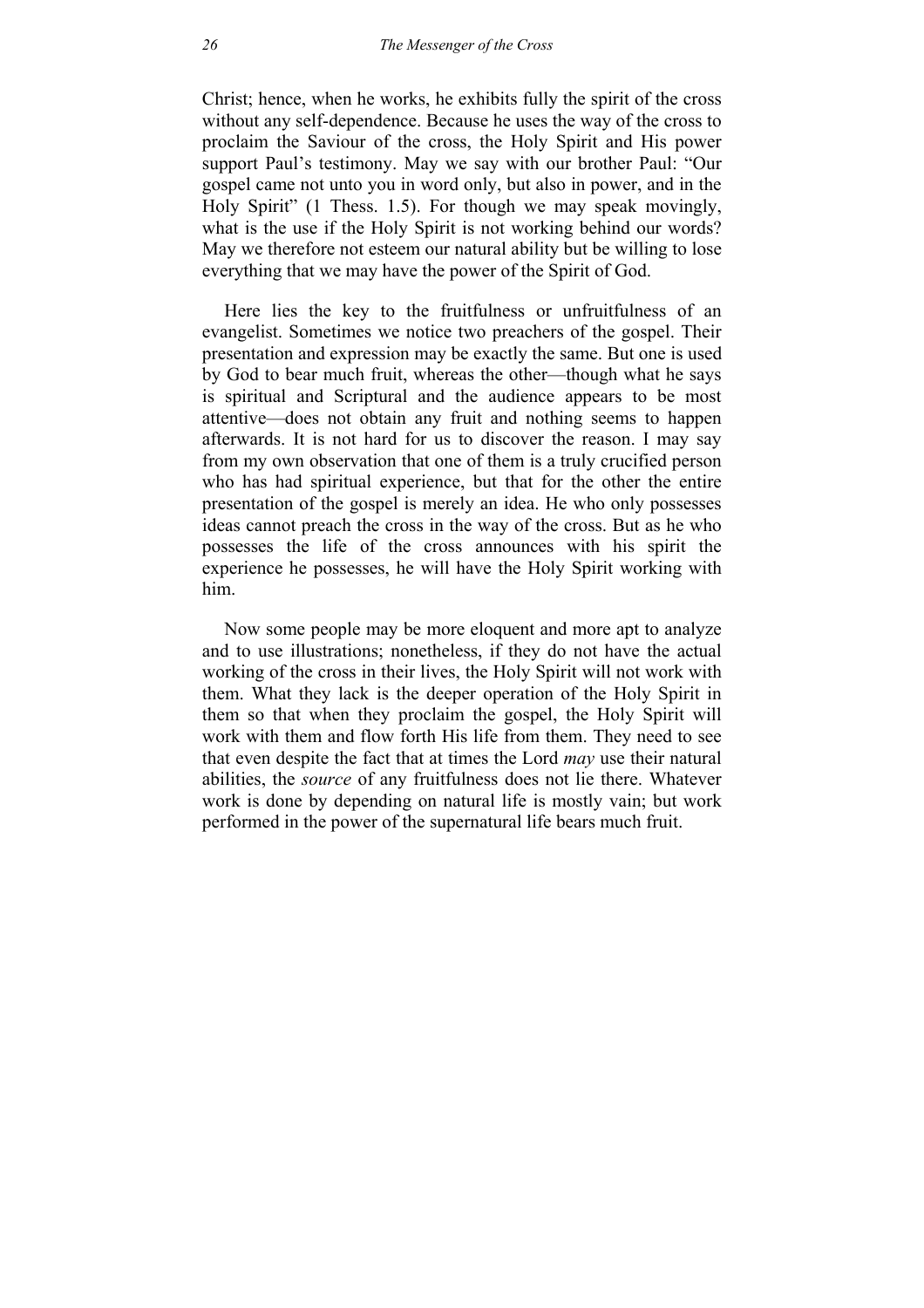Let us read another Scripture passage to help us understand what is the difference between depending on natural life and depending on supernatural life. "Verily, verily, I say unto you, Except a gain of wheat fall into the earth and die, it abideth by itself alone; but if it die, it beareth much fruit. He that loveth his life loseth it; and he that hateth his life in this world shall keep it unto life eternal" (John 12.24,25).

Here the Lord Jesus reveals the principle of fruit bearing: the grain of wheat which is sown must first *die* before it will bear much fruit. Hence death is the indispensable process for fruit bearing. The fact of the matter is, death *is* the only way to bear fruit. How we ask the Lord for greater power that we may bear more fruit; but the Lord tells us that we need to die, that we must have the experience of the cross if we desire the power of the Holy Spirit. Frequently in our attempt to achieve Pentecost we bypass Calvary, not realizing that without our being crucified and thus losing all belonging to the natural, the Holy Spirit cannot work with us to gain many people. Here is the spiritual principle: die, and *then* bear fruit.

The very nature of bearing fruit proves what we have stated before: the purpose of work is that people may receive life. This grain of wheat simply died, with the result that it produced many other gains. All these many gains now have life; but the source of the life they obtained was the *dead* gain of wheat. If we are truly dead, we will be the channels of God's life to transmit that life to other people. Hence this life is not a matter of vain terminology but has the power of God issuing forth from us to cause people to have life.

The fruit which this gain of wheat bears is manifold. Jesus said, "*Much* fruit"—that is to say, *many* grains. When we are bound up in our own life, we may gain one or two persons by exerting the utmost of our strength (and thus I do not imply here that we absolutely cannot save anyone). But if we die as the grain of wheat dies, we shall gain "much fruit." Wherever we go, and sometimes by merely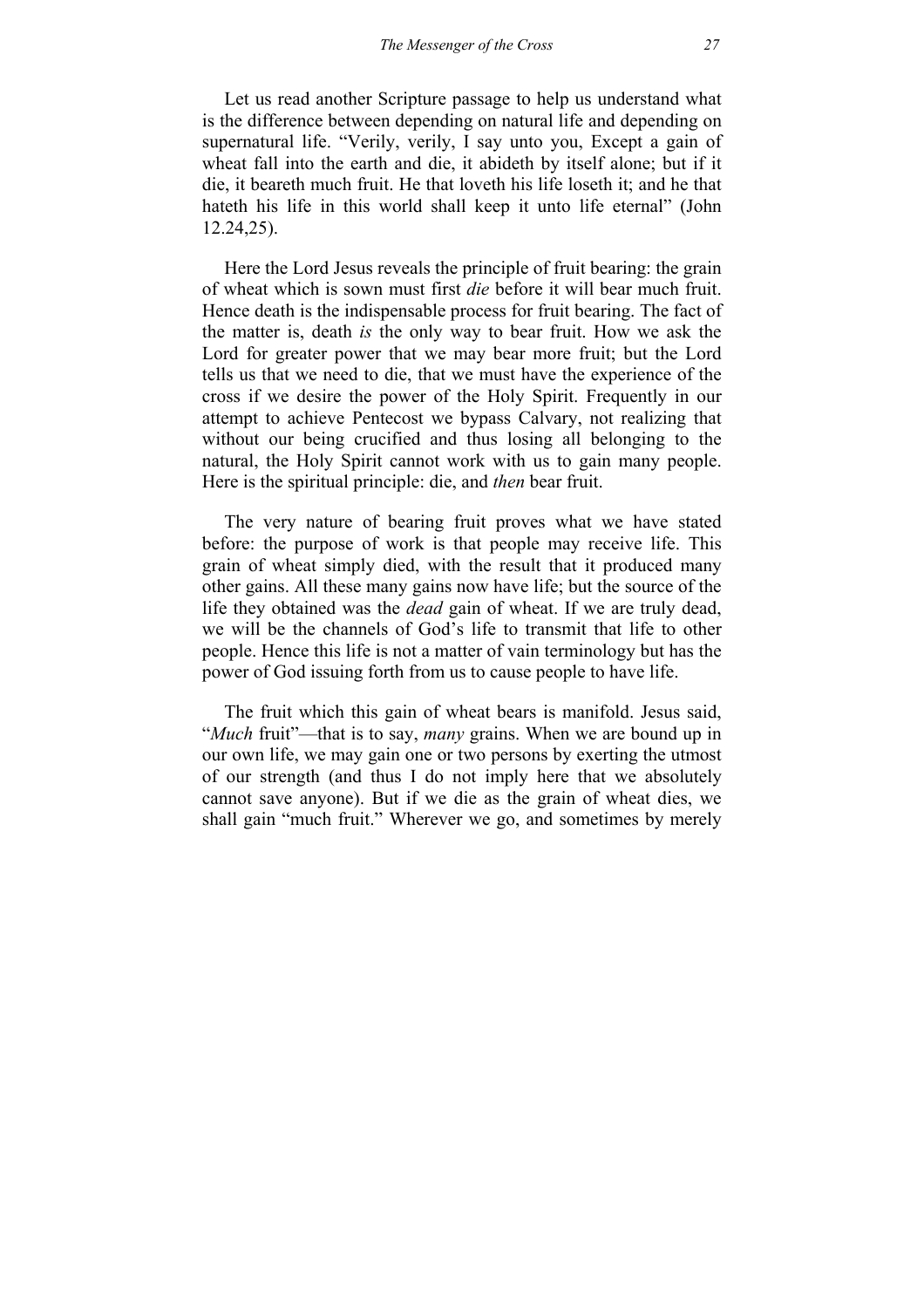dropping a word or two, people will be saved or edified. Let us therefore expect to bear much fruit.

But what does this phrase "fall into the earth and die" really mean? By reading the succeeding words which the Lord utters here, we may readily understand: "He that loveth his life loseth it; and he that hateth his life in this world shall keep it unto life eternal" (12.25). In the Greek original, two different words are used for the several times "life" is mentioned here. One Greek word *psuche* has reference to the soul life or natural life; the other word *zoe* signifies the spirit life or supernatural life. Hence what the Lord is actually saying here is: "He that loveth his soul life loseth the spirit life; and he that hateth his soul life in this world shall keep the spirit life unto eternity." To put it simply, we should deliver the soul life to death, just as the grain of wheat falls into the earth and dies; and then by our spirit life many grains will come forth and be kept to eternity. How we long to bear much fruit, yet we do not know how to let the soul life die and the spirit life live.

Soul life is our natural life. It is this soul life which enables our flesh to live. It is therefore the life factor of the natural man. A person's natural endowment belongs to the soul—such elements as our will, strength, emotions, thought, and so forth. These things which all natural lives share in common are accessories of the soul life. Our cleverness, reasoning, eloquence, affection, and ability belong to the soul life. The spirit life, though, is the life of God. It is not an evolvement from any part of the soul life but is a life especially given to us by the Holy Spirit when we believe in the finished work of the cross of the Lord Jesus and are saved. God is then in us to quicken this spirit life so that it may grow and thus become the power of all our good deeds and works. It is the will of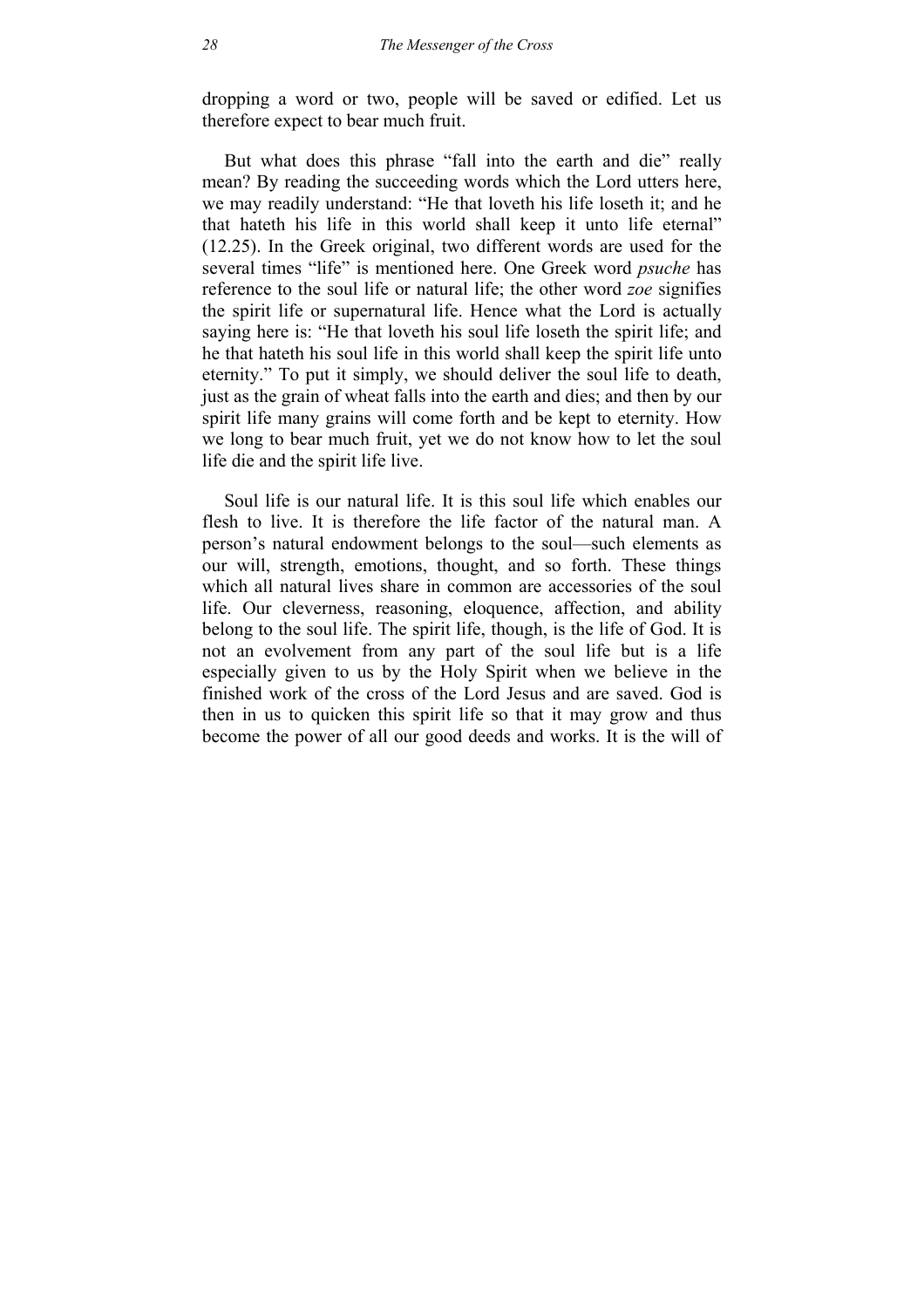God for Him to put our soul life in the place of death<sup>\*</sup> (note, however, that this is different from the death prescribed in 2 Corinthians 4).

How frequently the power for our work comes from our natural endowment or soul life! How we depend on our eloquence, wisdom, knowledge, ability and so forth. Yet the most serious of all is that the strength we use in preaching proceeds from our soul life. We are using our *natural* strength, and this will greatly lessen our fruits. When we serve, we do not know how to draw upon the power of the spirit life; in fact, we often mistake soul life for spirit life. And thus we find ourselves depending on our natural strength. Not until we have exhausted the natural strength in our body do we then begin to rely on the power of the spirit life. Yet sad to say, many do not even reach *this* stage of understanding, for when their bodily strength is drained they incorrectly conclude that they can no longer work for God. Happily, however, some are more advanced in spiritual life: when they become weak, they learn to rely on the power of the Lord to go on. Yet if from the outset we really know how to die to our natural (or soulical) strength and to depend wholly upon the power of the spirit life which God has put in us, we will *never* work in the strength of the soul life whether we have or do not have natural strength.

It pains me greatly when I realize how many of the believers' works—no matter how zealous and wholehearted their works may be—are done in the realm of the soul instead of these believers reaching forth to the realm of the spirit to do them. How to differentiate the spirit power from soul power is hard to explain in words. We can only comprehend it in our heart, although when we

-

<sup>∗</sup> The reader should understand that the author, as has been made clear in many of his other books, is not advocating the death or annihilation of the soul and its functions. He merely stresses the necessity of having our soul life, which is the self life, crucified.—*Translator*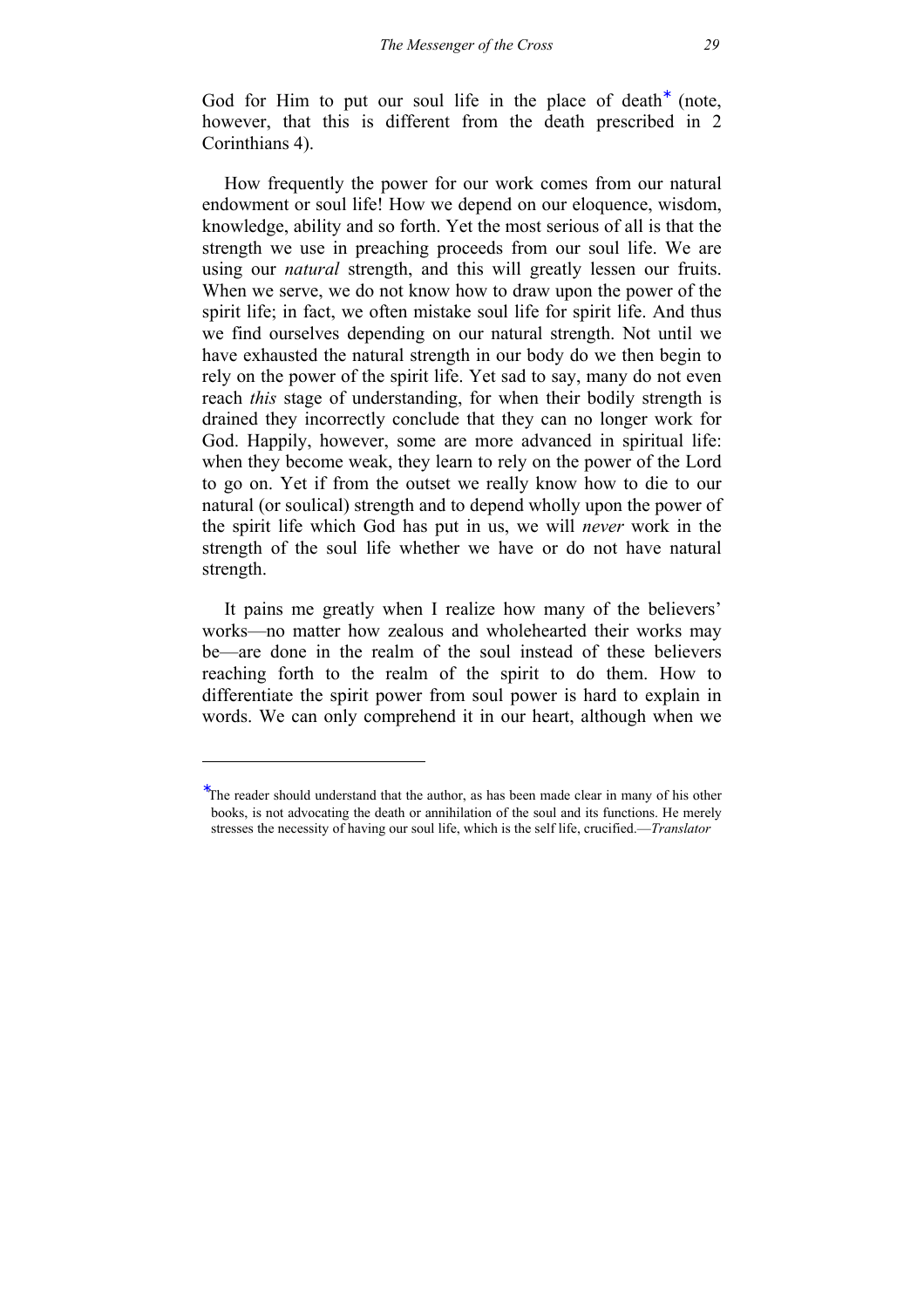are instructed by the Holy Spirit we will understand it more clearly in experience.

For the sake of helping some of the weaker children of God, we will attempt to discuss this problem more, although for truly knowing it in experience we must ask the Spirit of God to reveal it to us. The characteristics of soulical work may chiefly be classified in three ways; one, natural talent; two, emotion; and three, mind.

#### *Natural Talent*

This we have already touched upon somewhat. Some people possess higher natural endowments than most; they are just naturally more alert. Some are very eloquent, able to present their arguments convincingly. Others have the ability of analysis, dissecting a problem and putting everything in good order. Others are physically strong: they can keep on working non-stop all day. And still others are highly capable in managing affairs. Now we readily realize that God does make use of man's natural talents; but in so being used by God, men tend to *rely* on their talents.

For instance, there may be one believer who is dull in speech but sharp in management while another believer may be eloquent but is without managing ability. If the Lord were to send both of them to preach the word of God, the first would no doubt pray much and depend on the Lord, for he knows how dull he is in speech. The second believer, though he also would pray and depend on the Lord, would not be as wholeheartedly dependent on the Lord as the first one, for a believer such as he would almost invariably rely on his eloquence somewhat. Or if the Lord were to ask them to do some errand, the first believer would not be as dependent on the Lord as the second. Our natural talent is the power of our soul life. We hardly notice how self-reliant and dependent on the power of the soul we are in our works of service. From God's viewpoint, *many* are the works done by soul power!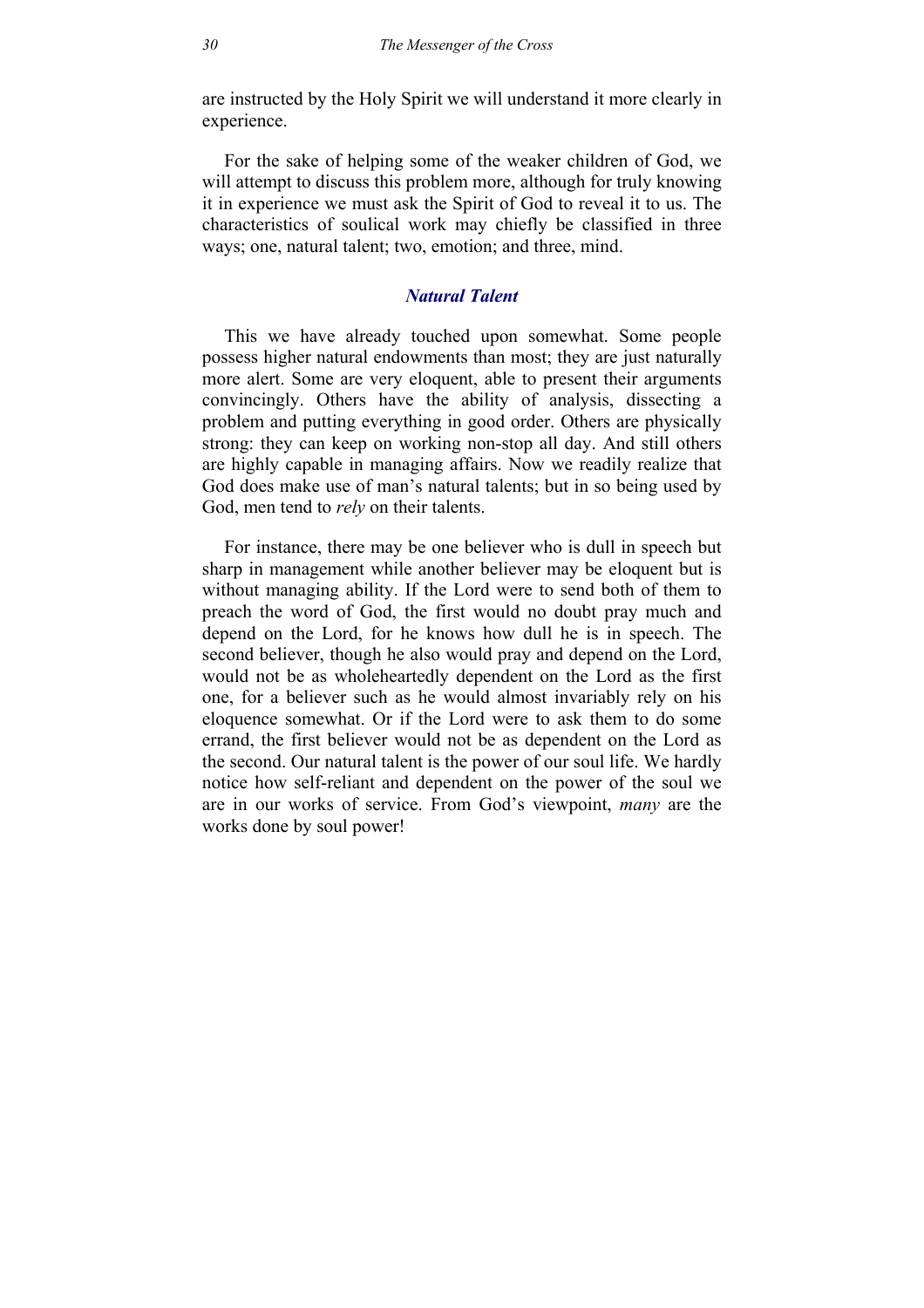#### *Emotion*

Feelings of emotion arise either from within ourselves or for the sake of other people. Sometimes, due to the fact that those whom we dearly love are not yet saved or else they fail to arrive at the place we anticipate for them, we are greatly stirred up to exert our maximum effort to save or edify them. Such kind of work is usually unfruitful, however, because it is motivated by our natural affection. At other times, we may receive special grace from God. As a result, our heart is so full of light and gladness that we feel as though a warm fire were burning within us which gives us joy unspeakable. At that moment the presence of God is most manifested; and our soul is so excited as to arouse from within us many emotional functions. It is extremely easy to work for the Lord in such an atmosphere then. Our heart is overflowing; and we can barely refrain from telling people of the things of the Lord. Ordinarily we may know we should not talk too much, but due to our receiving special light we now talk incessantly concerning the things of God. Let us acknowledge that such kind of work arises mainly from our emotion. Only when our heart is filled with this "warm fire" and we feel ourselves as having ascended to the third heaven can we work. But if the Lord does not give such joy which can be felt in us, then immediately we become as people with an unbearable load who cannot take even one step. In such a state our heart is cold as ice, we have no emotional uplift, and we cannot preach the gospel. At that moment our inner life appears so cut and dried that we simply cannot work. And even were we to force ourselves to work, it would be so heartless in nature.

Hence from all this we can see that work for God is almost entirely controlled by our feeling. When such warm feeling as described earlier comes to us, we can fly high as an eagle; when such feeling is lacking, we can hardly crawl. Since feeling, excitement and affection belong to the emotional part of our being, all saints who are governed by these inner motions work by the power of their soul life. They have yet to deliver these to death and to work in the spirit.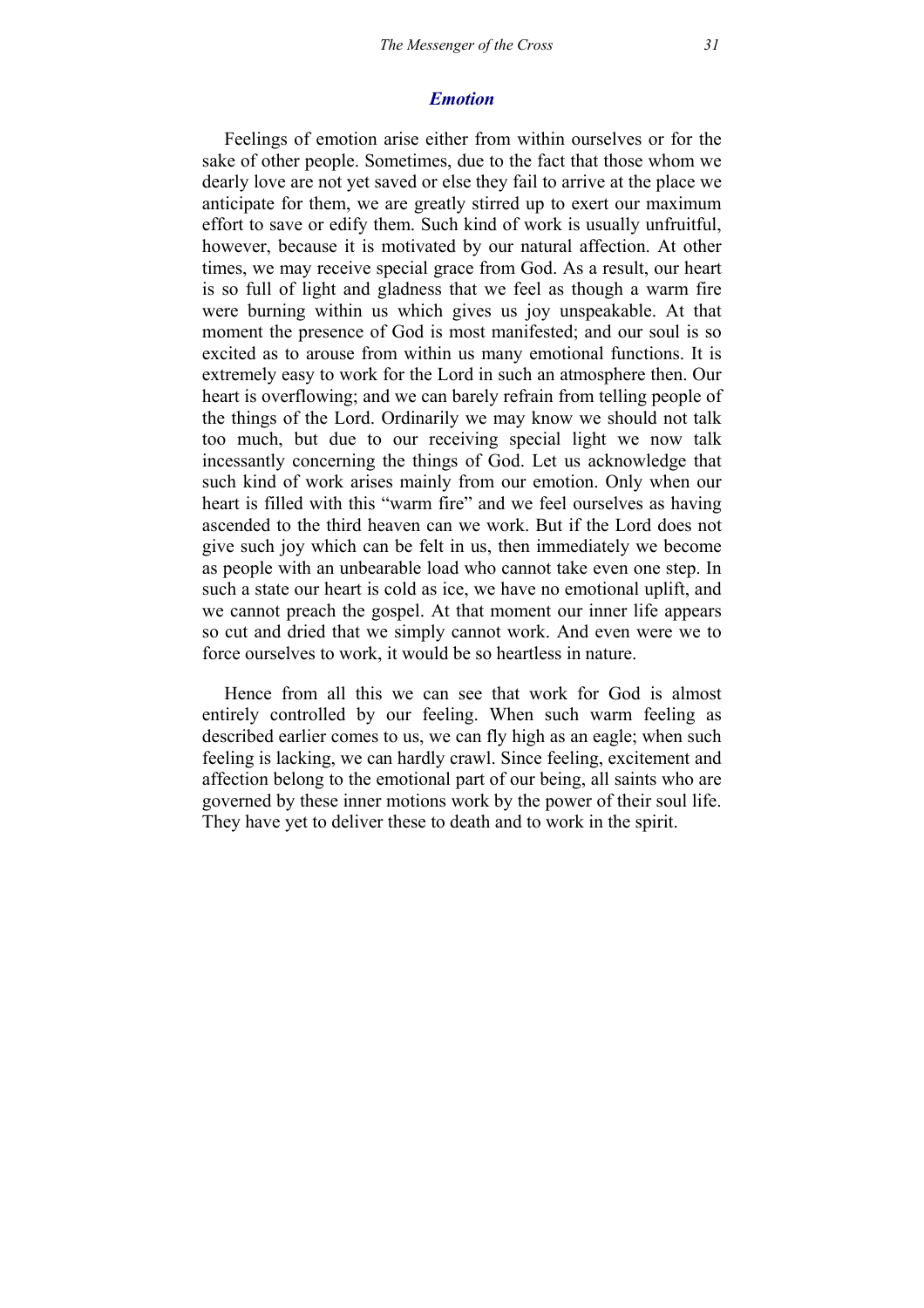#### *Mind*

Our work for the Lord is frequently affected or even governed by our mind. Sometimes, not knowing how to seek the will of God, we will take the thought of our mind as His will, and thus we are led astray. To decide one's walk by obeying the mind is very dangerous. If in preparing to speak we wrack our brain to develop many points and outline divisions, many responses, principles and parables, such speech ends up being very dead. Though it may stir up some interest in the audience, it does not impart life to people.

There is another function of the mind which I believe many servants of God have wrongly used—and that is the memory. How often we use our power of memory in preaching! We memorize what we have previously heard, and later on preach what we have by this means stored up in our mind. Sometimes we tell people the Bible teaching we have memorized; at other times we preach to people with our notes. All these are the work of the mind. Yet I do not wish to imply here that we ourselves have absolutely no experience of what we preach. Perhaps what we have known and memorized are indeed the lessons which God has taught us in the past, and hence we have actually experienced them. Nevertheless, if we deliver them out of memory or note-taking *alone*, they inescapably belong to the work of the mind.

Why do I say this? It is because a little while after we have had some experience in a certain truth, and though originally it did become our life, only the *knowledge* of this truth has been stored away in our brain. And if we subsequently use the power of memory to recall and to preach the truth which we had formerly experienced, our work remains in the realm of our mind. Now since mind and memory belong to the soul, our dependence on them means that we rely on the power of the soul life. We are still under the control of the natural life.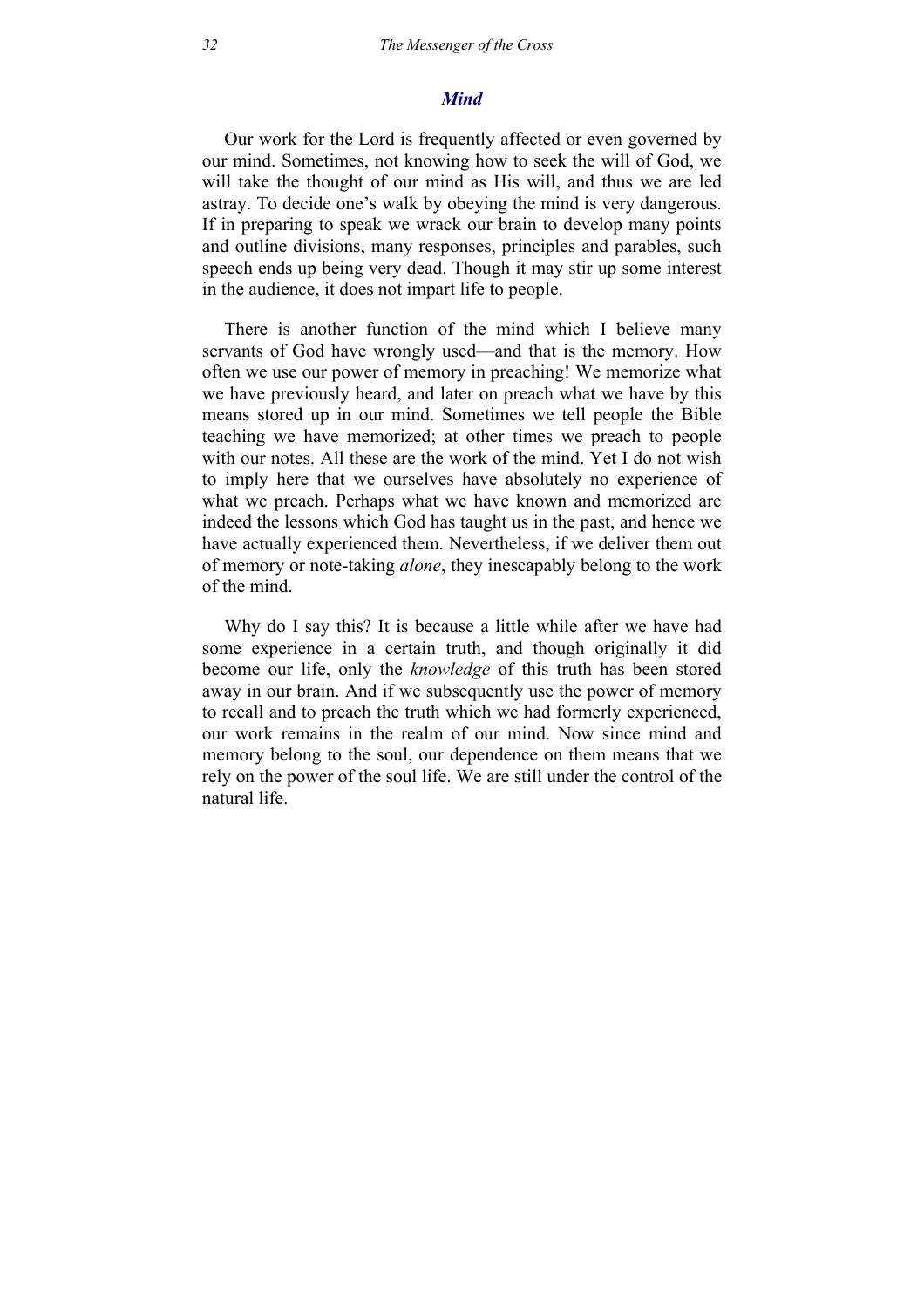The above three characteristics are the more prominent of our soulical works. Such soulical works are not sins, nor are they totally ineffective in saving people; yet the fruits they produce are very limited. We ought to overcome these kinds of soulical works by depending on the cross. The Lord Jesus has taught us that our soulical, natural life should, like a kernel of wheat, fall into the ground and die. Speaking according to our *experience*, we quite naturally think highly of our talent, delight in our feeling, and trust in our thought. But our Lord tells us we must hate this soul life; otherwise, in loving it we will lose the power of that supernatural spirit life God has imparted to us. The death of the cross should work deeply in this area of our natures. We should be willing to deliver to the cross the soul life which we love, being willing to die with Christ in this respect to rid ourselves of the dependence on natural talent, feeling and thought so that we may hate this kind of work from the depth of our heart. As we are serving the Lord, we must reckon talent, feeling and thought as nothing. We hate this kind of power of the natural life and are ready to deliver it to the death of the cross.

If on the negative side we always maintain the attitude of uncompromisingly hating our soulical life, we shall learn experientially how to depend on the power of the spirit life and thus bear fruits to the glory of God.

#### *The Way of a Crucified Person Proclaiming the Cross*

Speaking on the practical side, whenever the Lord sends us to a certain place at a certain time to testify for Him, we need to rid ourselves anew of the inclination to love and to depend upon our natural life, and to be willing to set aside our emotion or feeling. Although sometimes we do not feel anything or we feel as cold as ice, we may kneel before the Lord and ask that the cross may do its deeper work in us so that we can *control* our feeling—be it cold or hot—in carrying out the command of the Lord. We may ask further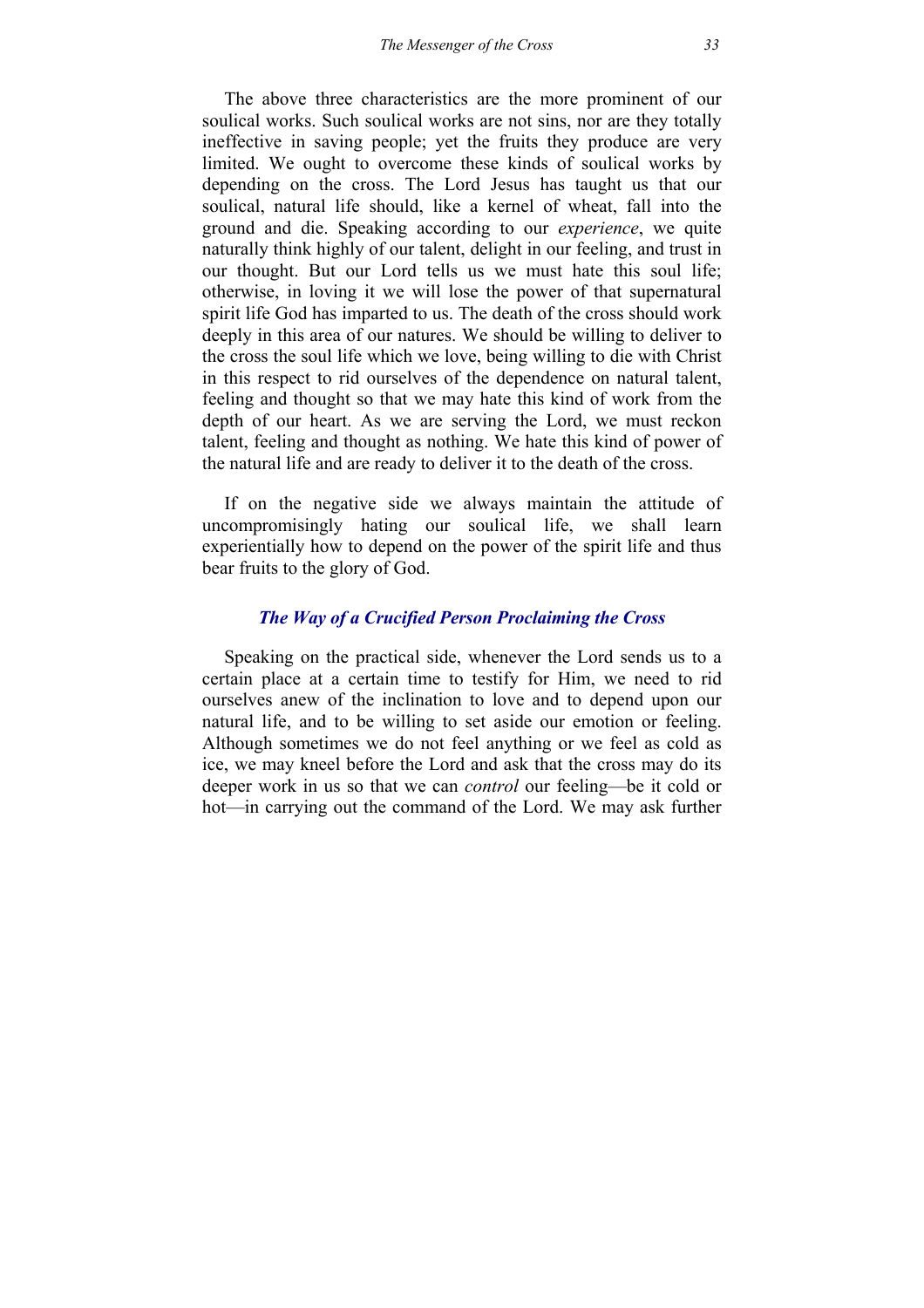that the Lord will strengthen our spirit. And as our soul life at that moment receives its fatal blow on the cross, the Lord will grant more grace to us. Even if we have already known the truth which we are to preach, we dare not draw it out from our brain and deliver it to people. Instead, we will humbly prostrate before God, asking Him to quicken afresh the truth we already knew. And thus the truth will be impressed upon us anew so that what we speak is not merely the memory of our past experience but is something which we seem to newly experience in our life. In this way will the Holy Spirit with His power verify what we preach. It is best for us to wait before the Lord for a little while before we ever speak, allowing His word (or sometimes that which we already knew) to impress itself upon our spirit afresh. Even at times when we are pressed for time, the Lord is still able to imprint the message upon our spirit within a few minutes. Such experience requires the constant opening of our spirit to the Lord in our daily walk.

We must underline this point, because it is the key to our success or failure. In the case of a backslidden believer, if he is asked to speak of his past experience, he is able to do it by the power of memory and he may even speak attractively. But we all know that the Holy Spirit will not work through him. Yet let us see that the work which *we* do by the power of memory is not much different from the preaching or speaking of the backslidden. We ought quickly to recognize that the work which is done with the mind is frequently a waste of energy. For what comes merely out of the mind can only reach the mind of other people. It can never touch the spirit and give life. Old experience not freshly quickened is inadequate for new work. We must ask God to renew the old experience in our spirit.

This that we have just said is even more true when preaching the salvation of the cross to sinners. Perhaps we have been saved for decades. If we labor solely by the power of memory, will not our message be too old and too tasteless? But if we can see anew in our spirit the ugliness of sins and taste afresh the love of the cross, we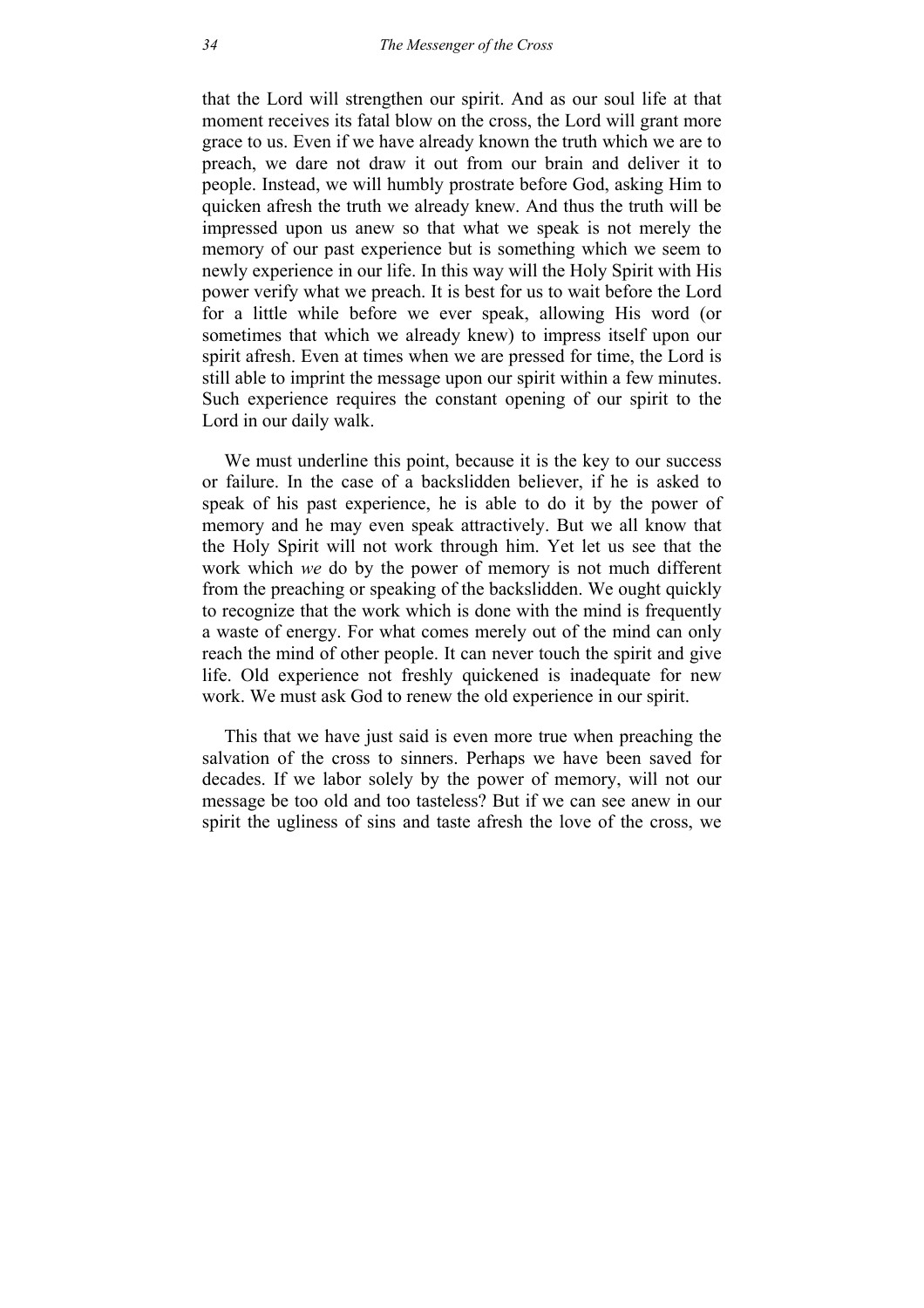shall be so touched by the compassion of Christ for sinners to believe in Him that we are able to portray the cross livingly before the people (see Gal. 3.1) for them to believe in Him. How can we ever move others with the love and compassion of Christ if we ourselves are so hard and cold! For perhaps while we are proclaiming the sufferings of the cross, our hearts are not in the least touched and melted by such sufferings!

We must therefore go before the Lord with our spirit opened so that His Holy Spirit may make His word and message pass through our spirit, causing us to be melted by His word before we ever deliver it. We must not depend on our feeling, natural talent or mind, but depend instead on the power of the Holy Spirit. Let His message impress itself upon the spirit of the audience as well as upon our spirit. Oh! Each time we preach we should be like Isaiah, who was always *burdened* with the prophecy before he ever prophesied. In reading Isaiah chapters 13 through 23, we will note that each prophecy is headed by the word "burden." This should be most meaningful for us. Every time we proclaim the word of God we must first receive in our spirit the burden of the message we are to deliver, as though we cannot be discharged of the burden until our work is done.

Furthermore, we ought to ask the Lord to give us burden so that the work we do will not come from our natural feeling, talent or mind. We should also experience what Jeremiah had experienced: "If I say, I will not make mention of him, nor speak any more in his name, then there is in my heart as it were a burning fire shut up in my bones, and I am weary with forbearing, and I cannot contain" (20.9). How can we be careless in proclaiming God's word? We must let His word first burn in our spirit so that we cannot but speak. Yet if we are not willing to deliver our soul life and its power to death, we will never receive afresh the word of God in our spirit.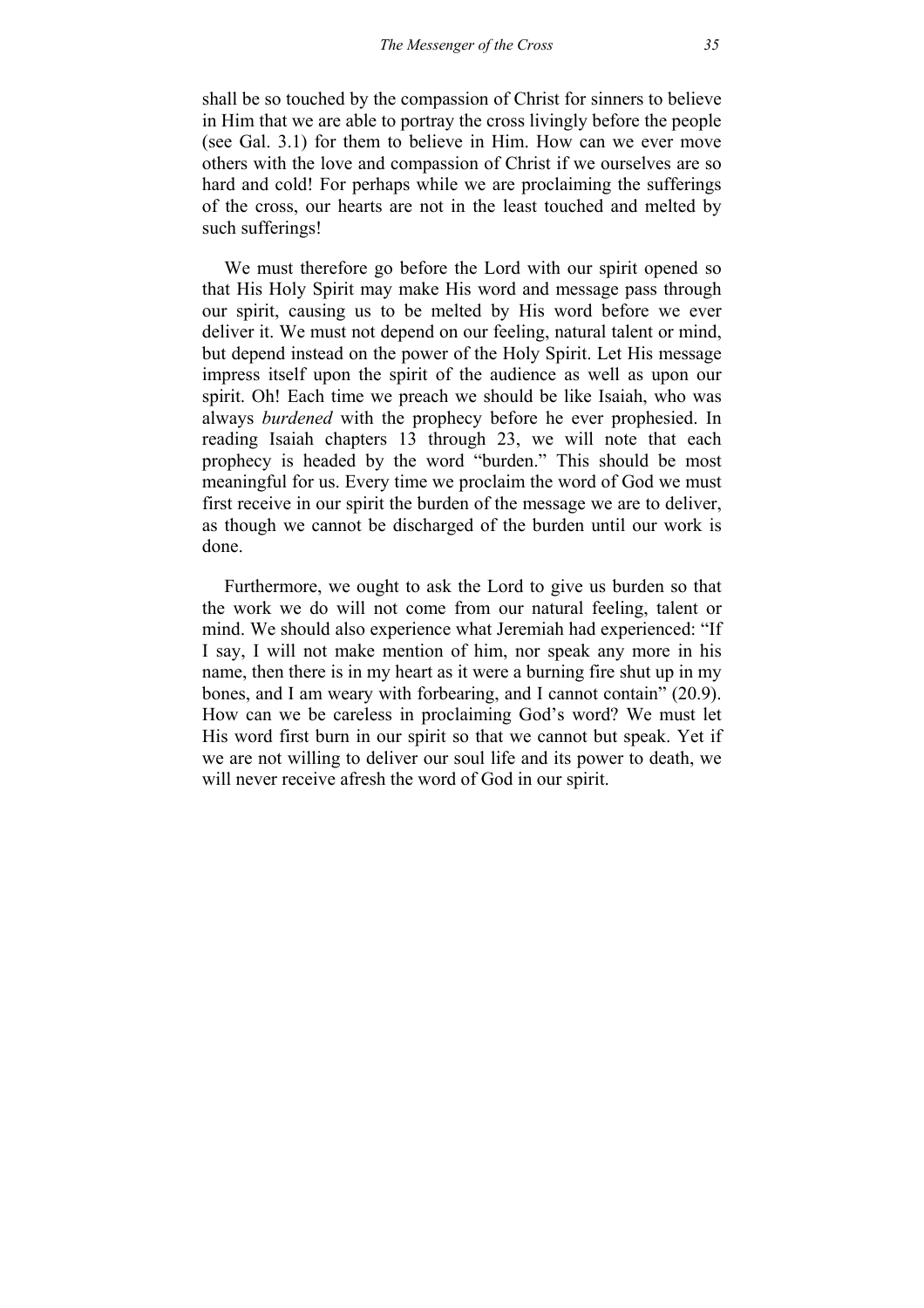If we as His servants wish to be used by God to save sinners and to revive saints—that is, to proclaim the word of the cross—we must let the cross first work in us: to make us, on the one hand, willing to deliver ourselves daily to death for the Lord's sake and on the other hand, willing to put the power of our soul life in the place of death abhorring the strength which belongs to the natural life and placing no confidence in ourselves as well as in all which proceeds from self. Then shall we see the life of God and its power flowing into people's spirits through our words.

Nevertheless, in spite of all the preparations on the part of the evangelist or preacher himself, he may still sometimes fail. Yet it will not be due to a total failure on his part. And why? Because of the oppression and attack of Satan.

#### *The Oppression and Attack of Satan*

Satan hates the preaching of the word of the cross. If we faithfully proclaim the Lord's cross, we will suffer opposition from him. He often assaults the messenger of the cross in the following ways. He may attack by weakening the latter's health—causing him to lose his voice or to encounter many physical dangers—or by oppressing his spirit to near suffocation. He may work in the environment to create misunderstanding, opposition, and even persecution. He may disturb the weather, hindering people from attending meetings. He may cause disorder or confusion in the meeting. He may incite the dogs to bark or the babies to cry. Sometimes he may work in the atmosphere, making the meeting heavy, suffocating, oppressive or gloomy. All these are the works of the enemy which a messenger of the cross must recognize.

Since we have such an enemy and may encounter such opposition, we ought to know the victory of the cross. What the Lord Jesus has there accomplished is more than solely solving the problem of the sinner. There He has pronounced the sentence of judgment upon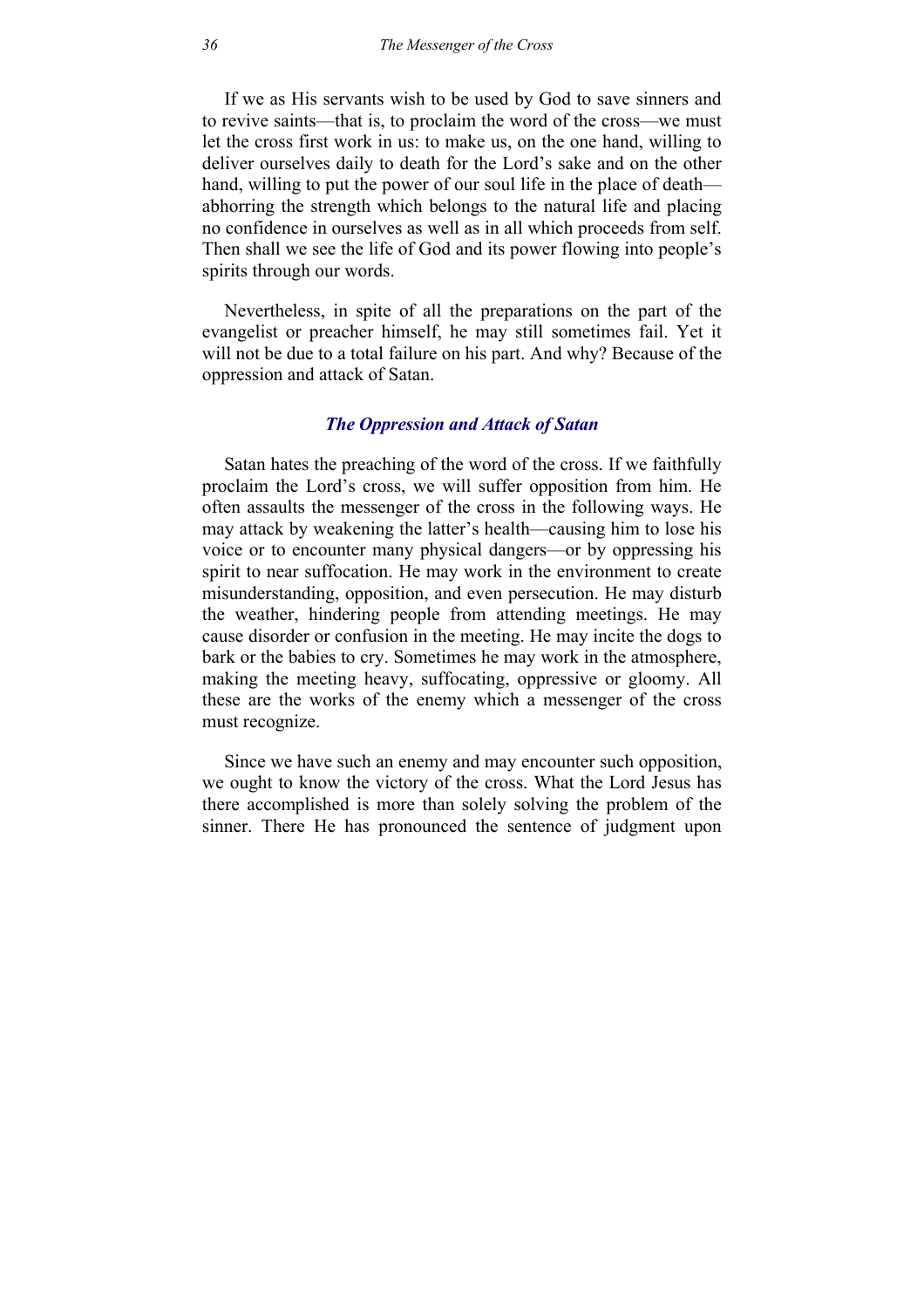Satan; there He has defeated the enemy: ". . . That through death he might bring to nought him that had the power of death, that is, the devil; and might deliver all them who through fear of death were all their lifetime subject to bondage" (Heb. 2.14b, 15)—"Having despoiled the principalities and the powers, [the Lord Jesus] made a show of them openly, triumphing over them in it" (Col. 2.15). The cross is where Satan has been overcome, for he has received the fatal blow there. We know that "to this end was the Son of God manifested, that he might destroy the works of the devil" (1 John 3.8). And where does this happen? The simple answer is: at the cross. We also know that the Lord Jesus came to "bind the strong man" (Matt. 12.29). And where again? Naturally, at Calvary's cross. We ought to realize that the Lord Jesus has won the battle on the cross. We must know—

# *The Victory of the Cross*

We need to recognize that Satan is already a defeated foe. And hence we must not be defeated and the enemy must not conquer. Satan has no right to overcome again! Except for a total defeat of himself, he should not have anything. Let us therefore lift up the victory of the cross both before and after we see the work of Satan. Let us praise aloud the victory of Christ. Before we begin to work, we can declare before the Lord: "Praise the Lord, for He has overcome! Christ is the Overcomer! Satan is already defeated! The enemy is already destroyed! Calvary is victory! The cross is victory" We may so declare this till in our *spirit* we know the Lord will again win the fight. We should stand on the ground of the cross, asking for victory as well as for the destruction of the works of the devil. We should ask God to cover us, and those who attend the meeting, with the precious blood of our Lord Jesus so that we will not be attacked by Satan but will overcome him. "And they overcame him [Satan] because of the blood of the Lamb" (Rev. 12.11).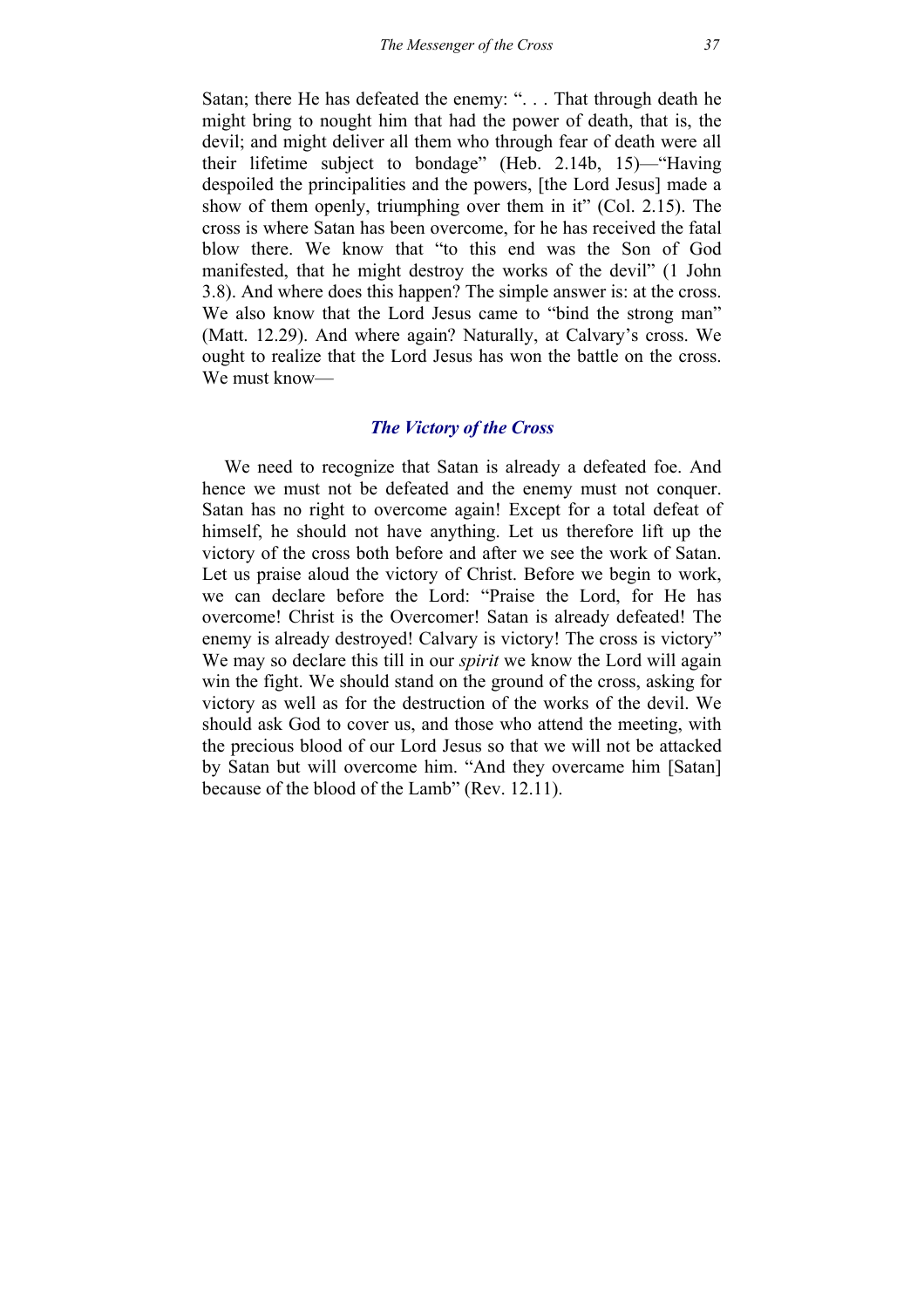Recently while I was laboring in southern Fukien Province, the devil frequently tried to oppress and assault me. Yet the Lord taught me in this experience that I should stand on the ground of the cross and praise Him. At times my spirit was deeply oppressed; I had no liberty, as though a weight of a thousand pounds was being pressed on my heart. At other times, upon entering the meeting hall, I felt the very air had been polluted by the works of the devil. Under such circumstances, and though I prayed most earnestly, I could not prevail. So I began to praise Christ for His victory on the cross: I boasted in the cross and derided the enemy, saying he could not work anymore for he was a defeated foe. Subsequently I felt truly liberated, and the atmosphere of the meeting was also changed. Praise the Lord, for the cross *is* victorious! Praise the Lord, for Satan *is* defeated! We should know how in prayer to exercise the various aspects of the victory of the cross against all the wiles, powers, and assaults of the enemy. Whenever there is opposition and any kind of confusion, we can declare the victory of Calvary's cross. Though we may not feel anything, yet by faith we claim its victory, and the enemy shall be defeated.

If we are really joined to the cross—allowing it to do a deeper work in our life and service, and trusting wholeheartedly in the victory of the cross—God will cause us to triumph everywhere. May God awaken us who are unprofitable servants to be workmen "that needeth not to be ashamed" (2 Tim. 2.15).

> Written January 15, 1926, in Amoy, China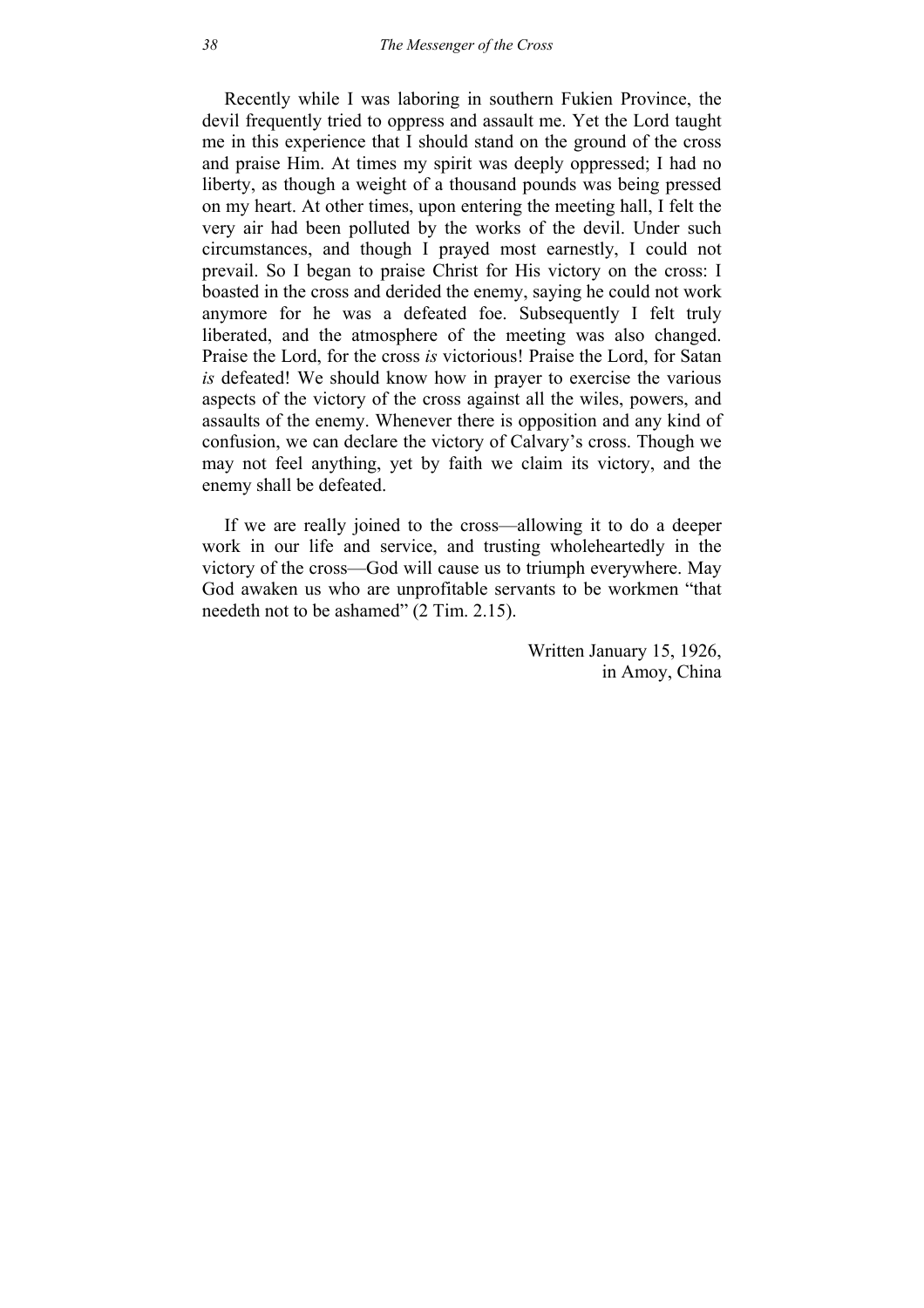

**218 In Christ**<br>We should never forget that all of us were sinners<br>because we all were in Adam. Every one born of Adam<br>inherited the nature of Adam. It took no effort when<br>sinners for us to lose our temper, tell a lie, and We should never forget that all of us were sinners because we all were in Adam. Every one born of Adam inherited the nature of Adam. It took no effort when sinners for us to lose our temper, tell a lie, and so forth, since the life, nature and behavior of Adam flowed in

us. Now the way of salvation for us was not in God making us good but in His saving us out of Adam and putting us in Christ. So that now, all which is of Christ flows into us. The Bible shows us that as soon as we are in Adam we sin, and that only as we are in Christ do we practice righteousness. May I remind ourselves that lurking in the secret place of many of our hearts lies an error: the thought of expecting God to change us. But God does not and never will do anything in us; instead, He will put us *in Christ*.

Our pattern of thought is that since the root of sin is in us, we must ask God—after we are saved—to eradicate our root of sin just as we ask a dentist to extract a painful tooth from our mouth. Perhaps some people will even tell you and me that we must pray and ask God to eradicate our root of sin. They may perhaps also inform us that after a long time of prayer they themselves have succeeded in this and have thus attained holiness.

But let me hasten to tell you that if you expect God to do such a thing to you as the eradication of the root of sin, you will be disappointed, for God would never do it. What the Bible shows us is that all the works of God have been *accomplished in Christ*. From the day on which Christ died, every spiritual thing has been accomplished in Him. God can do no more. So that if you ask God to do something like this in you, He cannot do it. You can only receive what He has *already* done in Christ.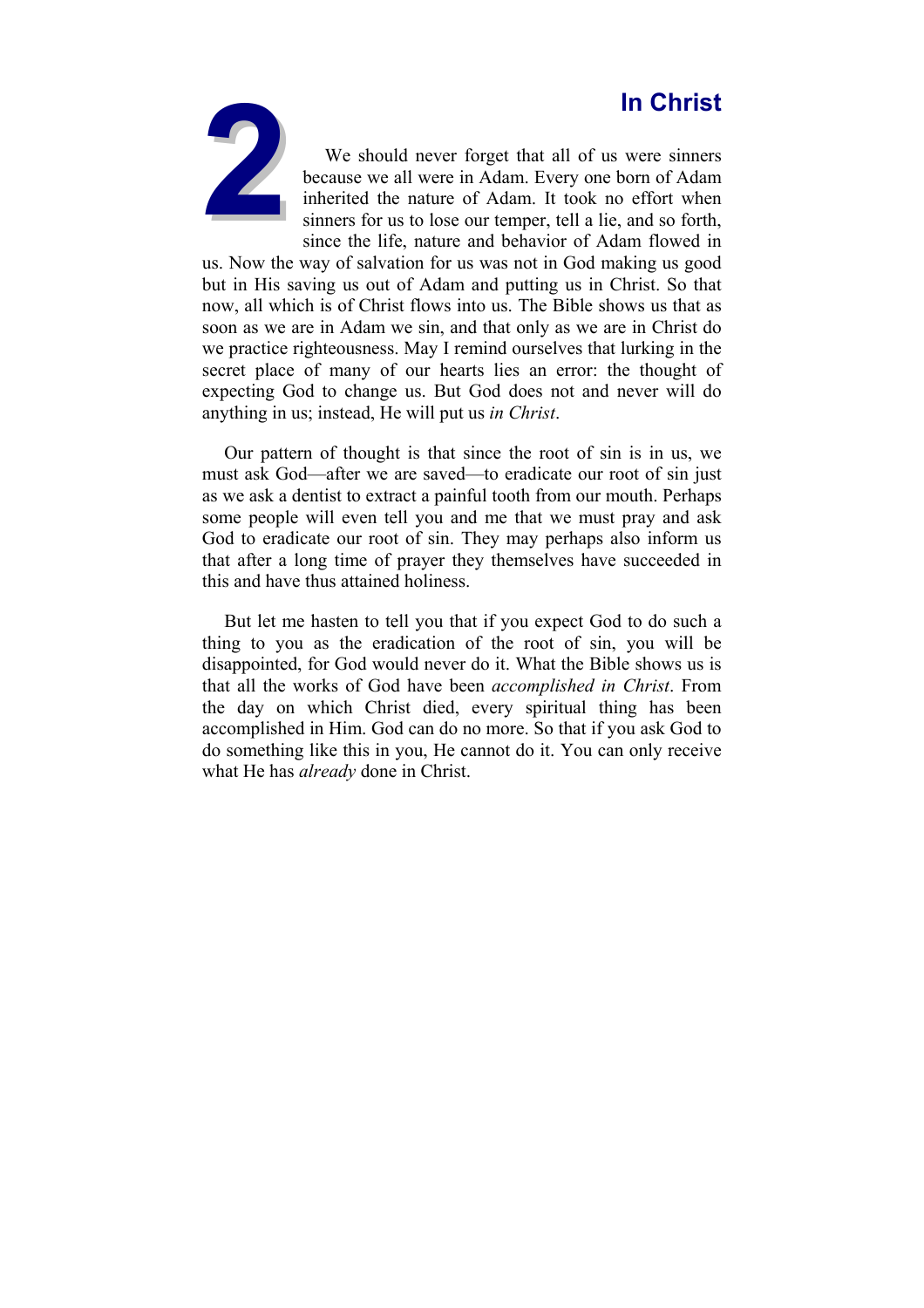All is in Christ. Do you expect in your prayer to see some special light or hear some special voice saying to you that your particular sin is now being eradicated? Or do you look for a distinctive sensation to fill you with joy? You may deem these things to be good; in actuality, though, this shows your evil heart of unbelief. For all that God does He does in Christ—not in you. So that it is now no longer what God will do in you but what God has done in Christ. And by believing the latter, you will have it. You shall only possess it by appropriating it in Christ.

Often when sick you think you will be well if only God would touch you with His little finger. But God has already healed you in Christ; He can do no more in you. If you believe and appropriate it in Christ, you shall indeed be sound and healthy. Are you thinking of victory? The victory of Christ alone is your triumph. Do you want to overcome the world? Again, it is Christ who has overcome the world. Or do you expect God to do something for you some day? Let me say once again, no, since God has already done everything for you in Christ. Hence victory is not a present-day affair, because Christ has *already* triumphed. May God grant us such a revelation that we may see *what we already have in Christ*. If we do not believe, we will receive nothing; but if we do believe, we have everything. In Christ are victory, justification, sanctification, forgiveness, and every other spiritual blessing. God can do no more for us. If we be in Christ, all which is Christ's is ours. It is not drawing out of Christ something to nourish us, but entering into Christ so as to allow what is already in Him to flow in us.

When we are baptized, we are baptized into Christ—not our merely being baptized in water but being baptized into Christ. According to the last clause in Romans 6.3 ("were baptized into his death"), the water of baptism spoken of in that verse points to death. But according to the first clause of the same verse ("were baptized into Christ Jesus"), the water also refers to Christ. Frequently we look to God for a cup of water. No, God wants us to enter into Christ.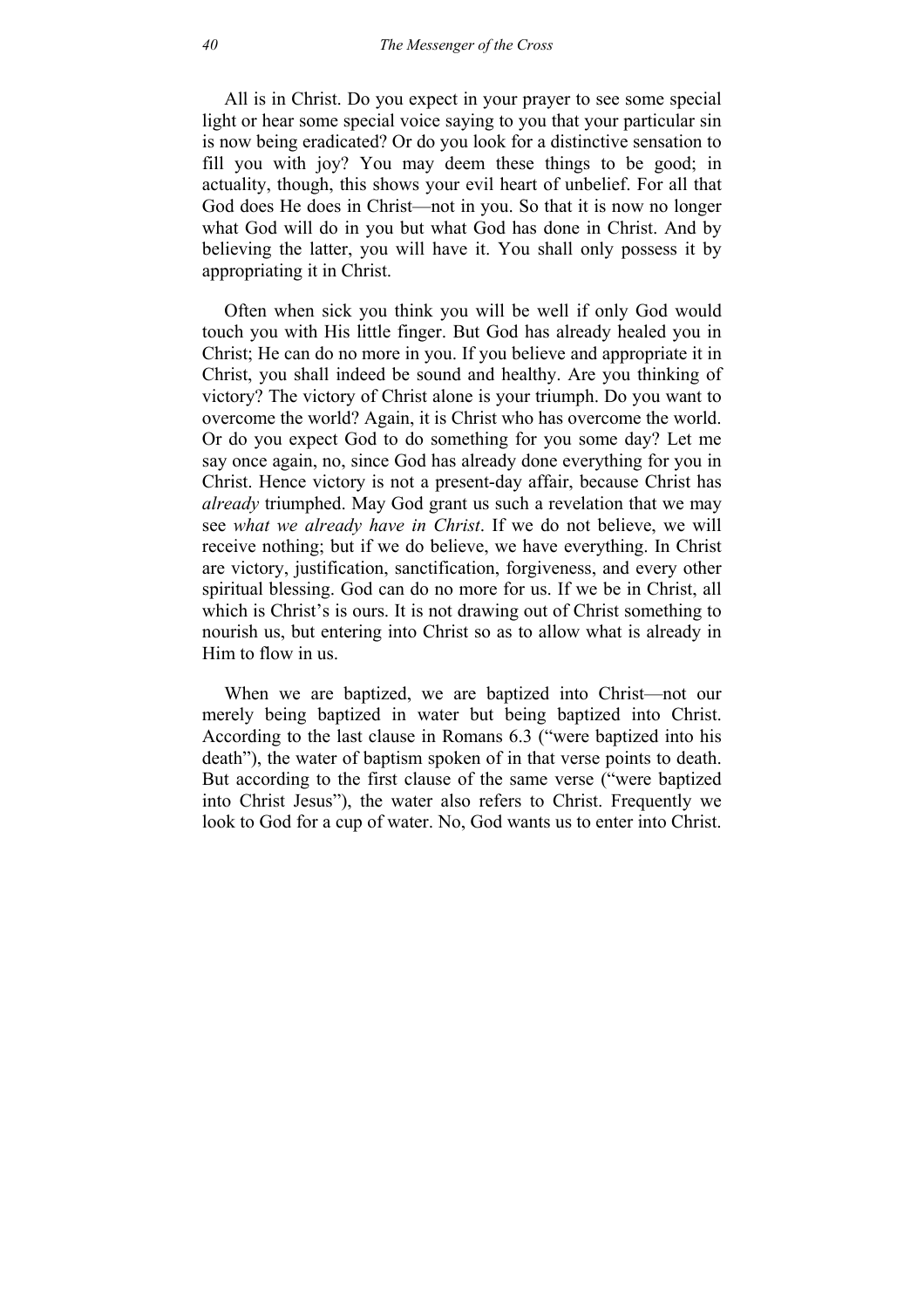If we are clear on this point, we shall know that it is not a matter of we ourselves, nor our asking God to do something in us; it is instead Christ, and all things are in Him.

## *I. What We Have in Christ*

"There is therefore now no condemnation to them that are in. Christ Jesus" (Rom. 8.1). How can we not be condemned? By our being in Christ Jesus. Can you say to God, "I am a sinner, please forgive me and do not condemn me"? No, God cannot do it directly for you, He can only forgive you in Christ. You must not look at yourself; you must look at Christ. May I ask, How do you know you will not be condemned in the future? Can you rely on your experience you had at a certain time or on a certain day? Clearly you can only stand firm and sure on what the Scriptures say. And then neither I nor all the preachers of the world nor even God himself can refute you; and in this case, it is because the word of God states that "there is therefore now no condemnation to them that are in Christ Jesus<sup>"</sup>

"If any man is in Christ, he is a new creation: the old things are passed away; behold, they are become new" (2 Cor. 5.17 mg.). Does it say here how much I have changed? Not at all. It simply says if any man is in Christ, he is a new creation. Someone may assert that he had been a weak Christian for a number of years until later during a certain year in a certain month he was revived and thus he became a new creation. Of such a person I would ask this: What is the ground for your assertion that at such and such a time you became a new creation? The only true ground does not lie in the fact that in a certain hour of revival one became a new creation, but in what the word of God has declared; namely, that if anyone is in Christ Jesus he is a new creation.

Perhaps someone will argue that despite what the Scriptures say of his being a new creation, as he looks at himself he does not seem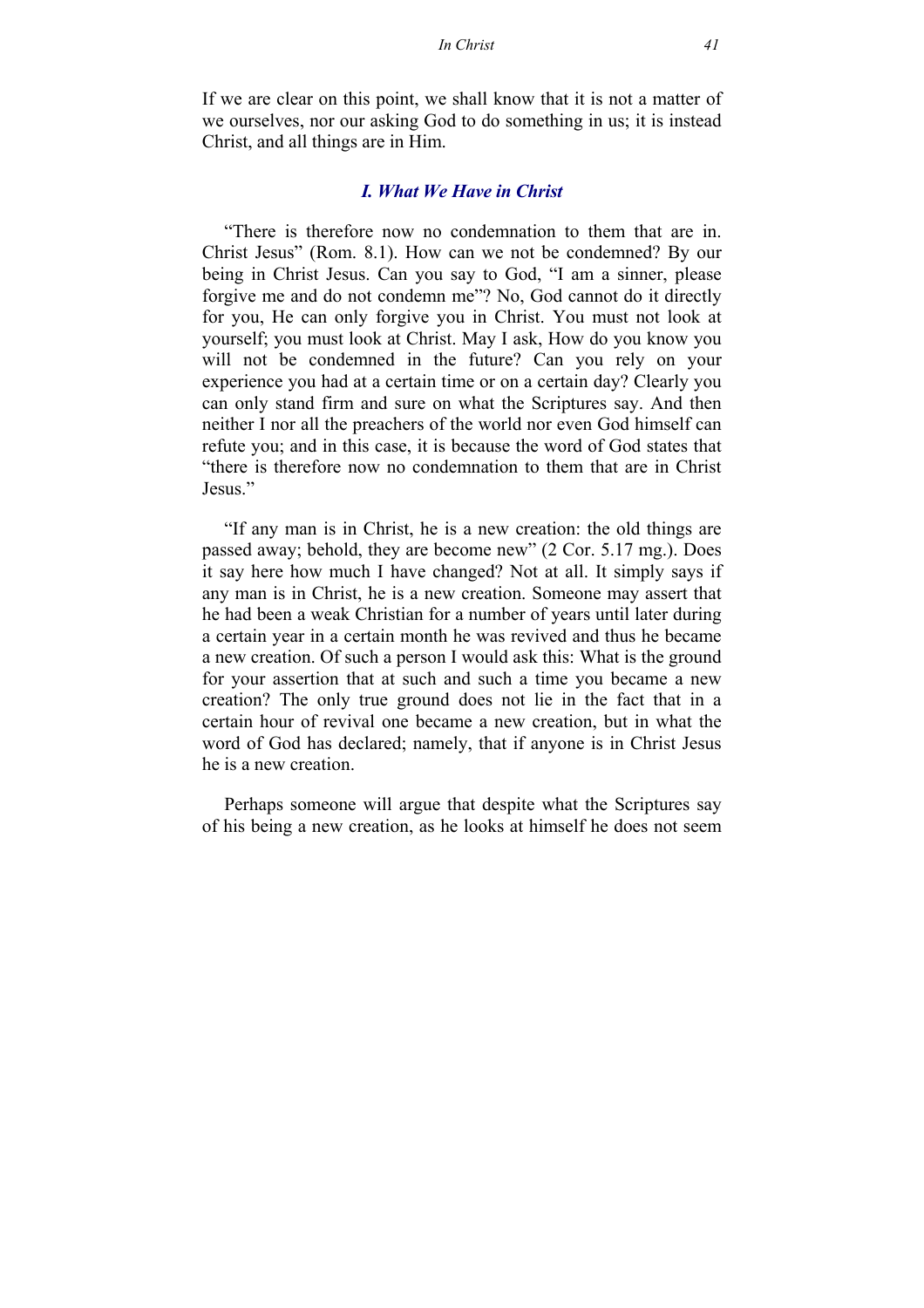to be very new. I would again answer with this: How many sinners and saints are lacking in faith! Let me encourage us all to kneel and pray: "God, I praise and thank You, Your word says that if any man is in Christ he is a new creation. I am in Christ, therefore I am a new creation." Whenever the temptation comes to you which declares you are still the old man, if you will but answer with the word of God which says that you are in Christ and therefore you are a new creation, Satan will beat a hasty retreat. Or if you simply stand on the side of God's word and pay no attention to such temptation, you will also gain the victory. For victory does not rely on feeling but on the word of God.

Let me reiterate once more the truth that God will not do anything in us. If He were to pull out our root of sin, we would have no need to trust Him thereafter. But God has accomplished all things in Christ in order that we may look to Him day by day. He cannot lie; what He says is true. And if we believe, it shall be ours. This is the secret of victory.

"To the praise of the glory of his grace, which he freely bestowed on us in the Beloved" (Eph.1.6). God accepts us only in His Beloved One—even in Christ. None can be accepted by God outside of Christ, for God can only receive and accept us in Him.

"In whom [the Son of God's love] we have our redemption, the forgiveness of our sins" (Col. 1.4). To be redeemed and forgiven is something only found in Christ. Suppose a Christian has sinned and he asks God to forgive him. Do you know when God forgives him? Some say pray until there is peace in the heart, for this is the evidence of forgiveness. Are there not many who have committed many sins and yet their hearts are quite at peace? Are there not also many whose sins have been forgiven but they still feel un-peaceful? How utterly undependable is man's feeling. In case a Christian has sinned, how long will you tell him he must pray before he can receive forgiveness? Let it be known that over nineteen hundred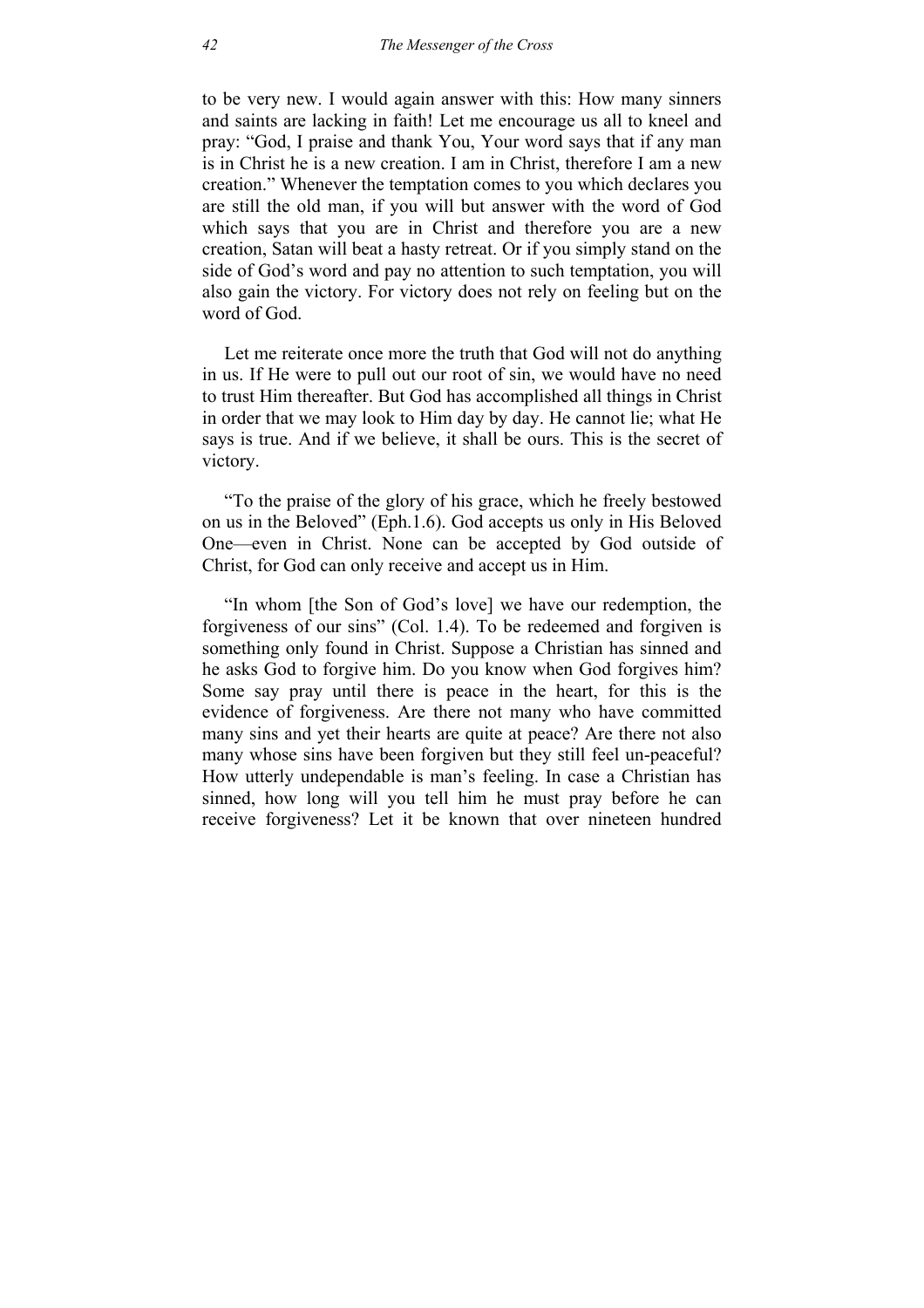### *In Christ 43*

years ago Christ had already borne your sins away: that you have already died in the death of Christ, and hence you have already received forgiveness. All is well if you simply appropriate what Christ has already accomplished for you. If you wait for God to do a new thing in you, you may have to pray until eternity comes. When we today ask God for forgiveness, we simply mean let the forgiveness that is already in Christ flow into us. We receive forgiveness because we believe God has already forgiven us in Christ. It does not depend on feeling.

"[Christ] who knew no sin [God] made to be sin on our behalf; that we might become the righteousness of God in him" (2 Cor. 5.21). We are justified because we are in Christ. It is not because we have done good works that God justifies us. God justifies us in His Son. If we wait until we are righteous before we will believe, we shall never believe.

"Unto the church of God which is at Corinth, even them that are sanctified in Christ Jesus, called to be saints, with all that call upon the name of our Lord Jesus Christ in every place, their Lord and ours" (1 Cor. 1.2). Just as we are justified because we are in Christ, so also we are sanctified because we are in Christ. The great mistake many make is to assume that in a certain month on a certain day God grants them sanctification and so they are sanctified. May I tell you that if you today expect God to make you sanctified, you will never be sanctified. You can only appropriate what Christ has already accomplished for you.

We would rather be like the light in a car which comes from the little electricity stored in the car. But if we are in Christ, we will be like the light in a house. Though the electricity is not in the bulb, it flows into it; for as soon as the switch is opened, the connection is made and the light comes on. But when the switch is off and the connection is cut, the light goes out. Now inasmuch as we are joined to Christ, we have everything; but if there are interruptions, we shall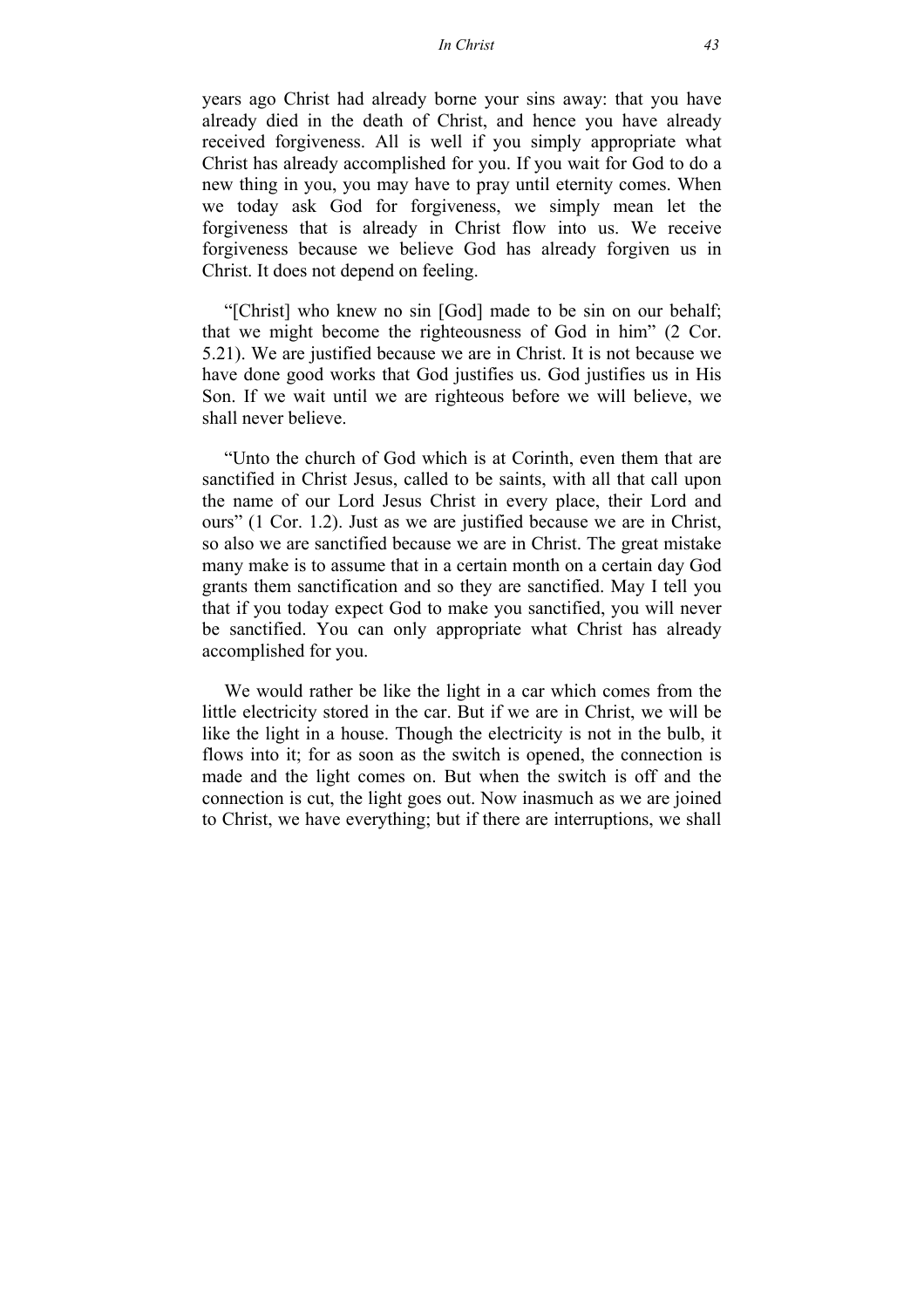be like a Gentile. There has never been any work done in us, since all has been done in Christ. We are but conductors.

"I am persuaded that neither death, nor life, nor angels, nor principalities, nor things present, nor things to come, nor powers, nor height, nor depth, nor any other creation, shall be able to separate us from the love of God, which is in Christ Jesus our Lord" (Rom. 8.38, 39 mg.). None of these things can separate us from the love of God because of one very important reason—this love is in Christ Jesus.

"In him [Christ] ye are made full" (Col. 2.10). Our being made full is not due to anything done in us but due to our being in Christ.

"The law of the Spirit of life in Christ Jesus made me free from the law of sin and of death" (Rom 8.2). We are made free not because of ourselves but because we are in Christ. Blessed is he who believes in this.

God "hath blessed us with every spiritual blessing in the heavenly places in Christ" (Eph.1.3). This verse we may truly enjoy without end. Whatever spiritual blessing there is, it is in Christ. Having such a verse, you may continually say: "Thank and praise God, for He has given me every spiritual blessing in the heavenly places in Christ." To the extent that you believe in what God has said, to that extent will all He has said be real to you.

"In me [the Lord Jesus] ye may have peace" (John 16.33). Peace is not found outside of the Lord. As we are abiding in the Lord, we will have the peace of the Lord.

"If there is therefore any exhortation in Christ, if any consolation of love, if any fellowship of the Spirit, if any tender mercies and compassions" (Phil. 2.1). All is in Christ.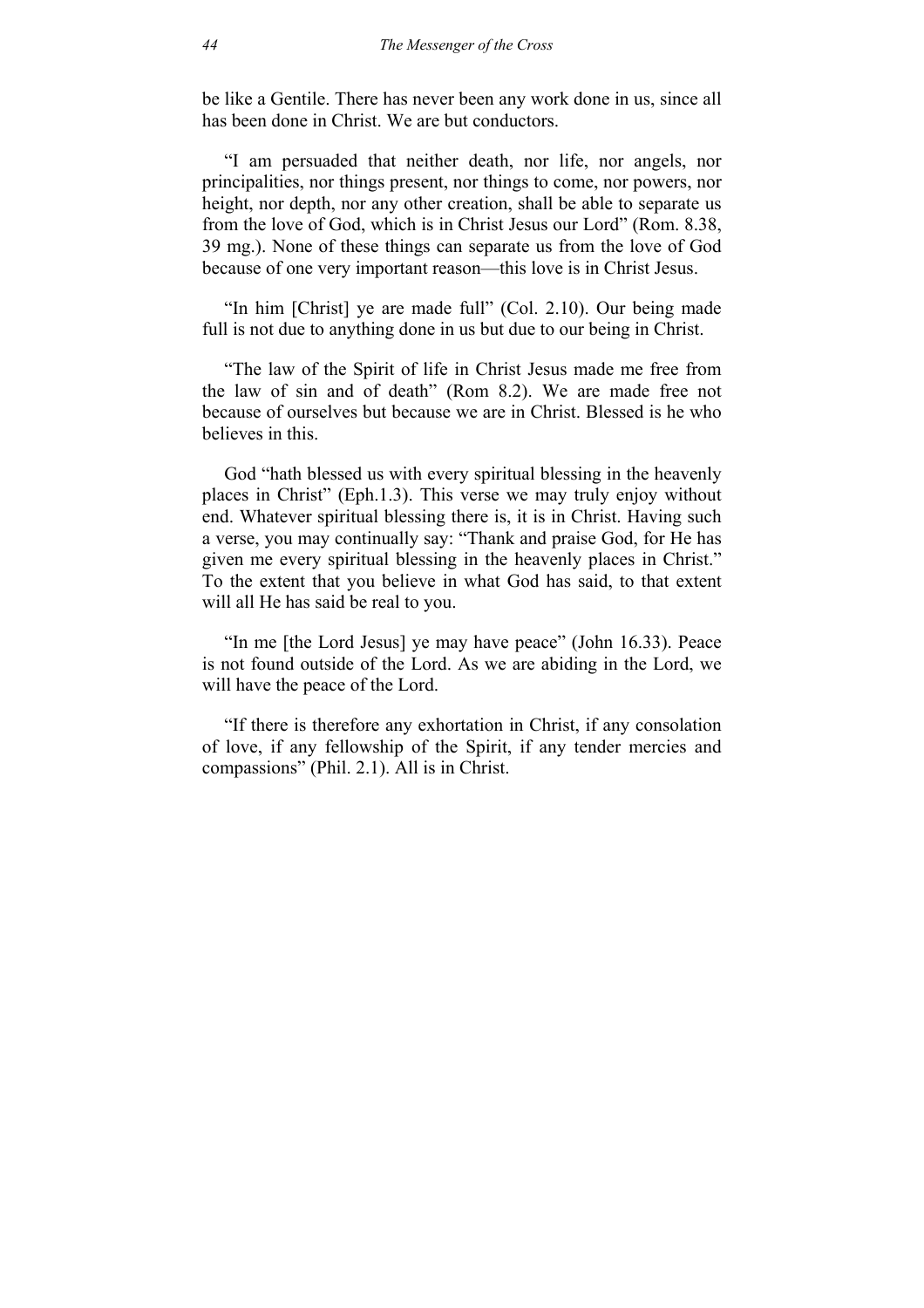"I know a man in Christ" (2 Cor. 12.2). Here is a man in Christ, a man who is wholly in Him.

Oh, if we carefully read the Bible, we will not ask God to do anything in us. For in the event we expect Him to do something in us, we shall be disappointed not only today and tomorrow but even up to the day we depart from this world. In the natural realm, if the switch is off, how can one ever expect the light to shine? But as soon as the switch is on, the light instantly arrives. Even so, in the spiritual realm, without constantly believing in Christ, we will not have the victory. We need Christ every moment. In Him we have everything.

### *II. How To Be in Christ*

(1) He who believes into Christ is in Christ. "For God so loved the world, that he gave his only begotten Son, that whosoever believeth on [Greek, *into*] him [Christ] should not perish, but have eternal life" (John 3.16). This is union. We believe into Christ.

(2) Having believed into Christ, we should also be baptized into Him. To be water baptized is to be baptized into Christ: "Are ye ignorant that all we who were baptized into Christ Jesus were baptized into his death?" (Rom. 6.3) As you are baptized in water, so you are baptized into Christ. If you were to put a copper coin into a bottle of sulphuric acid, the copper coin would disappear because it would be melted in the acid. Likewise, as you are baptized into Christ you become one with Him. This is faith.

(3) Of God are we in Christ (see 1 Cor. 1.30). It is God who baptizes us into Christ. With our believing into inwardly and our being baptized into outwardly, God joins us to Christ. And thus have we both righteousness, sanctification and redemption. We have no righteousness, but Christ is our righteousness. We have no sanctification, but Christ is our sanctification. We have no redemption, but He is our redemption. We shall see Christ in all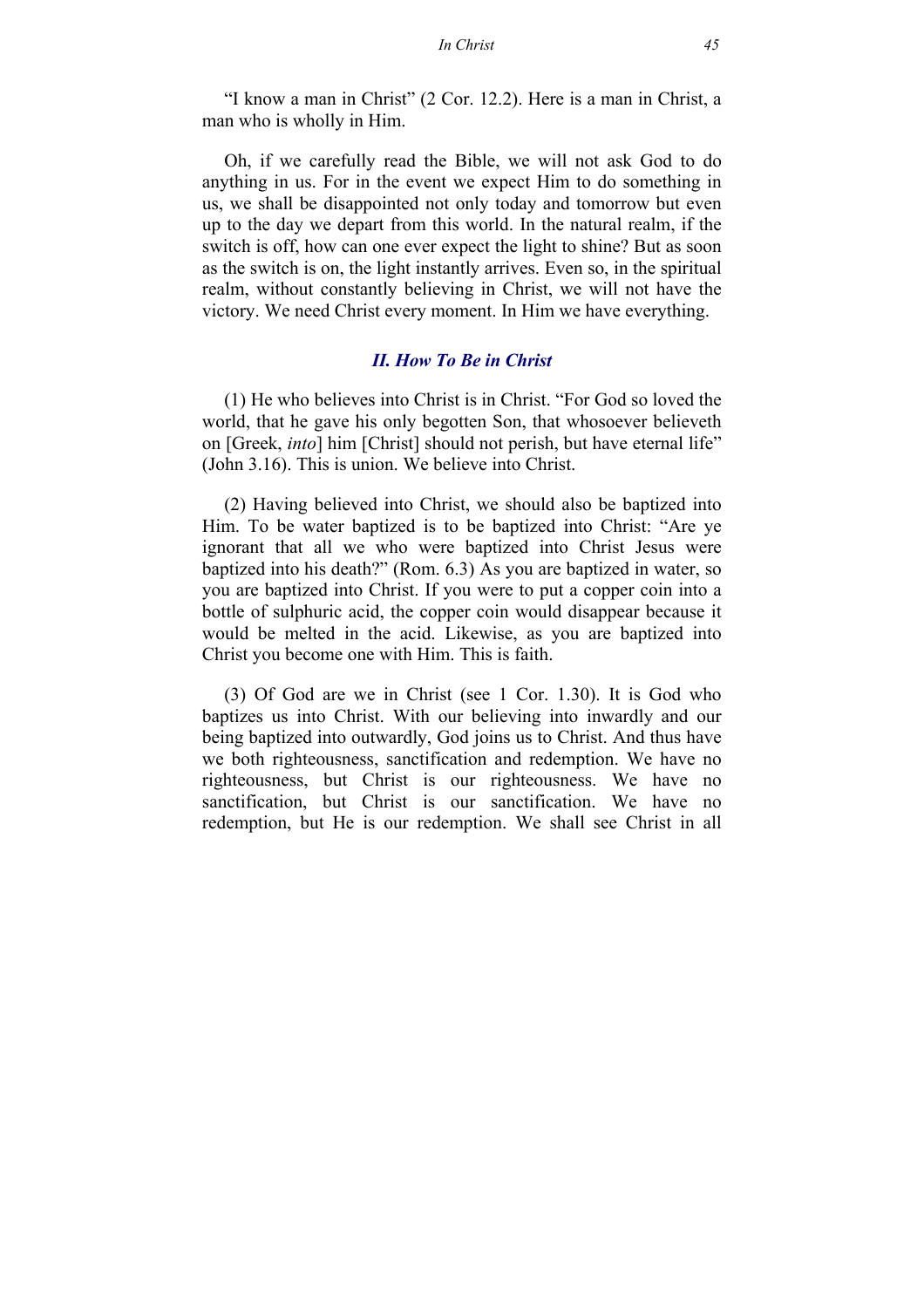things. May God take away our veil that we may see how perfect is the work which He has accomplished for us.

Hudson Taylor expended great effort in seeking for victory. He acknowledged that in spite of his constant asking, God had not given him victory. One day he read Christ's words in John 15.5: "I am the vine, ye are the branches." Instantly he. received light. He knelt and prayed: "1 am the most foolish person in the entire world. The victorious life which I seek is actually something I have already possessed. You *are* the branch, Jesus said, and not that you shall become a branch." For many years he asked to be joined to the tree like a branch, not realizing that he was already a branch joined to the tree. Not till then did he receive the revelation of God, and have real faith. Thereafter he lived a victorious life and accomplished great things for the Lord. Sometime later, he was asked to speak at the Keswick Convention in England, and such was the story he told there. And he said this: "I was defeated; so I sought for victory; but victory never came. But on the day I believed, victory did come."

Let us see that we do not try with effort to draw out the sap from the root to nourish us, for we are branches already joined to the tree. We need to be concerned for nothing except that we are branches. Let us not try to obtain something out of the tree, but simply believe that we are the branches. God has joined us to Christ the Tree. And whatever is Christ's is also ours. Believing, we have the victory.

We are baptized into Christ on the one hand and on the other hand we maintain contact with Him through the bread and the cup. In so doing, we allow His life to flow through us.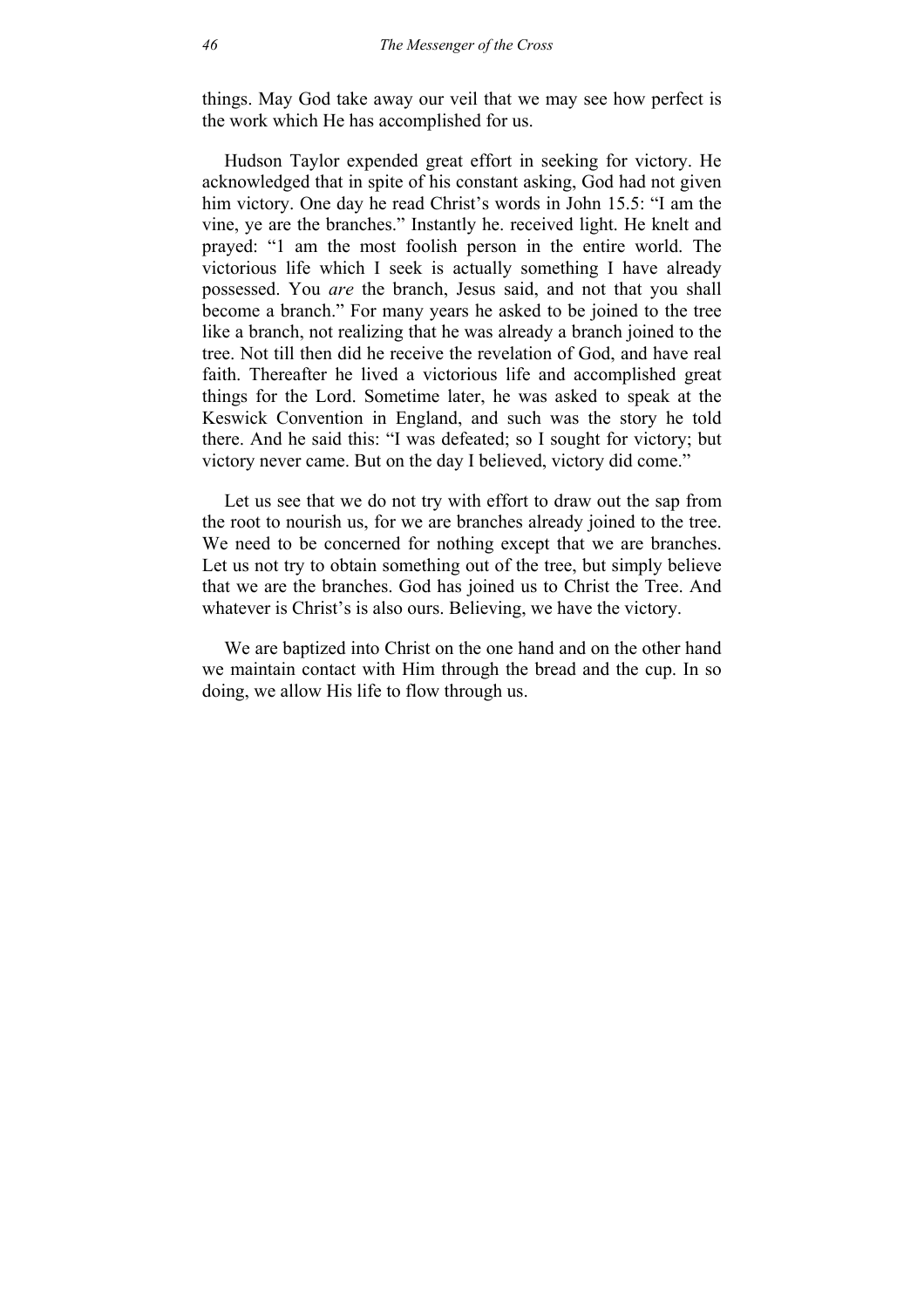

**3The Power of Choosing**<br>The Lord himself will give you a sign. Behold, a<br>virgin shall conceive, and bear a son, and shall call his<br>name Immanuel. Butter and honey shall he eat, when he<br>knoweth to refuse the evil, and choo *The Lord himself will give you a sign. Behold, a virgin shall conceive, and bear a son, and shall call his name Immanuel. Butter and honey shall he eat, when he knoweth to refuse the evil, and choose the good. (Is. 7.14,15)*

In the marginal note for verse 15 we find this other translation: "Butter and honey shall he eat, that he may know to refuse the evil, and choose the good." Thus it is not after he knows to refuse the evil and choose the good that he eats butter and honey; rather, it is *because* he eats butter and honey that he shall know how to refuse the evil and choose the good.

We wish to learn somewhat more concerning the Lord Jesus Christ here. You know as well as I how perfect was the life of our Lord during His earthly days. In reading the four New Testament Gospels we observe how good and how perfect was the way our Lord lived on earth. But from these four accounts alone we cannot find out *why* the Lord can live such a "super human" life or *why* He is so perfect or *why* He is such a Son of man. It is Isaiah 7.15 which tells us the reason why. Why does He know to refuse the evil and choose the good? Why does He know how to reject the world and choose the will of God? Why does He know to deny the glory of man and desire only the glory of God? All this is revealed in Isaiah.

We all agree that verse 14 ("A virgin shall conceive, and bear a Son, and shall call his name Immanuel") points to the Messiah, our Lord Jesus. Unfortunately, many overlook the very next verse. We ought to understand that not only verse 14 points to the Lord, verse 15 does also. Verse 15 declares that during His entire life He shall eat butter and honey. And that because He so eats throughout His life, He shall be *able* to choose the good and refuse the evil, He shall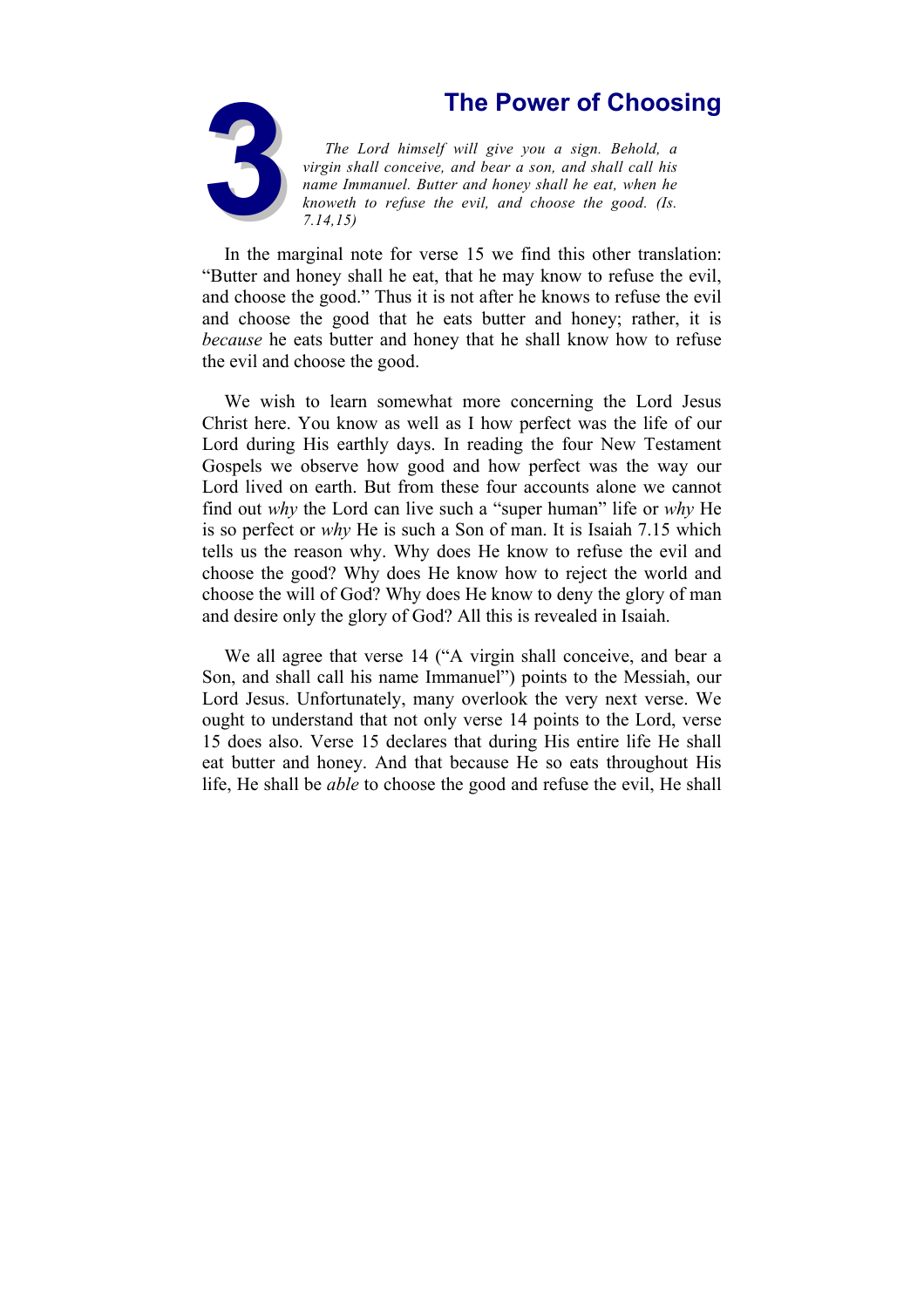be *able* to obey God and seek God's glory, and shall be *able* to gain God's heart satisfaction.

What are the meanings of both butter and honey? Of all the flavors, that of butter is the richest. And of all things on earth, nothing is sweeter than honey. Hence butter stands for the richest and honey stands for the sweetest.

What does the Bible say is the richest thing? The grace of God (Eph. 1.7). What does it say is the sweetest? The love of God (S. of Sol. 2.3). God places the riches of His grace and the sweetness of His love before the Lord Jesus for Him to eat, and therefore He is able to obey God and choose His will, to refuse the evil and choose the good. For a few moments, then, I would like to dwell on how the Lord throughout His life ate butter and honey, and also how as a consequence He refused the evil and chose the good.

### *One: His Early Years (Luke 2.41-51)*

When Jesus was twelve years of age, He went with His parents to Jerusalem to keep the feast of the Passover. After the days were fulfilled, His parents were returning; but the boy Jesus remained in Jerusalem. Later His parents came back to the city to find Him. Three days later they found Him in the temple. Then His mother said to Him, "Son, why hast thou thus dealt with us? behold, thy father and I sought thee sorrowing." In answering, the Lord did not say, "Knew ye not that I must do the will of God?" Instead He said, "Knew ye not that I must be in my Father's house [or, about my Father's business]?" Here the Lord had butter and honey.

At twelve years of age, Jesus already knew the Father. He had the heavenly butter and honey. Because He had the richest and sweetest, He was able to live in the will of God. If this had happened to us, we would probably have answered: "You go back to Nazareth and resume the work of carpentry and housekeeping, but I am not going.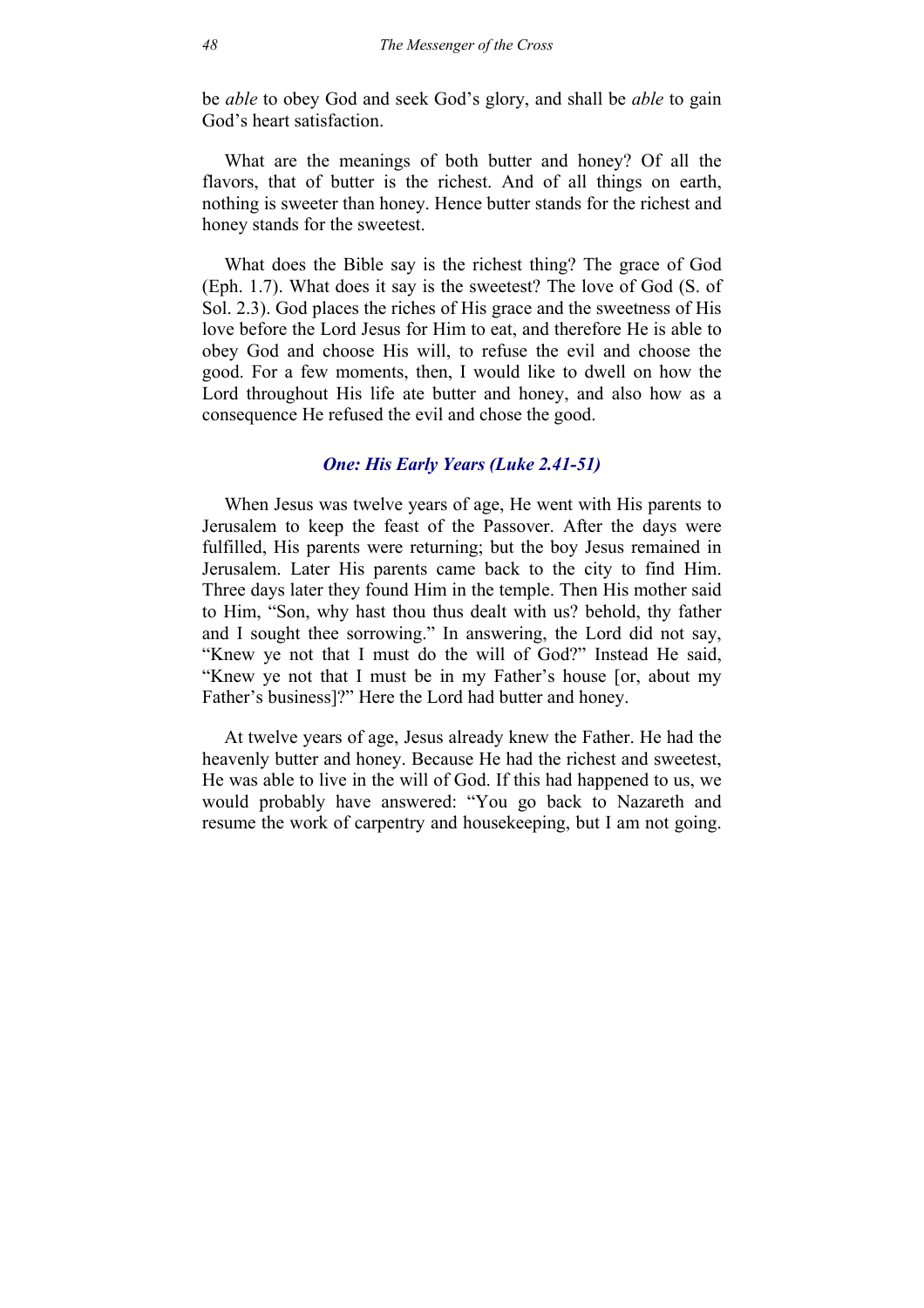Let me stay in the temple." Yet our Lord did not answer this way. On the one hand, He gave His testimony; but on the other hand, He went down with His parents to Nazareth and obeyed them. He could make this difficult choice because He had tasted the riches and the sweetness of God.

Now the mother of Jesus was one of the best women in the world; at the same time, though, she was also a "little" woman. Frequently the best people are the least brainy. As we read the four Gospels we shall find how Mary often disturbed the Lord. When the wine failed at the marriage feast in Cana, she said to Him, "They have no wine" (John 2.3). When the Lord was teaching many people, she sent word to Him that she wanted to talk to Him (Mark 3.31). Yet the Scripture says: "He went down with them, and came to Nazareth; and he was subject unto them." This was the Lord's choice, which was something difficult for man. He could have refused to return and chosen to stay in the temple, but He would rather choose returning home and living with Mary who had little understanding. Because He had eaten butter and honey, He was able to choose what was hard for man.

# *Two: Baptized with John's Baptism (Matt. 3.13-17)*

When John the Baptist saw Jesus coming to him, he said: "Behold, the Lamb of God, that taketh away the sin of the world!" (John 1.29) Again John said this about Jesus: "He that cometh after me is mightier than I" (Matt. 3.11). How much mightier? "Whose shoes I am not worthy to bear," he had said (Matt. 3.11). The Lord Jesus was so great, and yet He came to be baptized by John. Had we been in His place—that is to say, in the place of His being so great even from eternity as the King of the kingdom of heaven—we would no doubt have been accompanied by all the pomp of our high position. Although we might never openly acknowledge it, it is easy for us to display our excellency. Our pride is something natural-born.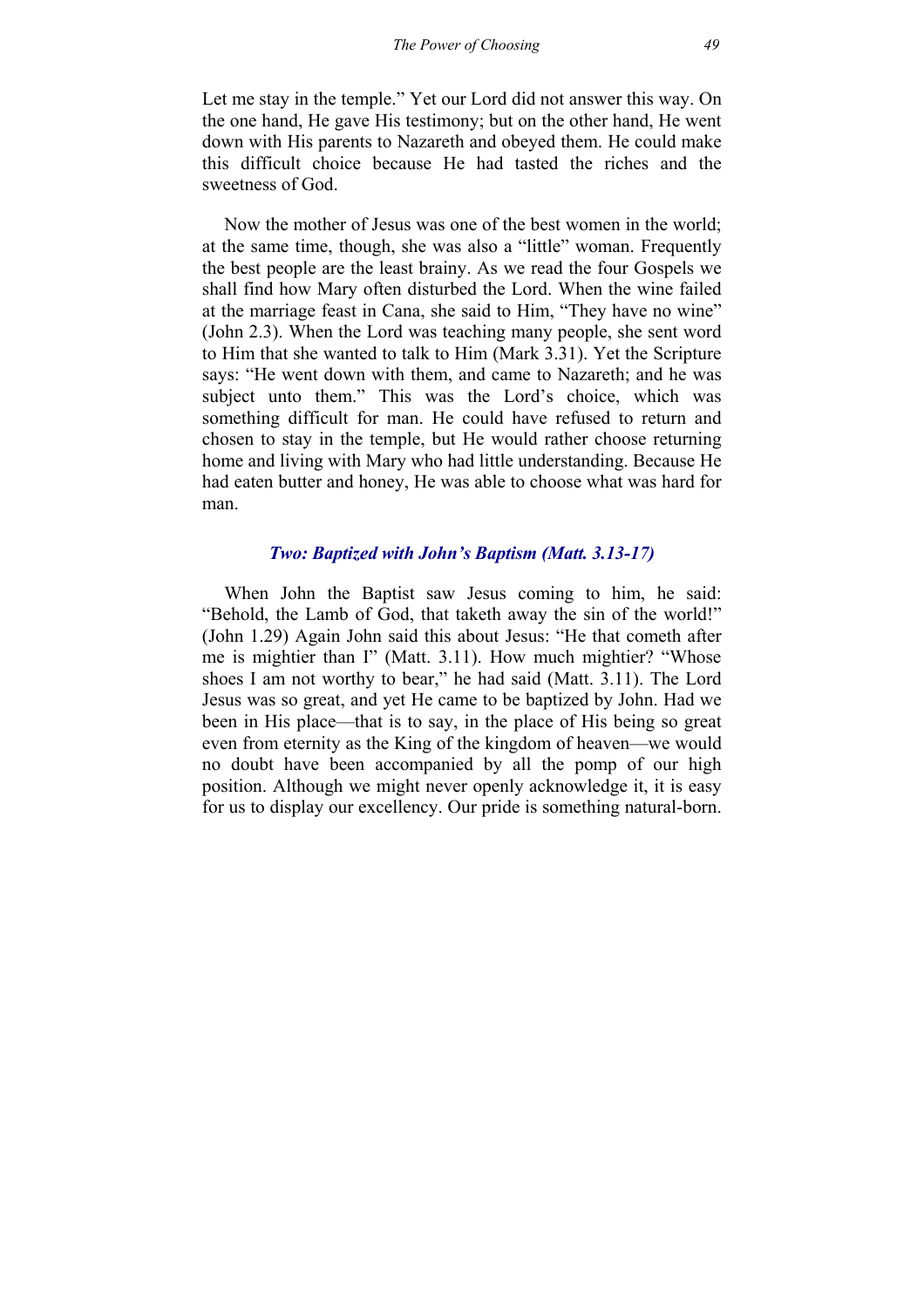We just love to exhibit our greatness before other people. But our Lord came to the river Jordan and received the baptism of John the Baptist.

Do you think it is easy to receive baptism from man? There was in Foochow an elderly sister. She was a good woman. At one time she knew she ought to be baptized, but she herself chose the person baptizing her. She respected certain brothers, but others she despised. She insisted on having one particular brother baptize her. One who has lived a better life on earth and who later seeks baptism seeks out a person whom he or she respects to do the baptizing.

Now our Lord was very special. He was so different that He surprised John the Baptist, who tried to stop Him by saying: "I have need to be baptized of thee, and comest thou to me?" What do you think the Lord said in reply? "Suffer it now: for thus it becometh us to fulfill all righteousness." He would rather come to the Jordan River and enter the water of death. He chose humility, and He chose death. And thus did He fulfill all righteousness. Actually righteousness is accomplished on the cross, but it was foreshadowed in the water of death for Jesus. He chose the good and refused the evil.

Have you ever thought how difficult it must have been for the Lord to have received the baptism of John the Baptist? For what might happen to His dignity in the world before the sinners, the publicans and the prostitutes? For were they not also receiving the baptism of John the Baptist? And when He himself had begun later to preach, He too proclaimed like John: "Repent ye, for the kingdom of heaven is at hand" (Matt. 4.17). His audience was the same as John's. A certain publican might therefore say: "Was He not one who was baptized with us that day? How can He now come to teach us today?" Another sinner might with equal justification declare: "He was baptized together with us on that day. How dare He come to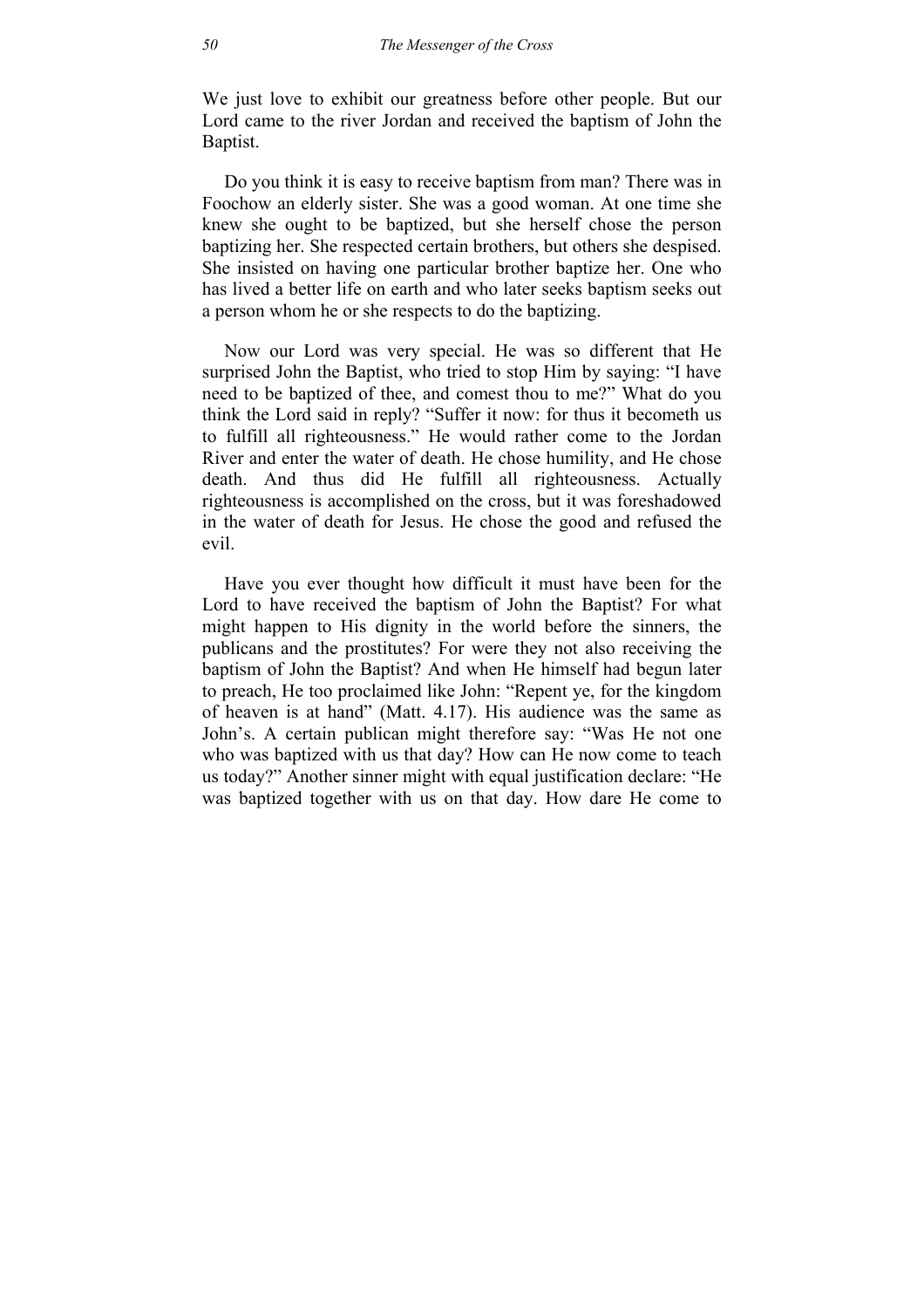teach us now?" How hard and undignified it must have been for Jesus.

In point of fact, later on this problem actually arose. For when the Lord and His disciples were in Judea baptizing people, some came to John and complained: "He that was with thee beyond the Jordan, to whom thou hash borne witness, behold the same baptizeth, and all men come to him" (John 3.26). This proves how they despised the Lord. The Lord indeed puts himself into this difficult position, but He chooses to do so because there is strength behind His decision. He has tasted the greatness of abundant grace and God's sweet love. He has eaten butter and honey. Having tasted the most abundant and the sweetest, He is able to take the lowliest place.

We also are able to humble ourselves and take the lowly place because we too have the butter and the honey. What the people of the world cannot do we Christians can, for we have the grace most abundant and the love most sweet.

### *Three: At the Time of Temptation (Matt. 4.1-10)*

Upon the Lord being baptized and coming up out of the water, the heaven was suddenly opened for Him and the Holy Spirit descended on Him as a dove. He then was led by the Spirit to the wilderness and was tempted by the devil for forty days and nights. Satan himself appeared to tempt Him, saying: "If thou art the Son of God, command that these stones become bread." Eating while hungry is no sin, but the Lord refused to eat here. The tempter aimed at enticing the Lord to do a thing according to His own will. He tried to lure Jesus into using His own way to satisfy His hunger. But the Lord retorted: "It is written, Man shall not live by bread alone, but by every word that proceedeth out of the mouth of God." He is willing to be hungry, and He is able to bear hunger. May I put it before you all today that if we wish to live as the Lord lived we must daily receive from heaven both butter and honey. The Lord is well able to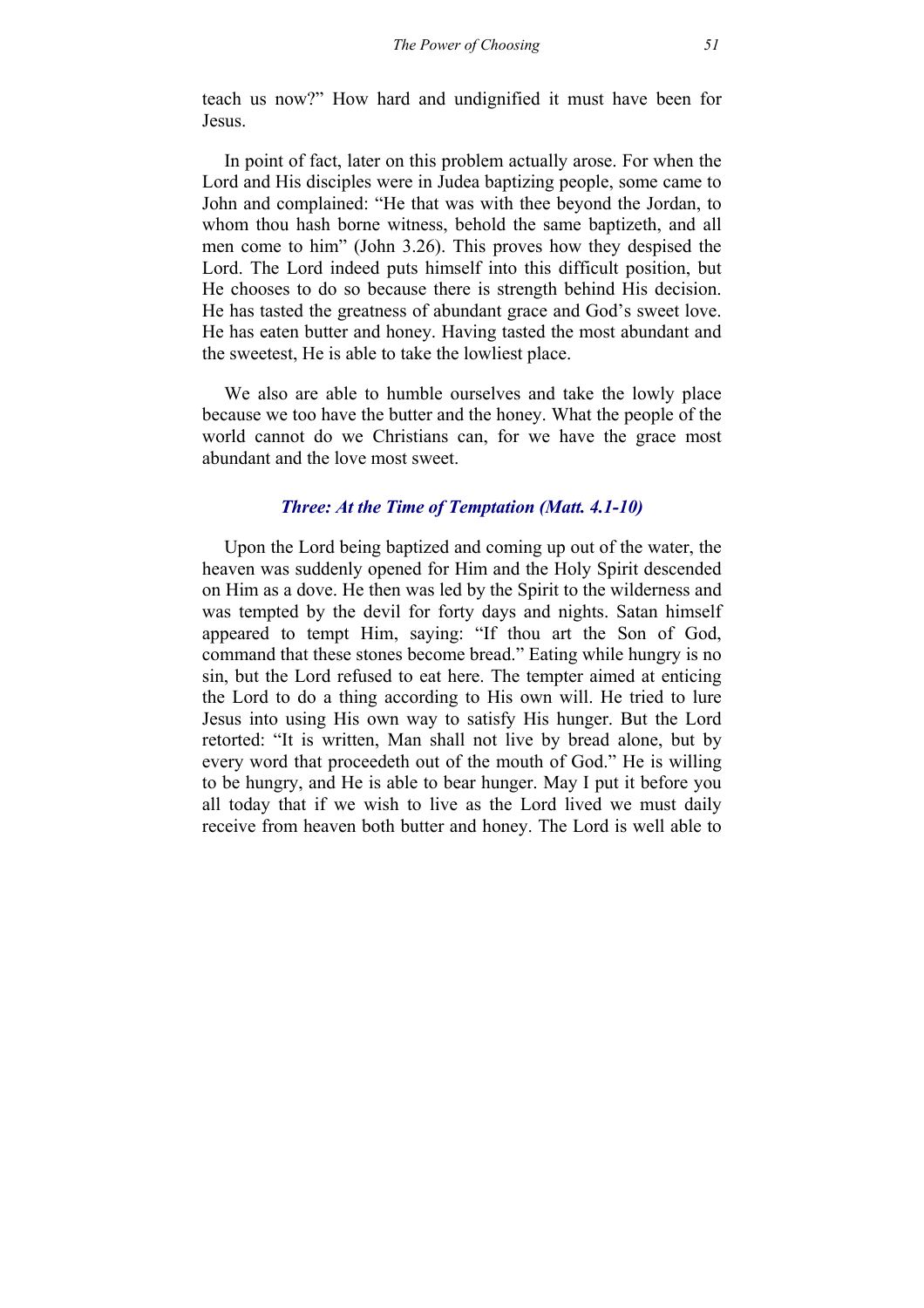turn stones into bread, but He has no need for it because He already has the butter and the honey.

Suppose a little pleasure, a little comfort or glory is at your fingertips? You can have it if you say yes, or you can have it without even saying anything. It is already within your sphere of influence. You may obtain it without effort. What will you do? Our Lord is not willing to turn a stone into bread, but how we hope we might be able to do it—and not turning merely one stone into bread but all the stones in the River Jordan as well!

How we long to exert our utmost strength for ourselves. This is because we have not had the butter and the honey of heaven. Had we eaten that way, we would be able to forsake what could likely be ours and let go what is at our fingertips. Only one kind of people in the world knows how to offer to God—they are those who experience the grace of God.

The temptation which Jesus suffered in the desert was not in one area alone. For Satan additionally said to the Lord: "If thou art the Son of God, cast thyself down." How marvelous it would be to fly down from heaven! Would not people immediately acknowledge Him as the Messiah? He could gain immense glory by the simplest of means. Yet the Lord would not do that. Again a third time Satan said to Him: "All things will I give thee, if thou wilt fall down and worship me." Is it not an easy thing to gain the whole world and all the glory therein by a surreptitious bow? Nevertheless, however good all the kingdoms of the world are, our Lord is able to forsake and deny because He has power in Him. He knows God in a way which is beyond us; He is filled with the Holy Spirit in a way that we are not; and He has tasted the abundance of grace and the sweetness of love to a degree that we do not experience.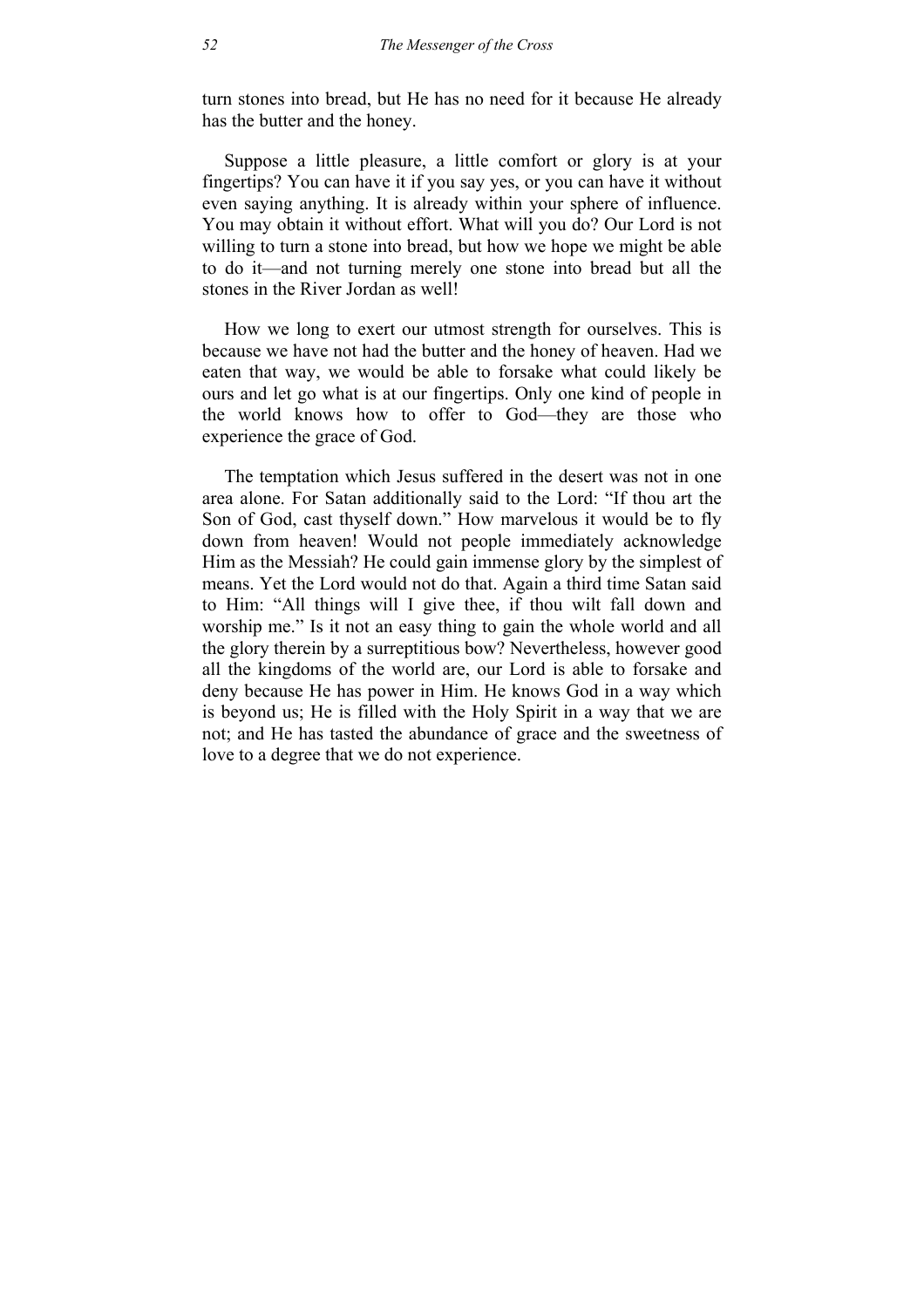## *Four: The Lord Reprimands Peter (Matt. 16.21-23 mg.)*

On two or three separate occasions Peter heard the Lord say that He must go to Jerusalem, suffer at the hands of the elders, the high priests and the scribes, and be killed—but that He would be raised from the dead after three days. Peter could not bear such a thought. He began to pity the Lord, and he told Him: "Be it far from thee, Lord [or, God have mercy on thee]: this shall never be unto thee." We might think that Jesus would probably comfort Peter by saying: "Your love for Me is indeed great, Peter, but I cannot avoid going to Jerusalem to die." The Lord instead rebuked His disciple in the strongest of terms: "Get thee behind me, Satan: thou art a stumblingblock unto me: for thou mindest not the things of God, but the things of men." The Lord made a distinctive choice here: He chose death.

If there be anyone in this world who has chosen the cross and walked the narrow way, I am sure that person must have tasted the abundance of God's grace and the sweetness of God's love. Recently the paper called *Intelligence* recorded the martyrdom of two lady missionaries in Fukien. They were both British and served in that province. Bandits had kidnapped them, and a month ago they were killed. They were both aged and very deep in the Lord. One of these missionaries had written a poem before being killed. She had entitled it "The Martyr," in which were found these words: "A martyr's face is the face of an angel! A martyr's heart is the heart of a lion!" The face of an angel is most beautiful and the heart of a lion is most majestic. How marvelous that a martyr should write a martyr's poem! Before she died, she had penned a letter to her friend, saying: "The grace of God is sufficient for me. Though environment tells me how dangerous and difficult a situation I am in, yet never in my life have I been so near to God."

Another China Inland Mission missionary was also kidnapped, though later released. A friend asked him about his experience. He answered that on the night when he heard the buzzing of the bullets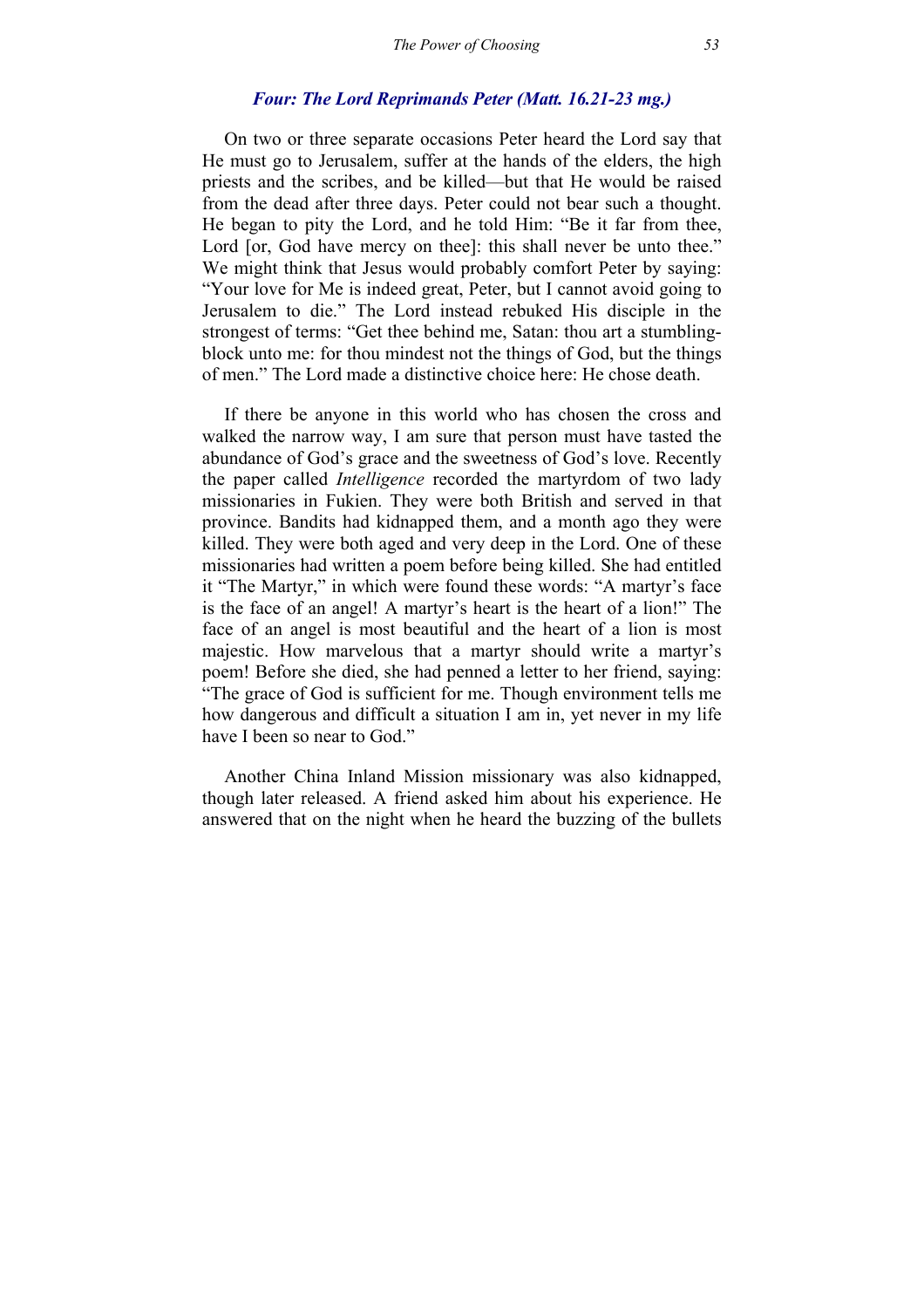and there seemed no way of coming out of it alive, he was filled with peace and joy which he had never experienced since his regeneration.

There must be a reason behind anyone being a martyr. There must be in that person a most unusual power. Never for a moment think that God pays us the lowest wages while demanding us "weaklings" to bear unbearable responsibility. No, our God gives us butter and honey so that we may be able to forsake all things, even to die for the truth. And this is neither a false nor an empty word being uttered here. I know it, and many others know it. All who are able to forsake things, to not seek anything for themselves but to choose the difficult part, have a tremendous power in them, even as Christ had. Because of the power in Him the Lord Jesus could refuse the evil and choose the good.

# *Five: At His Transfiguration (Luke 9.28-31)*

On the Mount of Transfiguration the Lord manifested the peak of His humanity before God as well as before men. The Bible never teaches that we are without blemish in this life (we do indeed have faults and blemishes); it only maintains that God is able to keep us blameless in this life. But in this life our Lord is without any blemish at all. I have spoken before concerning the transfiguration of Jesus on the mountain. Many commentators agree that the Lord could well have ascended to heaven from that mount and God could not have refused receiving Him back into heaven. In this connection, take note of this passage: "The earth beareth fruit of herself, first the blade, then the ear, then the full grain in the ear. But when the fruit is ripe, straightway he putteth forth the sickle, because the harvest is come" (Mark 4.28,29). Since the Lord had ripened (that is to say, He had by this time become fully matured), He could have been received back. Yet He talked with Moses and Elijah about His departure which He was about to accomplish at Jerusalem. And when He returned to the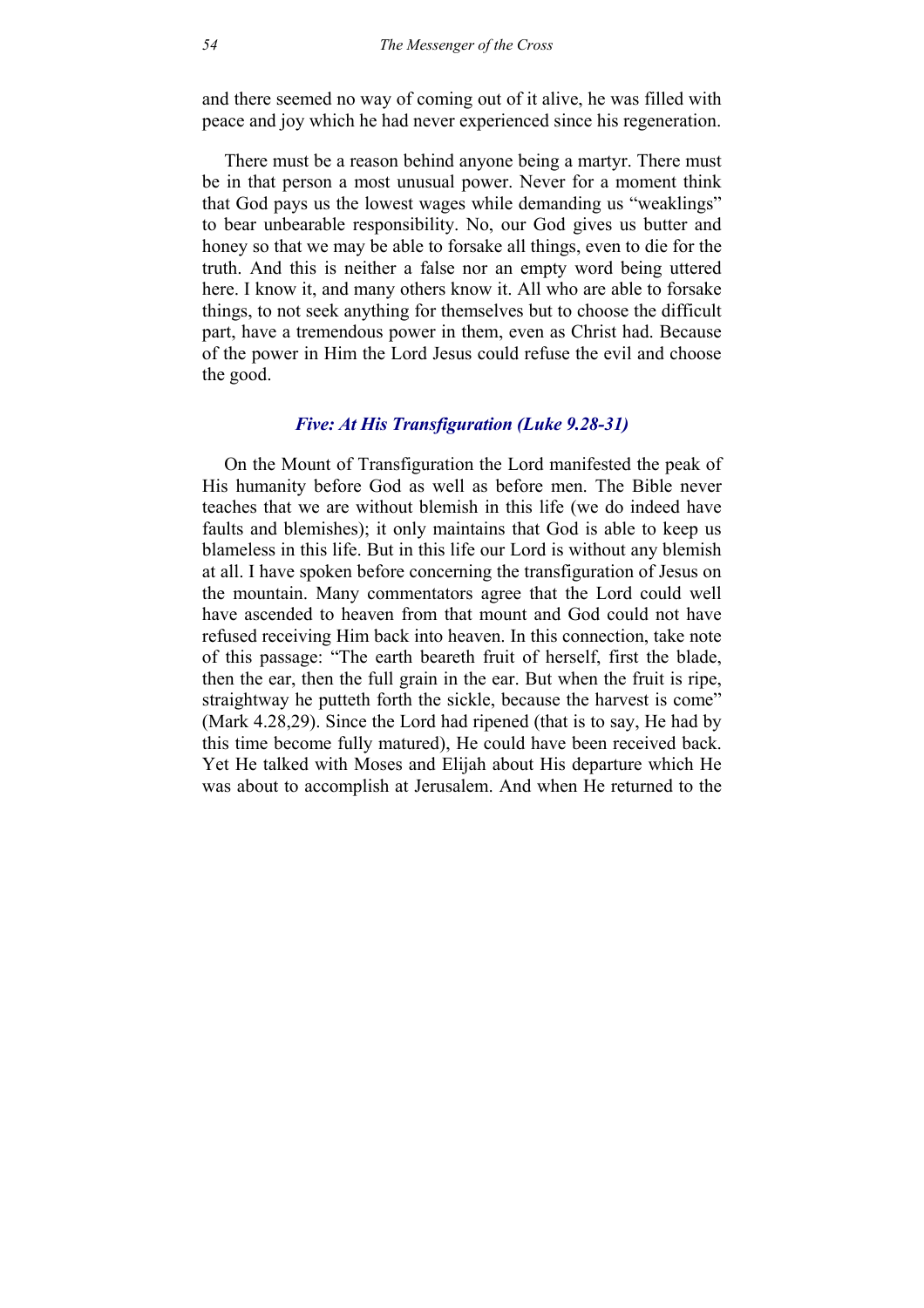valley below, Jesus was even more determined to go to Jerusalem: His face was unalterably set towards that objective. He chose death.

Here, then, we see another choice of our Lord. Jesus is able to refuse to ascend to heaven from the Mount of Transfiguration and to choose the way to Jerusalem and death because He had eaten the butter and the honey of heaven. He is able not to ascend to see His Father but to descend to the cross because He has tasted the grace as well as the love of God.

Without God's grace and God's love, who can endure such suffering? Some children may suffer for their parents, but they suffer unwillingly. Some parents may suffer for their children, yet not without murmuring at times. Some students may obey their teachers under compulsion. Only Christ is able to make the difficult though good choice with a willing heart because He has eaten butter and honey—the most abundant and the sweetest of things.

# *Six: Entering Jerusalem (John 12.12-28)*

The two most glorious occasions in our Lord's lifetime are the Mount of Transfiguration experience and His entry into Jerusalem. When He entered Jerusalem, many people took branches of palm trees and went forth to meet Him. They cried out: "Hosanna: Blessed is he that cometh in the name of the Lord, even the King of Israel." These were words uttered by the Jews. At that time, the Lord still had many friends. Lazarus had recently been raised from the dead, some people had prepared a feast for Him, and certain Greeks came to Philip saying, We would see Jesus. Even His enemies, the Pharisees, said to one another: "Behold how ye prevail nothing; lo, the world is gone after him." At that juncture, He could have gotten anything He wanted. But when Andrew and Philip came to tell the Lord Jesus of the Greeks' desire to see Him, what did He reply? "Verily, verily, I say unto you, Except a grain of wheat fall into the earth and die, it abideth by itself alone; but if it die, it beareth much fruit." Here He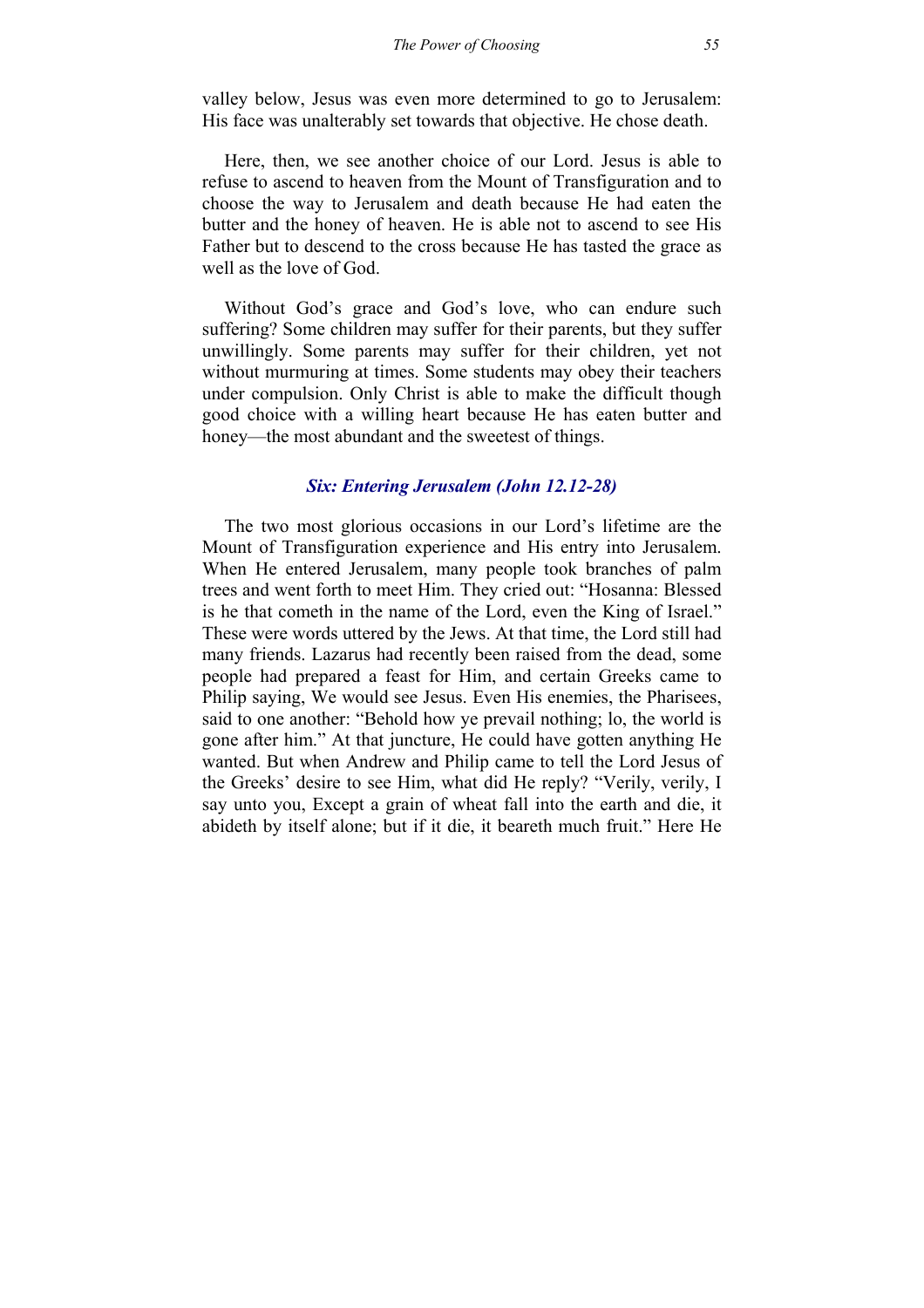made one more choice. He could gain glory and become King, but He chose otherwise. How my heart is deeply moved by what He said: "Except a grain of wheat fall into the earth and die, it abideth by itself alone; but if it die, it beareth much fruit."

"Now is my soul troubled; and what shall I say?" This indicates how the Lord's heart and mouth consulted with each other. "Father, save me from this hour. But for this cause I came unto this hour." The Lord could have asked the Father to deliver Him from that hour, yet He knew He came for that very hour. Once again He refused the evil and chose the good. Formerly when we noticed these things, we wondered how He could make such choices. Now, though, the Bible in Isaiah tells us how it is that He can choose the good and refuse the evil: it is because He has tasted the butter and honey, the abundance of grace and the sweetness of love.

### *Seven: In Gethsemane (Matt. 26.36-46)*

Finally in the Garden of Gethsemane, the Lord made the greatest choice! There He could say, I wish not to die: "My Father, if it be possible, let this cup pass away from me." But He instantly added: "Nevertheless, not as I will, but as thou wilt." Though He saw the dreadfulness of the cup, He dared not follow His own will. He was not afraid of the cup; it was only that His holy virtue rebelled against sin-bearing. Before He knew that the cup and the will of God had been joined into one, He could legitimately ask, "If it be possible, let this cup pass away from me"; but that was followed immediately by, "not as I will, but as thou wilt." Hence in the Garden of Gethsemane He chose the will of God and equally rejected what was not God's will. And what did Jesus finally say to Peter? "The cup which the Father hath given me, shall I not drink it?" (John 18.11)

Let me tell you that if there had been no Gethsemane, there could have been no cross. Without the obedience of the Garden there would not have been the death of Calvary. Obedience preceded the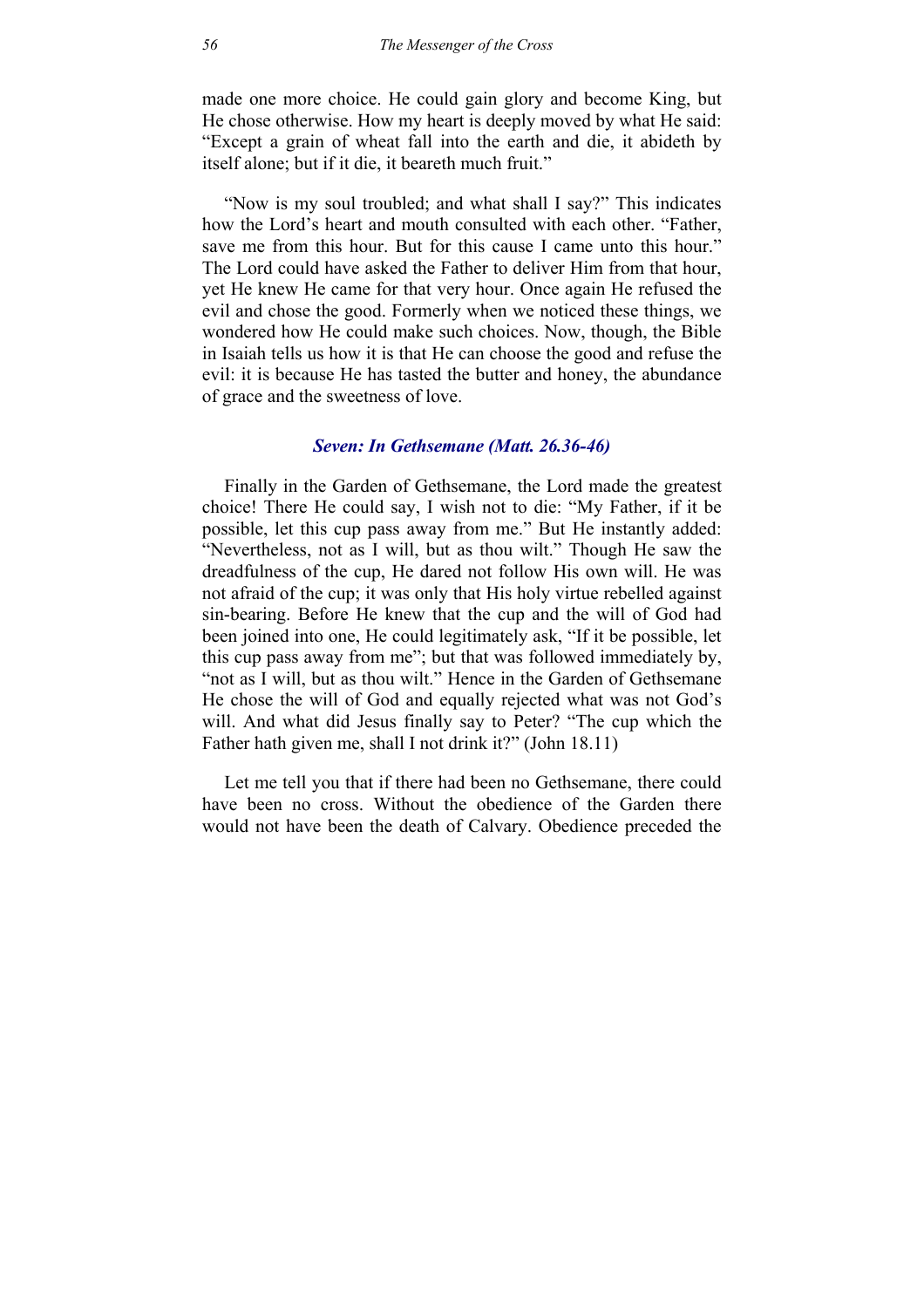cross. Our Lord "humbled himself, becoming obedient even unto death, yea, the death of the cross" (Phil. 2.8). Many people flee from before the face of the cross because they have not done well in the consecration of Gethsemane. They do not have the power in them. But our Lord had butter and honey; therefore, He could choose the good and refuse the evil.

It requires great power to be obedient! If God does not fill your heart first, you will not succeed, no matter how you try externally. We need to learn to draw near to God daily and receive from heaven both butter and honey so that day by day we may live on earth choosing the good and refusing the evil.

I speak to you today in this manner because I have a deep sense within me that the return of the Lord is imminent and that the kingdom is at hand. Henceforth, temptations will be greater, dangers will be multiplied, and deceptions will be deepened. Previously it was the matter of getting rid of sin; now it is the matter of getting rid of pleasure. Formerly it was to receive the stripping of God; now it is to obey with a willing heart. Earlier it was a case of bearing the yoke reluctantly; now, it is to choose the cross voluntarily.

We foresee today many things which will befall us hereafter if we do not know how to refuse the evil and choose the good. For Satan will offer us more advantages, the world will appear more gracious by giving us many things, and our environment will also be more helpful. If we do not refuse, we cannot overcome. How can we overcome the world? If the Lord had not chosen death, He could have lived because it was possible for Him not to have died. Oh do let us notice one thing: that no matter what is placed before us, we shall be able to choose with singleness of heart only because we have received the heavenly butter and honey. Hence we must daily receive butter and honey from heaven that we may know what to choose and what to refuse. Let us not allow our environment to choose for us.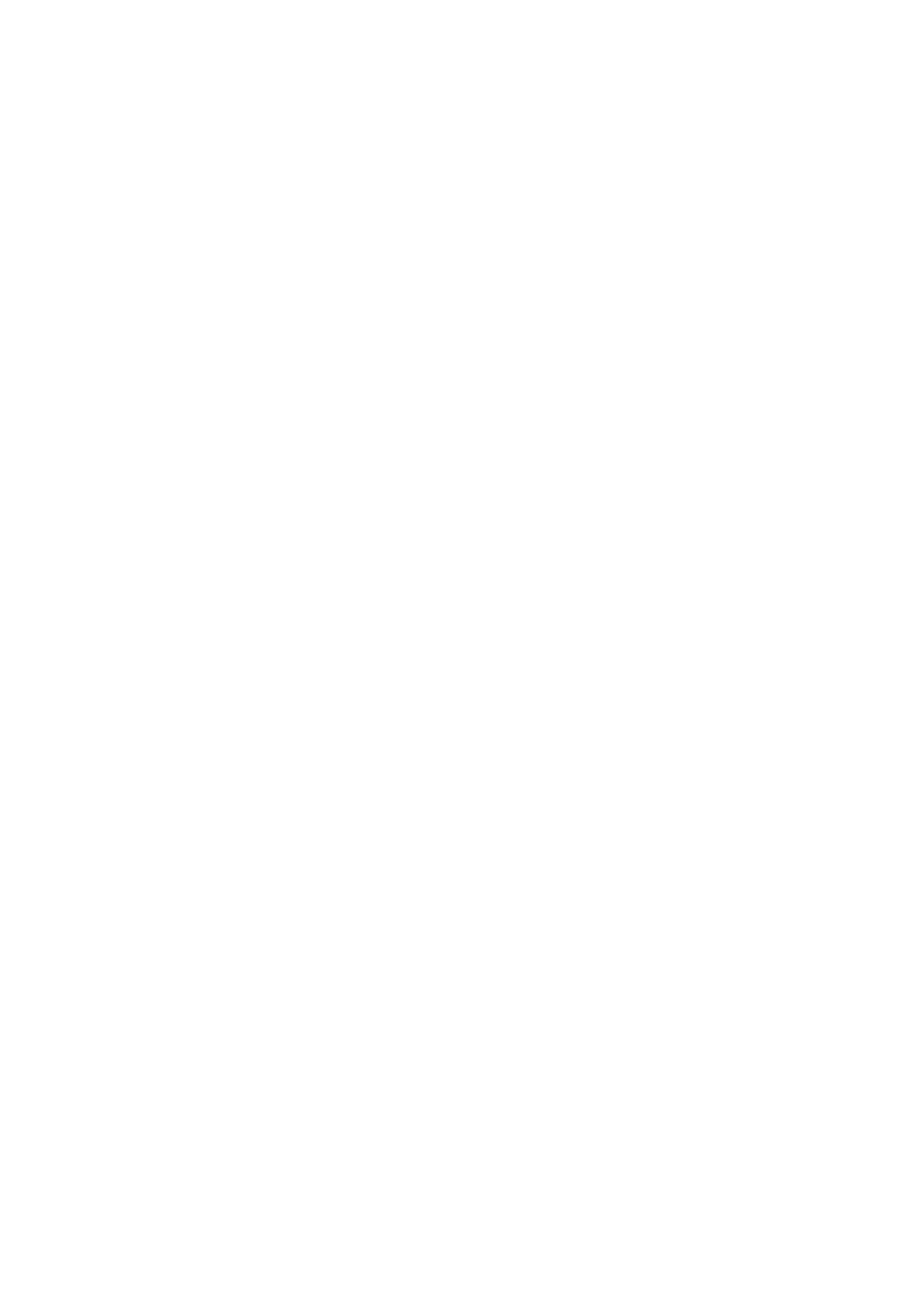**4Spiritual Or Mental?**<br>
Who also made us sufficient as ministers of a new<br>
covenant; not of the letter, but of the spirit: for the letter<br>
killeth, but the spirit giveth life. (2 Cor. 3.6)<br>
The word "letter" here points t *Who also made us sufficient as ministers of a new covenant; not of the letter, but of the spirit: for the letter killeth, but the spirit giveth life. (2 Cor. 3.6)*

The word "letter" here points to the law. By comparing the law with the Holy Spirit we find that the law can do nothing to man but kill him because it does not possess the power of giving life as does the Spirit. "It is the spirit," says Jesus, "that giveth life" (John 6.63). Nothing except the Holy Spirit can give life. Even the life of God is in the Holy Spirit. Moreover, our physical world was restored at the beginning through the brooding activity of the Holy Spirit (Gen. 1.2b mg.). And the birth of the Lord Jesus, He being God incarnated, came about by the overshadowing power of the Most High. According to the revelation of the Bible, whatever possesses life or gives life is in, or by virtue of, the Holy Spirit. But since the law is established in letter and not in the Holy Spirit, it causes man to die.

Yet not only in the *Old* Covenant is there the "letter" (that is, the law) which kills; even the *New* Covenant has its "letter." What the Old Covenant stresses is the law, yet the law—as the Scripture tells us—is of God, being holy and righteous and good (Rom. 7.12). But because the Holy Spirit is lacking in it, the law becomes the letter which kills, just as do the many other "letters" in the world. Yet we discover a similar possibility in the New Covenant. For although many truths, commandments, exhortations and teachings in the gospel of the New Covenant are of God and can regulate human conduct and influence men's moral behavior, nevertheless, if they are divorced from the power of the Holy Spirit they too will be transformed into the letter that kills.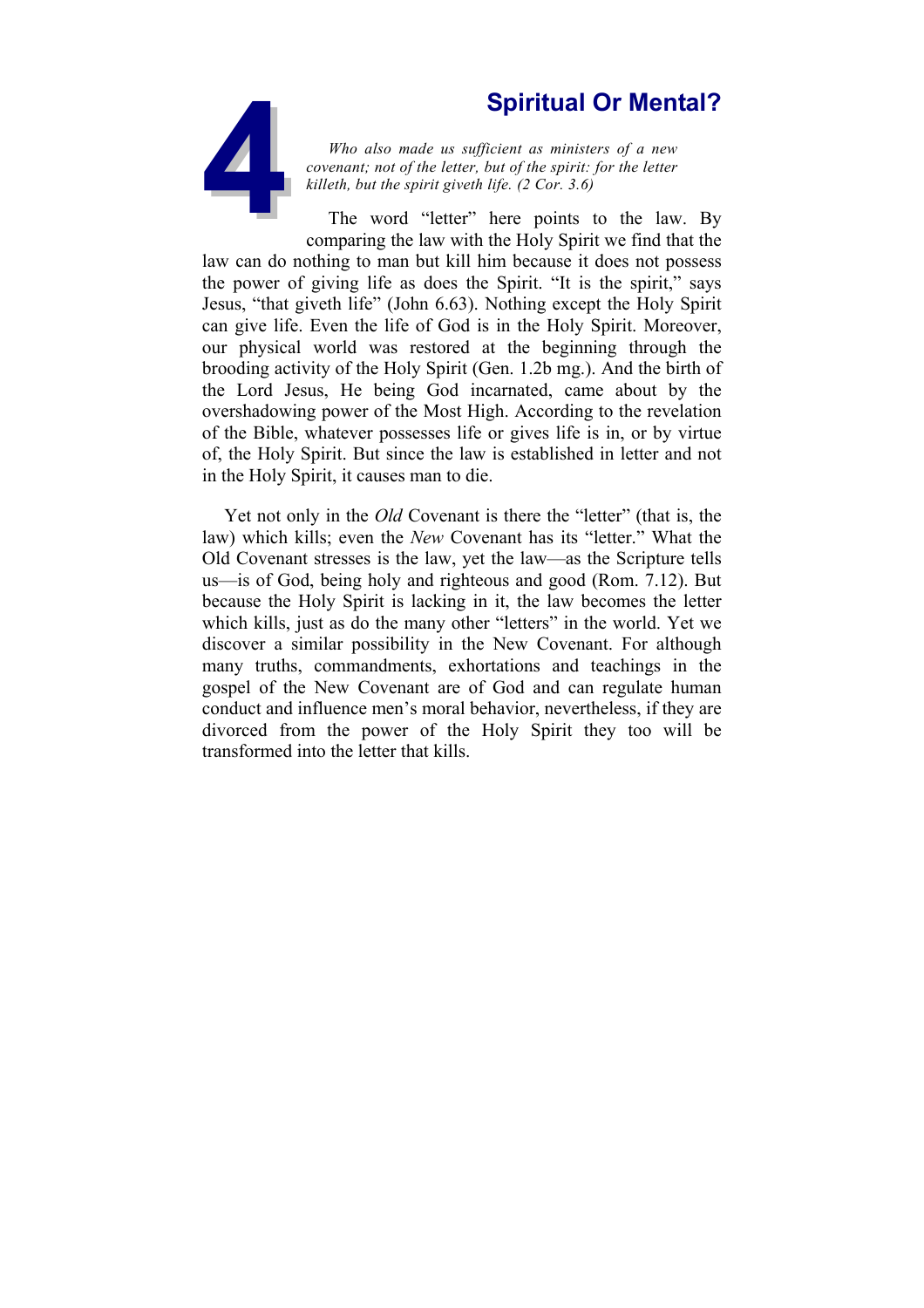### *Without God's Spirit, All Is Dead and Powerless*

This truth just enunciated above is unfortunately overlooked by many believers: that outside the Holy Spirit there is no life, that outside of God's Spirit all is dead. We must see clearly that aside from wholly relying on the operation of the Spirit of God, we are absolutely useless. Though we acknowledge the corruption of the flesh, we too often do not understand the power of the Holy Spirit. And hence, in spite of our confession, we are not delivered from the domain of the flesh. God will lead us to the place where we will live entirely by His Spirit. He wants us to realize that all our works and deeds and prayers and seeking for truth are dead enterprises if they are not the result of the working of the Holy Spirit in us and are not produced by His power. In God's eyes these are dead works destined for the tomb.

The call of God today is for His children to obtain the more abundant life. He wants us to be rid of death, to overcome death. Yet how our attention is so often set on overcoming sins but not in overcoming death. Even so, God will deliver us not only from the law of sin but also from the law of death: "for the law of the Spirit of life in Christ Jesus made me free from the law of sin and of death" (Rom. 8.2). The Holy Spirit alone can give this life. Where He is lacking, there is no life but there is instead the filling up of death. Christians should not only refrain from sinning, they should also overcome death and be filled with life. God hates death as much as He hates sin. Sin separates us from Him; and death hinders us from communion with Him. To overcome sin is negative, to be filled with life is positive.

We need to see that whoever is in Christ is alive. How is he alive? By the Holy Spirit, for "the law of the Spirit of life in Christ Jesus . . ."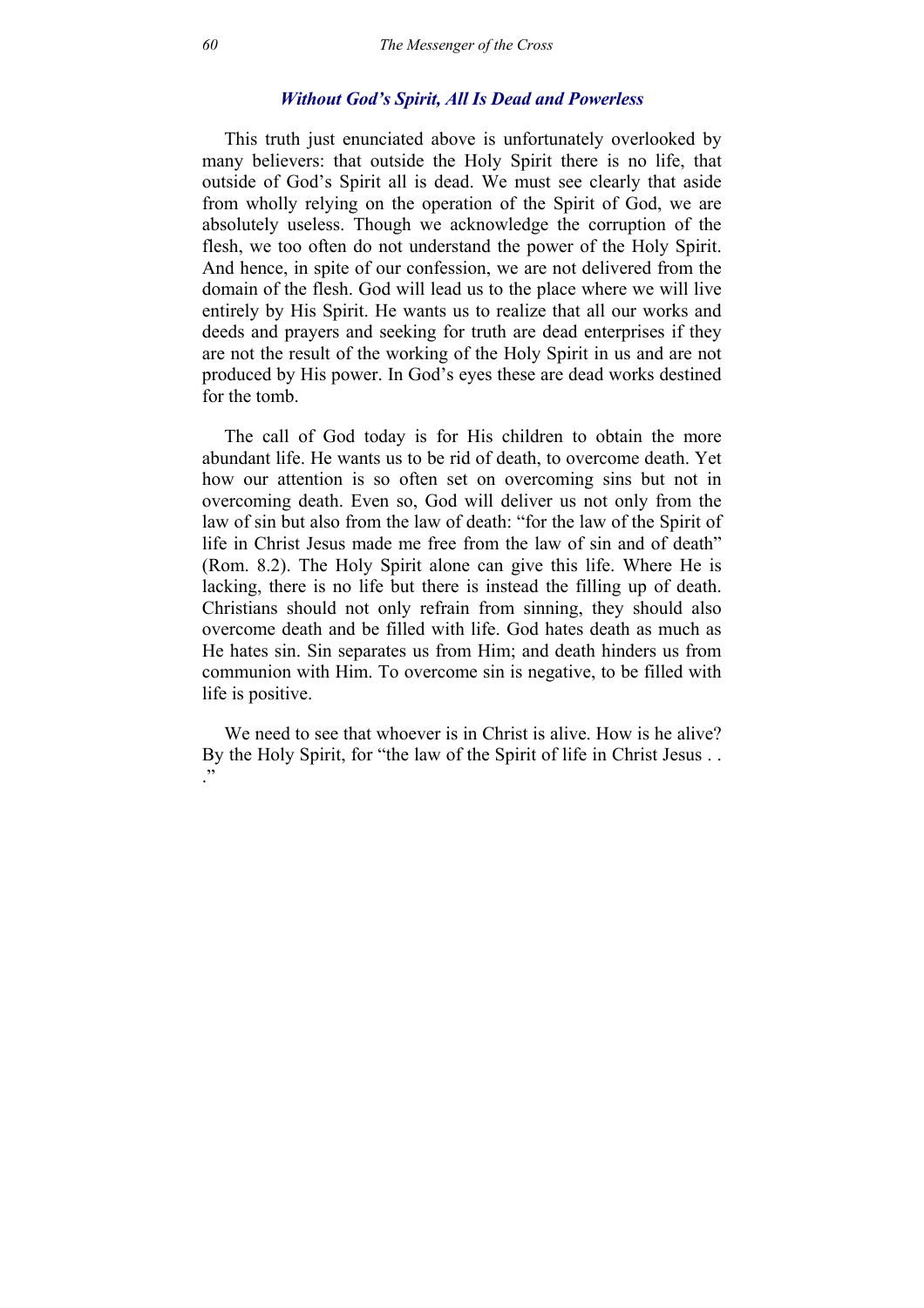Hence what our verse from 2 Corinthians 3.6 reveals is this: (1) that whatever is of the flesh is dead, but (2) that even in the perfect law given by God, if it is outside the Holy Spirit, it too is dead. For the letter kills.

# *The Word of God and the Spirit of God*

The word of God and the Spirit of God are inseparable. God gives His word to us by giving us the Bible, but at the same time He adds a condition: men must receive His word in the power of His Spirit. God backs up His word by His Spirit; He proves His word with His Spirit. He uses His Spirit to preserve His word so that no one will fall short. Whoever contacts God's word without contacting the Holy Spirit will not see the power of God's word. For without the Spirit of God the word of God becomes dead letter.

"Now the natural man receiveth not the things of the Spirit of God: for they are foolishness unto him" (1 Cor. 2.14a). To an unbeliever who searches the Scriptures by his own wisdom the Bible is as good as dead. This does not imply that the Bible is not the word of God, nor that God's word has no power. It simply means that without the Holy Spirit the Bible in the experience of that unbeliever is merely a dead and powerless book.

The word of God remains the same. For some people, however, it becomes life, whereas for others it is only letter. What is the reason for such a difference? None other than because the first class of persons receives the word of God in the power of the Holy Spirit while the second class tries to understand the same word in the wisdom of their mind.

The word of God is powerful and has life. Yet when a person receives it solely with the mind, he will not experience the power and life of God's word. Whatever truth is accepted simply with the mind becomes a mere thought for that person. Such truth has no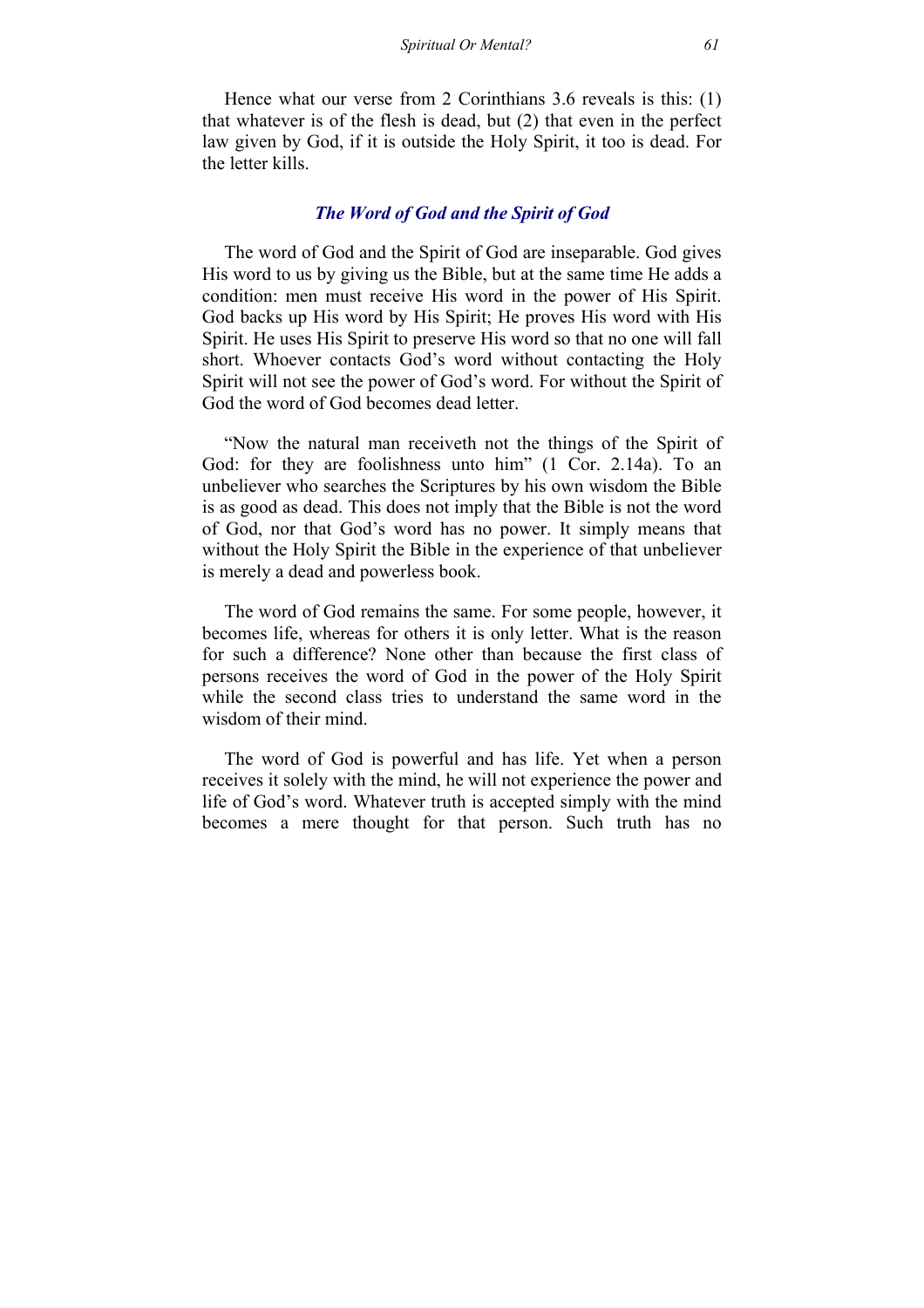effectiveness in his walk. He cannot depend upon it in time of need. Though he may know the argument, the fact or the procedure, he will not be able to obtain the power therein. For him in his life, the truth is not truth but only empty teaching, because he cannot demonstrate its truthfulness.

For a believer to know whether he has received the word of God in the power of the Holy Spirit, he need only ask if he finds the word powerful in his life when he receives it; because God sends the Holy Spirit to prove to the believer the truthfulness of His word. Consequently, if the word of God fails to be proven, it is due to the fact that the power of the Spirit is lacking in it.

The danger today is that believers hear God's word, read the Bible or seek the truth with only the wisdom of the mind. God joins His word and His Spirit together, but men will either separate His word from His Spirit or His Spirit from His word. The peril of these two extremes is equally as great in either direction. For in separating the word of God from the Spirit of God, what the person obtains will be mere idea or an ideal. And in separating the Spirit of God from the word of God, what that person becomes will be an oddity. More people fall into the trap of the first extreme than into the trap of the second.

Many people read the Bible as though perusing a scientific book. It is as if, with a good mind, some good instruction and good effort, they can understand the Bible. Such kind of research may enable a person to know something of Biblical history and doctrine, but it will not help him to experience the power of God's word. We must be brought by the Lord to the place where we will depend on His Spirit in the reading of His word. We will then understand His truth in His power. The Holy Spirit alone is able to apply the word of God with its life and power to a believer's walk. Accepting the truth merely in the power of the mind will not enable him to realize this life and power in his daily experience.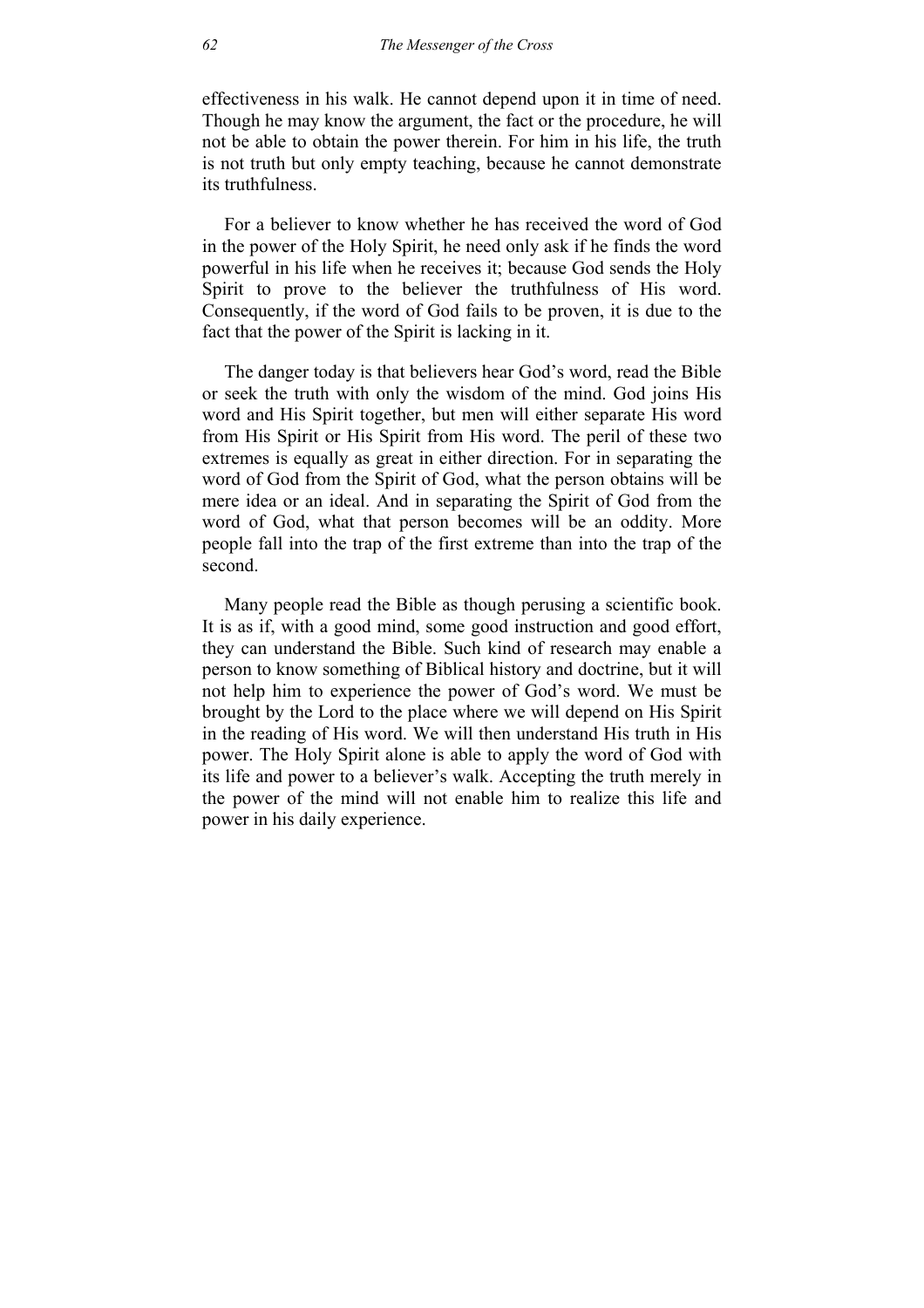# *A Real Difference*

What is the real difference between receiving the truth in the power of the Spirit and receiving it in the power of the mind?

(A) If a person receives some religious truth from a book or from a teacher or even from the Bible itself without the need of prayer, of laying down one's power or of depending completely on the Holy Spirit, he is receiving that truth in the power of his mind. For the acceptance of truth in the power of the mind means receiving it directly from a book, teacher or the Bible while by-passing the Holy Spirit. The Pharisees knew the Scriptures directly in this way; hence what they ended up possessing was something dead, void of any living experience before God—for the word of God leads people to draw nigh to Him, and God himself is Spirit. But reading God's word without His Spirit fails to effect any contact between a man and God.

(B) The Galatian believers lapsed into keeping the law after they had first believed in the gospel and had begun walking by faith. So Paul asked them: "Received ye the Spirit by the works of the law, or by the hearing of faith?" (Gal. 3.2) What the apostle meant was that they had indeed begun with faith but now trusted in works. He further asked them: "Having begun in the Spirit, are ye now perfected in the flesh?" (3.3) What he indicated was that they had indeed begun by depending on the Holy Spirit but now they had commenced depending on the flesh. Through these two questions we discover a most important principle: that whatever is of the Holy Spirit is by faith and whatever is of the flesh is by works. The Spirit and faith are joined in one just as the flesh and works are joined in one.

Hence seeking the truth in the power of the mind and seeking the truth in the power of the Spirit has one vital difference between them—which is, that the first is without faith while the second requires it.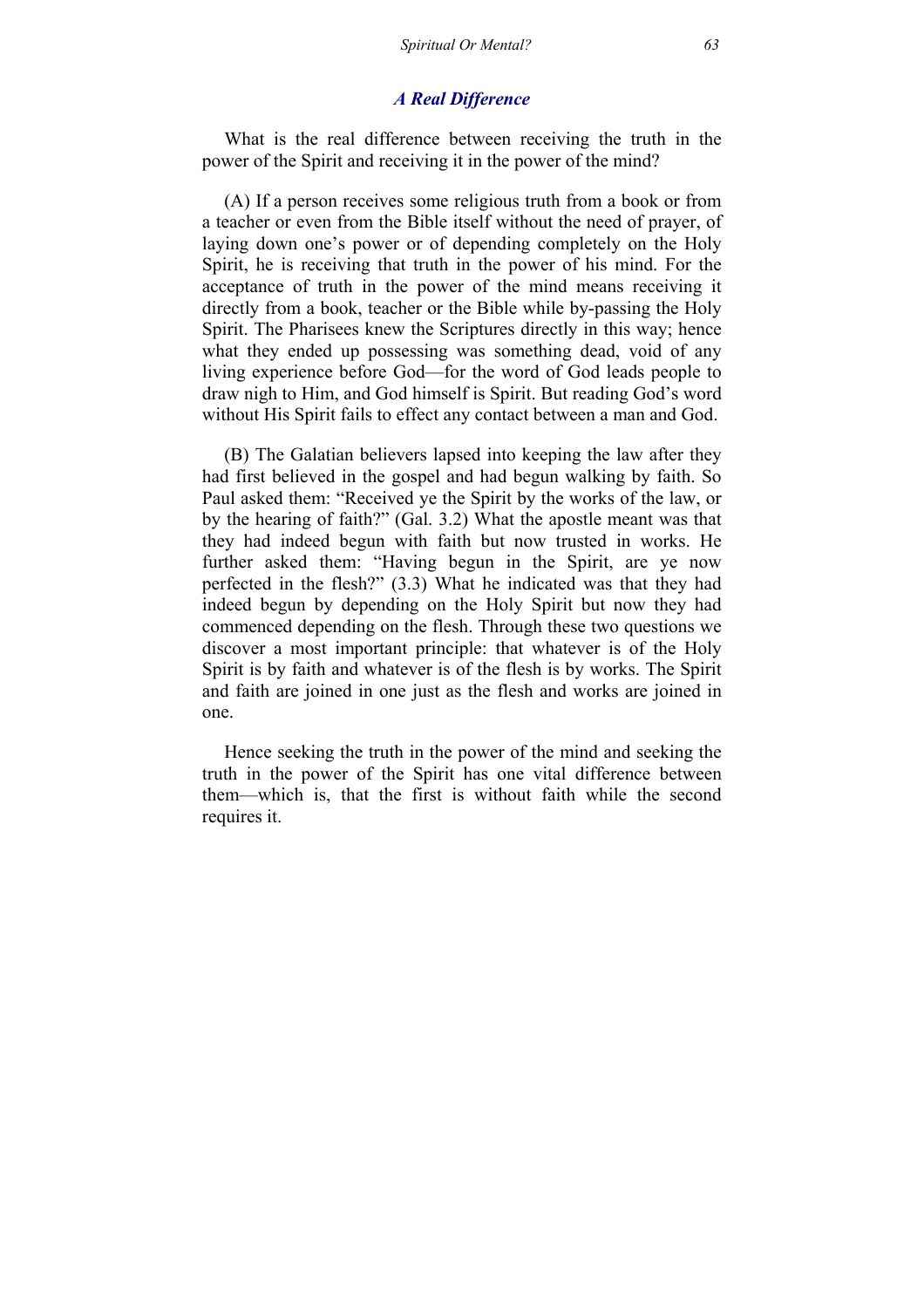In order to receive the truth in the Holy Spirit one must have faith. To receive in the power of the mind merely gives one some understanding, but to receive in the Holy Spirit gives one faith. Let us illustrate this. The believer's co-death with Christ is the source of a Christian's life and power. This is a truth we have put much emphasis on and one we frequently preached about. Today quite a few believers have already understood this truth, and they have even risen up to testify to it. But how many of them have actually received this truth *in the Holy Spirit*? Their speech betrays the inadequacy of their experience. I know a certain brother, for example, who considers himself as really knowing the truth of co-death. Once he was preaching and said this: You should die; if at times you cannot die, put yourself to death in the power of the cross. Now these words sound very spiritual, but actually they are rather superficial. Why? Because he has no faith, but still hopes to work it out himself. This shows that concerning the truth of co-death he only understands it in his mind but lacks the power in the Holy Spirit.

How can we explain it? If a person wants to actually experience the power of the Holy Spirit he must first have faith, for the Holy Spirit will work only because man has believed in God's word. Faith comes first, and then the working of the Spirit in man follows. Without faith the truth which one knows is but an idea, for the Holy Spirit has not worked into him what the truth has accomplished.

Let us return to the truth of co-death for a moment. The Holy Spirit teaches us that when Christ died, He had already included us in His death. And just as Christ having died for us is a fact, so we having died with Christ is also a fact. Just as the death of Christ is real, so our death is as real too. Even as we are delivered from the penalty of sin by believing in the death of Christ, so likewise we are delivered from the power of sin by believing that we ourselves have *already* died with Christ. This is the way God's word teaches us. Thus it comes down to whether we believe or do not believe. If we believe, the Holy Spirit will bear witness to God's word and cause us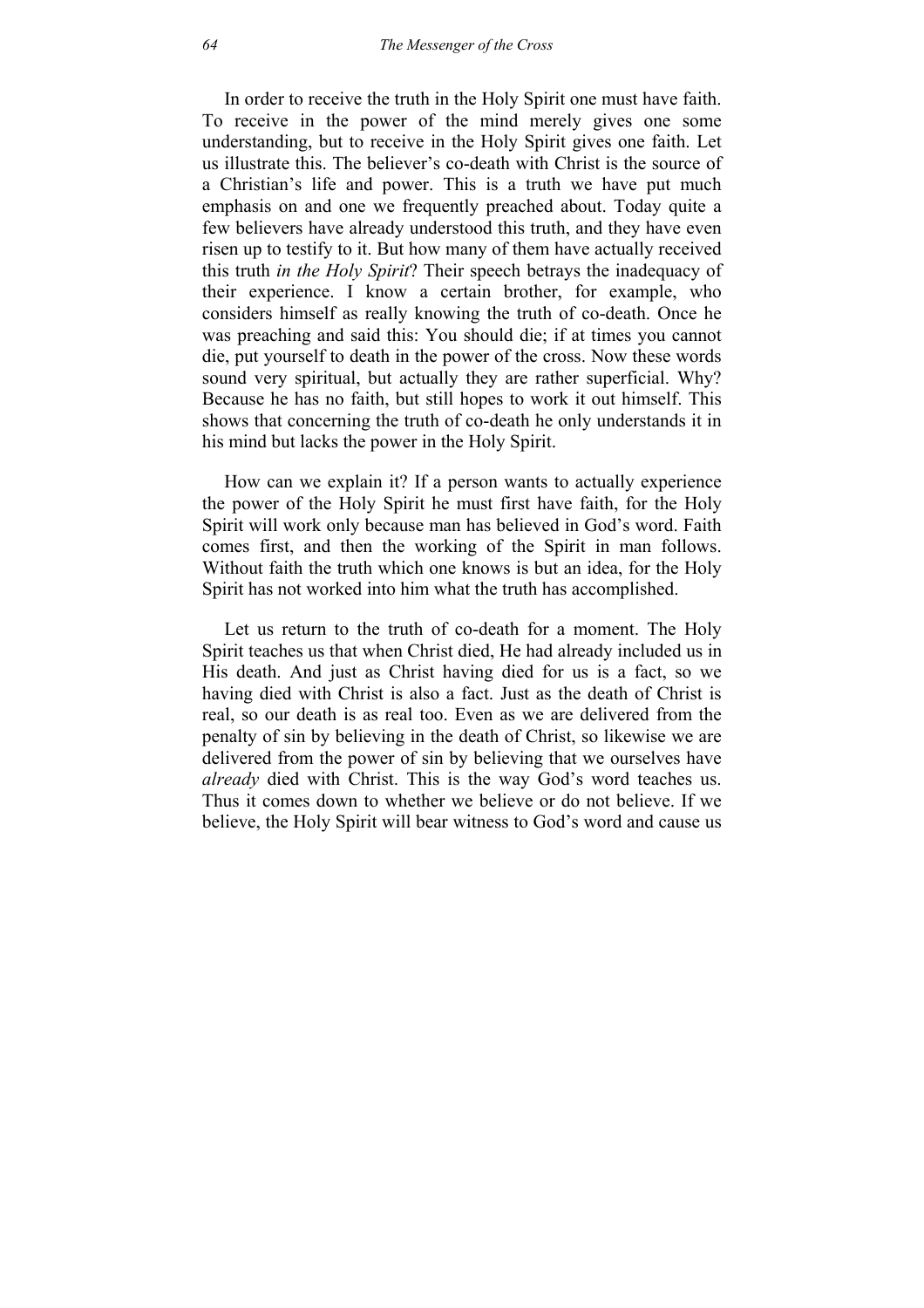to experience the reality that "sin shall not have dominion over" us (Rom. 6.14). And at this point we may truly say that we have received the truth in the power of the Spirit.

Hence we can now discern the order required for receiving any truth in the Holy Spirit: (1) the teaching of the Bible, (2) the faith of the believer, and (3) the working of the Holy Spirit. None of these three factors can be missing. But the one who receives a truth with his mind does not have faith. By his searching the Scriptures or by his listening to others' teaching he may come to *understand* the argument of co-death and he may *know* that one who is dead is freed from sin. Nevertheless, in all this he lacks faith; and hence he cannot see clearly the position of the old man in the death of Christ nor can he say he is a person *already* crucified with Christ. So that in his own experience he is continually attempting to put himself to death, and when he advises other people on this matter he cannot help but say: you ought to die (even as the "certain brother" in the earlier illustration advised in his preaching). Even if at times he offers up some prayers and begins to understand the reality of his co-death with Christ which causes him to confess with his mouth that he is a crucified person, he nonetheless in his daily living trusts more in self-crucifixion than in believing in his having already been crucified on the cross with Christ.

(C) If truth is accepted in the Holy Spirit, it will invariably become the experience of that person. The Spirit does not reveal a truth merely to give the believer some more mental material. He preeminently desires to lead him into what the truth says. Mental comprehension may cause a person to praise the truth, but it will not give him the help of the truth. Many people may approve of a certain truth, they may even love such a truth; nevertheless, they only have it in their mind. If a truth has no effectual power in a person's life, by this we ought to know that that truth is only in his mind and does not carry with it the power of God's Spirit.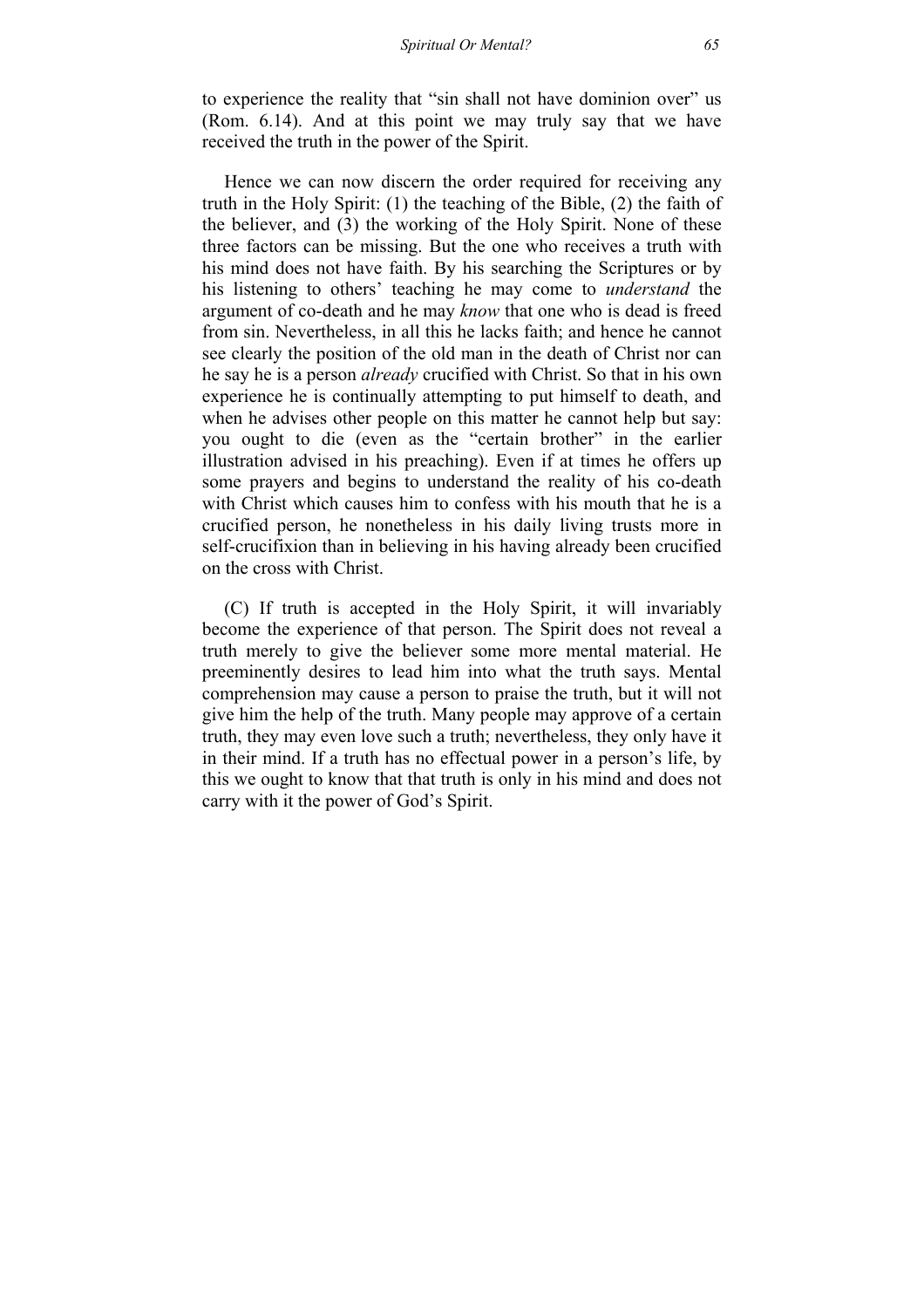We need to see the difference as well as the relationship between principle and practice. A principle must be obtained through the revelation of God's Spirit. Due to the much accumulation of knowledge and to the multitude of teachers, many have come to understand numerous principles on the spiritual life. Yet so often these are solely in their mind. To put these principles into practice in life they need the divine Spirit. The mind is capable of understanding principles, but the Spirit of God alone can put these principles into practice. In working on an algebra problem it is easy for a student to solve an equation; it is somewhat difficult, though, to put a subject into the equation. Similarly, it is fairly easy to learn a spiritual principle with the mind, but to put this principle to practice in life is beyond the ability of the mind. He who studies geography may know the capitals and the big cities of the world's nations, along with their respective agricultural, industrial and commercial situations, without perhaps so much as even having to step out of his house. By doing research through brain power, therefore, a person can understand a great deal of the Bible. Without depending on the Holy Spirit, however, he will have no experience at all.

Today's danger is that many people are seeking the knowledge of the Bible with their mind. They understand a few mysteries, comprehend many spiritual principles, dig out some deeper meanings of God's word, and even appreciate to a certain degree the accomplished work of Christ. Yet these are all in their mind. These are not given them by the Holy Spirit and there is therefore no practical power involved. With the result that the Bible is reduced to the level of a scientific treatise in which the reader and the writer have no personal contact whatsoever. On the other hand, the word of God—though its contents had been spoken long ago and later recorded in what we have as the Bible—is nonetheless in the Holy Spirit even as God is in the Spirit. If the reader receives God's word directly without leaning on the power of the Spirit, he will have no relationship with God. This will reduce the value of God's word and make it as one of the dead books of the world.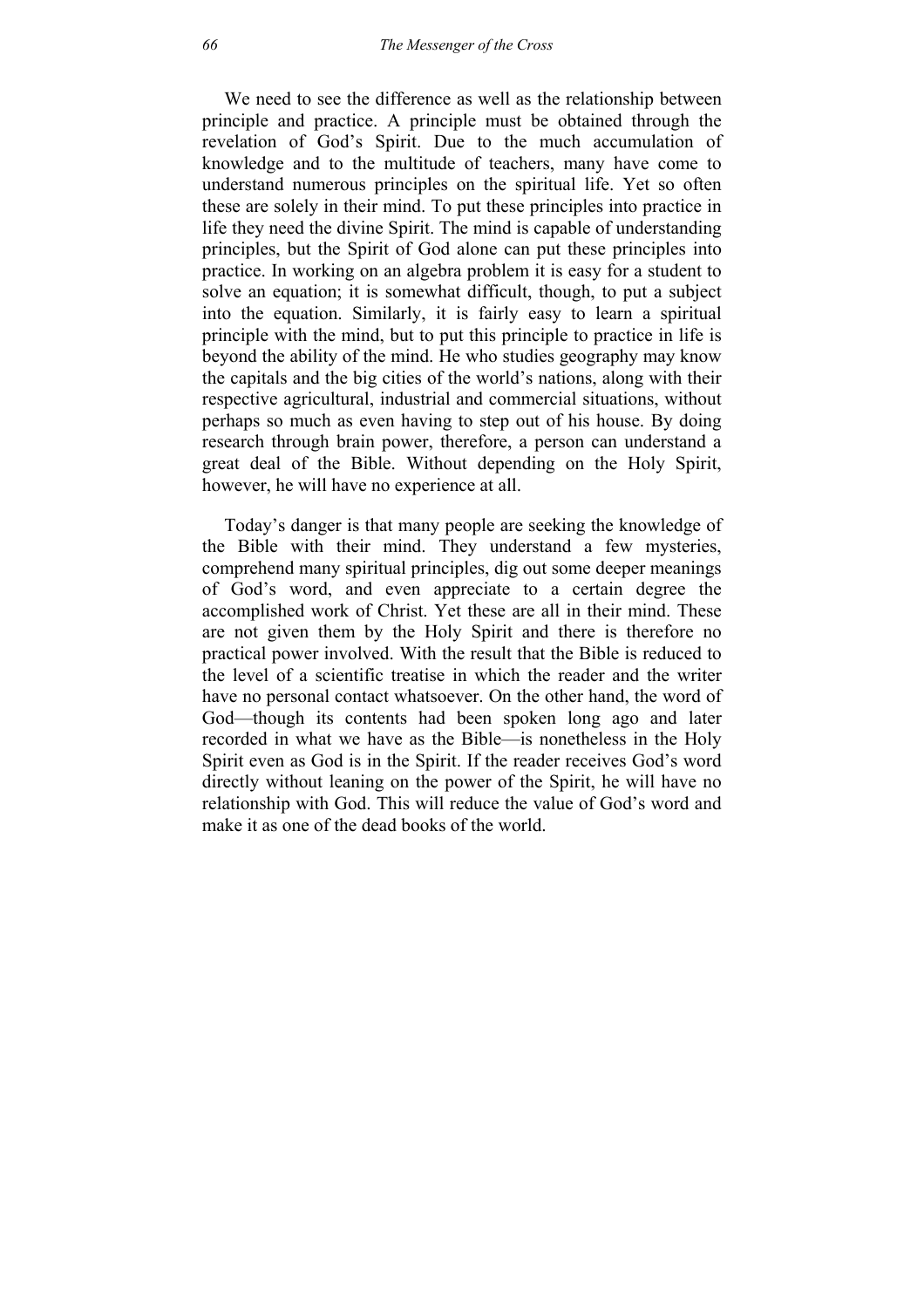Understanding of the Scriptures may help to clarify man's thought and concepts, but it will have no practical effectiveness in his spiritual experience and work. This may explain in part why the truth may indeed be preached and yet it has no power on the speaker as well as on the hearers. If the truth is entirely circumscribed within the mind of the speaker, it will only reach the mind of the hearers.

Having the truth without having the Spirit of the truth is almost totally useless. When the Lord Jesus told His disciples that He is the truth, He proceeded to tell them that the Spirit of truth would come to lead them into all truths. Let us realize here and now that the believer is joined to the truth through the Spirit of truth; otherwise, truth remains as truth and the believer remains as believer. Just as the disciples of old could not really understand and experience Christ before they received God's Spirit, so believers today are not able to genuinely know and experience the word of God except by the power of the Holy Spirit.

# *Real Spiritual Work*

Who can tell how much of the preaching today is but from the wisdom of man? The preaching may be quite profound and include genuine spiritual lessons; even the faith displayed in it may be sound and the interpretations presented be logical; further, such preaching may at the same time touch the hearers by affecting their conduct and morals to a certain extent. Nevertheless, such preaching may not be of the Holy Spirit but of man's wisdom. We should even be open to the possibility that the maxims spoken by the deeply experienced, though actually producing some seemingly satisfactory consequences by stirring up and changing people, may not in fact be the result of the working of the Holy Spirit.

Man's flesh must be eliminated, man's efforts must be reduced to nothing, the old man with its wisdom and ability must be concluded at the cross. Since God possesses everything and is able to do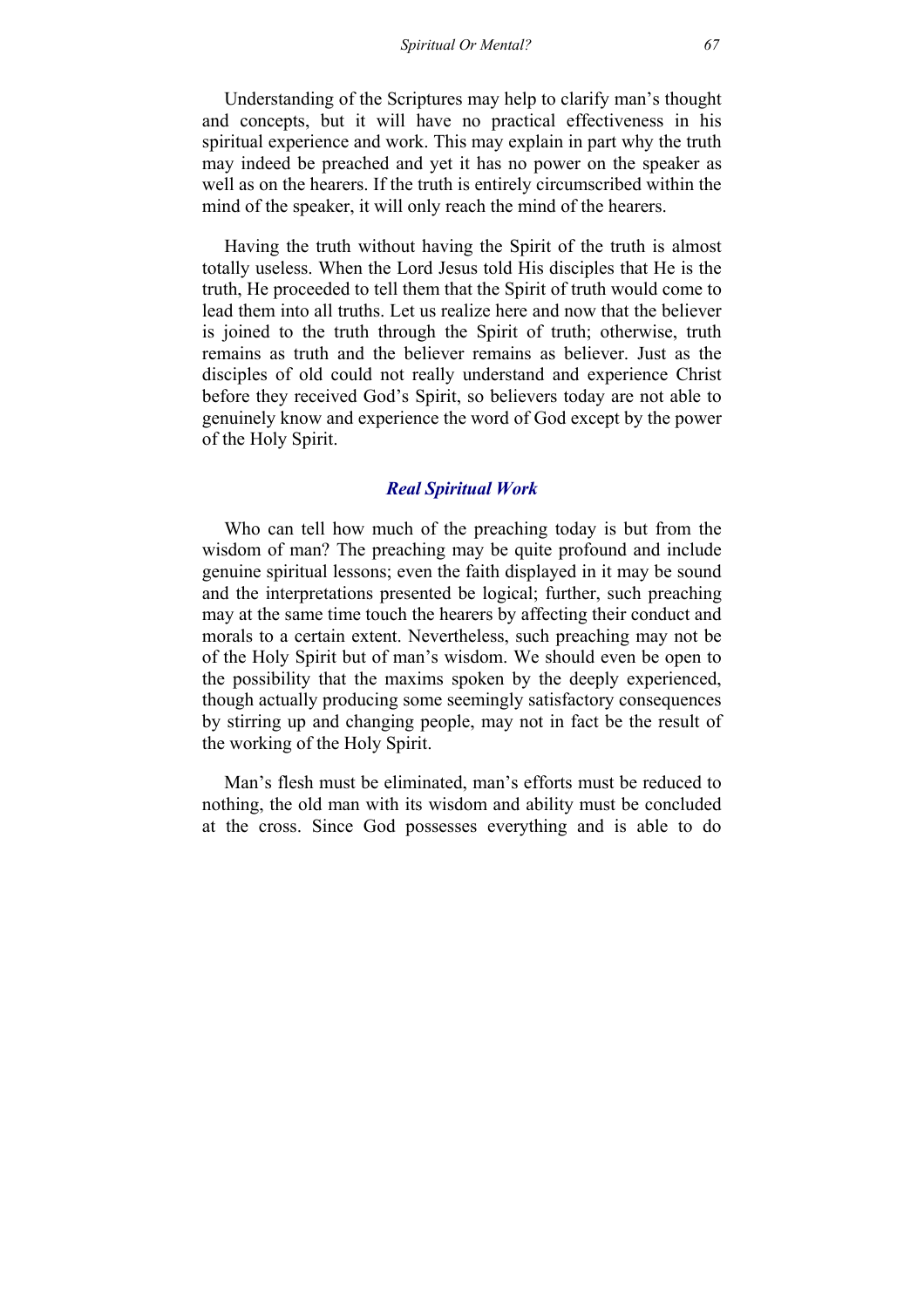everything, He must be all. Everything must be done in the power of the Holy Spirit. Some people may think that if man is reduced to zero the word of God will greatly suffer—that everything will cease its progress and fruit will be diminished if not eradicated altogether. But what we stress is real spiritual work and real spiritual fruit before God. Only under such circumstances as these will there be the greatest spiritual usefulness. The work done in the wisdom of man may be prosperous in many ways, but it lacks true spiritual value and is of little use in God's hand. The Holy Spirit alone can do the work of God. The less the place of man, the mare manifest will be the power of the Spirit. The work of the Spirit in only five minutes has more spiritual usefulness than all our labor through the night that gets nothing. Is it not far better to wait for the Lord's command and obtain a netful of fish in but one casting?

# *The Place of Brain Power*

Such being the case, is brain power totally useless in the truth of God? No, the brain (or the mind) has its place. We ought to distinguish the use of man's spirit and his head. He who reveals the truth is the Holy Spirit, and that which receives the revelation of the Holy Spirit is the renewed spirit of man. The renewed spirit of man alone can receive revelation, the brain cannot be the organ for receiving it.

Let us see that the work of the mind is to transmit. A renewed mind helps to transmit to other people the truth received in revelation. But the renewed mind itself does not discover the truth of God. An old mind may hinder a person in the work of transmission, but if his spirit is already renewed, he can still receive revelation. God sets aside the old creation. Natural *deficiency* will not hinder people from receiving revelation, yet neither will natural *efficiency* help people to receive revelation. An excellent mind may aid in transmitting, but it cannot give revelation to himself or to others.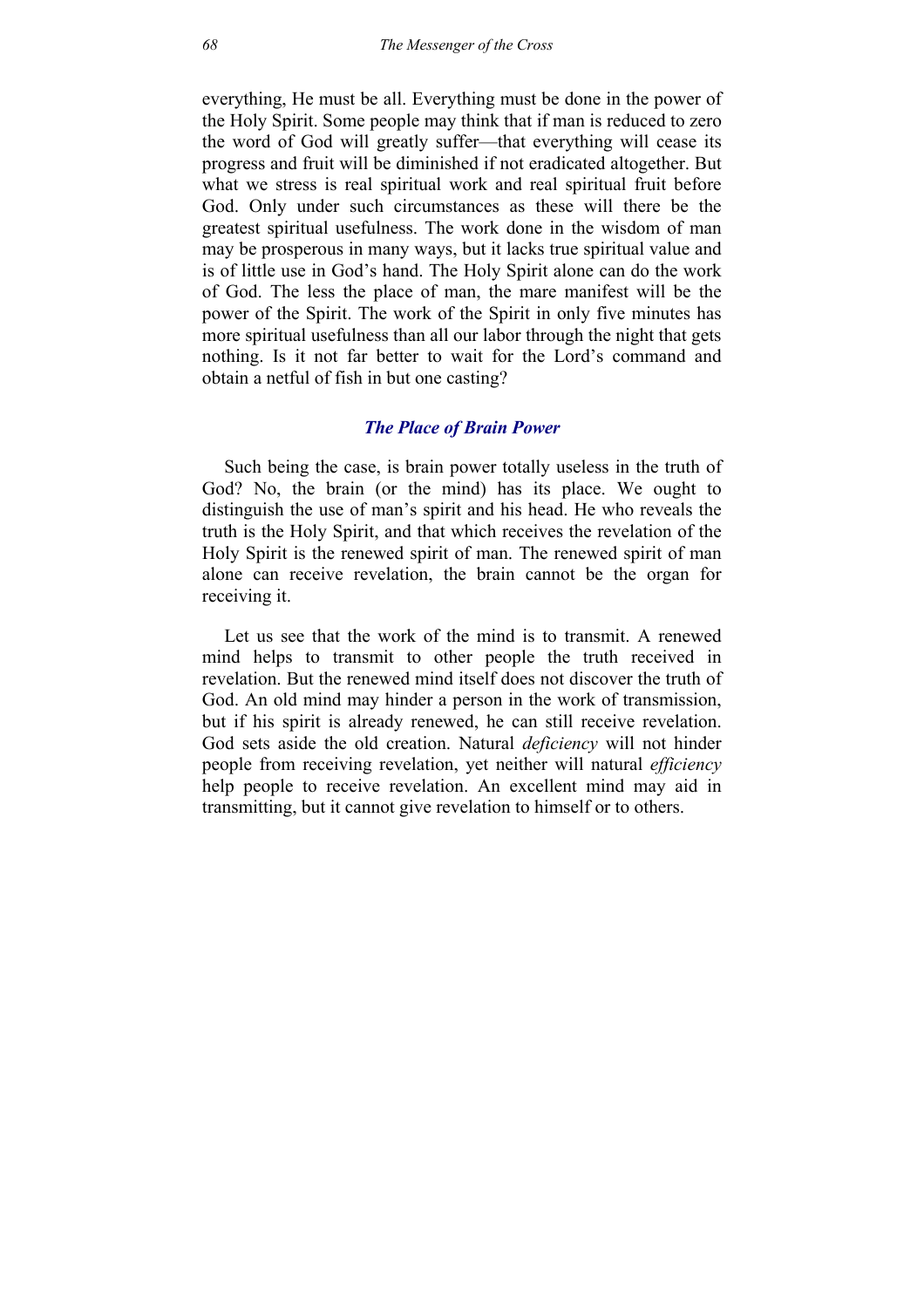# *The Vanity of Natural Talent*

Due to their surpassing natural ability, many teachers of God's word are able to search out, understand, and deliver some truths to other people. And many there are who say they are being helped by such teachers. However, speaking frankly, these teachers have not accomplished anything of real spiritual worth. People with more natural talents usually become teachers of the less talented, but their spiritual state is exactly the same or else, in some cases, the taught are even more spiritual than the teachers.

The most perilous situation in the church today lies in the fact that many of the famous in high places are there not because they are actually more spiritual but because they have higher natural talents. We refer not only to the learned and the wise in the secular world, but especially to the famous in the spiritual world. Many Bible teachers and congregational leaders nowadays are successful not because they know more of the Holy Spirit than do other people but because they turn their superior natural talents to the Bible and spiritual things. How many of the so-called spiritual ones are in fact not spiritual! And why? because the Holy Spirit is not in them! The contents of their teaching or preaching are simply the spiritual thoughts *of the mind*. Much teaching and preaching is but the result of research and not the learning of lessons from the Holy Spirit. Naturally, therefore, such leaders can only help the minds of other people.

How many Christians have the idea that as long as natural talent is used in the proper place it can do the work of glorifying God! Yet natural talent is *natural* talent; even if it is engaged in *spiritual* things, such talent is not acceptable to God. The Holy Spirit may use natural talent, but such must be completely surrendered to Him. God needs individuals who are full of the Holy Spirit more than He needs any other kind of person. We ought to be very clear on the important point raised by the following question: Is it because our thoughts are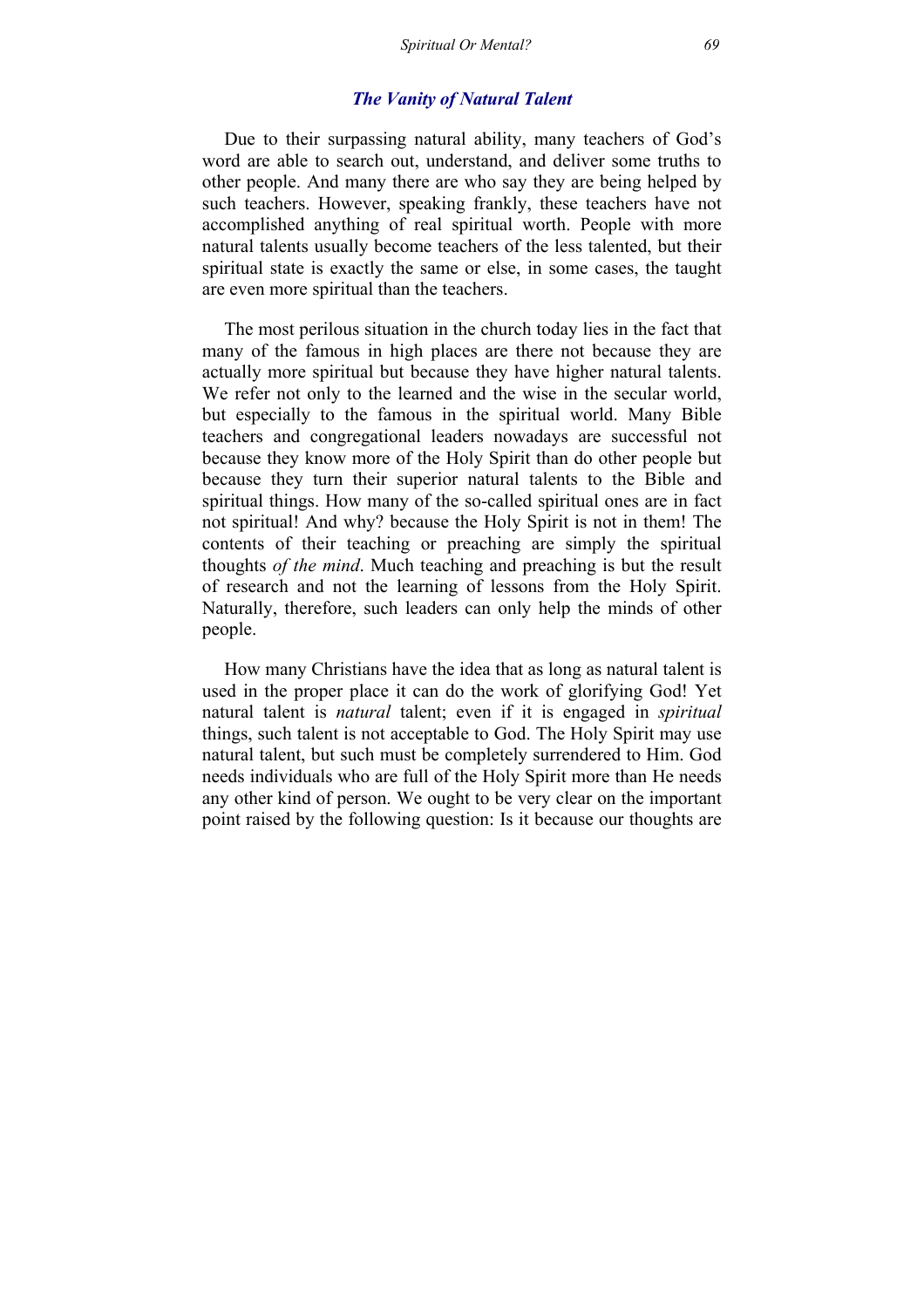more clever that we are to lead other people, or is it because we actually know the Spirit of God?

## *Must Have the Holy Spirit*

God wishes us to know deeply that just as the Scriptures are *inspired* by the Holy Spirit, so the Scriptures require the revelation of the Holy Spirit. Just as the Bible was written by men moved by God's Spirit, so the Bible also needs His Spirit to move people in their reading of it. Just as the Sacred Book was recorded by the Holy Spirit, so the Book also needs the enlightment of the Holy Spirit. Here the wisdom of men is useless. God would have us also know that even the clearest interpretation of the Bible is not adequate. Our power must come from the Holy Spirit. Man's wisdom may cause people to understand the meaning of the Scriptures, out it will not give them the benefit of the truth.

In seeking the truth, many come with the wrong motive. If they are not seeking to satisfy their own lust for knowing, they are preparing messages to teach others. Their basic motive is to solve mental difficulties and not to cultivate their own spiritual life. Since such is their intention, they feel quite comforted if they are able, in the end, to understand. For they can now teach others. Clearly, they are not seeking for spiritual reality.

Only after we have realized that man can only be saved by the Holy Spirit, that truth can only be apprehended in the Holy Spirit, that prayer can only be heard through the Holy Spirit, and that our spiritual life can only be advanced in the Holy Spirit, will we truly believe and depend on the Holy Spirit. How frequently do we actually ask God for light? Perhaps few really pray for light. Probably we spend more time in thinking, searching and seeking than in praying. This is why the spiritual walk of countless believers is cut and dried though they understand many truths.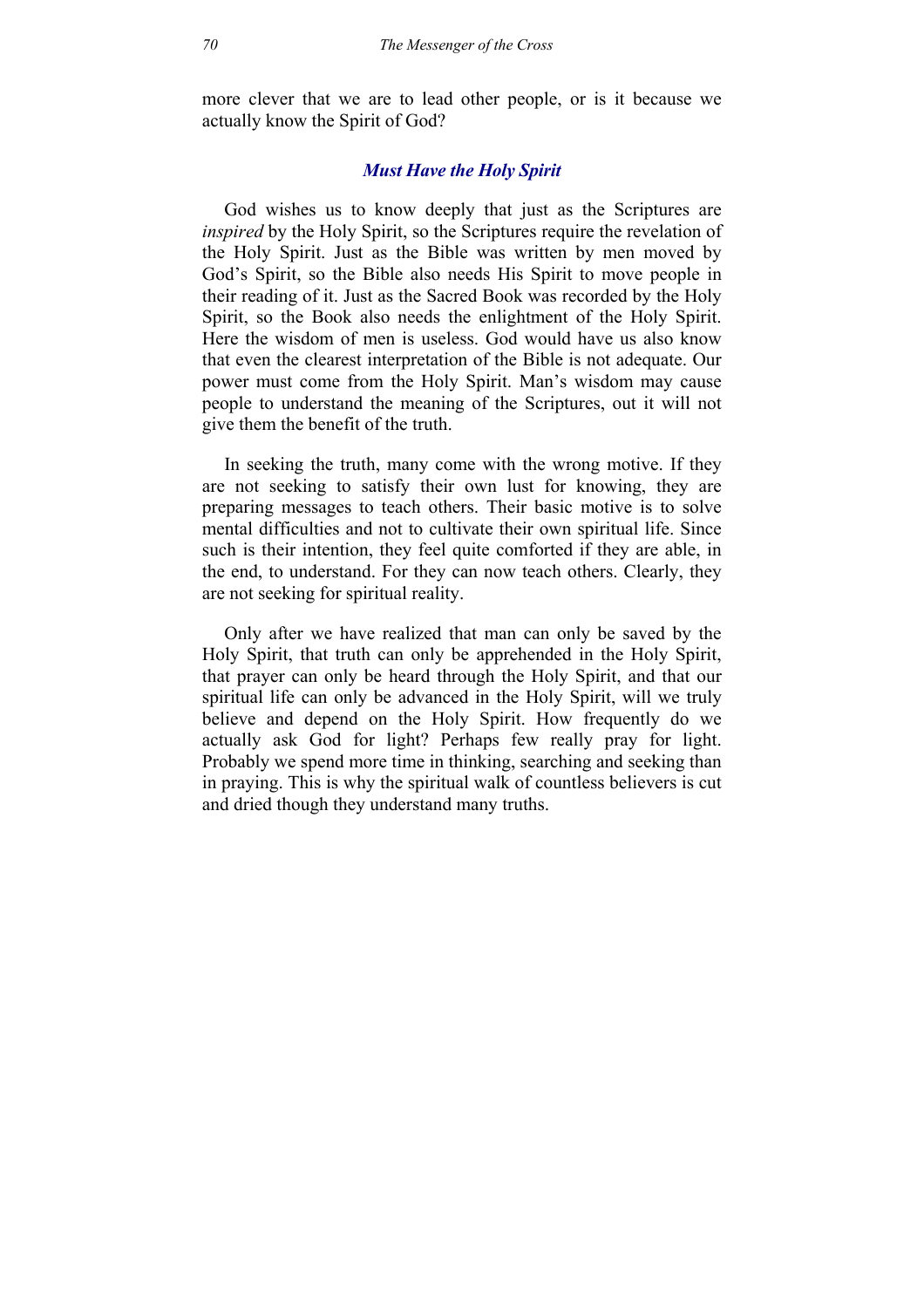In much modern preaching, more emphasis is placed on mental content than on having life in the spirit. We should know that works of real value are done in people's spirit and not in their mind. The work which God acknowledges is solely of one kind: the work of His Spirit in the spirit of man in pouring into man's spirit the life of Christ—whether it be giving life for the first time or for giving it more abundantly. Merely receiving the rational approval of men without there being the pouring in of the life of Christ into men is a work of vanity.

## *God's Discipline*

Such a lesson is most difficult to learn. When man's flesh rebels against God, it loves to sin and is unwilling to obey the law of God. Even when it tries to please God, the flesh proclaims its independence of Him as though it can serve Him without waiting for divinely given power. Hence it will never depend on God's Spirit. While it seeks the truth, man's mental flesh tends to think its own wisdom to be already sufficient. God is therefore compelled to let His children go through painful experiences in order to teach them that whatever is obtained by their own power with their own wisdom can neither help themselves nor others, and thus they may be willing to forsake all their fleshly strength and wisdom and seek for the Holy Spirit and His power. For instance, many works seem to have a promising beginning but soon lose their earlier enthusiastic support and gradually die out so as to alert God's workers that something must have gone wrong. The excitement of the flesh lasts only for a moment. Thus God is leading his servants to see how empty and vain are their works that they may begin anew with the Holy Spirit. How painful must such experience be!

Or take as another example of God's discipline the following situation. There are many believers who regard themselves as knowing a great deal. They think they can be more than conquerors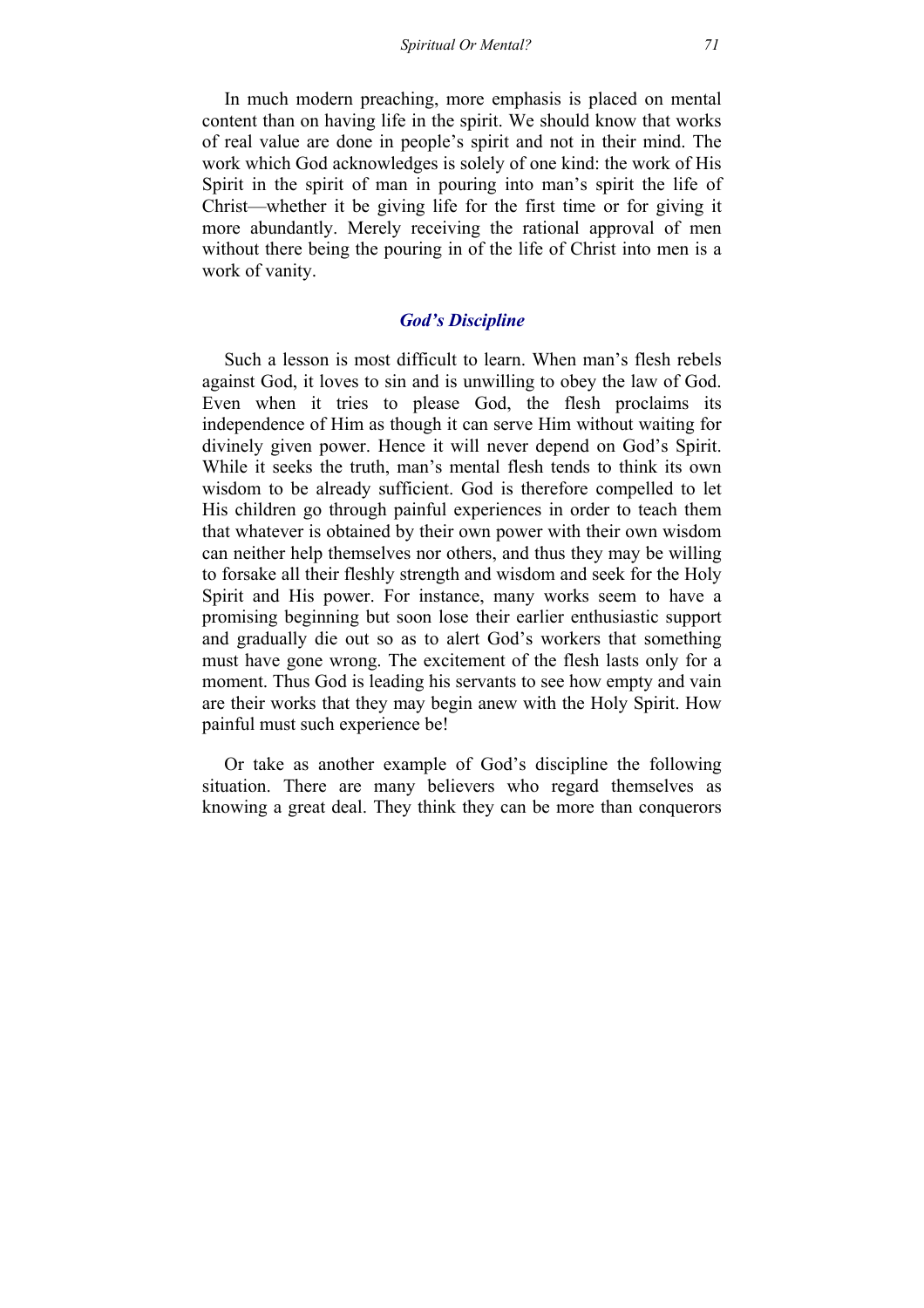by knowing many truths. Yet they are defeated again and again in their lives. Though they try with every effort to grasp these truths, they still find themselves helpless. For in the time of battle, the truths they know so well turn out to be like weapons of straw. They weep and shed many tears. Can the truths of God be wrong, or is there something else wrong? Oh,. God wants them to see that the Holy Spirit alone can wield the Sword of the Spirit (which is the word and truth of God). For the flesh to use the Sword of the Spirit is like David trying to wear Saul's armor that was totally unfit for battling Goliath. Although they may well know the truth in their head, these people have not depended on the Holy Spirit to make such their life.

# *The Process for Receiving Truth*

The truth of God usually comes upon a believer in two successive steps: (1) in the mind, and (2) in the spirit. Frequently it comes to the spirit later than to the mind. The gap of time may be several months or even several years. After God gives a certain truth to a believer (that is to say, after the believer begins to know this truth in his mind), He will work in the environment so as to bring the believer into a place where he cannot overcome except by this truth. Then and there the believer will know the truth in the power of the Holy Spirit and have satisfying experience of it. How sad, though, that as soon as a believer knows in his mind God's truth, he is so contented with this that he either will not seek for an experience of it or will commence to teach other people concerning it. And thus it is hard for God to bring him to the reality of the truth.

## *With Or without Power Is the Unmistakable Sign*

In the past we have often stressed that the Holy Spirit is full of life and power; and hence, whatever is of God's Spirit will without fail have life and power in it. So that when we see a person who knows a certain truth and yet the truth does not help his spiritual life nor give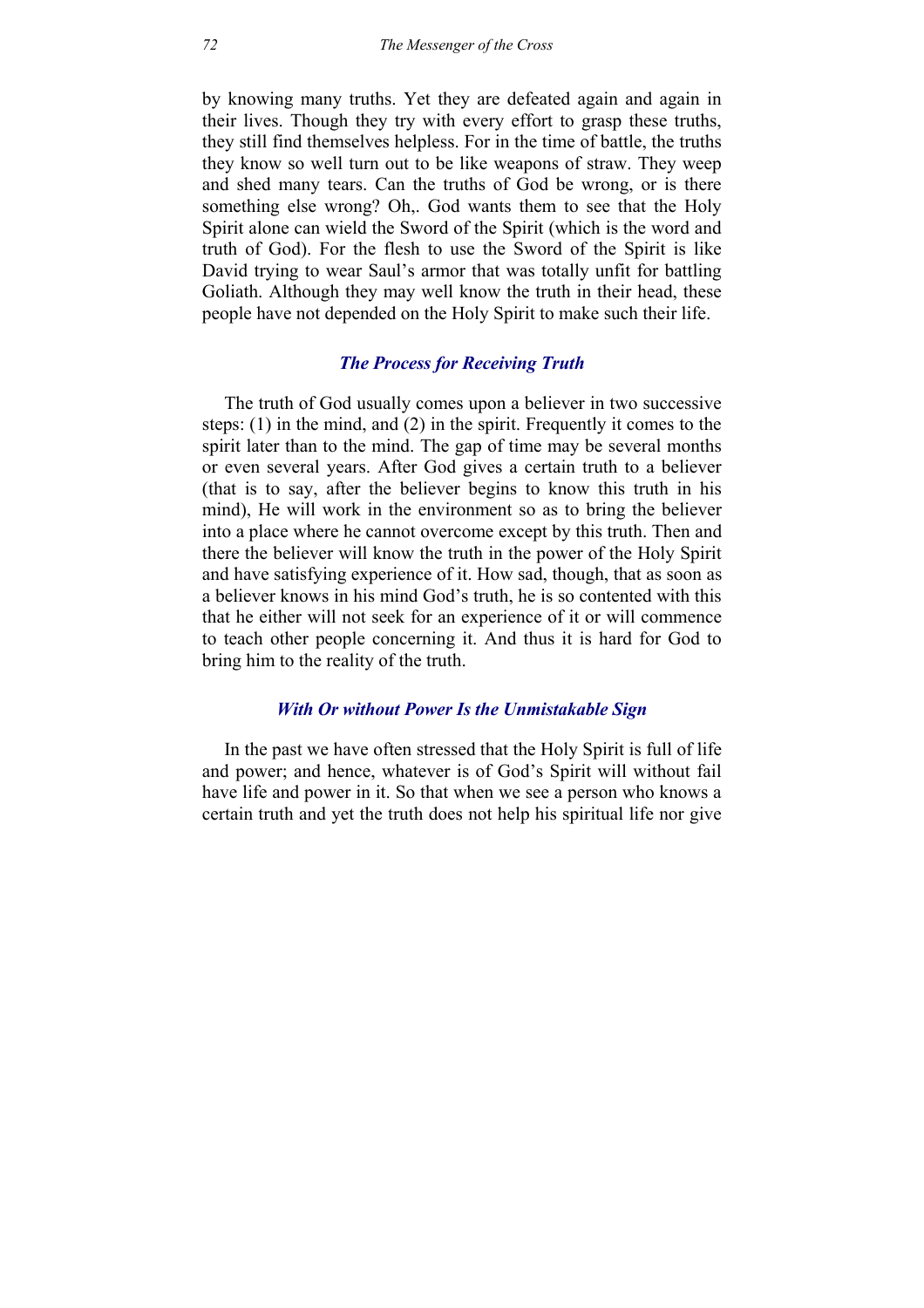him power since it merely fills his mind with a beautiful thought but does not succor him in time of fierce temptation, we doubt whether there is in him the work of God's Spirit. Let us not be satisfied with merely meaningful words. We must seek the power of God. How many times people talk about the truth of the Holy Spirit without their having even a little of His power. What a believer lacks is none other than more of the life of God.

It is most interesting to notice that if a person understands the truth of God with his mind, he must frequently be exercised to grasp this truth. But if he knows the truth in the power of the Holy Spirit and maintains it in the same power as well, he will not need to grasp the truth in time of need as though like a drowning person grasping hold of a rope; rather, he himself will be grasped and saved by the truth through the Holy Spirit. This distinction is most evident.

Let us realize that the truth of God apart from the Spirit of God is dead. Just as the life of a man cannot afford to be momentarily interrupted, even so, the power given by the Spirit must always be renewed and supplied. What the Spirit of God does at one time may not be the same thing He will do every time. Each contact with Him brings in fresh power. Our communication with the Holy Spirit is not once and for all. For this reason, in the receiving of God's truth we must continually depend on God's power. When, for example, we hear of other people's spiritual experience, we naturally will try to imitate. We expect God to lead us in the same way and grant us the same result. How often we are disappointed in this respect. Yet it is because their experience is of the Holy Spirit while ours is purely of the mind. God has to allow us to be frequently disappointed so that we will seek Him by *directly* depending on the Holy Spirit. Copying with the mind is absolutely futile. And this same conclusion can be applied to our quoting the Scriptures to gain spiritual power. We assume because the Bible was inspired by the Holy Spirit that there must be power in quoting more of its words. To our surprise, though,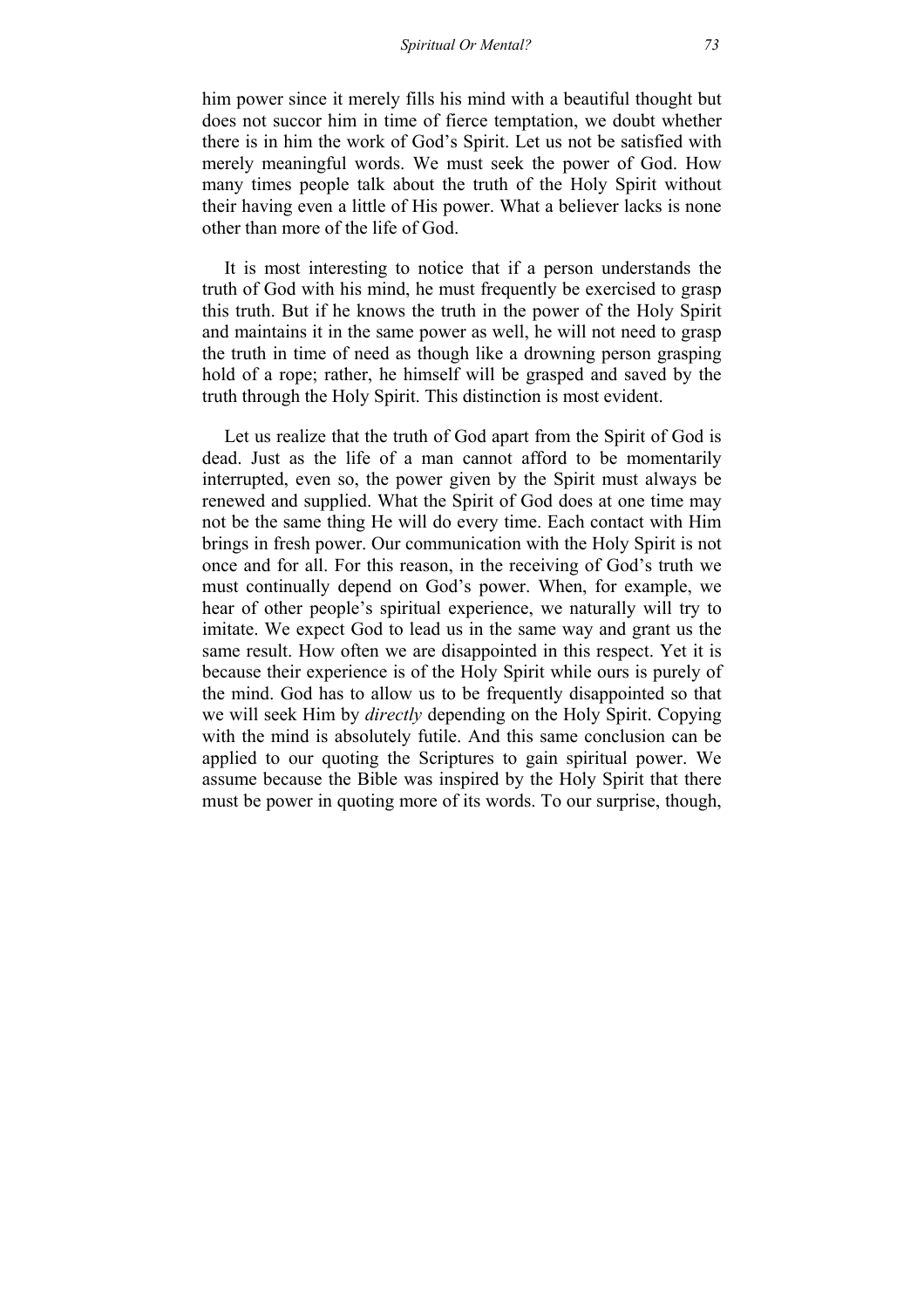the result is negative. And why? because the Holy Spirit must *speak again and afresh.*

What we must therefore seek today is for the Holy Spirit to give us life through the truth. We must seek for His revelation and His application. We must let Him transfer the truth from our head to our heart. May we believe in the word of God with all our heart, reckoning whatever He says to be true. May we never be content with the knowledge of mere theory.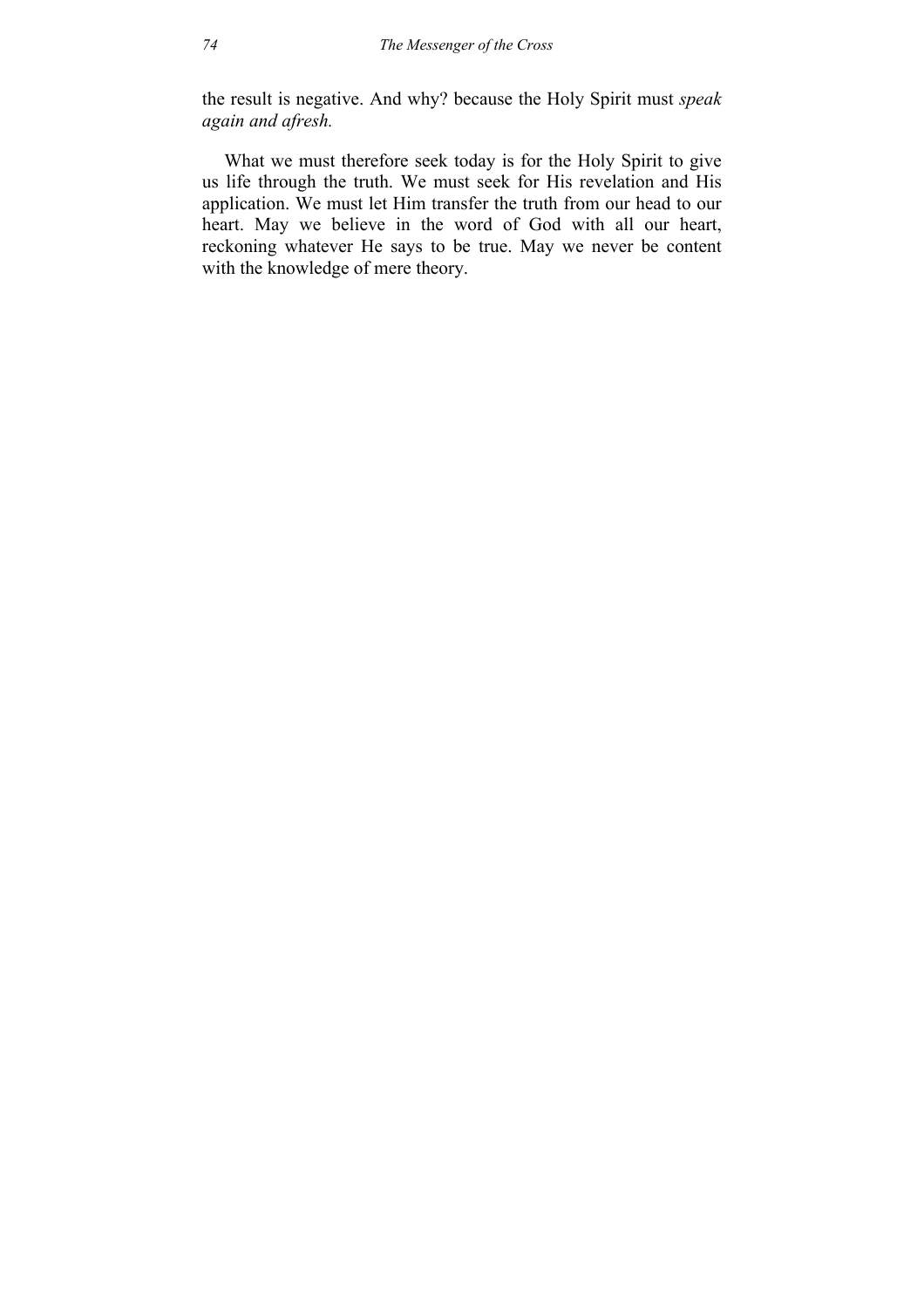

**5The Dividing of Soul and Spirit**<br> *The word of God is living, and active, and sharper*<br> *than any two-edged sword, and piercing even to the*<br> *dividing of soul and spirit, of both joints and marrow,*<br> *and quick to disce The word of God is living, and active, and sharper than any two-edged sword, and piercing even to the dividing of soul and spirit, of both joints and marrow, and quick to discern the thoughts and intents of the heart. And there is no creature that is not manifest in his sight: but all things are naked and laid open before the eyes of him with whom we have to do. (Heb. 4.12,13)*

### *One*

The dividing of soul and spirit is exceedingly essential since it concerns the Christian's spiritual growth. How can a Christian seek for that which is spiritual if he does not even know the distinction between spirit and soul? He will often mistake the soulish for the spiritual, and thus stay long in the realm of soulish living instead of seeking for the spiritual. The word of God cites many times the features of the spirit as well as those of the soul. For instance, the Bible records being sorrowful in the spirit as well as being sorrowful in the soul, it mentions being joyful in the spirit as much as being joyful in the soul. Hence people draw the conclusion that since the expressions of the spirit and the soul are the same, the spirit must be the soul. This is like saying, "Because you eat food and I too eat food, therefore you must be me." Yet Hebrews 4.12 says that "the word of God is living, and active, and sharper than any two-edged sword, and piercing even to the *dividing* of soul and spirit." Since soul and spirit may be separated, soul must be soul and spirit must be spirit.

We are shown in Genesis 2 that when God first created man He "formed man of the dust of the ground, and breathed into his nostrils the breath of life; and man became a living soul" (v.7) This breath of life is man's spirit since it came directly from God. As it touched man's body, the soul was produced—and man became a living soul.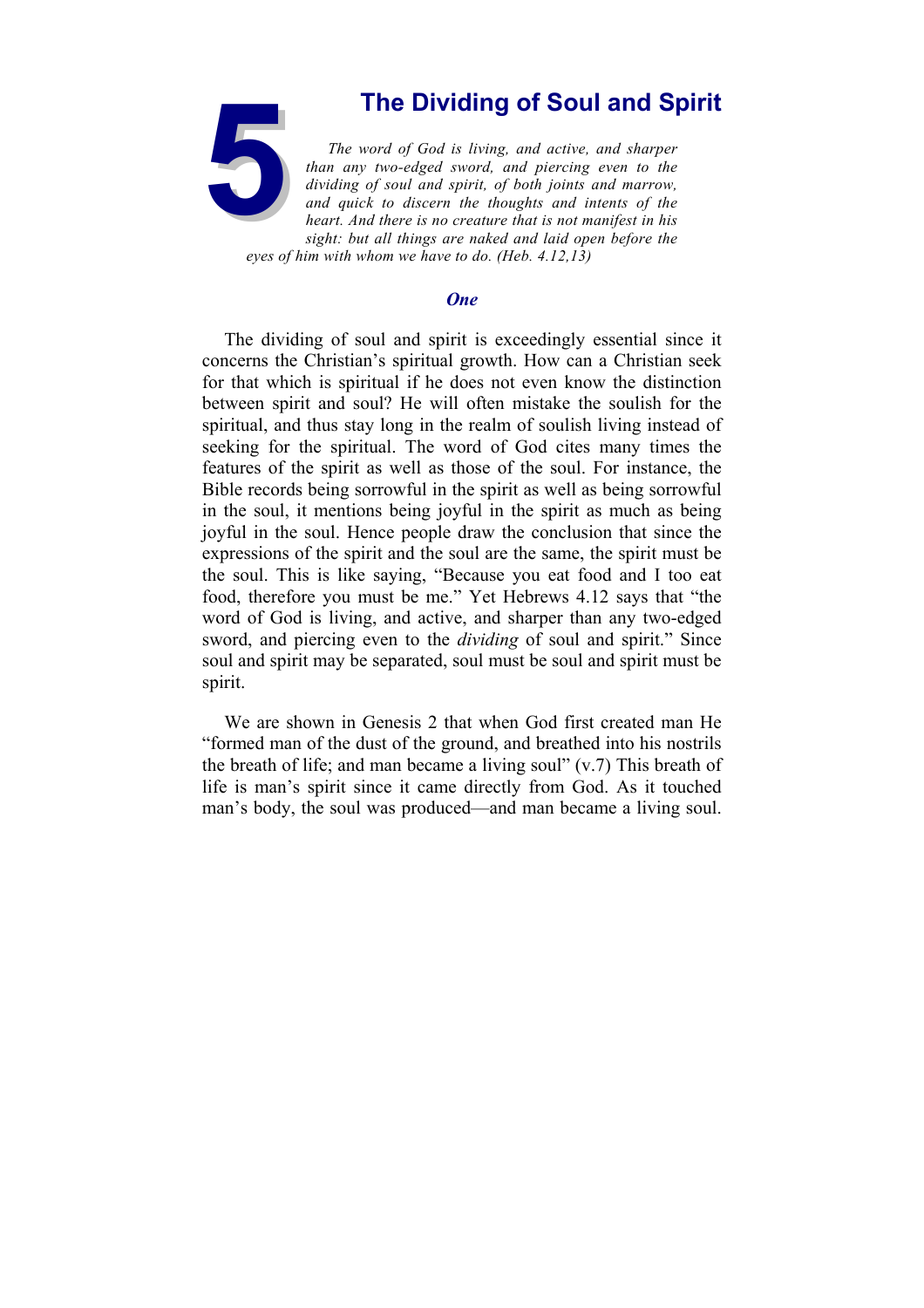Man's spirit has God-consciousness, knows God's voice, and is able to communicate with Him. But after the fall of Adam, his spirit became dead to God. Thereafter the spirit of Adam (and of all his descendants) was so oppressed by the soul that his spirit was knit intimately with the soul. When a person is saved, though, his spirit becomes alive to God; but due to the close uniting of the spirit with the soul for such a long period, it requires the word of God to divide or separate them.

## *Two*

Though the expressions of the soul and the spirit appear similar, they belong to different realms—they come from two different sources. When you are joyful today, this joy may come from the soul or from the spirit. Joy is being expressed, but there is a difference from where it comes. Likewise, you may feel sorrowful today. Now sorrow is sorrow; yet it may come from different sources. From whence does it come? This is the question God will himself ask. Does it come out from your soul or out from your spirit?

For example, God promised Abraham he could have a son. At that time Abraham was already advanced in age and seemingly without much hope. After having waited for a long while with God's promise still unfulfilled, his wife came up with a plan to let him marry her maid Hagar, and thus Abraham obtained Ishmael. But after fourteen years, God caused Abraham's wife Sarah to give birth to Isaac. As we read through Genesis chapters 15, 16, 17 and 21, we may not perceive what Isaac and Ishmael represent; but wait until we read Galatians 4 in the New Testament and we discern immediately the meaning of both. Paul tells us that the one (Isaac) is born through promise but the other (Ishmael) is born after the flesh (v.23). Do you now see the difference? People reason that as long as they obtain a son, all is well. But God will inquire as to how that son is born. We want a son, be he Isaac or Ishmael. Yet the word of God says that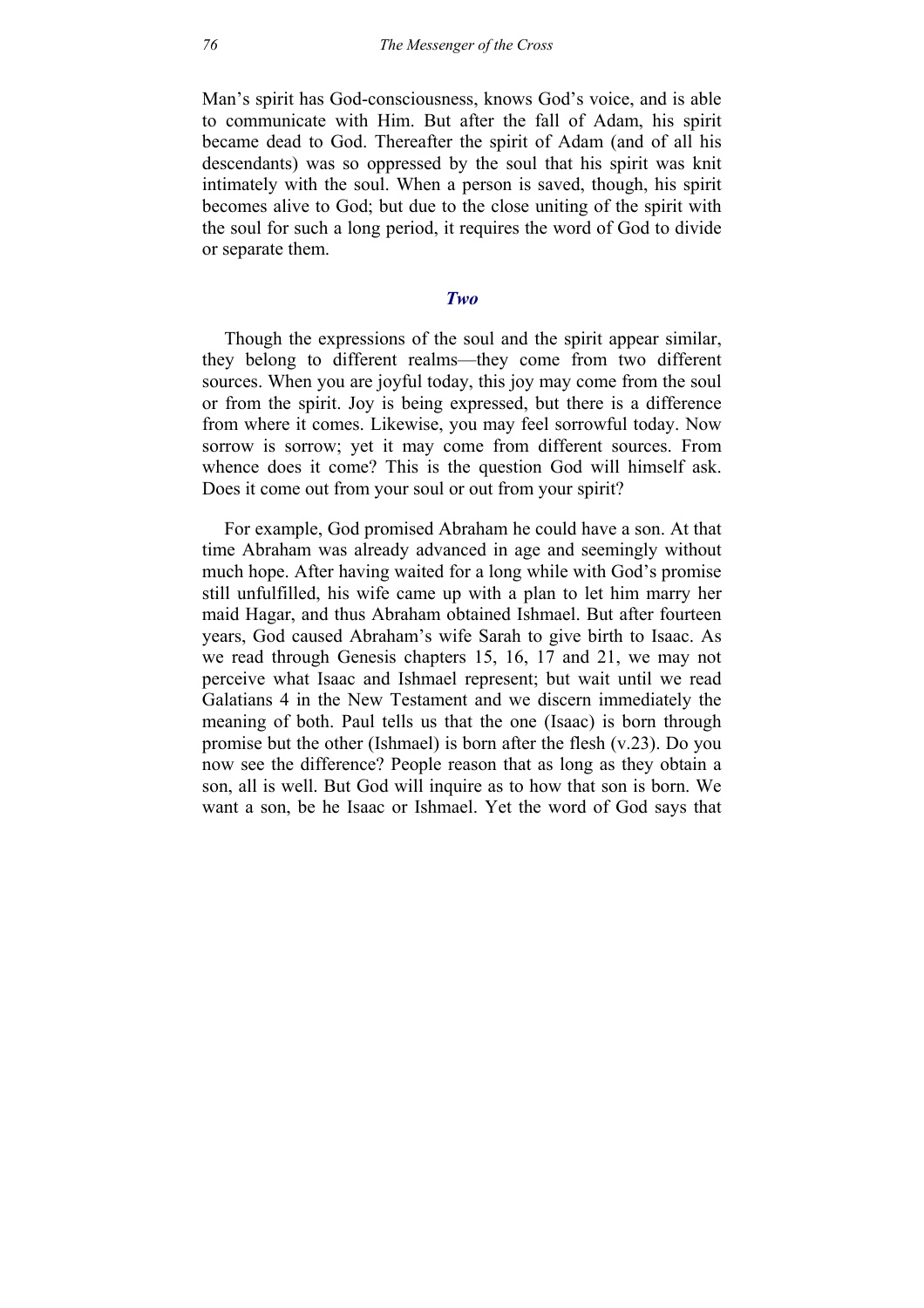Ishmael represents what is fleshly while Isaac represents what is spiritual. What Ishmael stands for is that which man obtains in his own wisdom and by his own power; what Isaac stands for is that which is out from God and given by God.

What therefore is soulish? Soulish is that which is done by oneself. And what therefore is spiritual? It is that which is done by God. And these two are radically different. A person can do something without any need for waiting upon God and trusting in Him. Such action is fleshly and it is soulish. But if a person cannot speak before God speaks, cannot move except God moves first; if he must look to God, wait and depend on Him—then that person and that action is spiritual. Let us thus ask ourselves if all we do is in the Holy Spirit? This is such an important question. Frequently there is nothing wrong in what we do, nevertheless there is condemnation registered within us when we do it. The reason for this inward sense is not that what we do outwardly is necessarily wrong but because the thing we do is not initiated from God—that is to say, it is not the outcome of the working of the Holy Spirit in us.

## *Three*

1 Corinthians 3 talks about building. It refers to our work and service for God. Some build with gold, silver and precious stones, whereas others build with wood, hay and stubble. What is the work done with gold, silver and precious stones? What is the work done with wood, hay and stubble? In the Scriptures the gold, silver and precious stones point to what is of God: gold represents the glory which comes from the Father; silver, the redemption which is the work of the Son; and precious stones, the work of the Holy Spirit, since these stones are compounds formed underground through intense heat. That which has about it the eternal glory of God, the cross of the Son, and the organization of the Holy Spirit is called gold, silver and precious stones. To what, then, do the wood, hay and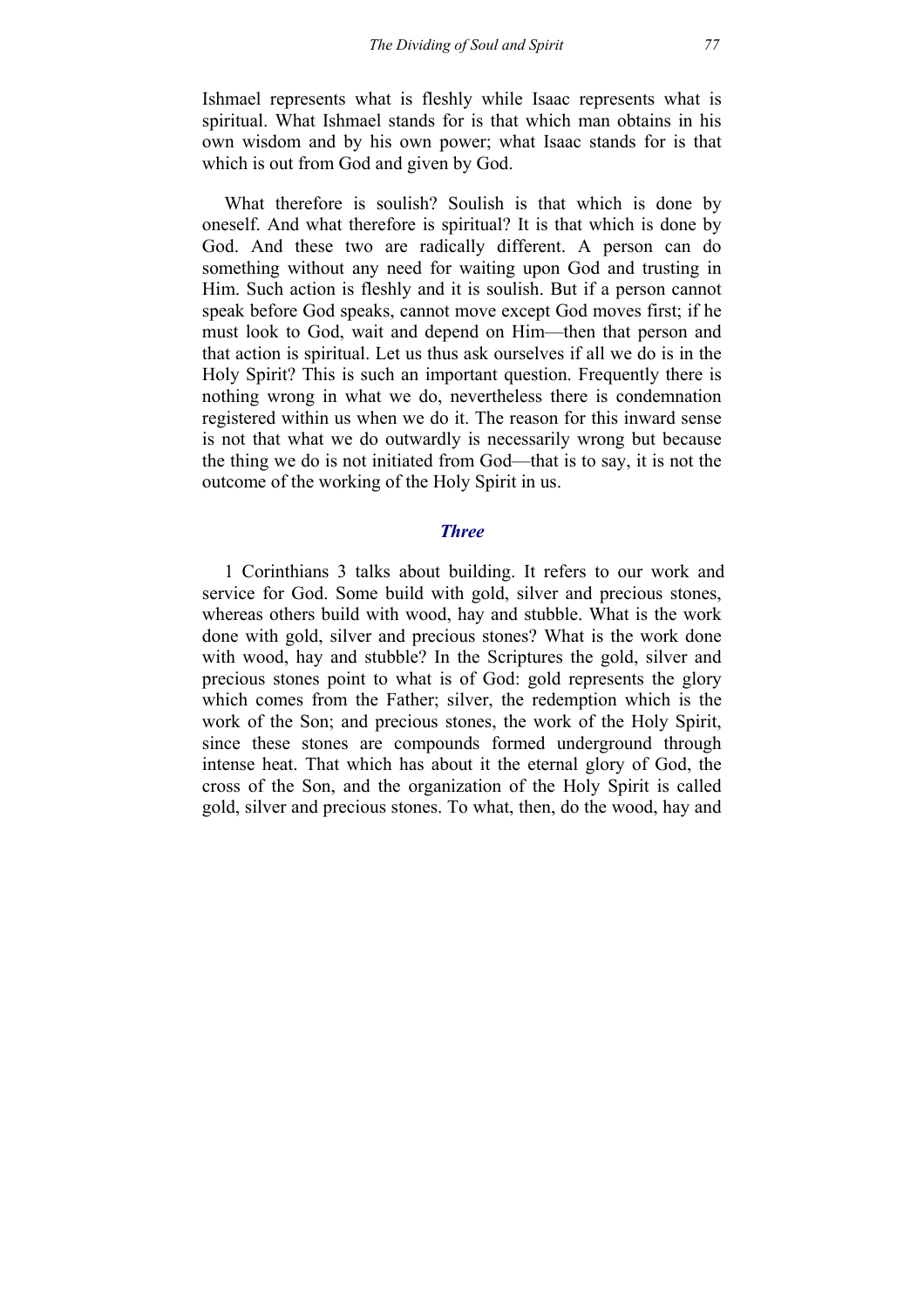stubble point? Obviously, all which comes out of man himself: the glory of man is like straw (hay) and flowers; the nature of man is like wood, and the work of man is like stubble.

Now gold, silver and precious stones do not appear on the surface of the earth. They have to be dug up from the deep recesses of the earth. Wood, hay and stubble, on the other hand, grow on the face of the earth and are easily obtainable. Hence whatever comes out of the depths as a result of what takes place deep within shows the work of God in them; but whatever can be done by the flesh from out of man has no value whatsoever. What can be easily done does not possess much spiritual value, for this is merely outward; but what comes from the depths because it is from God is worth much.

This difference is noticeable in preaching. Some in preaching need to wait upon God until a burden is formed, just as in conception. This is the work of gold, silver and precious stones. Some preach because their brain is sharp and their lips are eloquent. They can also remember many things. Therefore they can stand up and preach. They actively work, but all this is wood, hay and stubble in the sight of God—hence having so little spiritual value.

Once a brother was preaching at a certain place. From the human standpoint, the outward conditions were excellent. He should therefore have been reasonably happy. Yet strangely enough, as time went on he found himself deflated within. Though he worked vigorously, within himself he felt hungrier, drier and increasingly deflated. Once the work was done he had to confess his sins before God and to acknowledge that it was done by himself.

The question here does not turn upon the outward condition of the work but upon the matter of who primarily is doing the work; that is to say, where does it originate? For instance, one preacher may learn to say the same words and preach the same message as another, yet people feel he is just a clever person; whereas all sense the other is a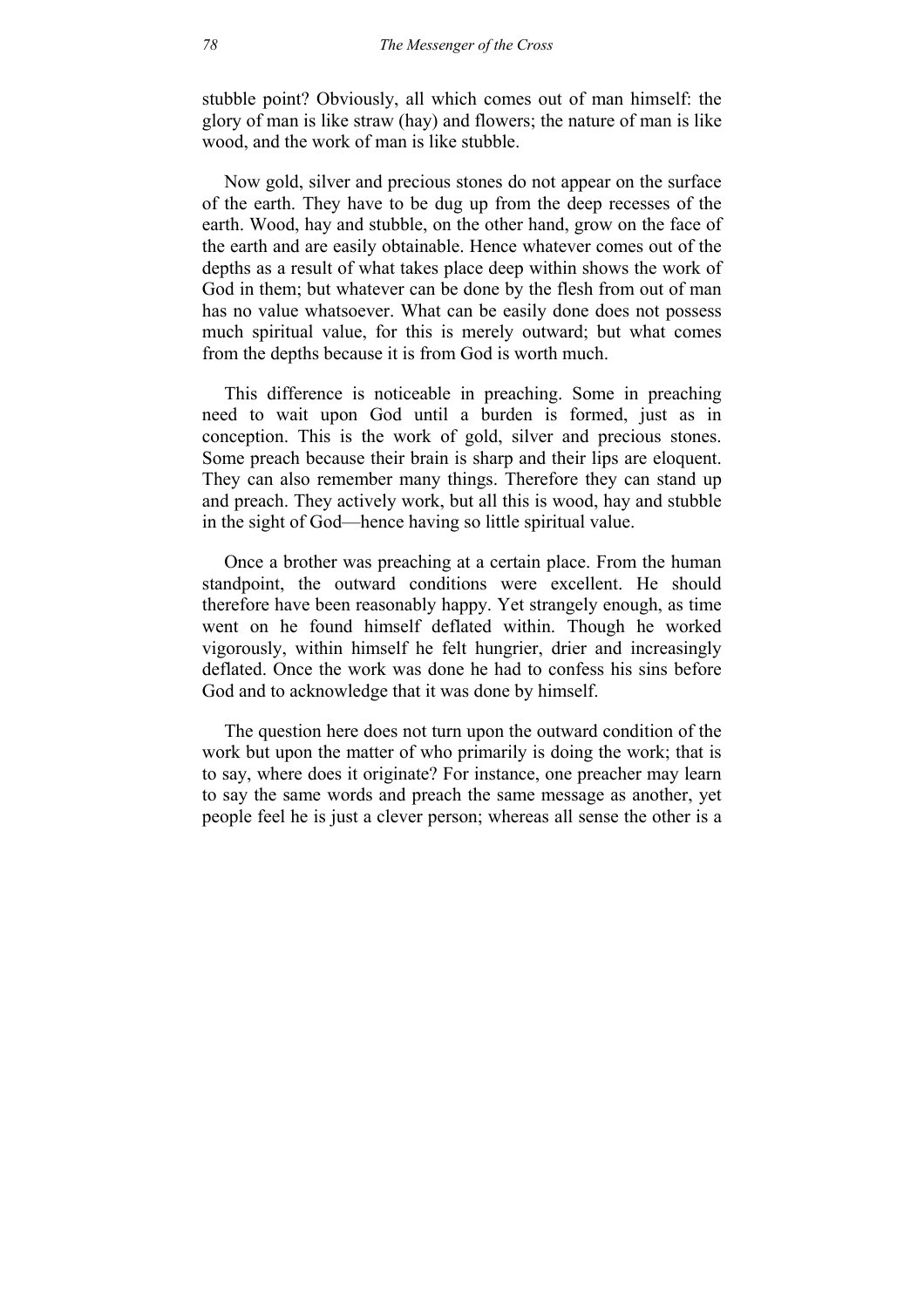man who knows God. With some servants of the Lord we bow our heads, saying, "God is here"; with others, we can only say he is clever and eloquent. If you touch God, you can cause other people to touch Him too; but if you touch only the soul, you only cause people to touch you yourself. How vast is the difference!

## *Four*

This is not only true in the matter of seeing God but is equally true in our personal life on earth. One day a Christian went to talk with a servant of God. Being somewhat fearful of criticism, this Christian exerted his utmost strength to keep himself humble during the conversation. His attitude as well as his word were quite humble in tone. But while he was trying to be humble, those who sat nearby detected the strain of it. Now if a person is truly humble, he has no need to exercise so much effort. Actually, this Christian was simulating humility, and therefore it required great effort indeed. Can you say he was not humble? Well, he appeared to be so, but in point of fact it was man-made humility, and such belongs to the soul. For if God had worked in this brother, he could have been humble quite naturally. He himself would not have felt he was being humble, and those around him could have instead seen the work of God in him.

The lady who powders herself needs to look at the mirror frequently, but Moses' face shone often without his even being conscious of it. Whoever manifests the effects of God's working in him, that can be called spiritual. But the one who attempts to manufacture something must employ much strength; therefore he feels weary at being a Christian, although a Christian should never exercise his own strength in any case. We often judge that so long as a thing looks good it is probably all right, but God looks at the source as to whether it is of Him or an imitating in the power of the flesh.

The same could be said in another situation. Let us say that someone tries to be patient. Yet the more he tries to be patient, the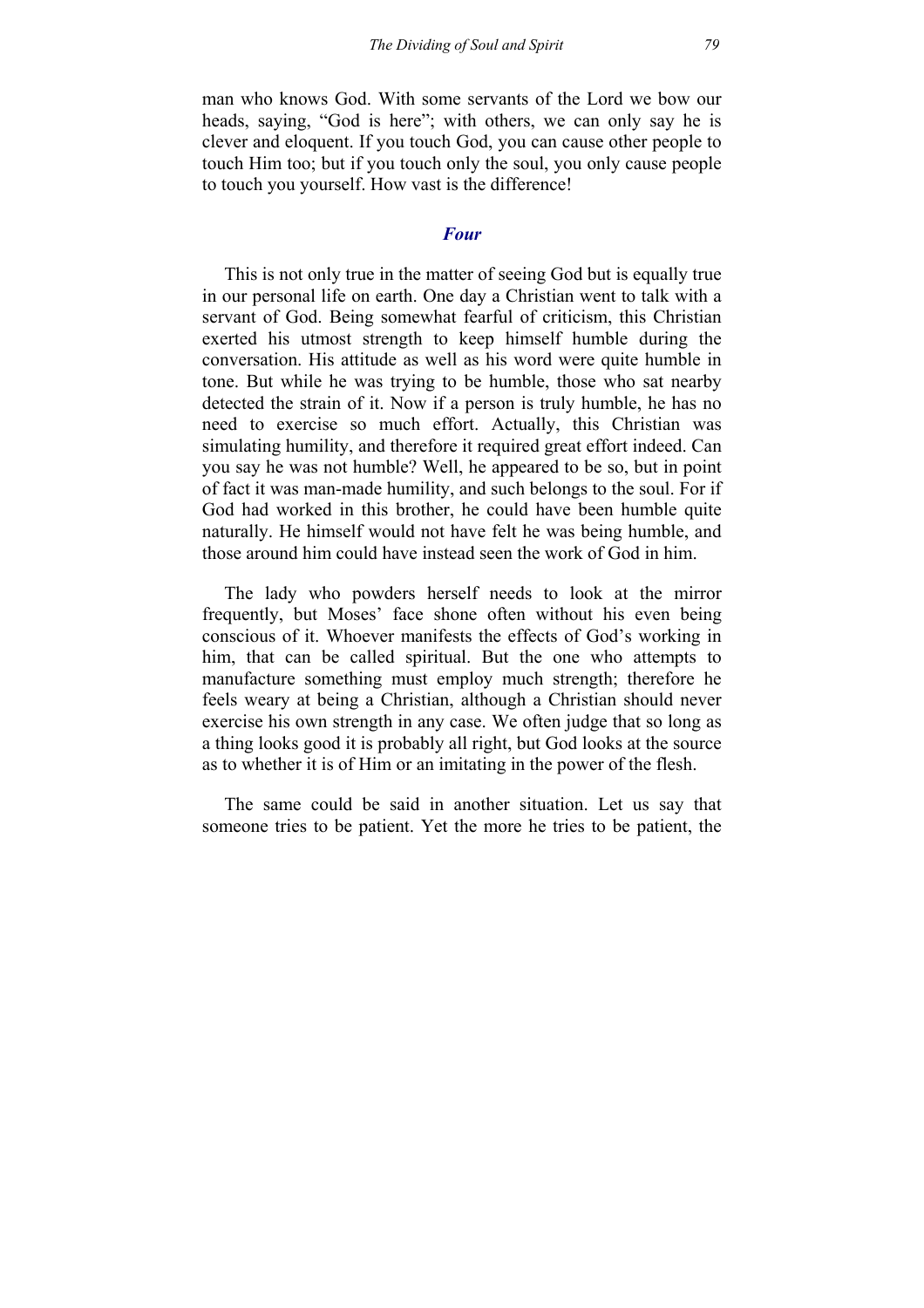more you with a discerning spirit feel sorry for him. But another person can be patient without his even being conscious of it. In that case you bow your head in thanks, saying that God has truly worked in that life. You notice that the second is of God but the first is out from himself. The difference lies not in respect of outward appearance but in respect of the source.

Oh do let us see that even though something out of the natural life may appear quite spontaneously, that in itself does not signify that it is of the spirit. Someone, for example, is born with a gentle nature. Yet one day he will realize the total difference between his natural gentleness and Christ-given gentleness. Another individual may have been born with the natural capacity of loving people, yet he too will one day see the vast difference between his natural love and that love which comes from the Lord. The same will be true of the man who is born with natural humility in his character, but he also will one day discern the difference between God-given humility and his natural humility. This something which a person is born with tends to more easily substitute itself for what is spiritual than that which may be simulated by man. How often people will take what is naturally endowed in them as a substitute for what the Lord seeks to do in them. Yet as a matter of fact, what comes from the soul has no connection with God, since only what comes from the spirit is related to Him.

The meekest of all men will discover someday that temptation is stronger than his natural meekness. One day his meekness will be exhausted, his patience will come to an end: he can endure only so much, he can be meek only to a certain degree. Whereas the natural strength of man is limited, the strength given us by the Lord is something totally different. What the Lord can do, I cannot do; for it is not I who do it but it is because the Lord being in me, I can therefore do it spontaneously. And afterwards I will marvel as to how such a thing could ever be. I can only bow my head and say, "I have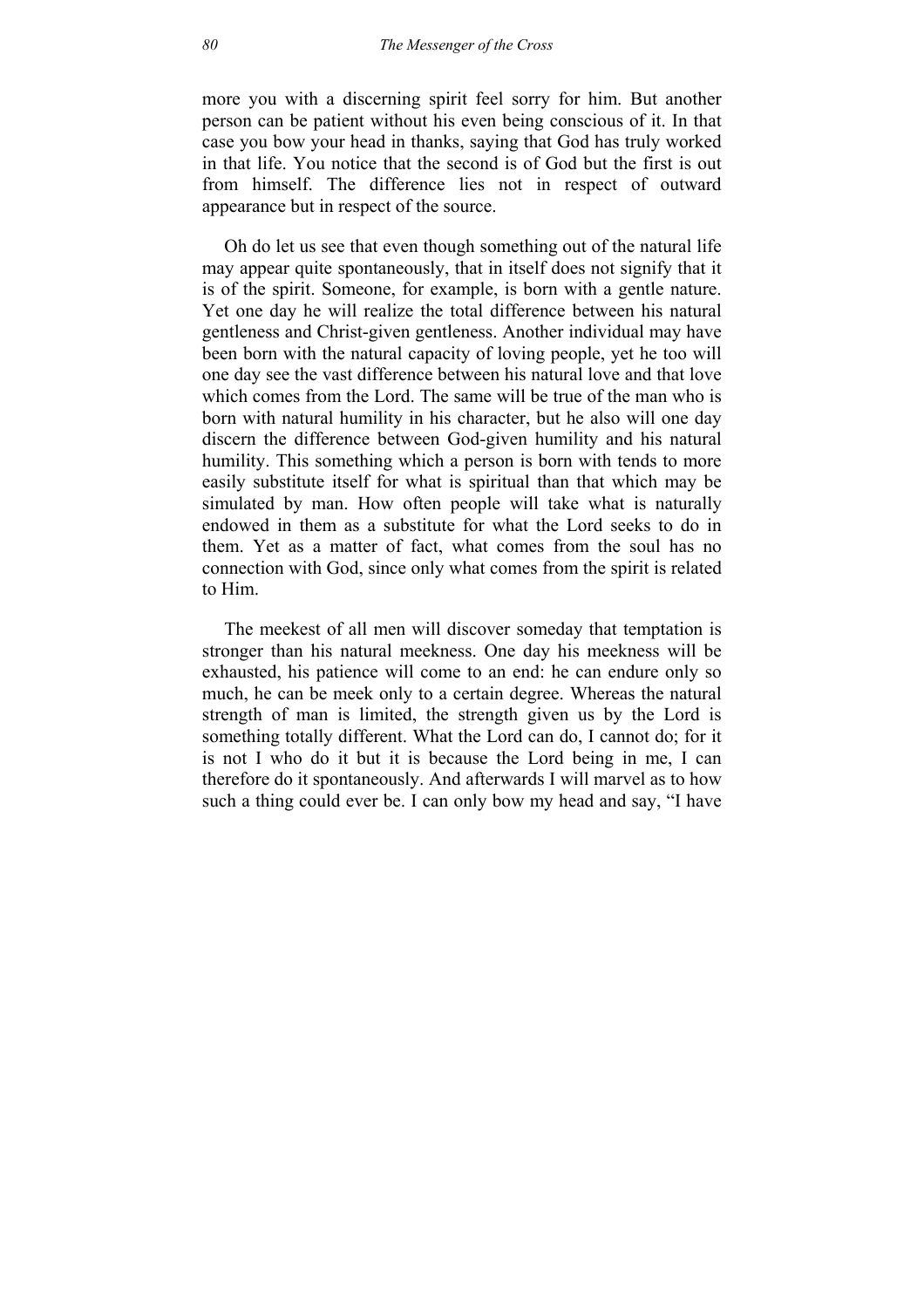no patience; yet, Lord, You are doing it in me." And without a doubt this that comes forth is truly something spiritual.

## *Five*

We ought to acknowledge, however, that it is not easy for us ourselves to differentiate between what is spiritual and what is soulish merely by their outward appearances. It is futile to ask ourselves daily whether this is spiritual or that is soulish. Such questioning will have no spiritual value at all. We may ask, but we will not get an answer. We may analyze but we will not get any results. If we do not ask, we will certainly never know; yet even if we do ask, we still will not know.

In spiritual things, self-analysis will not only fail to show us the reality, it will even create spiritual paralysis. Real seeing and understanding comes only from God's illumination. As light shines, we just naturally see. We therefore do not need to ask ourselves questions; all we need to do is to ask God to cause His word to shine in us, for the word of God is living and most effective; it is sharper than any two-edged sword and pierces even to dividing between soul and spirit, between both joints and marrow. As soon as the word of God enters, you can immediately perceive what is soulish from what is spiritual. There is a judgment within you which is sharper than any human judgment. If you make a move, your inward sense tells you that this move is not right or not deep enough, or that it is you who are doing things and you who are trying to influence people. When you see inwardly, you really see. May God have mercy upon us by granting the inner light by which we may distinguish inwardly.

The dividing of soul and spirit is the foundation for a Christian to have discerning power. Yet whether we have this discerning power or not depends on inward illumination and not on outward instruction. What we should expect before God is that the entry of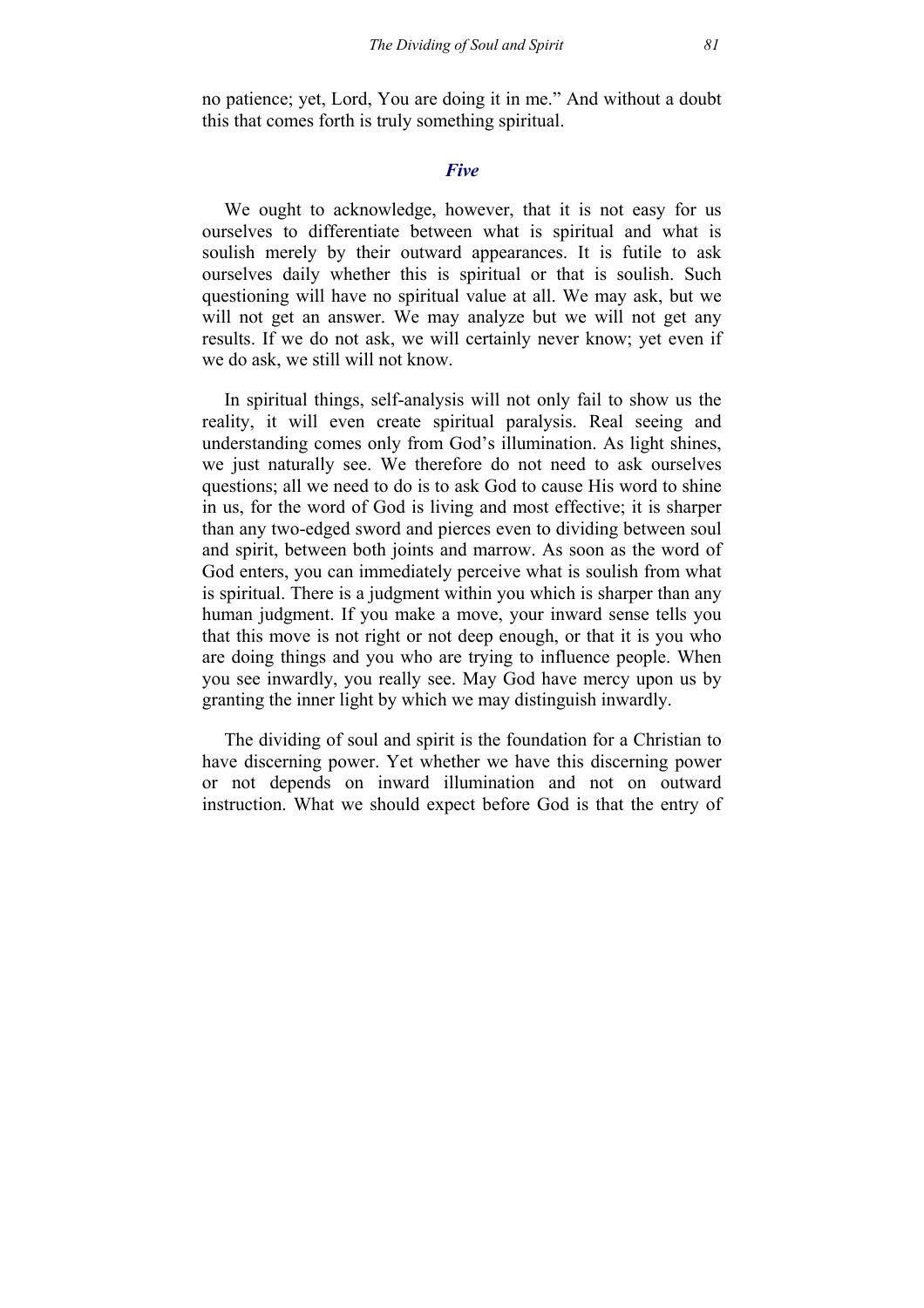His word will give light so that He may show us what in our personal life and work is soulish or what is spiritual.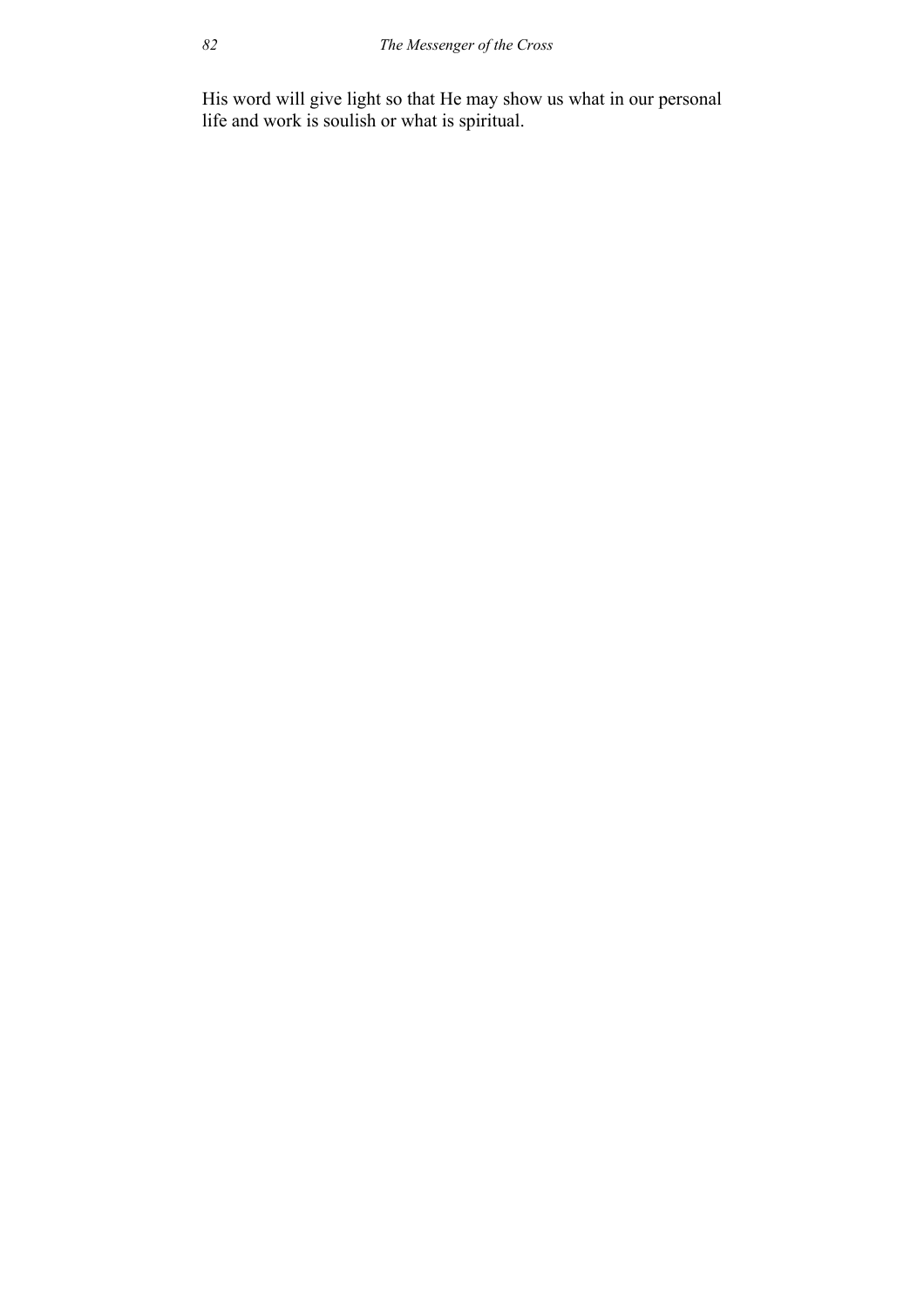

**6Knowing the Self**<br> **6Knowing the Self**<br>
Thou shalt remember all the way which Jehovah thy<br>
God hath led thee these forty years in the wilderness,<br>
that he might humble thee, to prove thee, to know what<br>
was in thy heart, *Thou shalt remember all the way which Jehovah thy God hath led thee these forty years in the wilderness, that he might humble thee, to prove thee, to know what was in thy heart, whether thou wouldest keep his commandments, or not. (Deut. 8.2)*

To understand the reason for this verse we must recall what God promised the children of Israel at Mount Sinai. When he appeared on the Mount, God said: "Now therefore, if ye will obey my voice indeed, and keep my covenant, then ye shall be mine own possession from among all peoples" (Ex. 19.5). When the children of Israel heard this word, the people answered in one accord and without any hesitation: "All that Jehovah hath spoken, we will do" (v.8). They thought that since God had delivered them in such a marvelous way and had led, supplied and protected them, He would indeed be obeyed in whatever He might require of them.

However, what you say and promise may not be what your hands and feet will do. God will prove you on practical issues to determine if you really do worship Him and follow His will. Though you may think and even feel that you are perfectly willing to listen to God's word, the flesh has become so corrupted that what you might think and feel are not very trustworthy. That is why God must prove you as to your obedience of His commandments. And that is why Moses is telling the Israelites here that God had proved them "to know what was in thy heart, whether thou wouldest keep his commandments, or not." It was as though their promise being inadequate, they must be humbled and proved in the wilderness for forty years. Yet such "humbling" and "proving" were not designed for their spiritual downfall but for the manifestation of their real condition.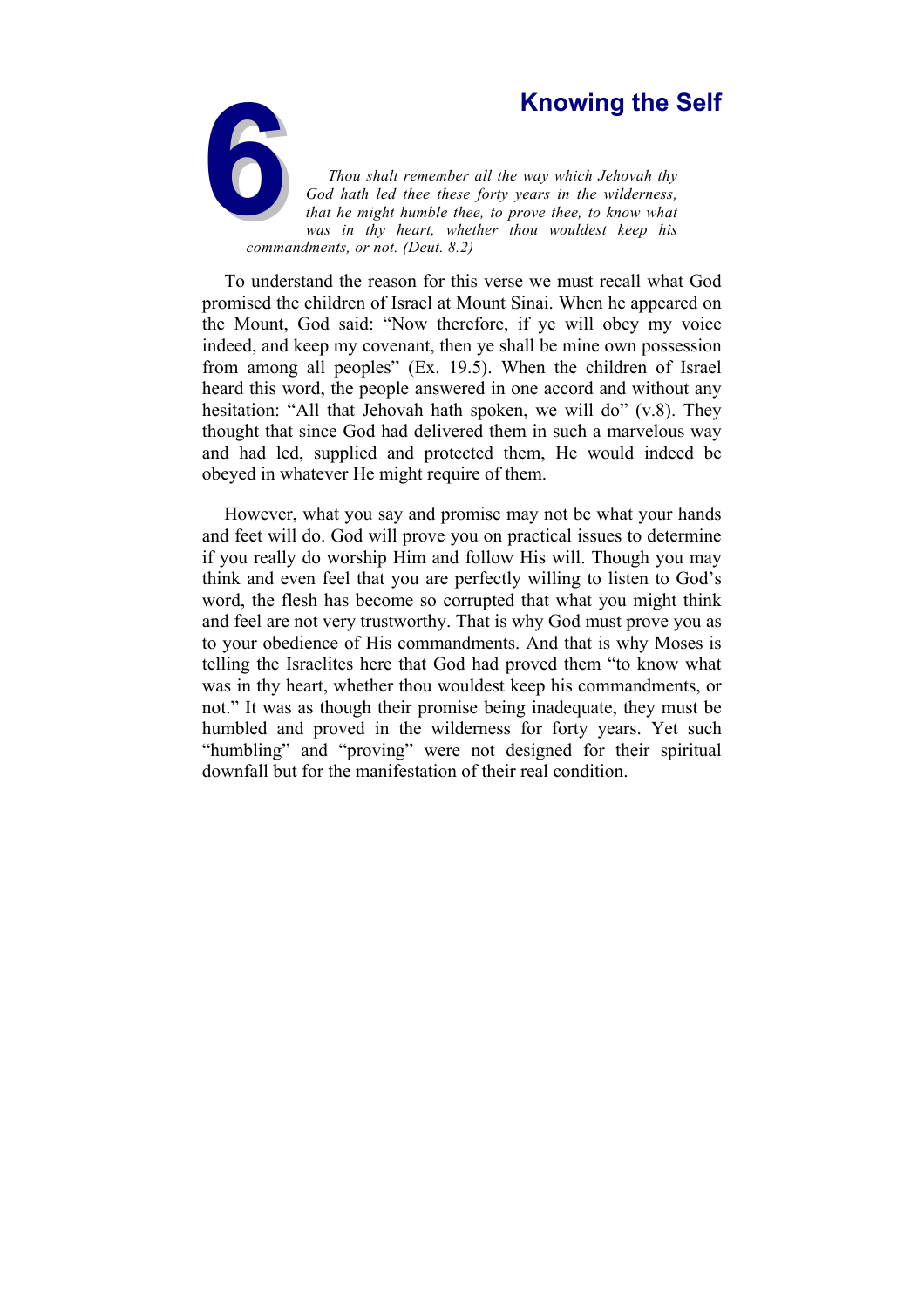Without the humbling and proving experience of the wilderness and the subsequent defeats and rebellions, who would have known how utterly corrupt in their hearts these children of Israel were? Judging by their enthusiastic promise at the foot of Mount Sinai, we would think them to be a most obedient people. But they who promised so readily at Mount Sinai were the very people who later in the wilderness worshipped the golden calf, murmured against God and Moses, lusted to return to Egypt, and finally refused to enter Canaan. Nevertheless, after so many failures they at last realized that they were corrupt, that their flesh had absolutely nothing to be proud of, and that their self-importance in their thinking themselves better than other races was totally false since in point of fact they were not at all superior to any other nation in the world. Only then did they acknowledge that God had chosen them not because they were better than others but because of His free grace; for God had said to Moses, "I will have mercy on whom I have mercy, and I will have compassion on whom I have compassion. So then it is not of him that willeth, nor of him that runneth, but of God that hath mercy" (Rom. 9.15,16).

Now just as God had led the children of Israel in the Old Covenant period, so He seeks to lead His people today. What lesson He wants to teach His children now is the same lesson He tried to teach the Israelites before. And the lesson is *that we may know ourselves*. God desires His people to know that they are corrupt beyond repair, that they are full of sins, uncleannesses and weaknesses. He would lead the believers to the end of themselves. He would convince them to reckon their own selves as totally hopeless and absolutely useless so that they might cast themselves upon God in their helplessness and seek to know His will, depend on His power and accomplish His purpose.

Yet few believers are aware of this. Few really know they are full of corruption and uncleanness as well as know they are totally useless. Few deem themselves as having nothing. Most believers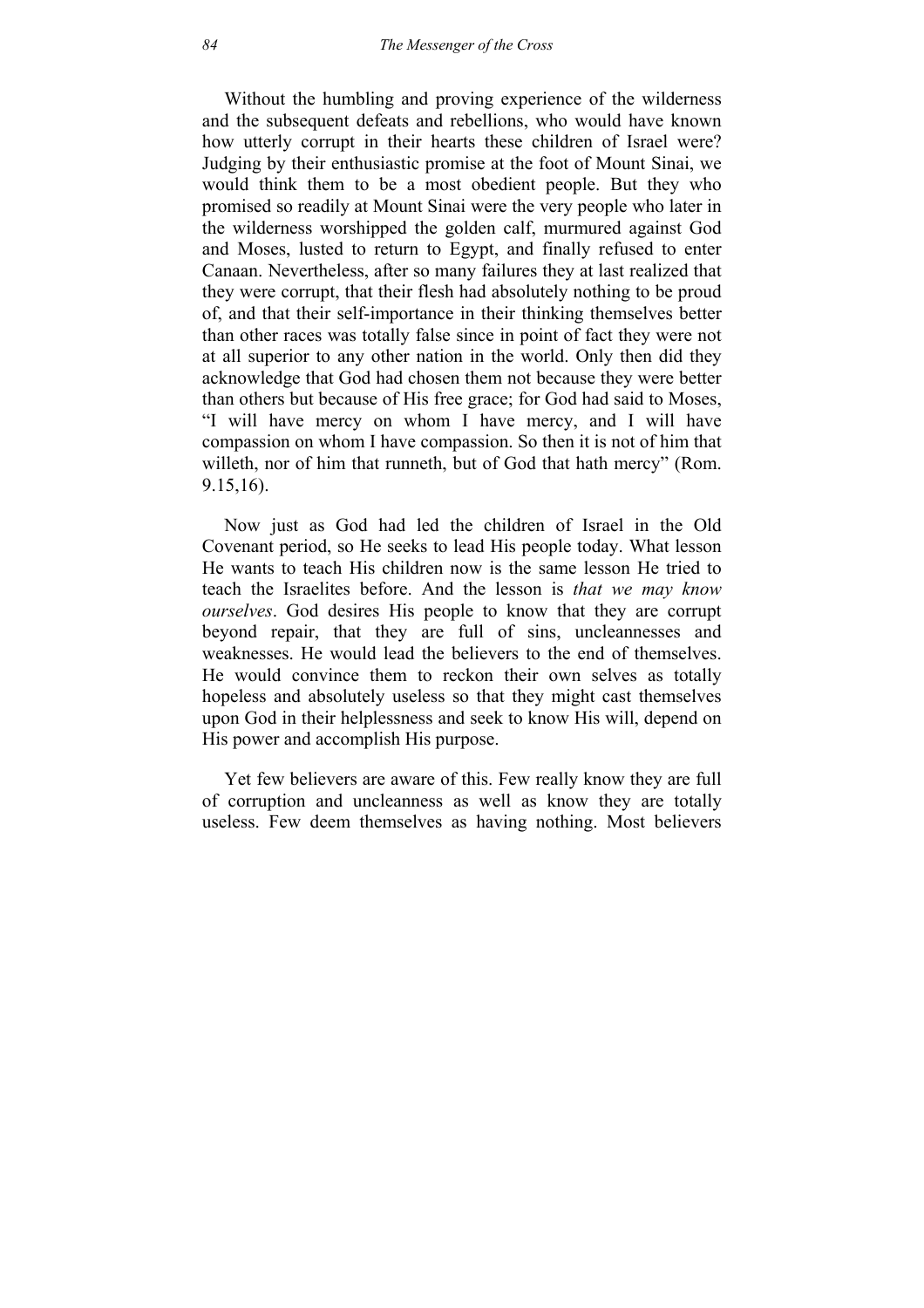think of themselves as being trustworthy in many respects. And they feel they are stronger than other believers. Who, then, really knows himself through and through?

Let us understand that God has no need for our defeats and failures—only we do; for He knows full well how our flesh is corrupt and whether we stand and overcome or we fall and are defeated. He already knows our frame too well! He does not look for our flesh to achieve His righteousness for He realizes that except for sinning we can do nothing else. When we are doing good, He knows we are corrupt. And when we are doing evil, He again knows we are corrupt. He does not need to wait until we fall to realize our wretchedness. But it is *we* who need these defeats and falls, for *without* them *we are not able to know ourselves*. For while we experience smooth sailing, being often victorious and full of joy, we may regard ourselves as being fairly good and having possession of something that other people do not have. Though we may not dare to boast openly of anything, nevertheless, when we make some progress in spiritual life or have some success in spiritual work we cannot help but conceive the thought that now we are truly holy and powerful and excelling quite well. In such a state as this, it is easy to become careless and to lose the attitude of depending on God. Accordingly, the Lord permits us to fall from glory to dust. He allows us to sin, to fall, and to draw back. All these will cause us to know how utterly corrupted beyond natural help we are. We learn we are no different from the world's greatest and worst sinners. With the result that we dare not be self-reliant, self-glorifying and selfboasting anymore but will in all things cast ourselves upon God with fear and trembling. How we therefore need both defeat and failure to humble us, to cause us to know ourselves and the utter corruption of our flesh.

We recall how before we were saved and born again the Holy Spirit convicted us that we were sinners and that all our past goodness was as "a polluted garment" (Is. 64.6) which could neither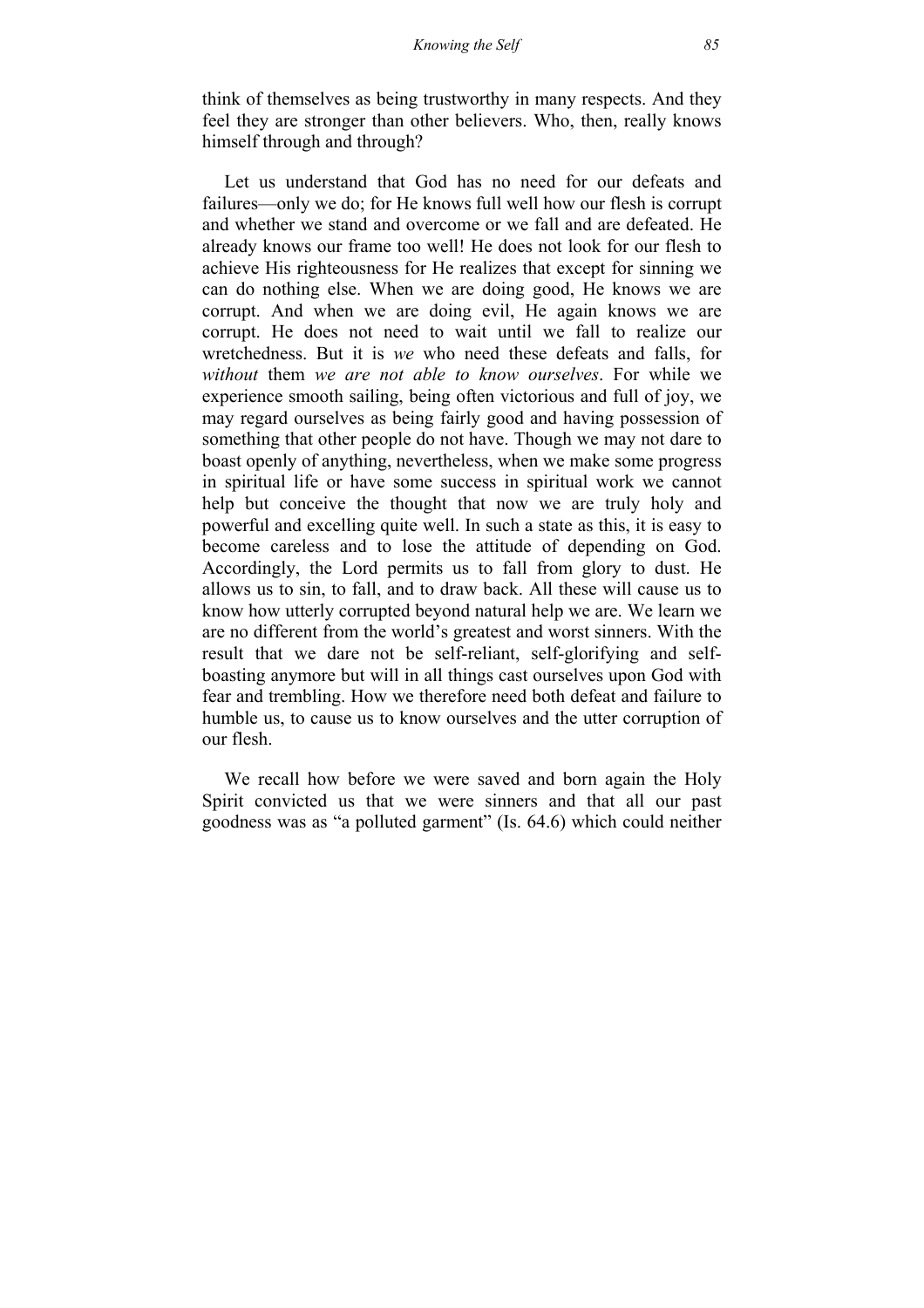cover our nakedness nor save us. We also became aware that even if we should try our best to do good thereafter, our own righteousness could never satisfy the demands of the law. We came to realize that we could never establish our own righteousness outside of Christ (Rom. 10.3). We therefore came to God in utter helplessness, accepted the Lord Jesus as our righteousness, and were saved through His redemption. Such was our past experience.

Yet how forgetful we are! At the time we were saved and born again, we knew we could not depend on our own good but must depend entirely on the work of Christ. The Holy Spirit showed us our terrible state of perdition, causing us to see that we were full of uncleanness and corruption and to perceive the total undependability of our own righteousness. Immediately following our salvation, and though we were full of joy because of the grace of forgiveness we had received, we remained humble. But after a while, we began to forget the first principle of salvation. Due to the new desire of the new life, we once again tried to meet the outside requirements with a righteousness of our own. We somehow lapsed into ignorance of the fact that when God told us at the time we were saved that our righteousness was absolutely useless He meant it was *eternally* useless. And just as He declared at the moment of our salvation how He would never be pleased with whatever came from ourselves irrespective of their outward appearance—so He would declare the same thing to us ever afterwards.

We ought never forget that the way we obtained divine life is to be the same way that we are to nourish that life. The principle we learned at salvation must be maintained forever. Self is always useless, is always judged by God, and should therefore continually be delivered to death. How very sad that the righteousness which we forsook at the time of first believing in the Lord is once more welcomed not too long a while afterwards. What we acknowledged as useless self is gradually becoming active once again.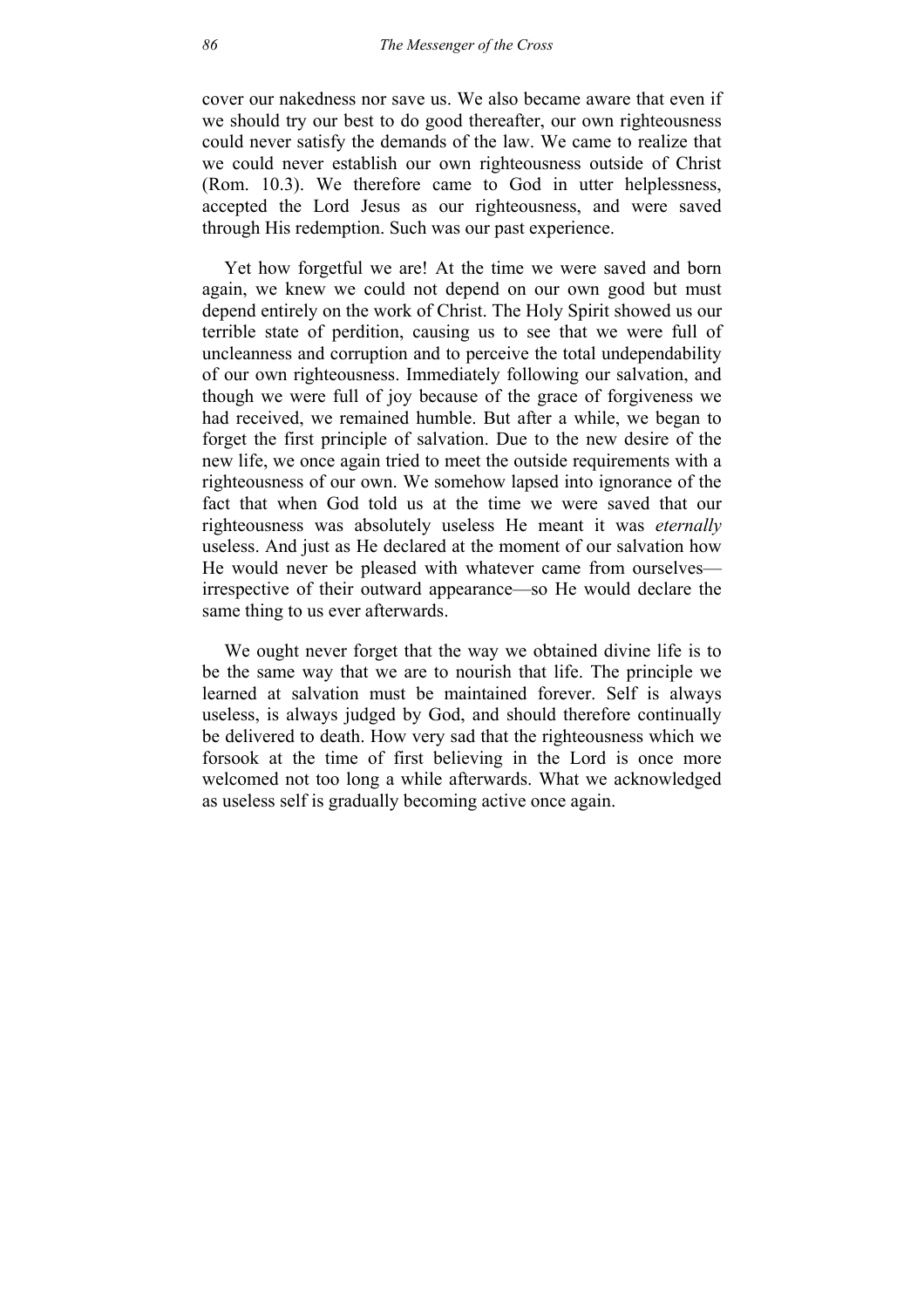God's original intention for us after we are saved is that step by step we should come into deeper knowledge of our corruption as well as into greater rejection of our own righteousness. The attitude we took towards our selves at the time of salvation is only the first step in the perfect work of God. He wants to see such work go deeper and deeper until we believers are completely delivered from the dominion of self. What a pity that Christians should ruin the work of God.

The first work of the Holy Spirit in a believer after he is saved is to lead him to know himself so as to induce him to obey the will of God and to deny what comes from himself. He is to learn to trust in God completely. But how difficult this lesson is! To know one's self is to be deprived of glory; to deny one's self is to make oneself suffer. So that in reality a believer is not too eager to know himself and therefore he does not know himself that well; indeed, he will ignorantly deem himself as trustworthy. Now because of the believer's unwillingness to have such self-knowledge, the Holy Spirit is not able to reveal to him his true character in the sight of God. As a result, the Lord is forced to use some painful means to make a believer know himself. And the means most frequently used is to let the believer fail.

As the failures in the wilderness enabled the children of Israel to know their heart, so similar failures will cause believers today to know how wretched they are in themselves. Because of their selfreliance and the viewing of themselves as talented, able and powerful, they lack the heart for complete dependence on God. Hence God lets them fail in their attempts. They will realize how undependable they are when their works do not produce true and lasting fruit.

How believers regard themselves as naturally very patient, kind, gentle and pure. To counteract this self-delusion God permits many things to happen in their lives to take away their patience, kindness,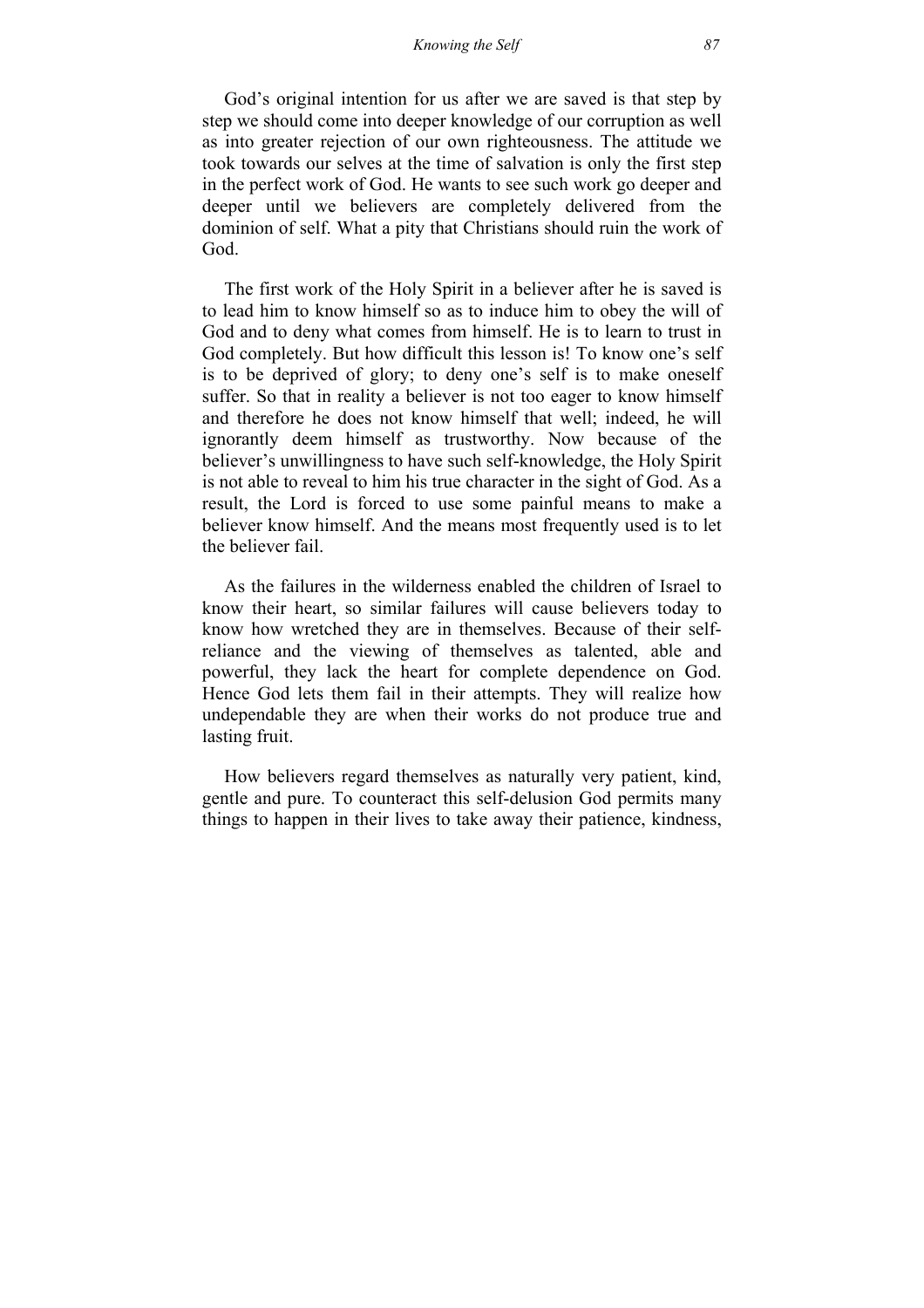gentleness and purity so that they shall know that nothing is dependable which comes out of the natural self. How Christians view themselves as loving God, boasting of their perfect consecration towards the Lord and their diligent labor on His behalf! God allows the world and the people of the world to woo them in such a way that they are either secretly tempted or openly backslidden. And thus will they know how vulnerable is their love for God. Or believers may think of themselves as totally for the Lord and holding nothing for themselves. In response, God causes them to experience praises and accolades of men in order to show them how they subtly steal His glory and seek for men's exaltation. Then, too, sometimes when believers make a little progress in the spiritual life, they are prone to think of themselves as now being victorious and sanctified. But just as these Christians are indulging in some such self-satisfaction, God permits them to fail and to sin exactly as do other people—or even worse than others. With the result that they know they are no better than anybody else.

At the risk of being misunderstood, I would like to say this to you: God would rather have His children sin than do good. Again, please do not misunderstand my word here. I am not, by these words, advising you to sin, because the Lord takes no pleasure in sin. But since believers are so self-reliant, self-boasting and self-satisfied being full of their own thoughts, feelings and actions—God would rather see them sin than do good. Otherwise, they shall never know themselves nor shall they ever be delivered from that pitiable, sometimes laughable, yet abhorrent self life.

We should know to what extent God wants us to reach forward. Where does He save us *from* and *to where* will He save us? It is quite true we shall not go to hell but go to heaven. But is this all which God has purposed for us? No, He wishes to save us to the extent of our being wholly delivered from ourselves and of our entering fully into His life so that we will no longer live by the life of the soul. In His eyes there is nothing more unclean than "self"—it being the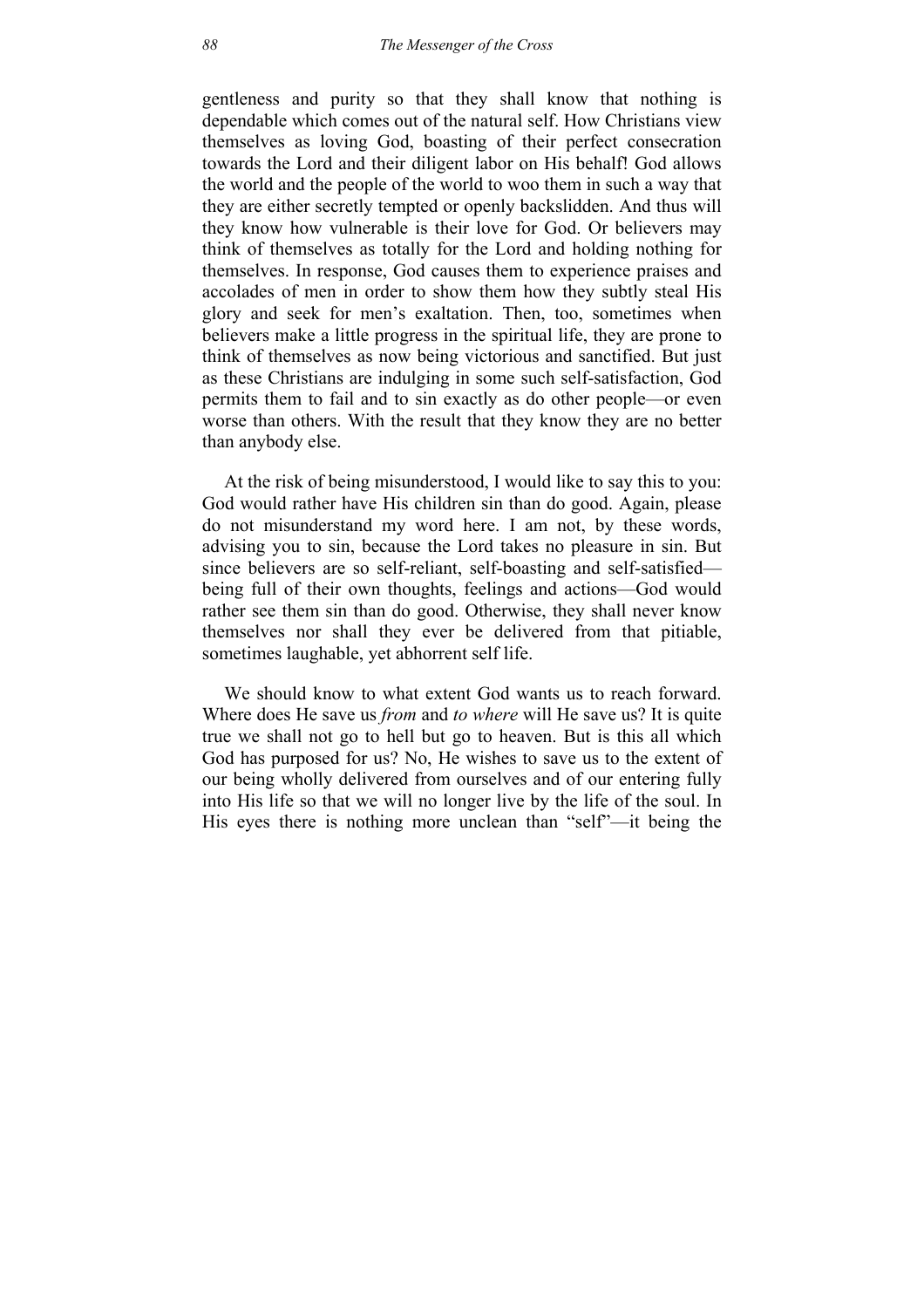mother of all sins. Self is God's greatest enemy, because self always declares independence from Him. He therefore looks upon all self as extremely unclean, totally unacceptable and absolutely useless. What basically is self? Whatever man possesses and is able to do without seeking, waiting and depending on God is self.

Although the Lord hates "self" so much, the attitude of believers towards it is quite different. They delight in depending on self, cherishing self, and glorying in self. They are ignorant of their true self; and neither do they know how unclean and corrupt and weak the self is in God's eyes. They lack the divine insight into the matter. In short, they do not know themselves. If in such a situation they should make much progress, experiencing an increasing number of successes and victories, their self life will be nourished and grow bigger and it will thus become harder to deny. Each time they do a good deed, they drift a step further from the life of God. A little more power of their own means a little more distance away from the Holy Spirit. More success results in more glory to self, hence prolonging the evil life of self.

It is for this reason that I said earlier that God would rather have the believers sin than do good: because the more they sin, the more they shall realize their undependability; the weaker they are, the more they shall see the vanity of self; and the more they fall, the clearer they shall perceive their helplessness and hopelessness. God would rather see believers sin at such a time in their walk because sinning will enable them to know themselves more thoroughly and to depend on the Lord.

God has no other aim than to lead you to the end of yourself that you may know yourself. This is thus the explanation for why, when sometimes you have struggled to overcome, you nevertheless have failed. Oh how you cried, you strove, you fought, you pursued, you prayed, you worked and labored, you employed all kinds of means to overcome sin and reach holiness; yet you ended up in defeat.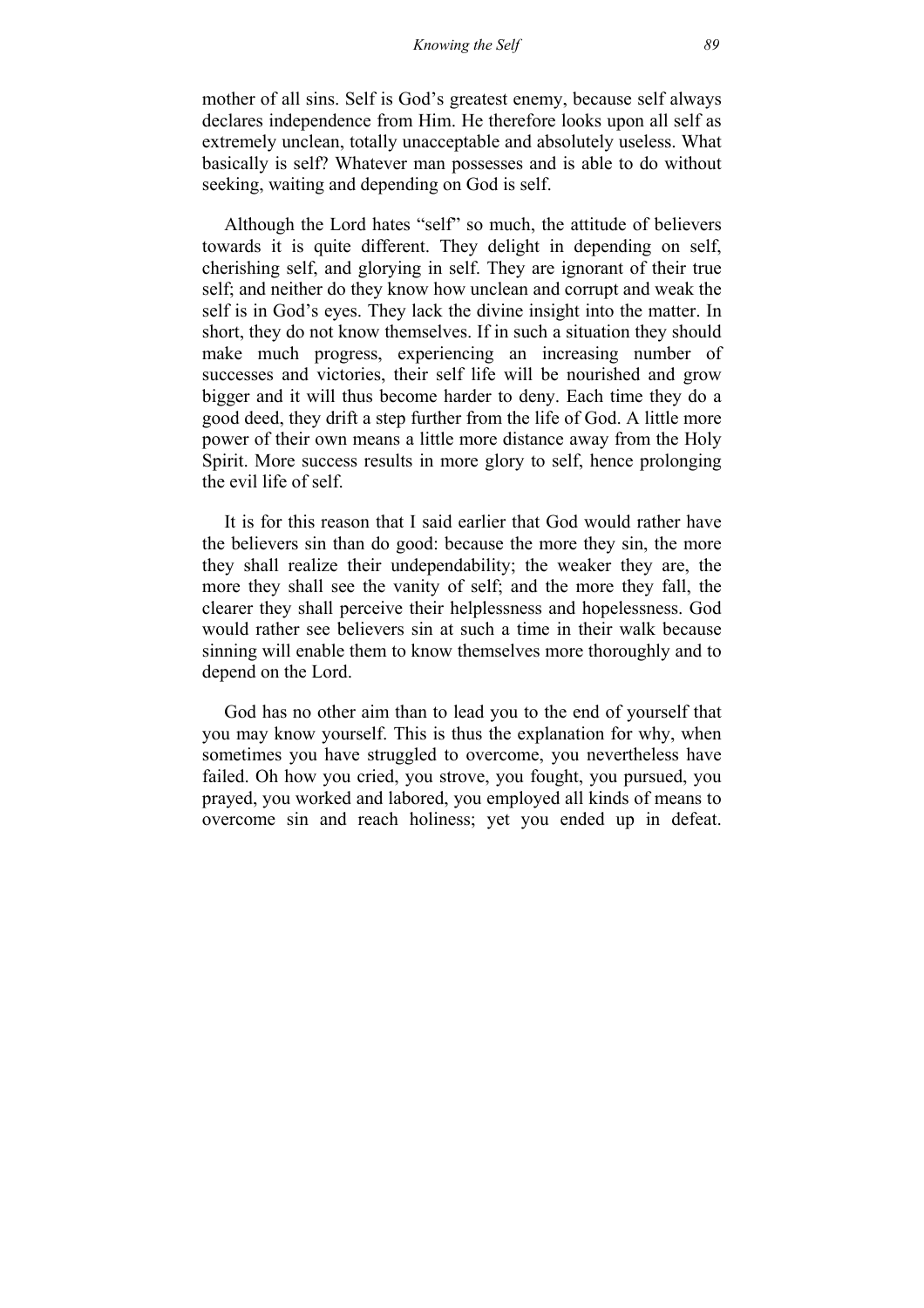Although at times you did experience a little victory, such victory was only temporary. You tried your best to sustain it, but it flew away like a bird. You concluded that you were worse than all, and therefore you could not gain the victory. Such experiences find their meaning in the fact that God was leading you to know your own self. It is not because you were too corrupt to gain a victory; rather, it was because you were not corrupt enough in your own eyes to win the victory. You ought to recognize that it is you yourself who cried, it was you who struggled and fought, it was you yourself who prayed and pursued, that it was you who worked and labored. You were the one active, and it was all for your own self.

How much do you really depend on God? Do you truly know yourself as irredeemable and are thus ready to rely on God? What is the motive for your struggling and pursuing anyway? Is it not for your own self? Yes, you seek to overcome sin and to strive at holiness; but for what? Is it not for the sake of giving *you* more joy, more glory, and more ground for boasting? Unless you come to acknowledge your own weakness and deceitfulness, you will continue to fail and fall until you recognize that you are powerless and deserve no honor.

God wants you to be united with Him and to depend on Him in all things so that you may do His will and glorify Him. But since you do not know your real character as evidenced by the fact that you continue to consider yourself good and able, you will naturally not rely on God and thus fail to render glory to Him. You will be selfreliant and self-glorifying. Even now you still do not know how weak you actually are. Hence God allows you to be repeatedly defeated. And with each defeat it tells you you are weak.

Yet you insist on not believing; you still refuse to despair of yourself; you instead continue to be full of hope. You conclude that that defeat of yours was due to the lack of exerting yourself. If you exert yourself more the next time, you say to yourself, then you will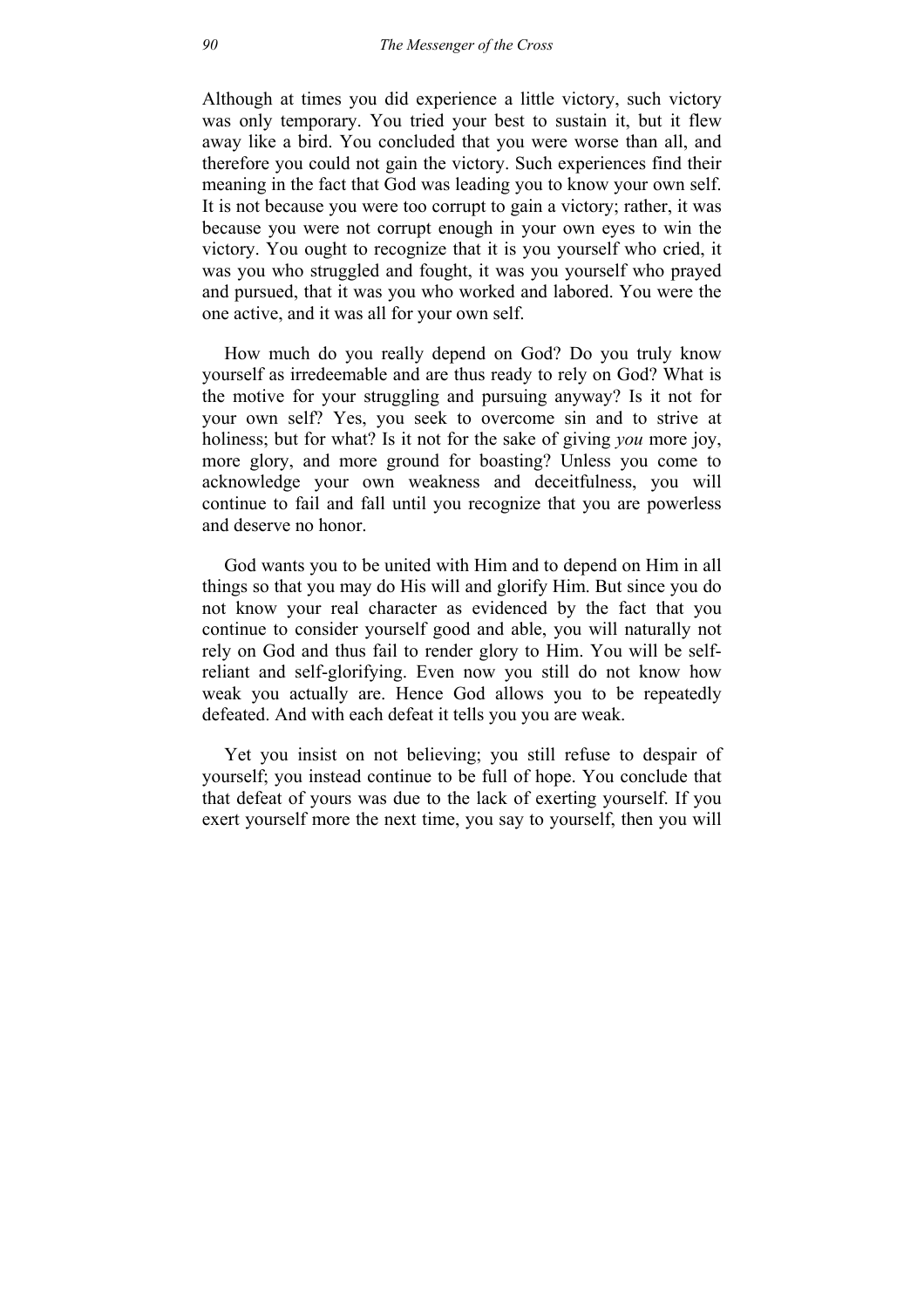no doubt overcome. Many have been your defeats, and many have been the times that you encountered ups and downs. Yet you remain ignorant of how weak you truly are. Up to the very present hour, you are not ready to learn the lesson which God has designed for you. You are still planning your last effort for gaining the final victory. Having suffered so many defeats, why are you not yet totally despairing of yourself and wholly casting yourself upon God? When will you expect nothing from yourself, committing yourself completely into God's hand? Oh! When that finally *does* happen, you will depend on Him without planning or doing anything out from yourself. But because you have not yet learned your lesson, you will have to incur greater and more defeats to give you the selfknowledge which will impel you to cease from your own work so that God may deliver you.

We all know that no rescuer dares to rescue a person who has just fallen into the water with the likelihood of drowning. For at that moment the strength of the fallen person is very strong—perhaps even stronger than usual. When the rescuer approaches the drowning person, the latter may try to wrap himself around the rescuer and keep him from swimming. With the result that both may sink and be drowned. Consequently, a wise rescuer will wait until the drowning person has struggled enough in the water on his own and begun to give up struggling. Only then will the rescuer approach the fallen one and bring him to safety.

In like manner God today allows His children to struggle and struggle till they realize how futile is their effort since they are merely getting themselves into a more perilous position. The Lord will wait until their strength is exhausted and they themselves judge that they are dying. At that moment, their thought runs something like this: If God does not deliver me, I cannot maintain my lot even for a minute; if God does not save, I will certainly die! Not until that very moment will God stretch out His saving hand. Whenever a believer ceases to trust in himself, God will wholly save him at that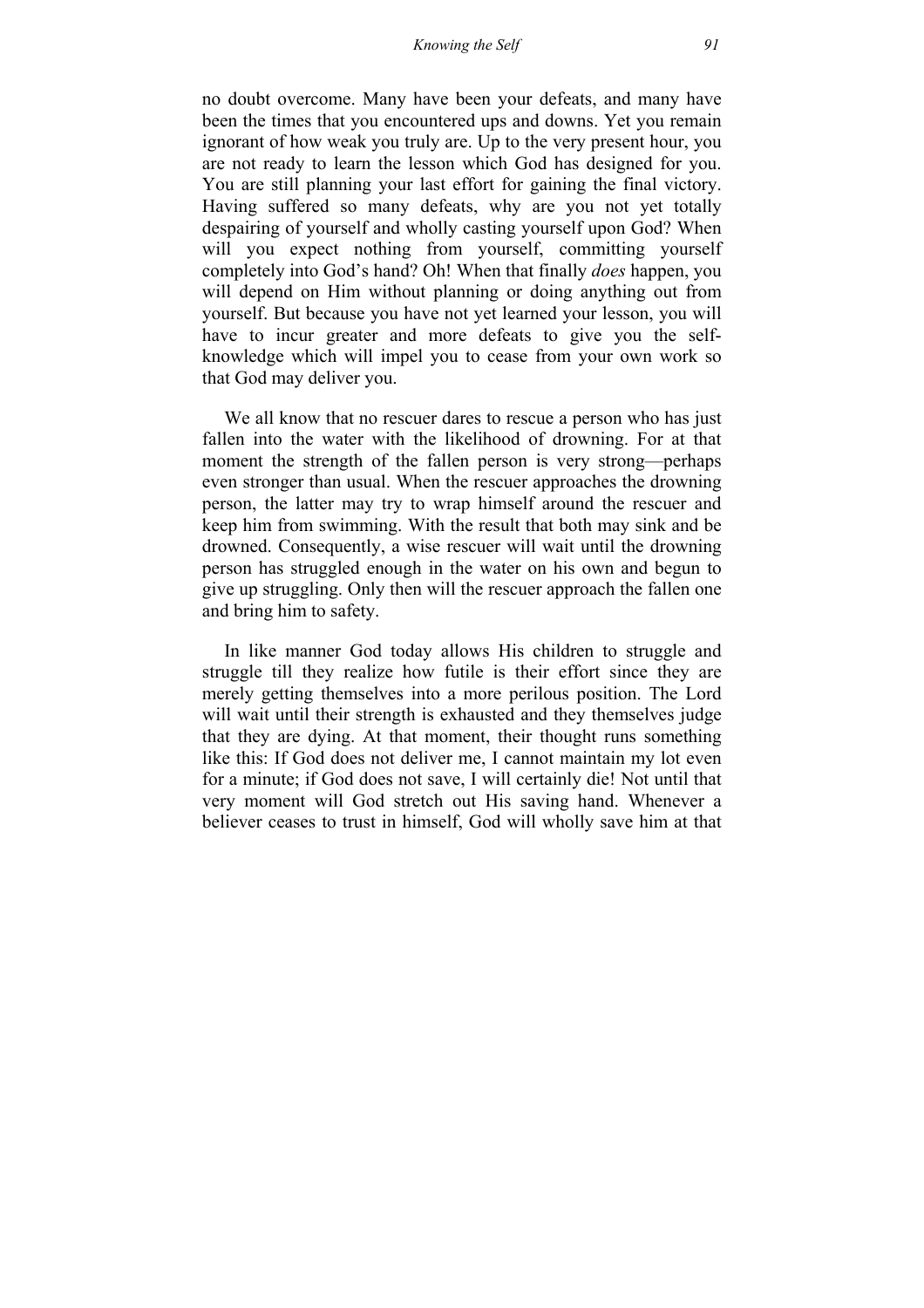moment. For the Lord has no other aim than to show the believer that he is absolutely useless in divine life and work. Apart from depending on God, the believer has no life nor work.

Oh how deceitful we can be! How tenaciously interested we are in ourselves! Who can tell how many believers are living today by their deceitful self! Many are those who take "self" as the guiding principle of living. Almost everything is *for* self and almost everything proceeds *from* self. Such believers are much more dangerous than other people. It appears that in all things they cannot escape from self. If they learn to know one more thing, it is for the sake of glorifying self. This is not only true in spiritual things, it is also true in worldly things. Everything becomes a ground for elevating the self. Oh, who can fully understand the deceitfulness of the flesh? God must break and wreck such believers. He will give them no easy environment lest their ego be nourished. He will deal with them in severe circumstances lest they be boastful. He will let them know what their inner motive really is by allowing them to be defeated so that in defeat they may examine themselves and realize how much in their ordinary days they are for *themselves* and *not* for the glory of God.

For forty long years God led the children of Israel through the wilderness. He let them fall and sin *many* times, with this one purpose in view: that they might know themselves. In the same way today what God has been doing in your life is for the purpose of causing you to know your real image. Your past defeats ought to have already convinced you of the absolute vanity of yourself; yet to this present moment you insist on clinging to your precious self! Because of this, God is compelled to keep you in the wilderness longer that you may have more experience of wilderness defeats so as to realize at last how utterly corrupt, vain and weak you are before God. And if you still do not learn your lesson today, you will have to continue in defeat.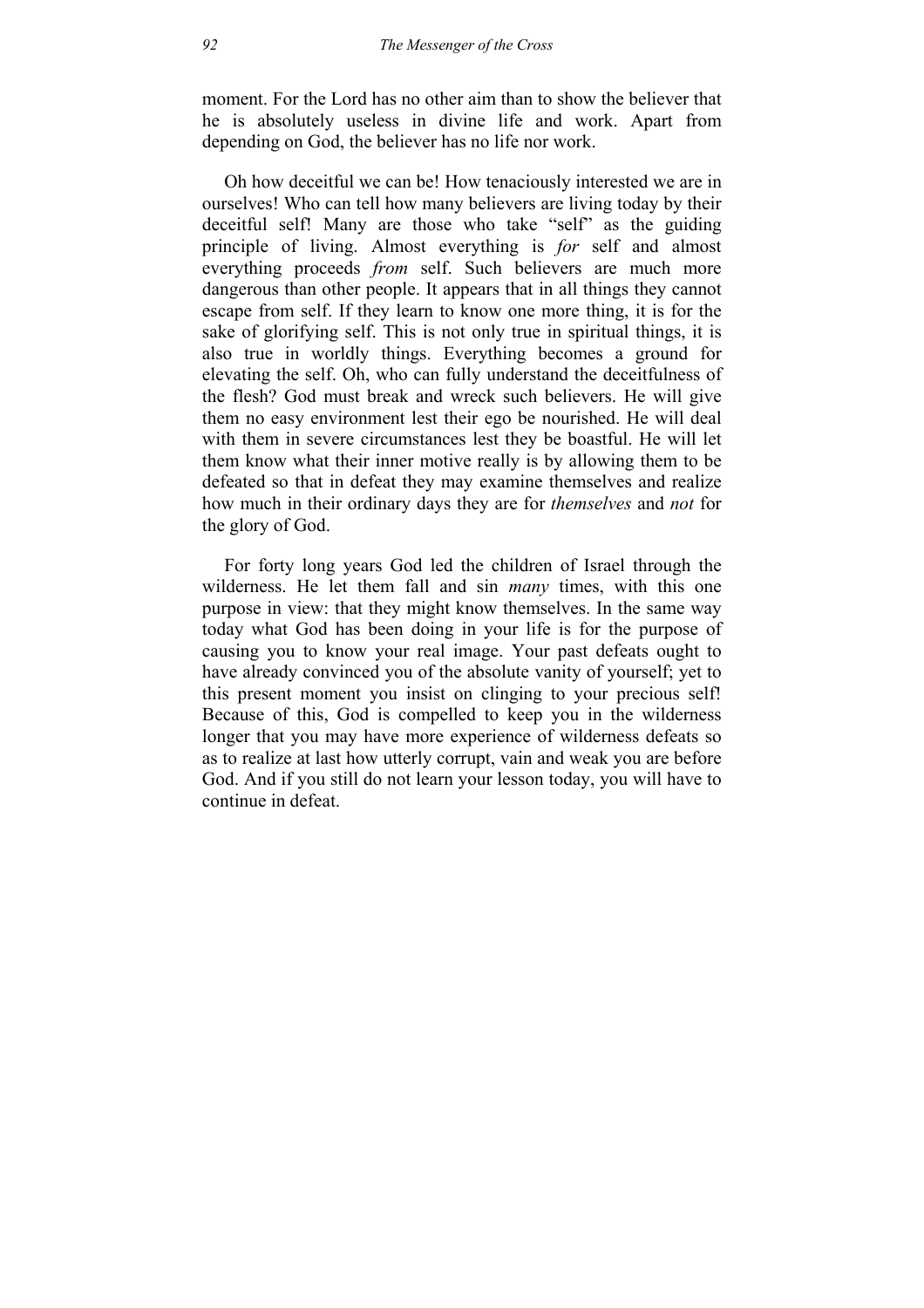What is God's purpose in having given the law to men through these thousands of years? It has been given not for men to keep but for men to violate, for the law was established for transgressions. Do not be shocked by this statement, for concerning the law this is the purpose of God, as is amply demonstrated in the Scriptures. God has known long before that men are corrupt beyond remedy, and He willed long ago that we should be saved freely by His grace. He knows we are so corrupt that we cannot bring anything to Him for acceptance. But He additionally knows that we do not realize this ourselves. He therefore employs ways and means to teach us in order that we too may know about ourselves what He has always known. Only after we recognize our corruption will we ever accept His grace.

Now one means He employs is the law, which He requires us to keep. If we are good, we will certainly keep it; but if we are corrupt, we will with equal certainty break it. It may therefore be said that the very breaking of the law reveals that we are corrupt, that our inability to do what the law demands proves that our flesh is weak (see Rom. 8.3). When people see that they are so weak as to be unable to satisfy the demands of divine law, they will finally despair of themselves, give up any thought of being saved by works, and entirely trust in the grace of God. Hence the Bible declares: "What then is the law? It was added because of transgressions"—that is to say, it was added to reveal the corruption of men—"till the seed should come to whom the promise hath been made" (Gal. 3.19)—this latter clause referring to the Lord Jesus and His salvation.

We believers know that we cannot be saved by works but only by grace. But do we know why? It is because we are so corrupt, weak and unclean that we cannot accomplish the righteousness of God nor keep His law, and consequently we do not have any good works to show but must depend on grace. God in saving us by grace tells us that we are so utterly corrupt that He has no other recourse but to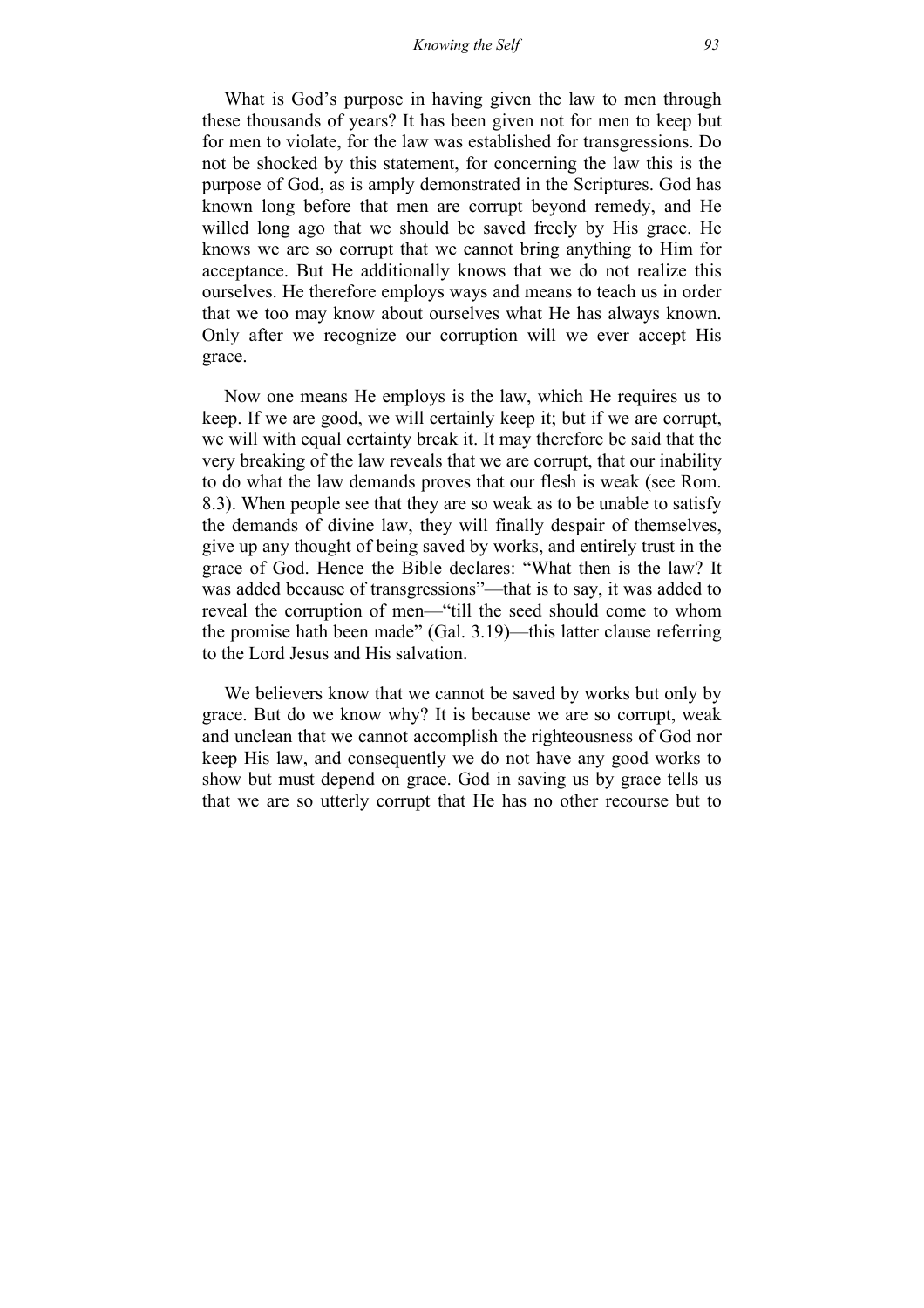give His grace. And when we at last entered through the gate of salvation we very well knew how helpless we were.

Why then is it that today you begin to think of yourself as so good? Why is it that you have not learned the lesson God has been teaching through the law to His followers throughout these thousands of years? Alas, you still do not know yourself!

In our public preaching and testimony, we have paid special attention to the principle of the cross. But keep in mind that the cross is not a kind of magic power which will deliver you from all your sins by the mere calling on it. Except you willingly accept the principle of the cross, you will not see it work in your life. The cross is a principle, and the principle of the cross is to deny self and depend on God. If you are ignorant of the utter corruption of your real self, you will not receive the help of the cross in delivering you from sin when you expect its power in an emergency.

A person may say: "I am surprised that I could commit such a sin." This reveals that that individual does not know himself. He has no knowledge as to how corrupt he is, as to how he is capable of committing any sin. Let it be understood that apart from the new life which God has given us at the time of new birth, we ourselves are no better than anybody else. Let us acknowledge that every man has the possibility of being a robber, and every woman, a prostitute The reason why some are not is due to a different environment. I do not hesitate to confess that the seed of every sin is within me and that I could commit any sin if the life of God does not rule in me.

How many tears are shed today not for the sake of sin, but for the sake of "self" that is incapable of reaching the expected goodness of a believer. Much seeking, prayers and faith appear to be directed towards God, yet within all these endeavors is most likely the anticipation of self-good. And hence God permits you to be defeated again and again so that you may see finally the utter corruption of the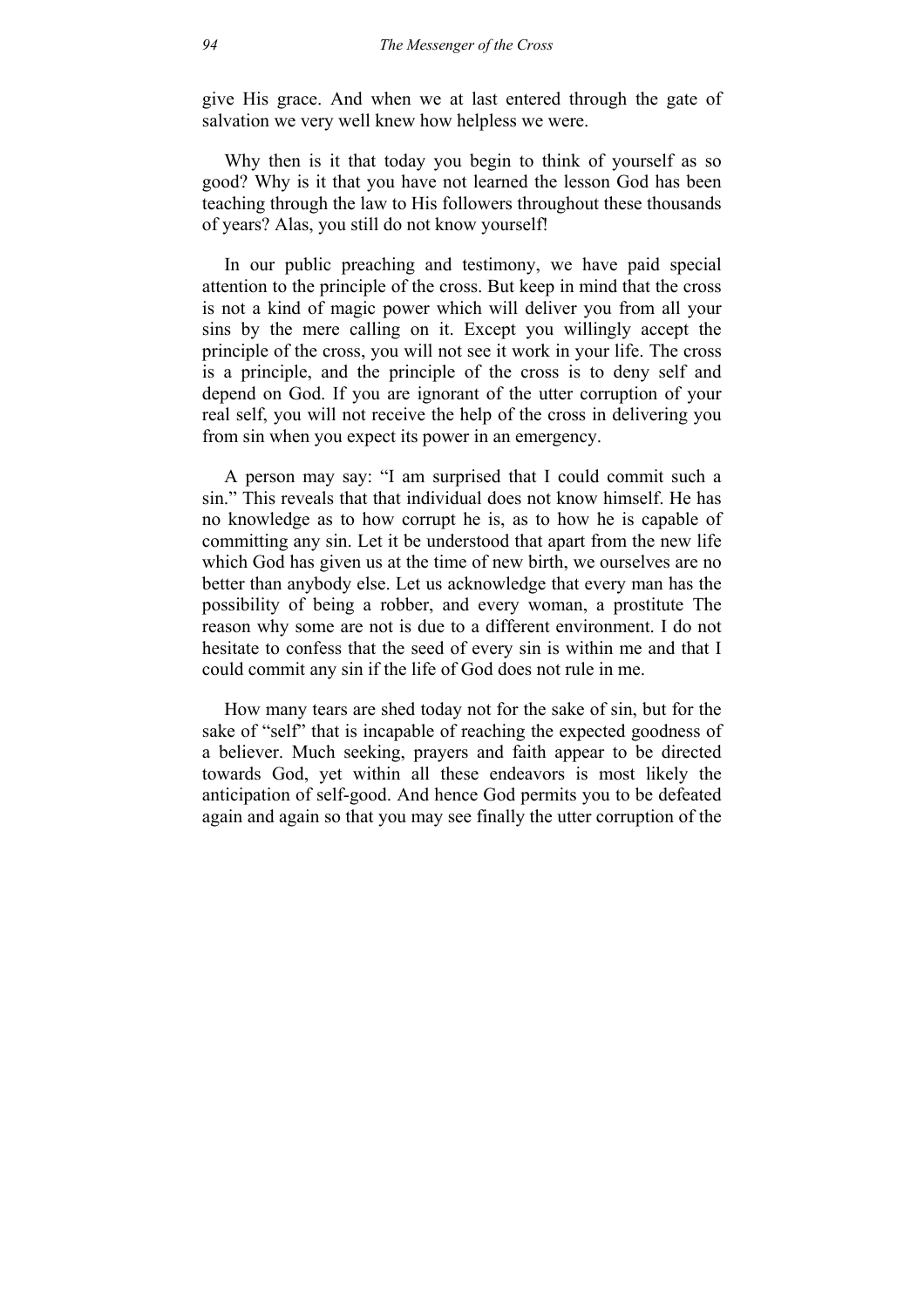flesh. And once your weakness is proven by such defeats, it is hoped by God that you may know your true self, forsake it and turn to trust in Him.

Each defeat ought to give you a little more knowledge of yourself. Each failure should show you a little more of your weakness. Each sin should make you expect less of yourself and make you more willing to forsake your self. Yet often every fall only brings in more struggle and fight. Self is increased in strength instead of it being decreased. How vain it is for anyone to confess with the lips and even cry out for help if he fails to accept the principle of the cross in judging self.

Have not the Scriptures already warned us of such error? Romans 6 speaks of our co-death with Christ; Romans 7 speaks of the battle between the new and the old lives; and Romans 8 speaks of the victory in the Holy Spirit. With co-death, we ought to be victorious. Yet why is it that after we have known and accepted the truth of Romans 6, we still cannot be victorious? It is because we lack the defeat of Romans 7. Both verse 6 and verse 11 of Romans 6 tell us that the death of our "self" is a fact. Why, then, do many—believing in this truth—fail to experience the victory of Romans 8? It is because they have not failed enough. God will lead us through the defeat of Romans 7 many times over till finally we are forced to confess: "I am carnal, sold under sin. . . . I know that in me, that is, in my flesh, dwelleth no good thing" (Rom. 7.14b, 18a). And such an experience is true self knowledge.

God will let a believer fall until he willingly acknowledges, "I am sold under sin! There is no good in me!" Not till then will he know that except a power comes from outside, he is hopeless and helpless. But then he will cry out: "Wretched man that I am! Who shall deliver me?" (7.24) When he really perceives how corrupt he is, he will then know and acknowledge that unless Christ rescues him he cannot overcome sin.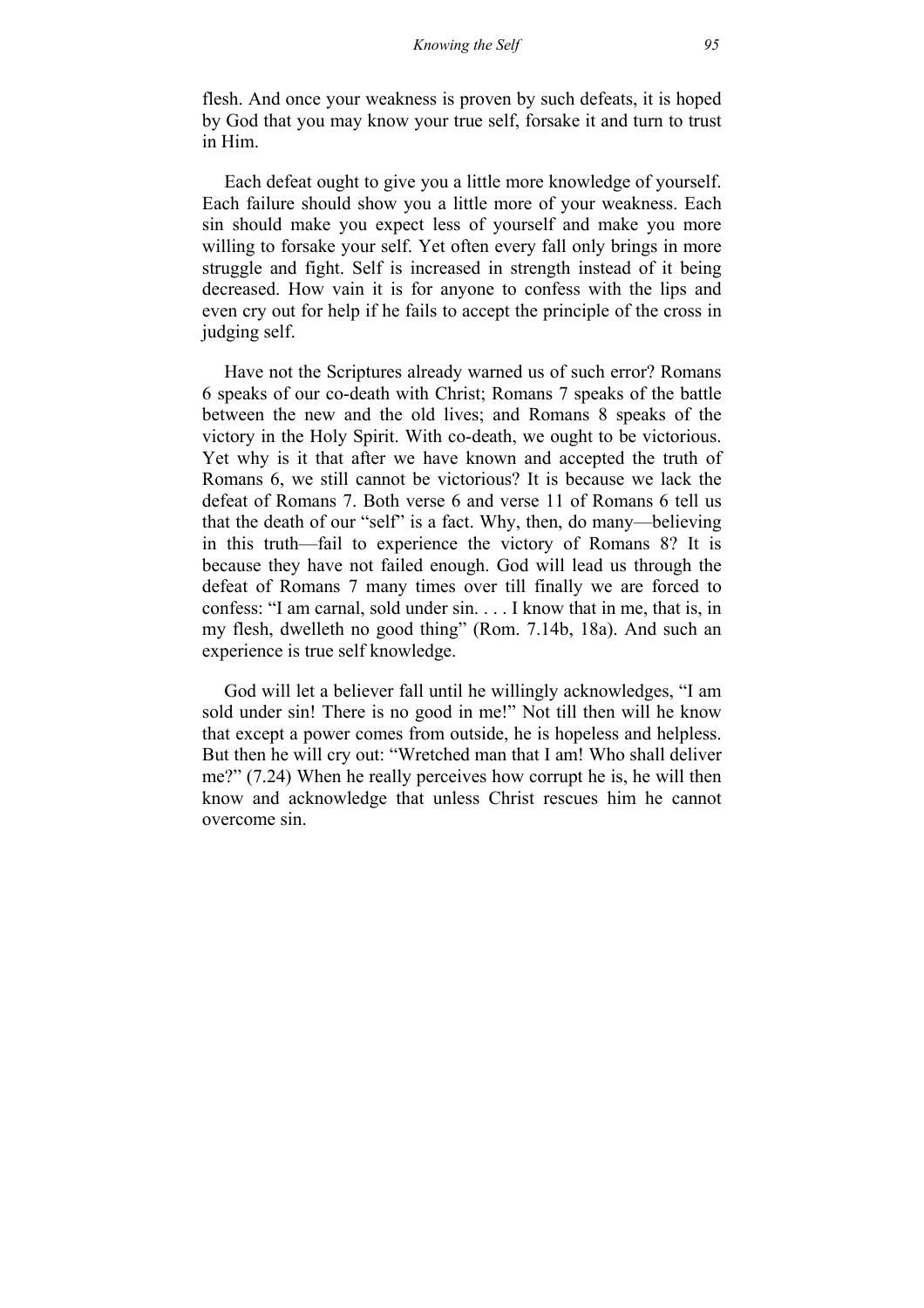At the beginning of Romans 8 the co-death of Romans 6 is again mentioned as the means for total victory. Oh, we are familiar with the salvation through co-death, and we earnestly expect the glory of victory. Yet the problem today is knowing self. Our past defeats are not a few, yet we are unwilling to know self in such defeats; instead, we try our best to improve and cover our self. If only we were willing to examine those past defeats in the light of God's holiness, we would surely know what kind of people we are. If we are ready to go a step further by denying self, God will lead us into the restfulness of Canaan.

Naturally we do have a little knowledge of ourselves, and in our past experiences we have been led by God to know something of our corruption. But I am honestly afraid that the knowledge of many concerning self is not deep enough. Let us not be fearful of knowing ourselves too clearly! Although self is quite ugly and very fearful, so abominable and so hateful, we still must know. We must never stop short and conclude that we already know the self thoroughly: we are far, far away yet in knowing our self!

Knowing the self is a lifelong lesson for a believer. In order to arrive at this purpose of God a stubborn believer may have to go through defeats which others do not have or need. He may even conclude that the Lord is especially hard on him, not realizing that this is due to his stronger tie to his "self." For not long after he gains a victory, he has begun to become self-important once again. He ceases to trust in the Lord with fear and trembling as before and instead commences to glorify himself afresh. So back to failure God sends him once more. How many believers do indeed have victories up to the present. But they somehow never seem to be able to learn the lesson God is teaching them of true self-knowledge.

Oh, do let us see that outside of self-knowledge, self-examination and self-denial, there is really no way to spiritual life. If we would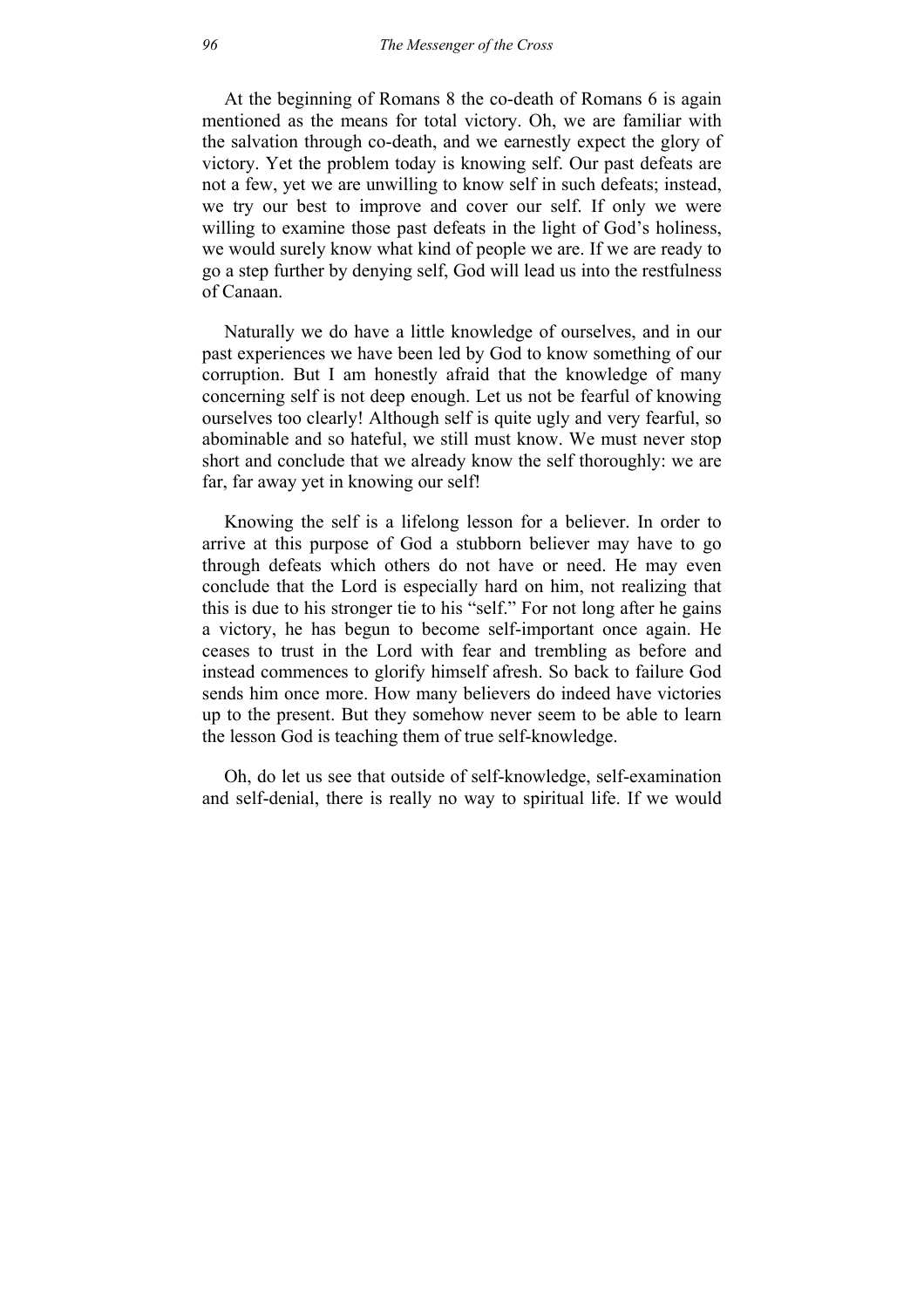constantly judge ourselves because of knowing ourselves, we would avoid many defeats and achieve God's purpose,

Today all who (1) follow their own will, (2) rely on their own strength and (3) glorify their own self are people who do not know themselves. But once any one is thoroughly broken by God, that person shall see himself as abominable and hateful. He will not dare initiate anything or dare to do anything in his own strength. He will instead wait for God's will in all things and depend on God's power. In the event there is any achievement he will dare not be selfconceited because he knows he is unworthy of any glory. May the Lord lead us all into such an experience and thus bring glory to Him.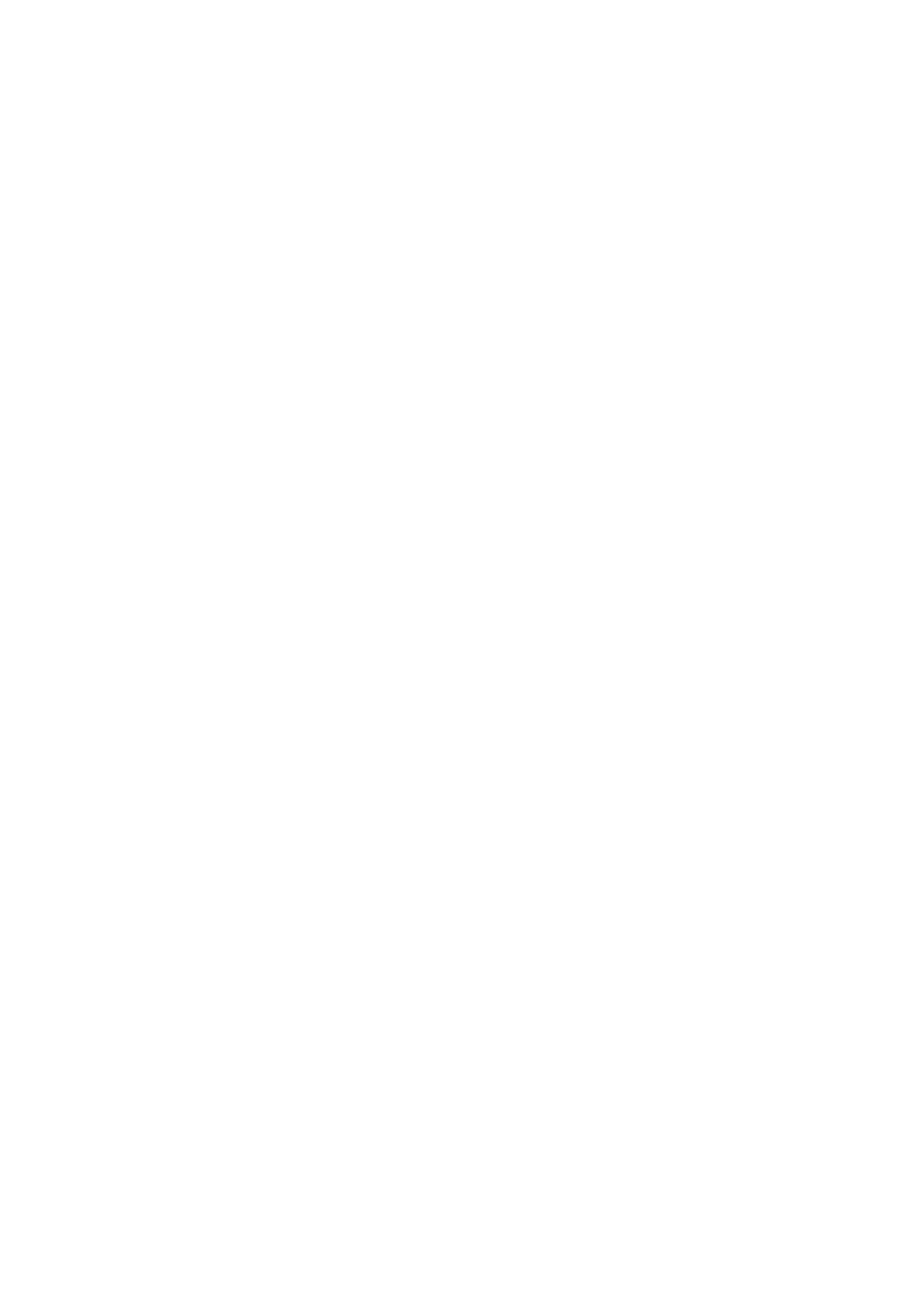**74 Example 18 Your Heart?**<br> *Let the words of my mouth and the meditation of my*<br> *heart be acceptable in thy sight, O Jehovah, my rock,*<br> *and my redeemer.* (*Ps. 19.14*)<br> *When he had removed him, he raised up David to Let the words of my mouth and the meditation of my heart be acceptable in thy sight, O Jehovah, my rock, and my redeemer. (Ps. 19.14)*

*When he had removed him, he raised up David to be their king; to whom also he bare witness and said, I have found David the son of Jesse, a man after my heart, who shall do all my will. Of this man's seed hath God according to promise brought unto Israel a Saviour, Jesus. (Acts 13.22,23)*

### *One*

Quoted here are two Scripture passages related to David. Psalm 19.14 is his prayer and Acts 13.22,23 speaks of him as a man. In his prayer David mentions the words of his mouth and then the meditation of his heart. He seeks to have his inward thought as well as his outward words acceptable to God. For the words of the mouth are the expression of the inward thought. Hence the heart is the principal problem. Whether or not the outward words are correct is not the central issue, nor is it the correctness of outward attitude. The real problem lies in the intent of the heart. The thought and intent of the heart is the issue that must not be neglected. For this reason David prays to have the meditation of his heart acceptable to God as much as to have the words of his mouth acceptable. His prayer is for God's acceptance of his inward desire. Hence Paul testifies that David is a man after God's heart (Acts 13).

What kind of man is a man after God's own heart? It is the one who allows God to touch his heart. If a person will not allow Him to touch his heart, he can hardly be a man of God's own heart.

Many Christians tend to ask: Am I not right in doing so and so? Am I not right in speaking thus? Am I not correct in such expression? Yet the essential question does not lie in whether their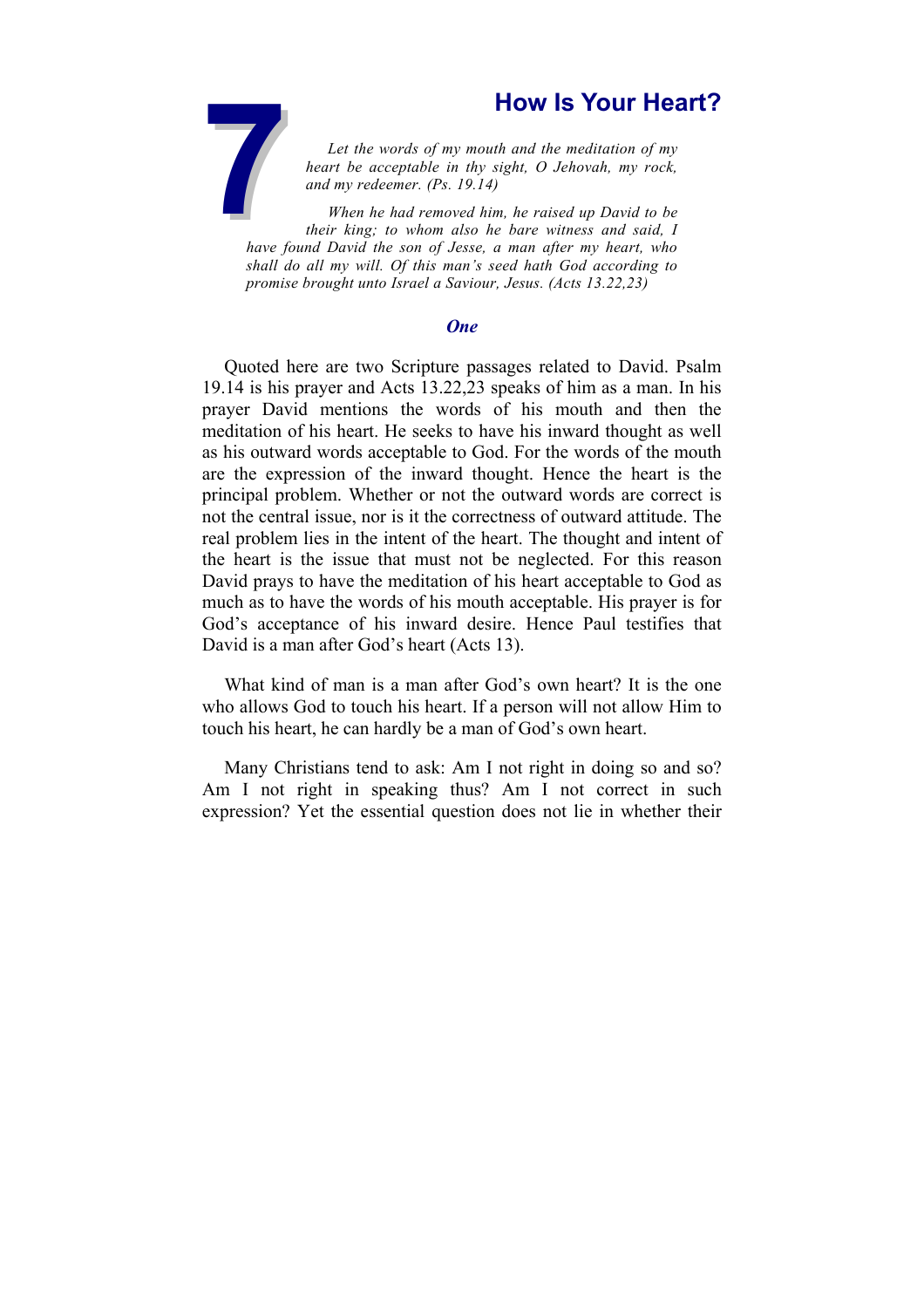doing or speaking or expressing is right or not; it rests instead upon what is the root of their so doing, speaking or expressing. Even though a person is alright outwardly, he may still have a problem with his heart. What God will ask about and touch will concern itself with that one's heart. It is for this reason that He permits many things to happen—wave upon wave—in the lives of His children. He uses these things to touch their hearts by exposing what is there.

## *Two*

In the Bible we observe that the way David sojourns through life is by way of the cross, and the life he lives is the life of the cross. The New Testament begins with two persons in particular: one is Abraham and the other is David (see Matt. 1.1, 2, 6). This is because these two men have brought in the Lord Jesus. They have brought God from heaven to earth. God must find persons such as these two before He has a way to come from heaven to earth.

We know that Abraham is the father of faith. Throughout his life he walks the way of faith. Only this way can bring God to earth. On the other hand, the way David travels through life is by way of the cross. His life is a life of the cross. He not only brings God into the midst of men, he also causes God to rule over men.

If you live in faith, you have the way of bringing God into the midst of men; if you live in the cross, you will enable God to reign over men. Were God's children more willing to go the way of the cross and to bear the cross, God would no doubt have more dominion over men. Unless you live the life of the cross, God cannot reign in you. The special feature of David's life is displayed in his walking the pathway of the cross.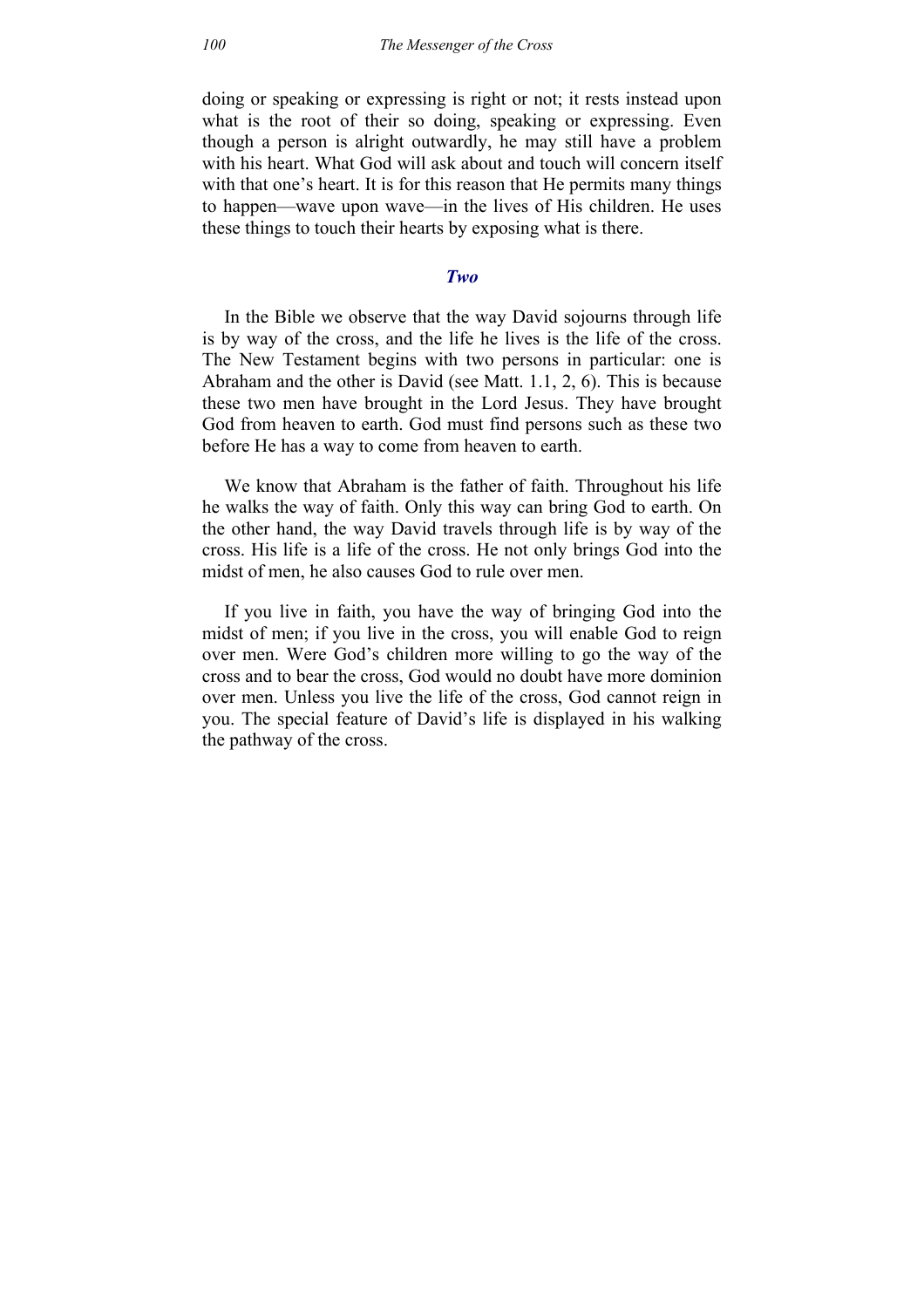### *Three*

What David encountered in his life was rather strange, but all those events revealed the condition of his heart. First of all, David was despised in his own family. When God sent Samuel to anoint a son of Jesse to be king over Israel, Jesse called in his many sons but neglected to summon David. Nevertheless, the heart of this youth was right, for he did not lose his proper relationship because of such negligence. God told Samuel: "Man looketh on the outward appearance, but Jehovah looketh on the heart" (1 Sam. 16.7b). The inward heart of David was acceptable to God, so he was chosen and used by Him.

After David killed Goliath he was put into a peculiar situation by God—for the women of Israel subsequently sang: "Saul hath slain his thousands, and David his ten thousands" (18.7b). Concerning these two clauses, it will be seen that the one was to test David and the other was to test Saul. It is said in Proverbs 27 that "a man is tried by his praise" (v.21). When people overly-praise you, closely notice whether you become proud; or if people under-praise you, watch whether you become jealous. How did these two declarations of the Israelitish women affect the hearts of David and Saul? We learn that David was not at all swayed by the shout, "He hath slain his ten thousands"; Saul, however, was touched deeply by the words that he had only slain his thousands. Obviously, Saul's jealous heart was being searched out greatly (1 Sam 18.6-9).

Suppose you and another brother do a certain thing together. What if someone tells you to your face what an excellent work that brother has done without mentioning you at all? At the least you will perhaps feel uncomfortable inside and a little unhappy. That little uncomfortableness and unhappy feeling proves that you are not wholly clean. Do you not repeatedly confess to yourself you did this for God and not for man? Yet the praising of somebody else involved shakes your heart and discloses the uncleanness within. Let us come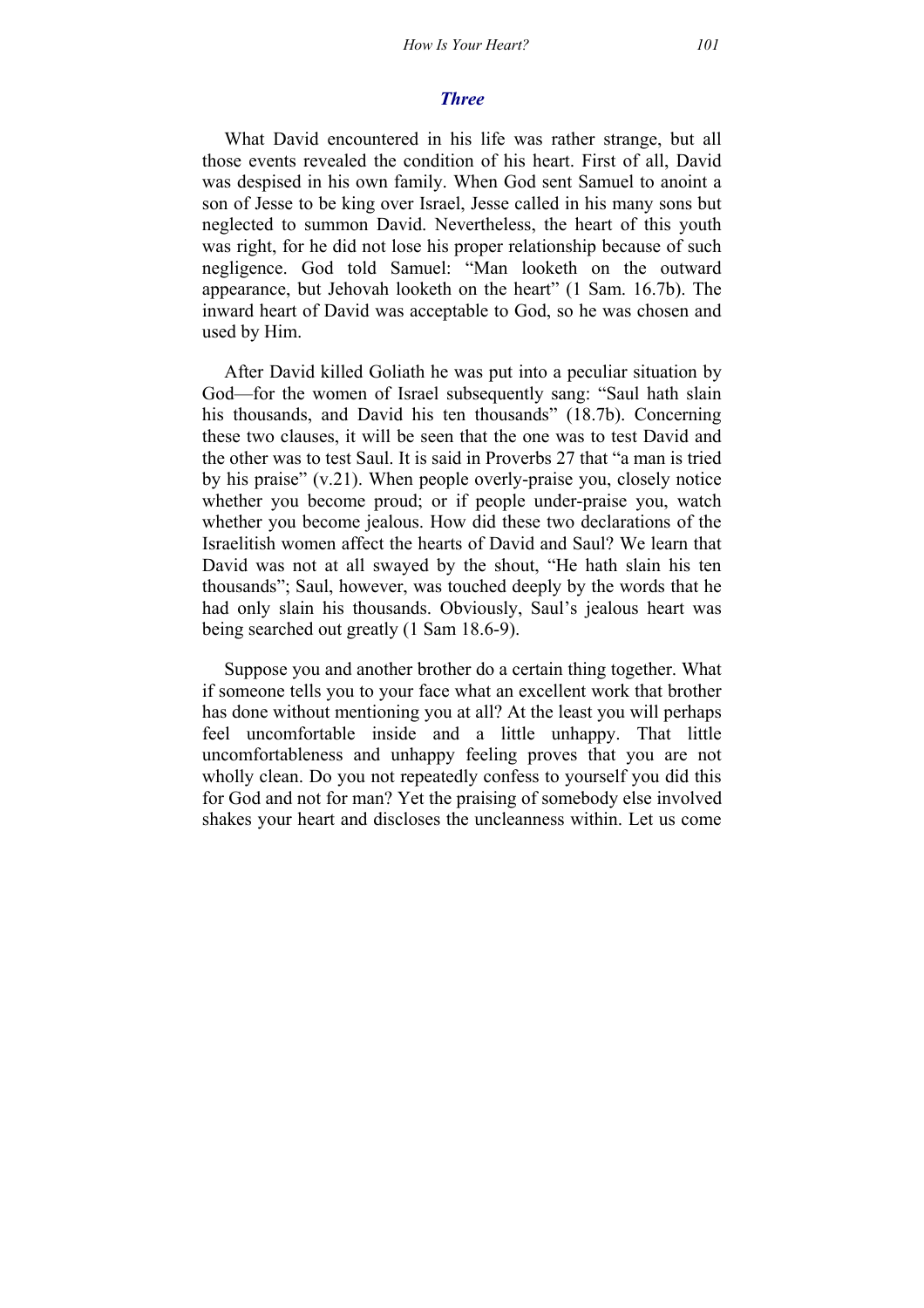to understand that many of the circumstances we are in—especially the attitudes of those who are near to us—test our heart. After David killed Goliath he became the hero of Israel, but then he was afflicted by Saul. During this long period of testing, he submitted himself under the hand of God and dared not do anything to bypass His hand. And thus was shown how clear and right was David's heart.

After David became king he was confronted with serious trials because of his great failure. His own son sought his life, and Shimei cursed him and cast stones at him. Concerning Shimei, how did David react? His heart was again as transparent as crystal. Said David: Shimei has done this "because Jehovah hath said unto him, Curse David" (see 2 Sam. 16.5-12). He was looking for the mercy of God. Oh, let us not think that all the happenings in our lives are for our loss. On the one hand, it is quite true that if our heart is not right we shall suffer loss; but if on the other hand our heart is right we shall be benefited greatly, for all such circumstances are arranged to prove what is in our heart. David's true heart condition is revealed through the testings of a life lived in the cross.

# *Four*

Hence God's children must not only be careful about their speech and attitude; even more so, they should be careful about the thought and intent of their hearts. Frequently our outward expression does not necessarily reveal the inward condition. More often than not it is our inner feeling which betrays the real condition of our heart. How futile it is merely to keep a guard over our lips. If our heart is not right, sooner or later, it *will* be openly expressed—and often when we least expect it. An example of this would be our idle words spoken about other people. The more our heart is out towards God and the purer it is to Him, the less will be the idle words we shall utter. Every time we gossip and murmur against people we betray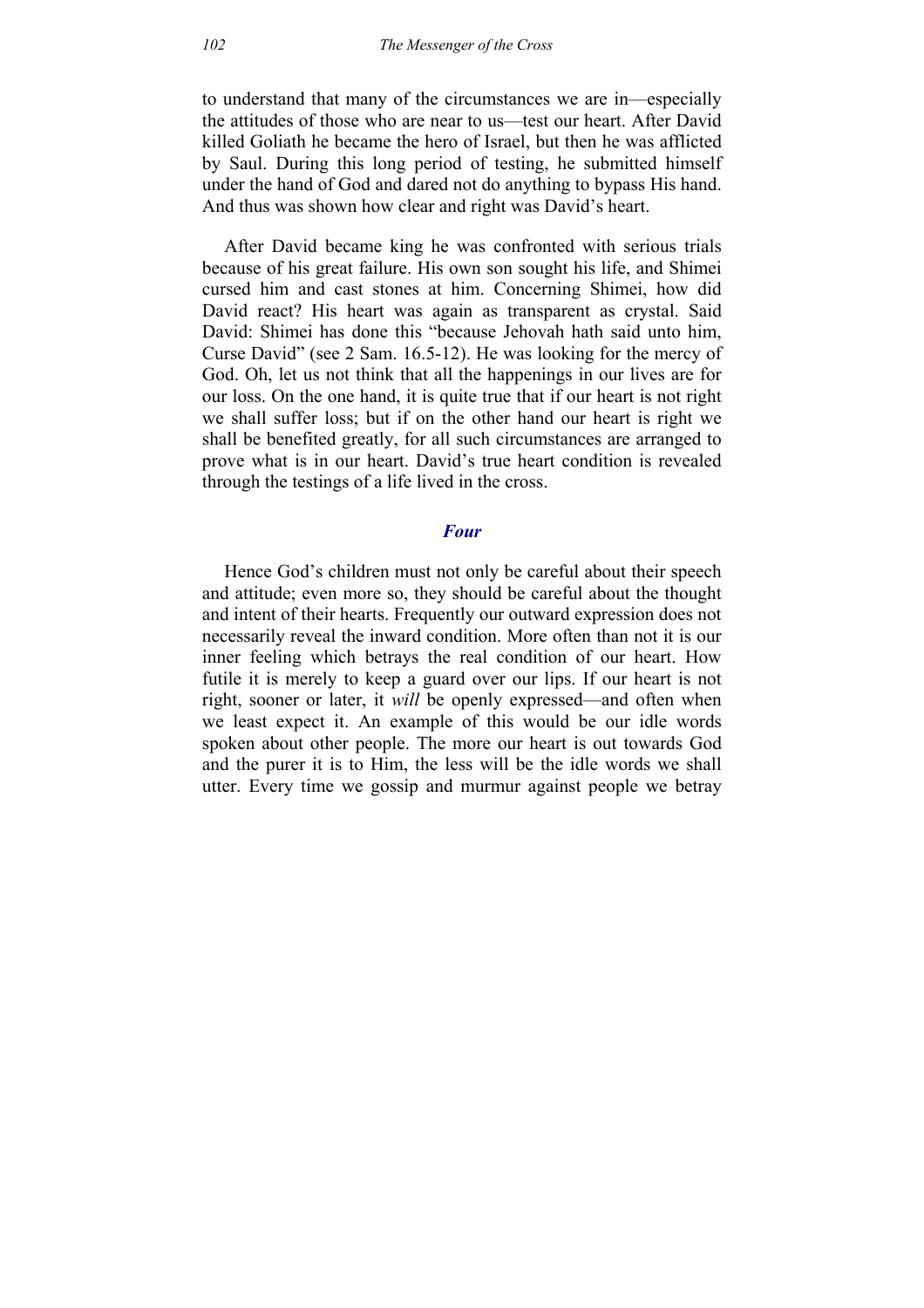some irregularity in our heart. For if a person's heart were wholly towards God he would not say such idle words against other people.

A brother once said: "If a little brother sins against me, I can forgive him; but if a big brother sins against me, I cannot forgive him" Another brother who heard him say this looked at the chest of this brother and nodded his head continuously. What he meant by this gesture was: "Your heard Your heart! In forgiving a little brother but in not forgiving a big brother, you expose what your heart is like. The fact that a little brother sins against you and is forgiven by you cannot at all expose your true heart condition; but when you refuse to forgive a big brother who sins against you, that really reveals what is in your heart." Through this incident, that brother's unforgiving heart was unveiled. Let us see that something small may not be burned by a single match but it will be completely consumed in a fiery furnace. This shows that this thing can be burned. Similarly speaking, a little brother was not able to test out this brother's heart, but a big brother was instrumental in bringing out what was truly his inward state.

If our heart is right, we will not be shaken by anybody, for we look only to God. David proved to be a man after God's own heart because in whatever environment God placed him his heart was kept in direct relationship with the Lord and not with men. David accepted everything from God's hand and tried to see things from His viewpoint. Let me repeat, that God uses circumstances to reveal our heart. May we therefore pray: "O Lord, let the words of my mouth and the meditations of my heart be acceptable in Your sight."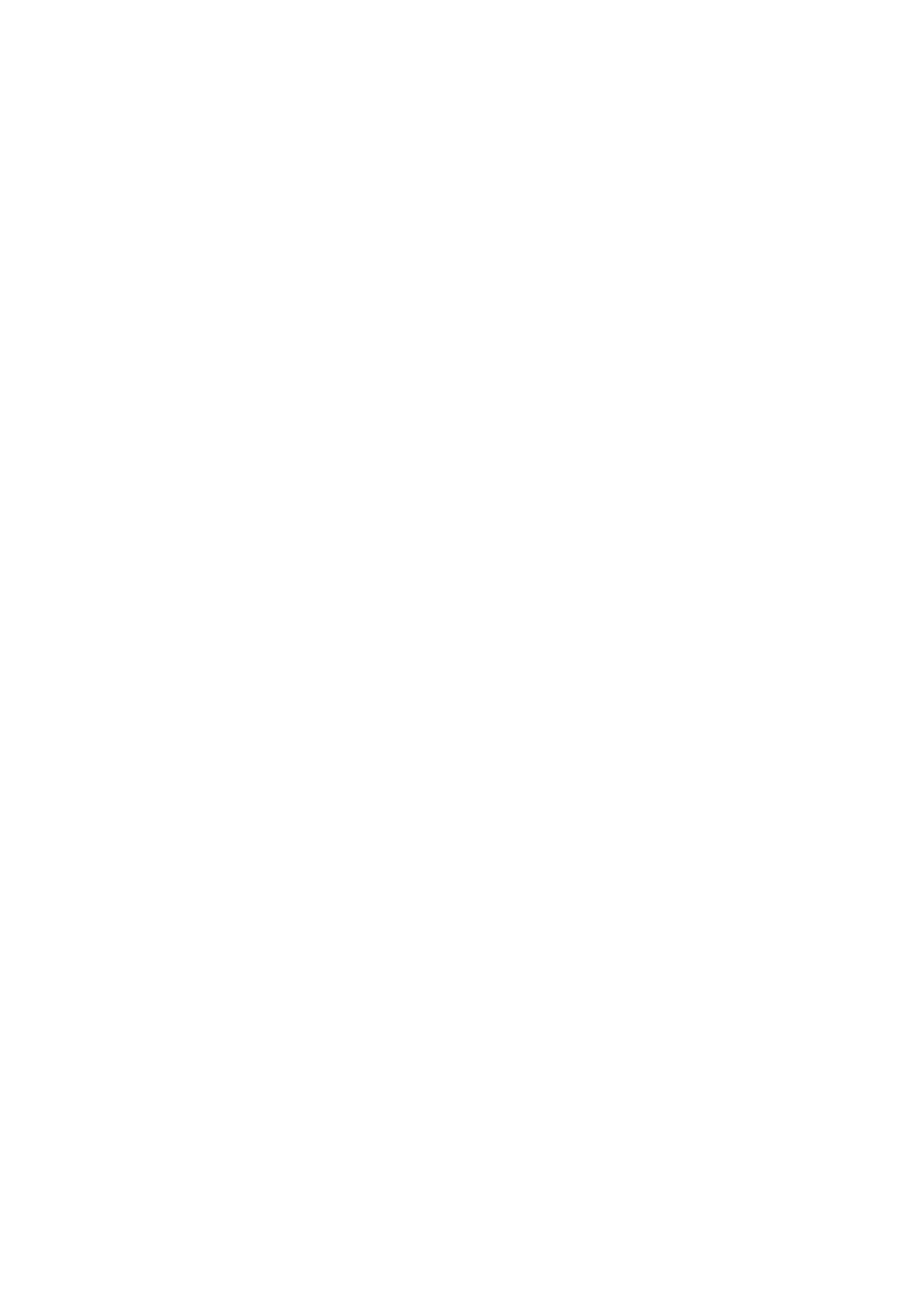

**8Man's First Sin**<br>
Out of the ground made Jehovah God to grow every<br>
tree that is pleasant to the sight, and good for food; the<br>
tree of life also in the midst of the garden, and the tree<br>
of the knowledge of good and evi *Out of the ground made Jehovah God to grow every tree that is pleasant to the sight, and good for food; the tree of life also in the midst of the garden, and the tree of the knowledge of good and evil. (Gen. 2.9)*

*Jehovah God commanded the man, saying, Of every tree of the garden thou mayest freely eat: but of the tree of the knowledge of good and evil, thou shalt not eat of it: for in the day that thou eatest thereof thou shalt surely die. (Gen. 2.16,17)*

*The serpent said unto the woman, Ye shall not surely die: for God doth know that in the day ye eat thereof, then your eyes shall be opened, and ye shall be as God, knowing good and evil. And when the woman saw that the tree was good for food, and that it was a delight to the eyes, and that the tree was to be desired to make one wise, she took of the fruit thereof, and did eat; and she gave also unto her husband with her, and he did eat. And the eyes of them both were opened, and they knew that they were naked; and they sewed fig-leaves together, and made themselves aprons. And they heard the voice of Jehovah God walking in the garden in the cool of the day: and the man and his wife hid themselves from the presence of Jehovah God amongst the trees of the garden. (Gen. 3.4-8)*

In this study we would like to see how man first sinned, and receive it as a warning for us today. For as the first sin was, so shall all the sins afterwards be. The sin which Adam committed is the same we all commit. So by knowing the first sin, we may understand all the sins in the world. For according to the view of the Bible, sin has but one principle behind it.

In every sin we can see "self" at work. Although people today classify sins into an untold number of categories, yet inductively speaking there is but one basic sin: all the thoughts and deeds which are sins are related to "self." In other words, though the number of sins in the world is indeed astronomical, the principle behind every sin is simply one—whatever is for self. All sins are committed for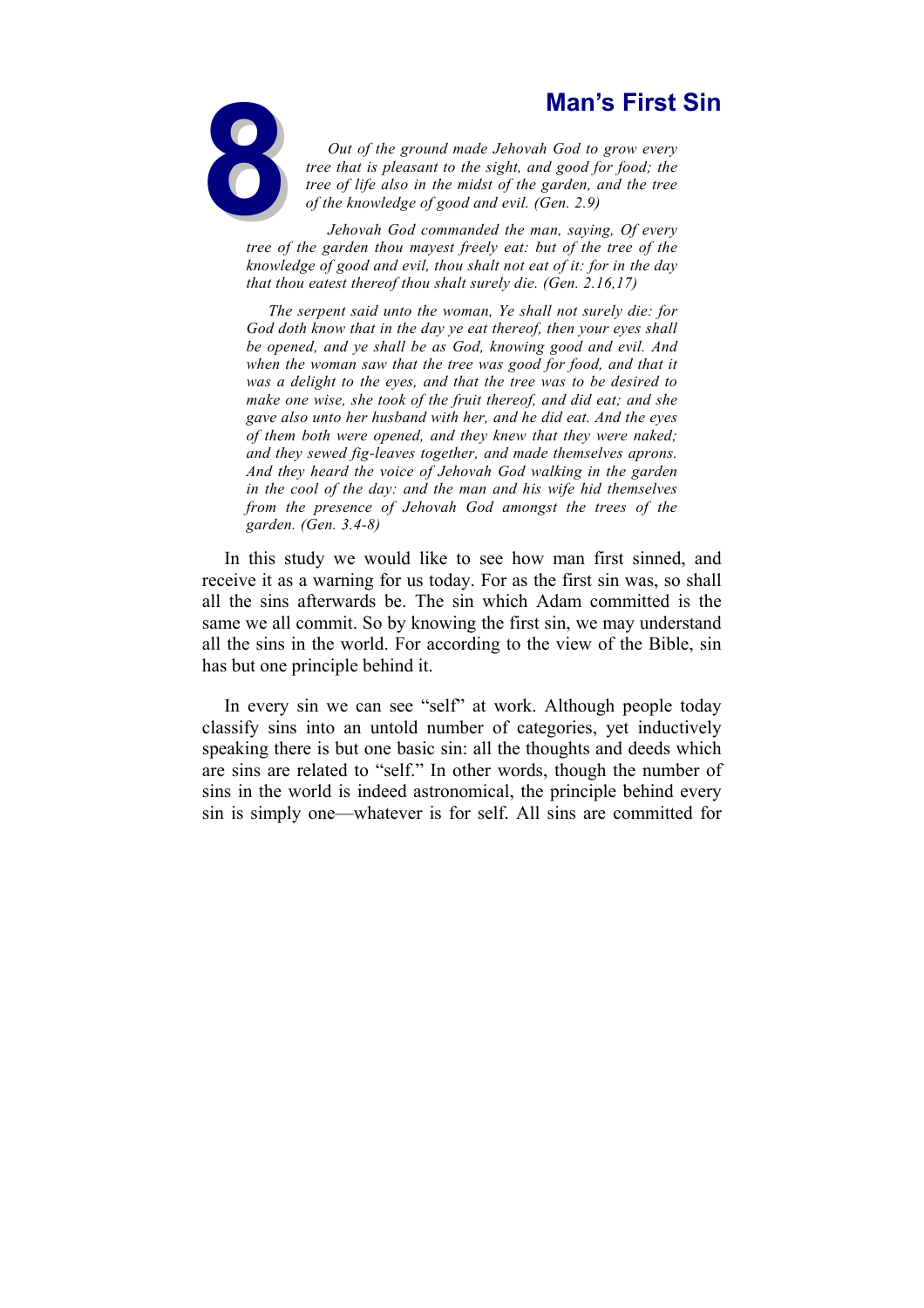the sake of the self. If the element of self is missing, there will be no sin. Let us examine this point a little more closely.

What is pride? Is it not an exalting of self? What is jealousy? Is not jealousy a fear of being supplanted? What is emulation? Nothing less than a striving to excel others. What is anger? Anger is reacting against the loss the self suffers. What is adultery? It is following self's passions and lusts. What is cowardice? Is it not a caring for self's weakness? Now it is impossible to mention every sin, but if we were to examine all of them one by one, we would discover that the principle within each one is always the same: it is something that in some way is related to self. Wherever sin is, there is the activity of the self. And wherever self is active, there will be sin before God.

On the other hand, in examining the fruit of the Holy Spirit which expresses Christian witness—we shall readily see the opposite: that they are none other than selfless acts. What is love? Love is loving others without thinking of self. What is joy? It is looking at God in spite of self. Patience is despising one's own hardship. Peace is disregarding one's loss. Gentleness is overlooking one's rights. Humility is forgetting one's merits. Temperance is the self under control. And faithfulness is self-restraint. As we examine every Christian virtue, we will discern that other than being delivered from self or being forgetful of self, a believer has no other virtue. The fruit of the Holy Spirit is determined by one principle alone: the losing of self totally.

Granted, I have only mentioned a few virtues and a few sins; but I trust they are sufficient to prove that sin is the following of self whereas virtue is the forgetting of self. If we understand these two principles, we can daily observe all the various sins and judge whether each one is related to self or not. But let me tell you plainly that apart from man being "selfless" there is no virtue and apart from his being "selfish" there is no sin. The self in man is the root of all evils.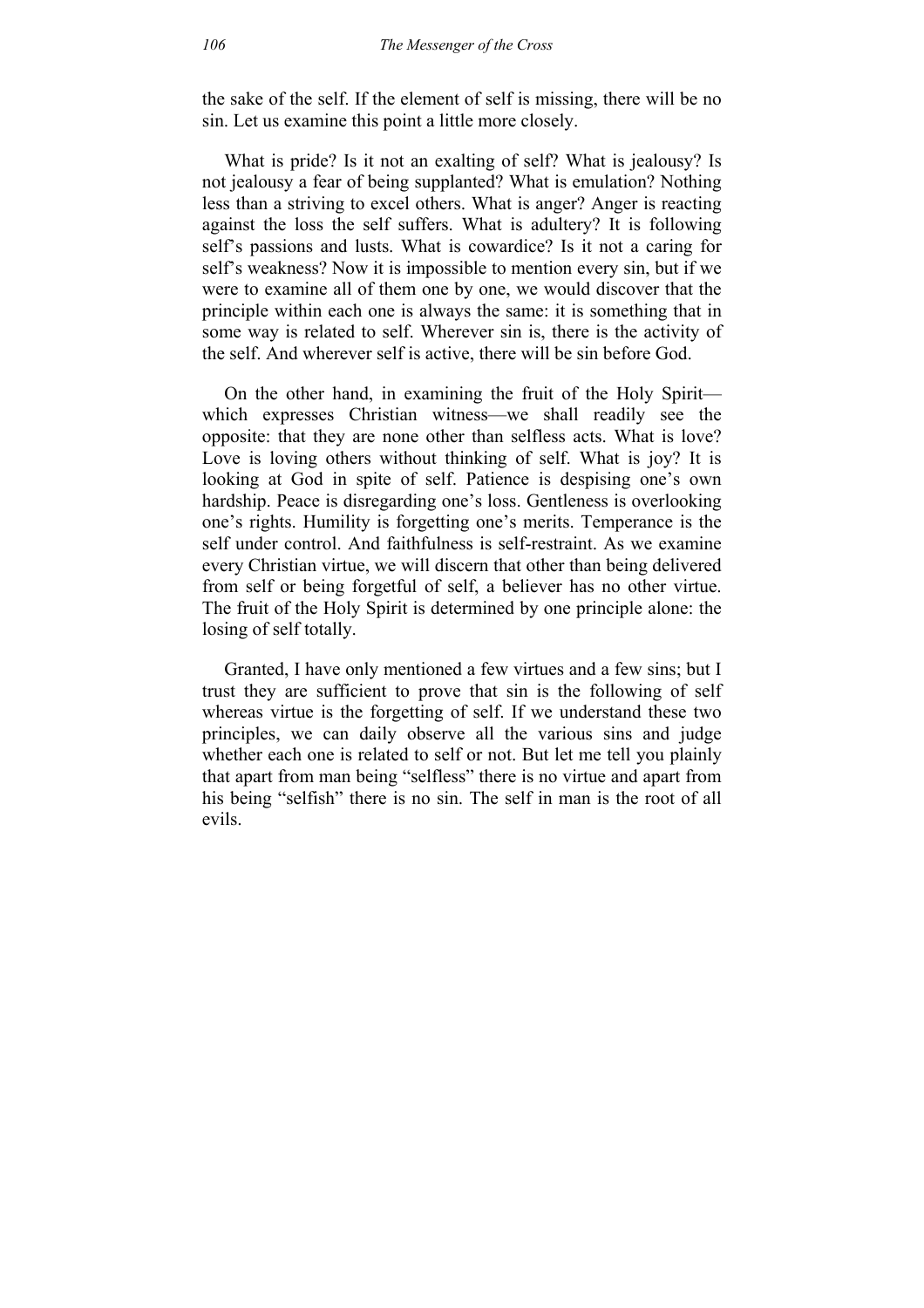In the passages we read at the beginning we are told there were two trees in the Garden of Eden and that Adam, through eating the fruit of the tree of the knowledge of good and evil, had brought sin into the world. Let us take a closer look at the two trees mentioned. I will use two words to represent the meaning of both trees. The meaning of the tree of the knowledge of good and evil is *independence*, and that of the tree of life is *trust*.

We will examine the tree of the knowledge of good and evil first. At the outset we should understand that eating the fruit of this tree is not by its action a very great sin. Adam did not commit adultery here, nor did he murder or do many other unclean sins. He merely ate the fruit of the tree of the knowledge of good and evil. Now although what Adam did was not some frightening sin, nonetheless, in eating the fruit of this tree he caused not only himself to fall but also his progeny, thus filling the world with sins. Even though the sin he committed was not hideous, nevertheless, most hideous sins have sprung from his not very hideous act. According to our logic, if man's first sin is in actual fact the "mother" of every sin in the world, that very first sin ought to be the most hideous of all. Yet what we see here is merely one man eating too much fruit. In one sense, then, it is innocuous in its appearance.

Why is this so? God regards Adam's sin as constituting the typical specimen of the countless sins to be committed by all men afterwards. He wants us to understand by this that no matter what the nature of Adam's sin is, that shall also be the nature of the multitudinous and varied sins the world will commit after Adam. Outwardly sin has the difference of being civil or rude, but its nature and principle always remain the same. Adam's sin is none other than following his own will. Since God had forbidden him to eat that particular fruit, he should have completely disregarded his own mind and obeyed. But he disobeyed God and ate the fruit after his own will. And thus did he sin. Hence Adam's sin was nothing less than acting outside of God and according to his own will. Though the sins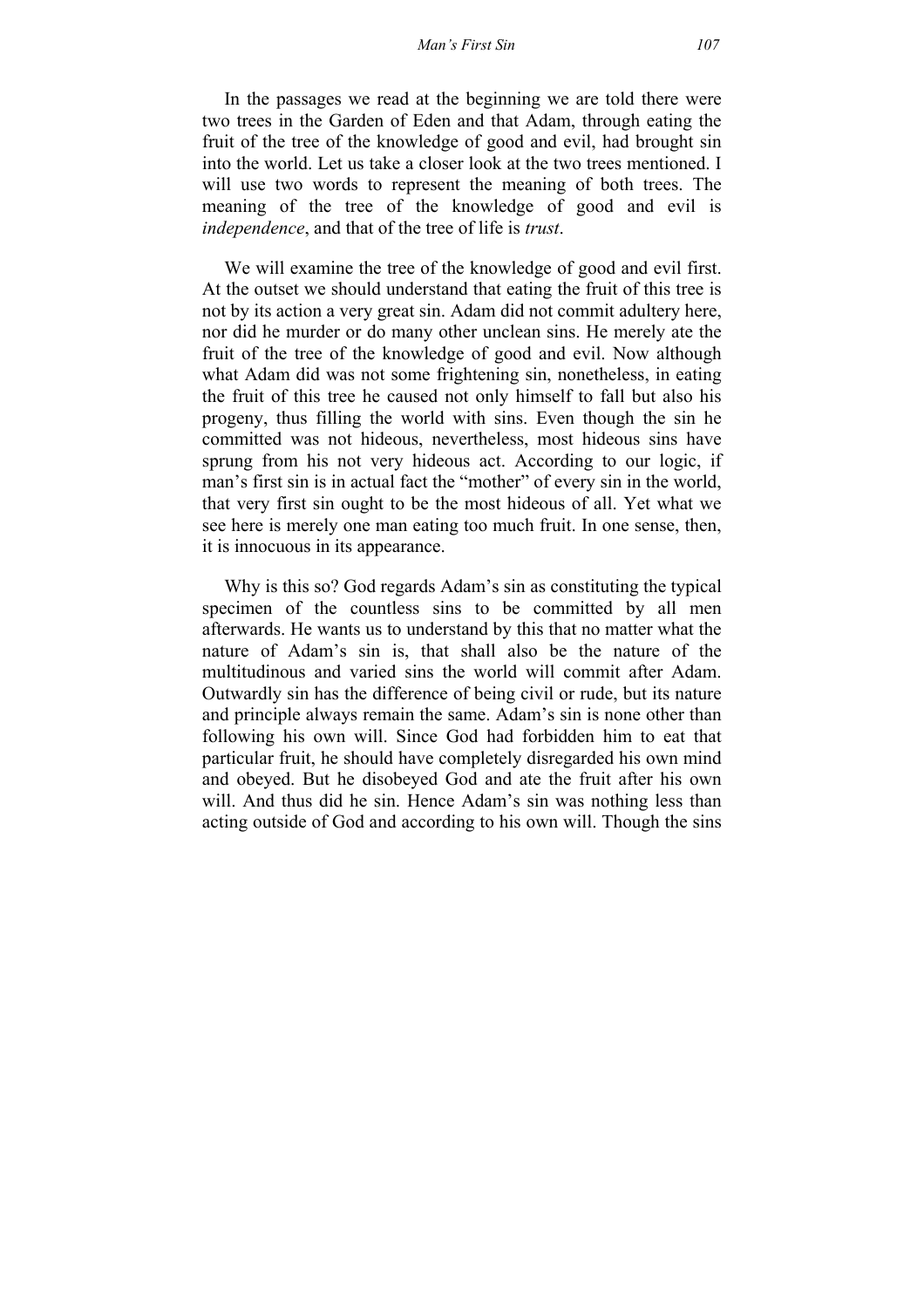committed by Adam's progeny greatly differed from his in outward forms (for there is not another person afterwards who can commit the same sin which Adam committed), yet in principle they have also acted according to self will, and therefore their sins are all the same in nature.

Is it a sin to know good and evil? Is it not virtuous to seek to know good and evil? For God knows good and evil (see Gen. 3.5, 22). Is it a sin to be like God? Is it not a commendable thing to seek to be like God? How is it, then, that this act of Adam's becomes the very root of all human sin and misery? For what reason? Although such action on the surface appears to be good, Adam acted without God's command or promise. And in trying to obtain this knowledge outside of God and according to his own self, Adam sinned. Do we now see the significance here of that word "independence"? All *independent* actions are sins. Adam had not trusted in God; he had not set himself aside in order to obey God; he had acted independently of God; and in order to obtain this knowledge he had proclaimed independence against God. And that is why the Lord declared that this was sin.

Therefore understand this fully, that it does not require the committing of many hideous and terrible sins to be reckoned as sinning. To God, all actions taken outside of Him are sins. "To be like God," for instance, is an excellent desire; but to attempt to do it without listening to God's command and waiting for God's time is sinful in His sight. How often we reckon evil things as sins but good things as righteousness. God, however, reckons things differently. Instead of differentiating good and evil by appearance, He looks into the way a thing is done. No matter how excellent it may appear to the world to be, whatever is done by the believer without seeking God's will, waiting for His time, or depending on His power (but done according to one's own mind, in hastiness, or by one's own ability)—such action is sinning in God's sight.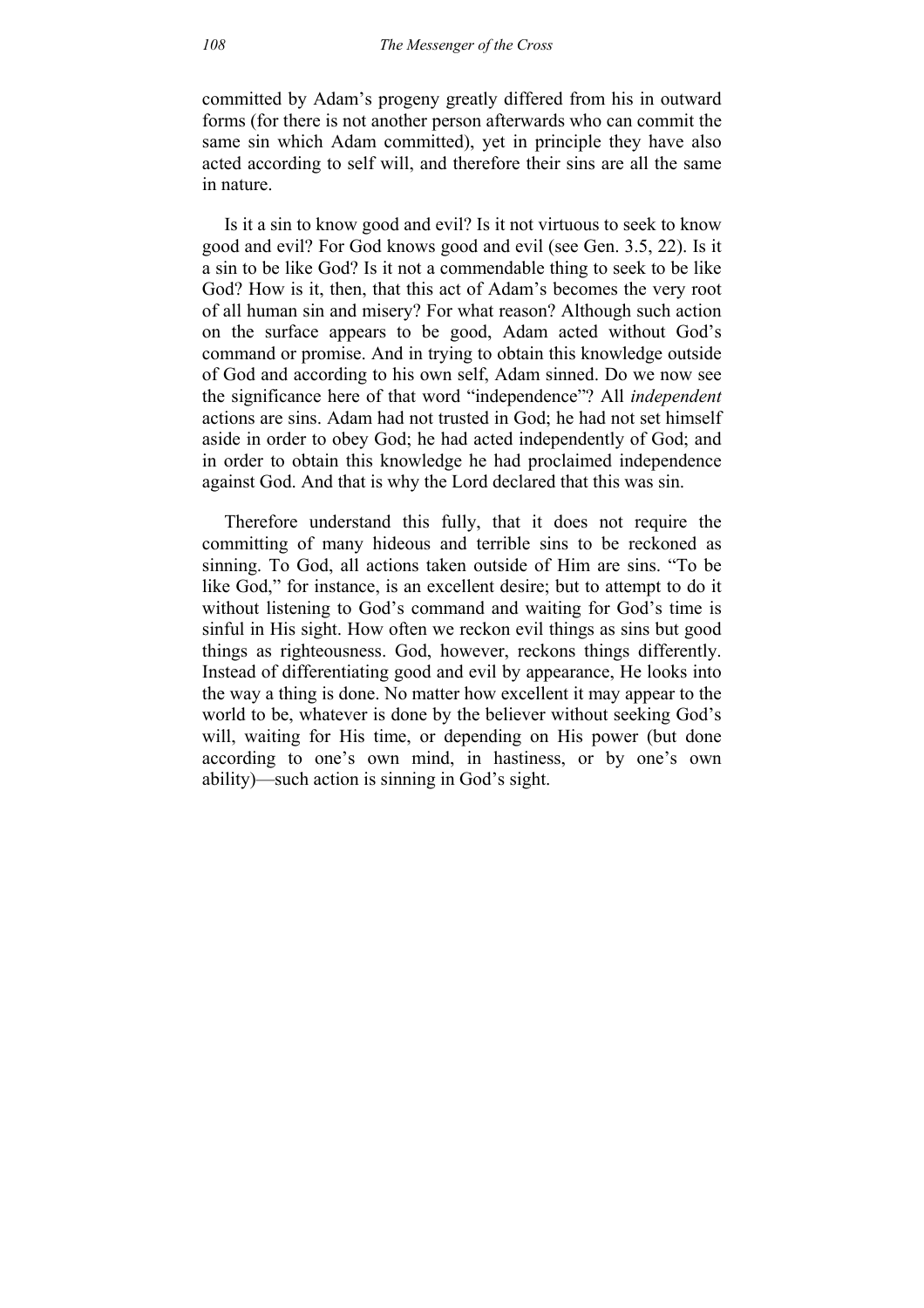The Lord looks not at the good or evil of a thing. He looks instead to its source. He takes note by what power the thing is done. Apart from His own will, God is not satisfied with anything else. Apart from His own power, He is not interested in any other. Were it possible for a believer to do something better than the will of God, the latter would still condemn the action and consider the believer as having sinned.

Is it true that all your works and pursuits are according to God's will? Or are they simply your independent decision? Do your works originate with God? Or are they done according to your pleasure? All our independent actions, no matter how excellent or virtuous they may appear to be, are not acceptable to God. Everything done without clearly knowing the will of God is a sin in His eyes. Everything done without depending on Him is also sin.

Today's Christians are too capable in doing things, they are too active and doing too many good things! Yet God does not look at how many good things you have done, He only concerns himself with how much is done because of His command. He does not inquire how much you labor for Him; He only asks how much you depend on Him. It is not in much activity that God is pleased; it is in how much you depend on Him. No matter how zealously you work for the Lord, your work will be futile if it is not done by Him in you. We ought to ask this of ourselves: Is the work I do done by the Lord in me, or is it merely myself doing the work? All works independent of Him are sinful works.

Please beware that we may even sin while saving souls. If we do not depend on God but trust in our own understanding and experience of the gospel, we will be sinning and not saving souls in the sight of God even if we have spent time and energy in persuading people to believe in the Lord! If instead of sensing our utter weakness and leaning entirely on the power of the Lord we try to edify saints on the strength of our knowledge of the Bible and our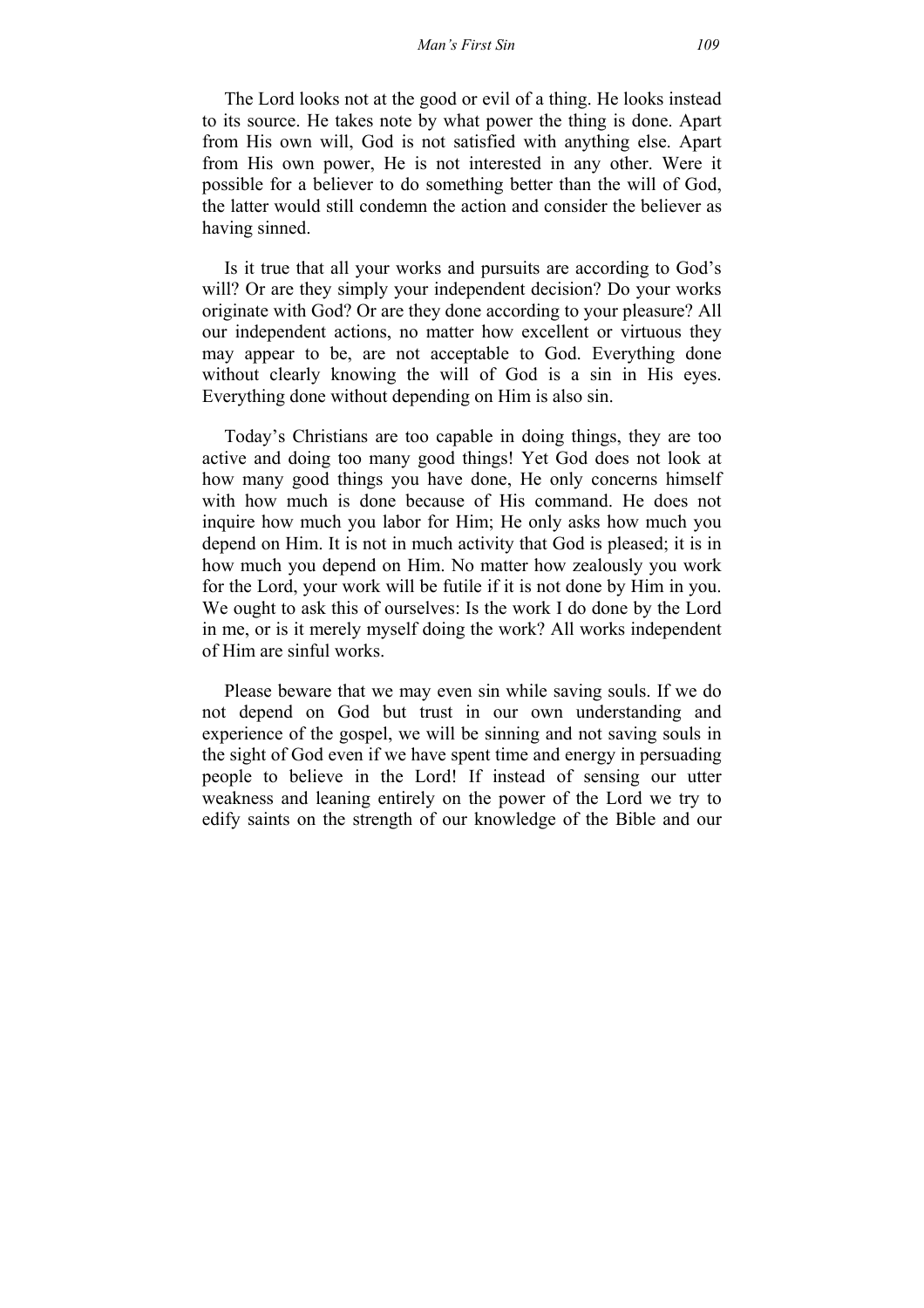excellent speech, in God's eyes we will be sinning while preaching! However good they may seem to be to the public, all acts of love and compassion—if they are undertaken by our impulse or strength—are deemed to be sinful in God's sight. The Lord does not ask if we have done well; He only examines if we have trusted in Him. Whatever is done out of one's self will be burned up on that day at the judgment seat of Christ, and what is done out of God shall remain.

The meaning of the fruit of the tree of the knowledge of good and evil is none other than being active outside of God, seeking what is good according to one's thought, being in haste and unable to wait to obtain the knowledge which God has not yet given, and not trusting in the Lord but seeking advance in one's own way. These all can be summed up in one phrase: independence from God. And such was man's first sin. God is displeased with the man who departs from Him and moves independently. For He wants man to trust in Him.

The purpose of the Lord in saving man as well as in creating him is for man to trust in God. And such is the meaning of the tree of life: simply put, it is *trust*. "Of every tree of the garden thou mayest freely eat," said God to Adam; "but of the tree of the knowledge of good and evil, thou shalt not eat of it." Among all the trees whose fruit could be eaten, God especially mentioned the tree of life in stark contrast to the tree of the knowledge of good and evil. "The tree of life also in the midst of the garden, and the tree of the knowledge of good and evil." In taking note of God's mention particularly of the tree of life, we ought to realize that of all the edible trees, this one is the most important. This is what Adam should have eaten of first. Why is this so?

The tree of life signifies the life of God, the *un*created life of God. Adam is a *created* being, and therefore he does not possess such untreated life. Though at this point he is still without sin, he nevertheless is only natural since he has not received the holy life of God. The purpose of God is for Adam to choose the fruit of the tree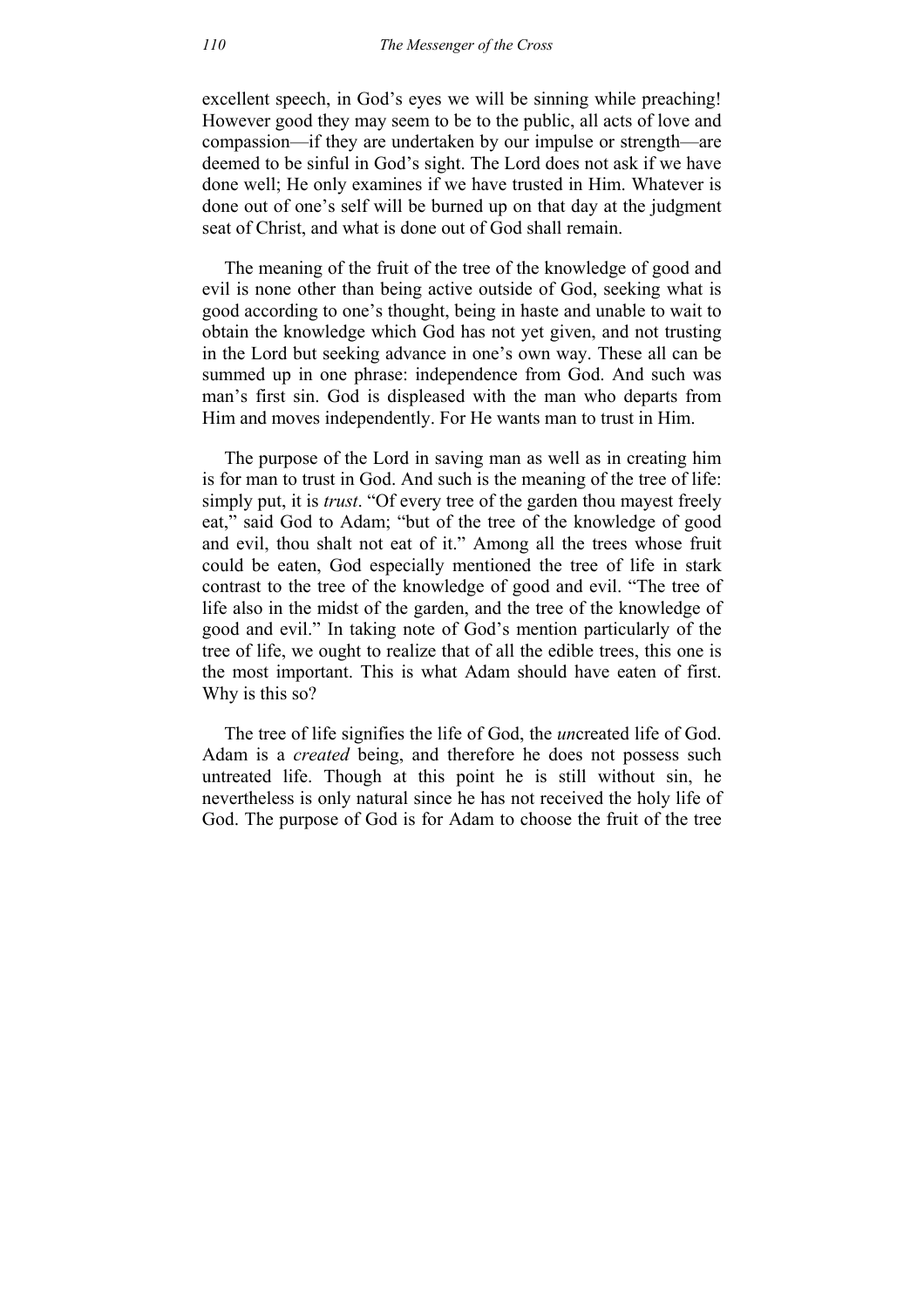of life with his own volition so that he might be related to God in divine life. And thus Adam would move from simply being created by God to his being born of Him as well. What God requires of Adam is simply for him to deny his created, natural life and be joined to Him in divine life, thus living daily by the life of God. Such is the meaning of the tree of life. The Lord wanted Adam to live by that life which was not his originally.

Hence we have here the distinctive sense of dependence or trust. For when the created being lives by his created life, he does not need to be very dependent on God. This created life is autonomous and self-preserving. But for the created being to live by the life of the Creator, he has to be wholly dependent because the life he would then live by is not his but God's. He could not be independent of God but would have to maintain constant fellowship with Him and completely rely on Him. Such life is what Adam does not have in himself and so he must trust God to receive it. Moreover, such life if received by Adam—is what he could not live out by his own effort; and therefore he would have to depend on God continuously in order to keep it. And thus the condition for keeping it would become the same condition for receiving it. Adam would have to depend on God day by day in order for him to live out this godly life in a practical way.

All this that has been said with regard to Adam is required of us by God as well. At the time of Adam the life of God and the life of man were both present in the garden. Today the divine life and the human life are both present within us. We who have believed in the Lord and are saved have been born again—that is to say, born of God; and thus we have a life relationship with God. The life of the created is in us, but so too is the life of the Creator. The current problem, then, is whether or not we live by the divine life—whether or not our lives are totally dependent on God. Just as our flesh cannot live if separated from its created life, so our spiritual life is not able to be lived if separated from the life of the Creator.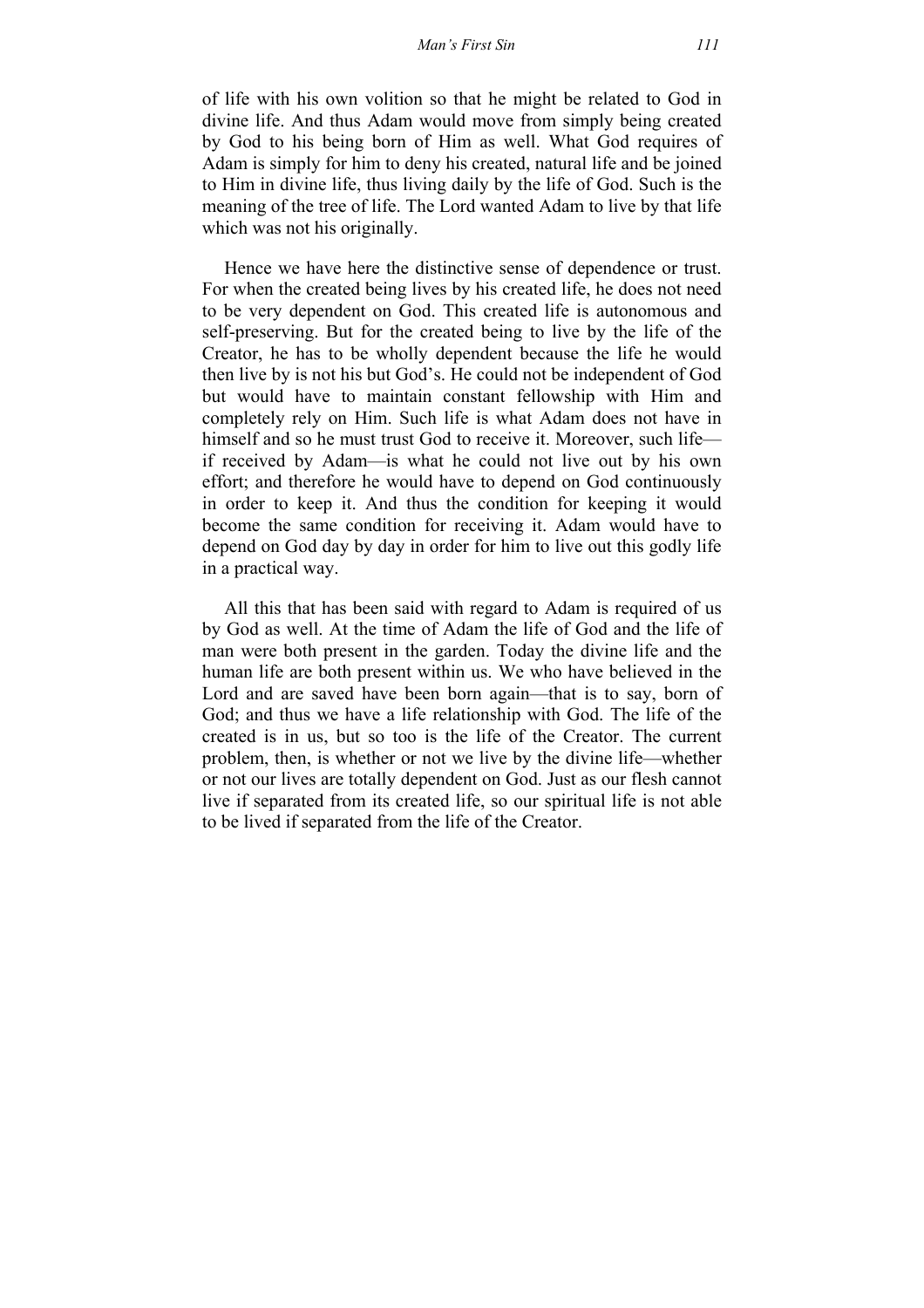God wants us to have no activity outside of Him. He wishes us to die to ourselves and be dependent on Him as though we cannot move without Him. He does not like our initiating anything without His command. He is pleased if we really sense helplessness in ourselves and thus rely on Him wholeheartedly. We ought to resist all actions independent of God. Works which are done without prayer and waiting, without seeking and knowing clearly the divine will, without entirely trusting God, and without examining our conscience to determine if there is any self or impurity mixed in: all are from our own selves and are sinful in God's sight.

The Lord does not ask how good is your work; He only asks who does the work? He will not be moved by the little good you or I do. He is never satisfied with anything except *His* work. You may be actively engaged and labor hard, you may even be said to have suffered for the sake of Christ and His church; but if you are not sure it is God who wants you to do the work, or if you do not fully realize your own ignorance and incompetency so that in much fear and trembling you cast yourself upon the Lord, then like Adam you will be sinning in the sight of God. Oh, do cease from your own work! Do not imagine that whatever thing is good is something you can do. You may labor and endeavor according to your own pleasure, but you will have little if any spiritual usefulness.

We all know that an unbeliever, no matter how good his conduct is, cannot be saved. Do we not know many unbelievers whose conduct is commendably good? They are kind, loving, humble, patient; they often surpass ordinary Christians in virtue. Why is it that notwithstanding such enviable conduct they still are not saved? Because all this good comes from their natural self life, and it therefore cannot obtain God's approval. God is pleased only with what belongs to Him, what comes from himself. Consequently, no unbeliever can please God with the good deeds of his own.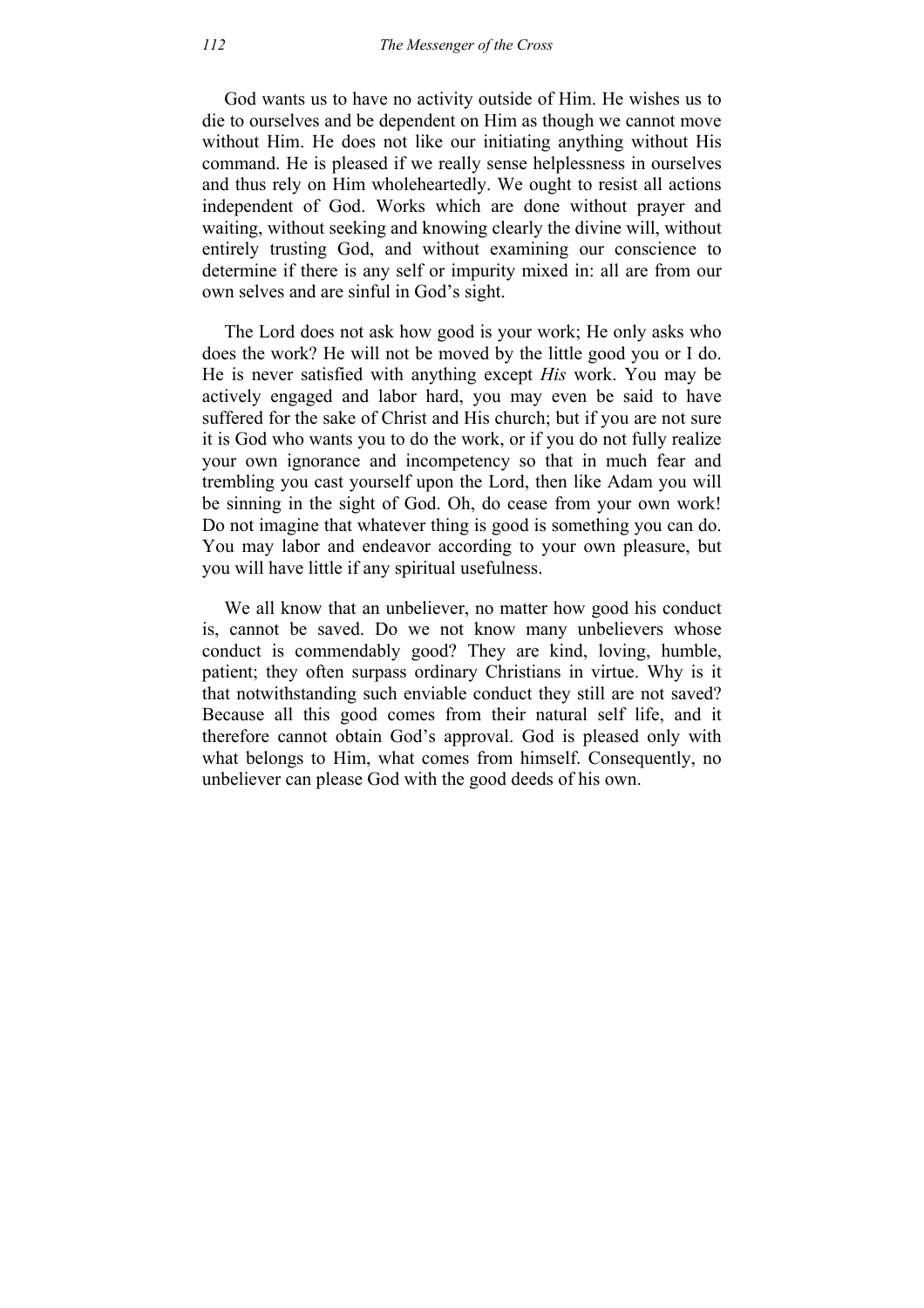Yet the same is true for the believer. Do we think we can please the Lord with the good and zealous works of our own? We ought to realize that except for the life which God has given us, there is not the slightest difference between *our* self and the self of the unbelievers. These selves are absolutely the same. The created life of a sinner and the created life of a saint have no difference one from another. If the good deeds done through this created life by the *unbelievers* are rejected by God, so will the good done through this created life by the believers be rejected by God too.

How sad that we so easily forget the lesson we had learned before! When we first believed in the Lord Jesus, God convicted us by His Holy Spirit that our righteousness was of no use before Him. After we are saved, though, we somehow turn into imagining that now our own righteousness is useful and pleasing to God. We ought to know better, that our being saved and born again has not improved or changed our old life one whit. Except for the newly obtained life of God, our old self remains just the same.

The principle which we learn at the time of regeneration should be maintained continually. Since we as unbelievers were not saved by our independent works, so we as believers will not gain the approval of God by our independent actions either. Whatever is done without depending upon God is displeasing to Him. Whether it comes from sinner or saint, independent action is rejected by God.

You may boast of how much you as a believer have done, how much you have labored, even how much blessing and fruit you have experienced; still, in the eyes of God these are but dead works having no usefulness at all. For all of them are done by yourself and not by His working in you.

How very hard it is to depend on God! How difficult it is for the wise to trust! How arduous for the talented to rely on the Divine. Oftentimes we become active without waiting on God for special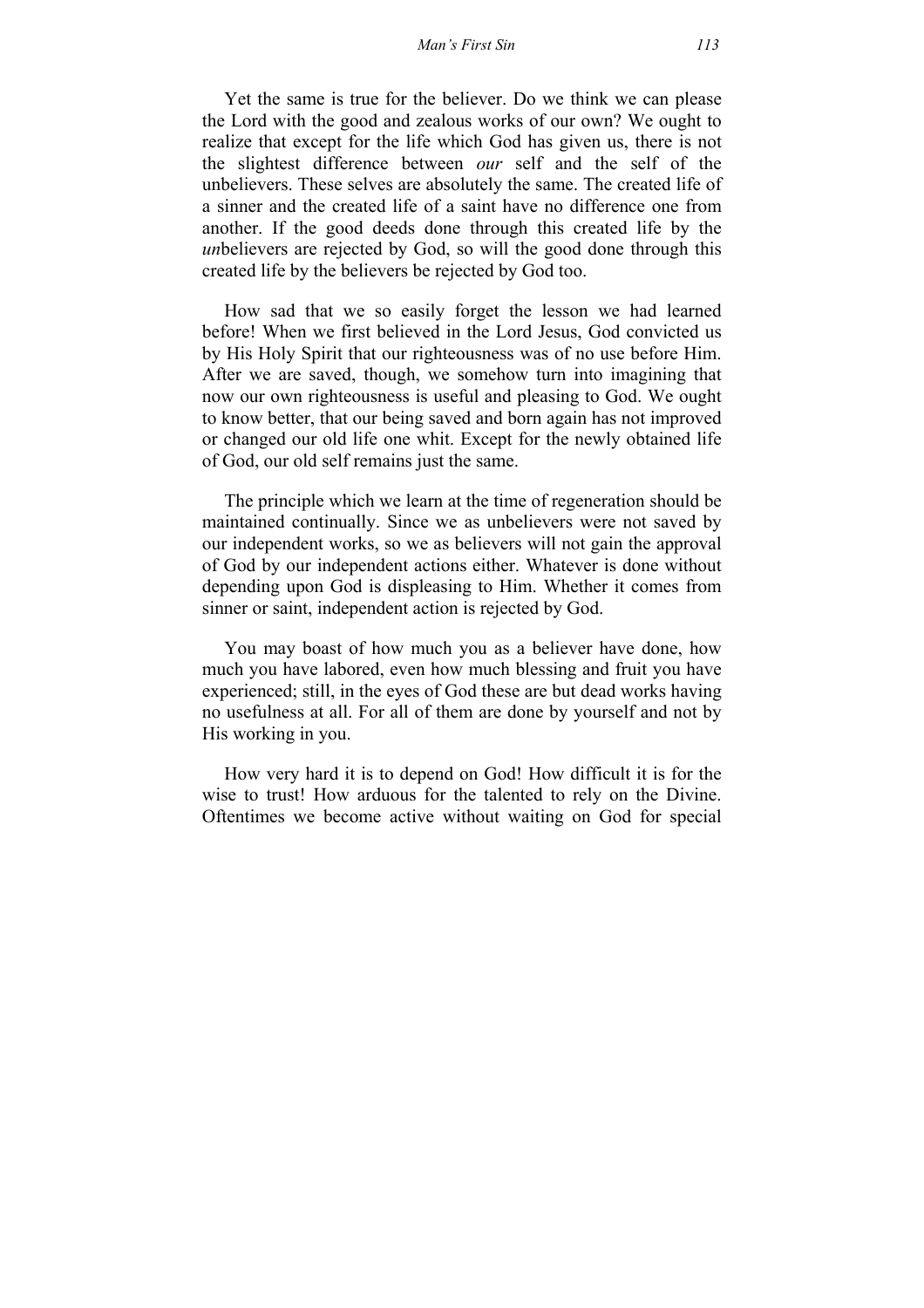strength. For us to deny our talent, to become utterly helpless before God and to not depend on talent but completely on the Lord, is most difficult. The Lord wants us to deny ourselves and our power and to acknowledge our weakness and helplessness in every word and deed. Except the supply of God comes forth, we cannot say a word or do a work. Only in such manner as this does He want us to depend on Him. For what we have in ourselves will invariably lead us away from God. Our talent, wisdom, power and knowledge all tend to strengthen our self-confidence to the loss of our trust in Him. Unless we purposely and persistently deny them, we will never rely on God.

When a child is small, he leans on his parents for everything; but once he grows up he possesses such power and wisdom in himself that he seeks independence instead of dependence. Our God desires us to have a permanent relationship with Him as children so that we may continuously trust in Him.

Do you think that you now have power? That you have already been sanctified? That you have already been filled permanently with the Holy Spirit? That your works have already produced fruits? If so, such ways of thinking will deprive you of a heart of dependence. You need to maintain the attitude and posture of being helpless before men in order to really advance in the way of God. If you allow your self to creep in subtly so that you consider yourself as having all things, you should realize that you will not rely on God anymore.

I who am now speaking to you have absolutely no assurance as to my future. I do not know if I shall still be preaching the gospel next year at this time. Unless God keeps me to this time next year I may not be able to serve; nay, I may not even follow Christ. I speak this out of an anguished heart, for I know I have no way to keep myself. Except I am kept by God, I confess I am not even capable of standing in today's humble place. I recall how I was on the verge of parting with Christ many times from the day of my becoming a believer to this present moment, but I praise God for keeping me.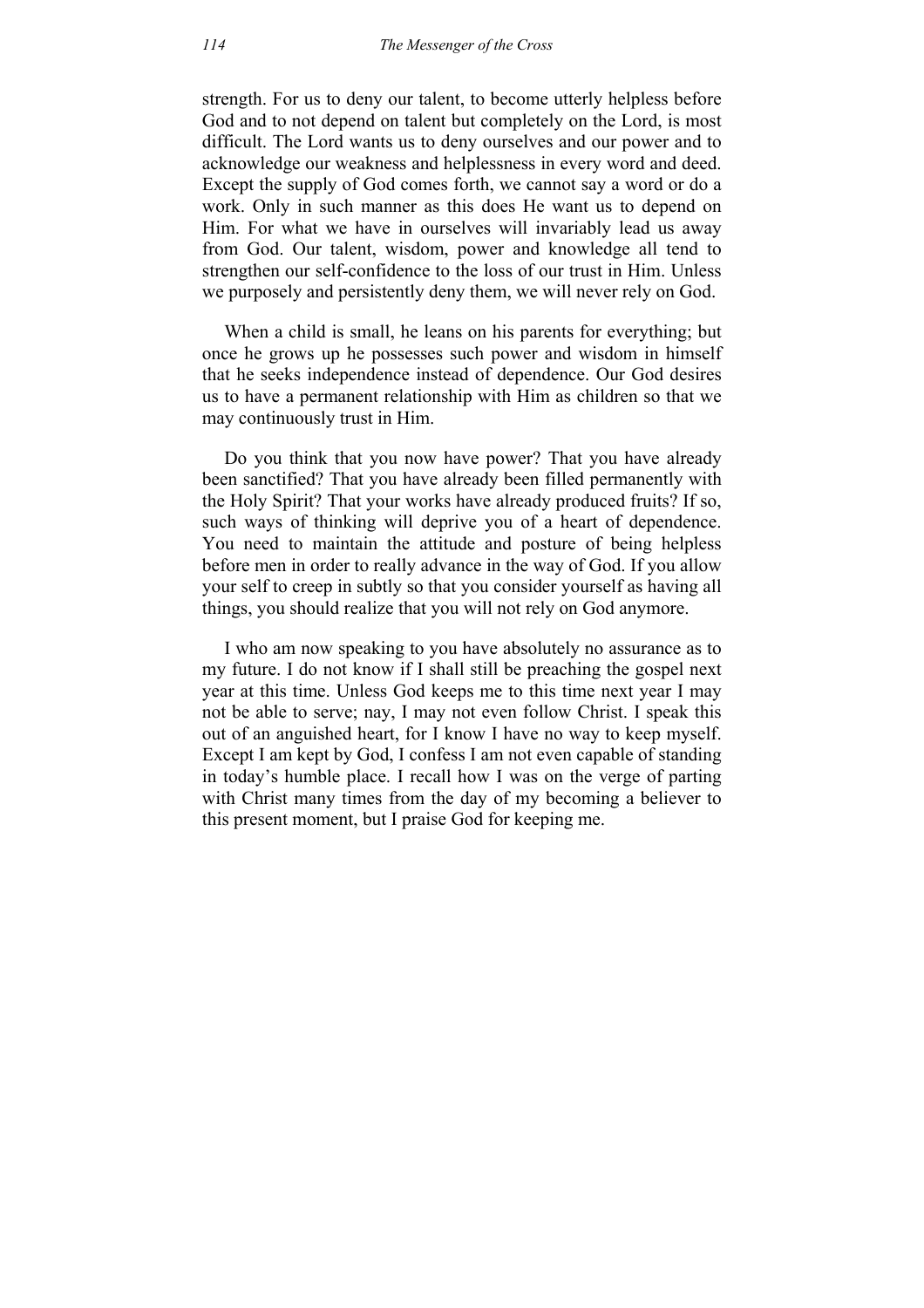Let me tell you that except by leaning on God and trusting Him moment by moment, I do not know of any way to live a sanctified life. If we do not rely on the Lord we cannot know how long we may continue with Him. Without depending on God we can do nothing, not even can we live as Christians for a single day.

Do we really feel this way now? Or do we still have a little power by which to sustain ourselves and to succeed in many things? Be it known to all that self-reliance is the enemy of dependence on God. God must bring us to our end so that we know there is no good in us. Were it not for His grace we would be defeated on every side. We need to come to the place where we know ourselves as absolutely wretched and without strength. We dare not be self-reliant, nor do we dare to take any independent action outside of God. We are to continue to prostrate ourselves before Him in fear and trembling, and to seek for His grace. Otherwise, our nature will usually cause us to think of ourselves as competent, thus delighting ourselves in activities and refusing to depend on God.

As I look back through the years I can see that many of the brethren whom I knew in the early days have fallen away. I still remember once being told by one of them: "Sir, we now know the Scriptures you teach. We have greatly progressed and are not too far from your workers." What self-reliance! But where are these brothers today? I also recall another brother telling me recently: "Brother Nee, if I do not know anything else I know at least the teachings of the Bible . . ." When I heard this, I knew immediately that this brother was in serious danger. Today he too has departed from the straight path. How many similar tragedies we may recall in our lifetime. One chief reason for such tragedies is this: self-reliance. The fact of the matter is that self-reliance is the cause of all defeats.

What God wants us to know today about our self is its absolute undependability. He wants us to confess that we are weak and useless at all times. He wants us to be aware of what we were never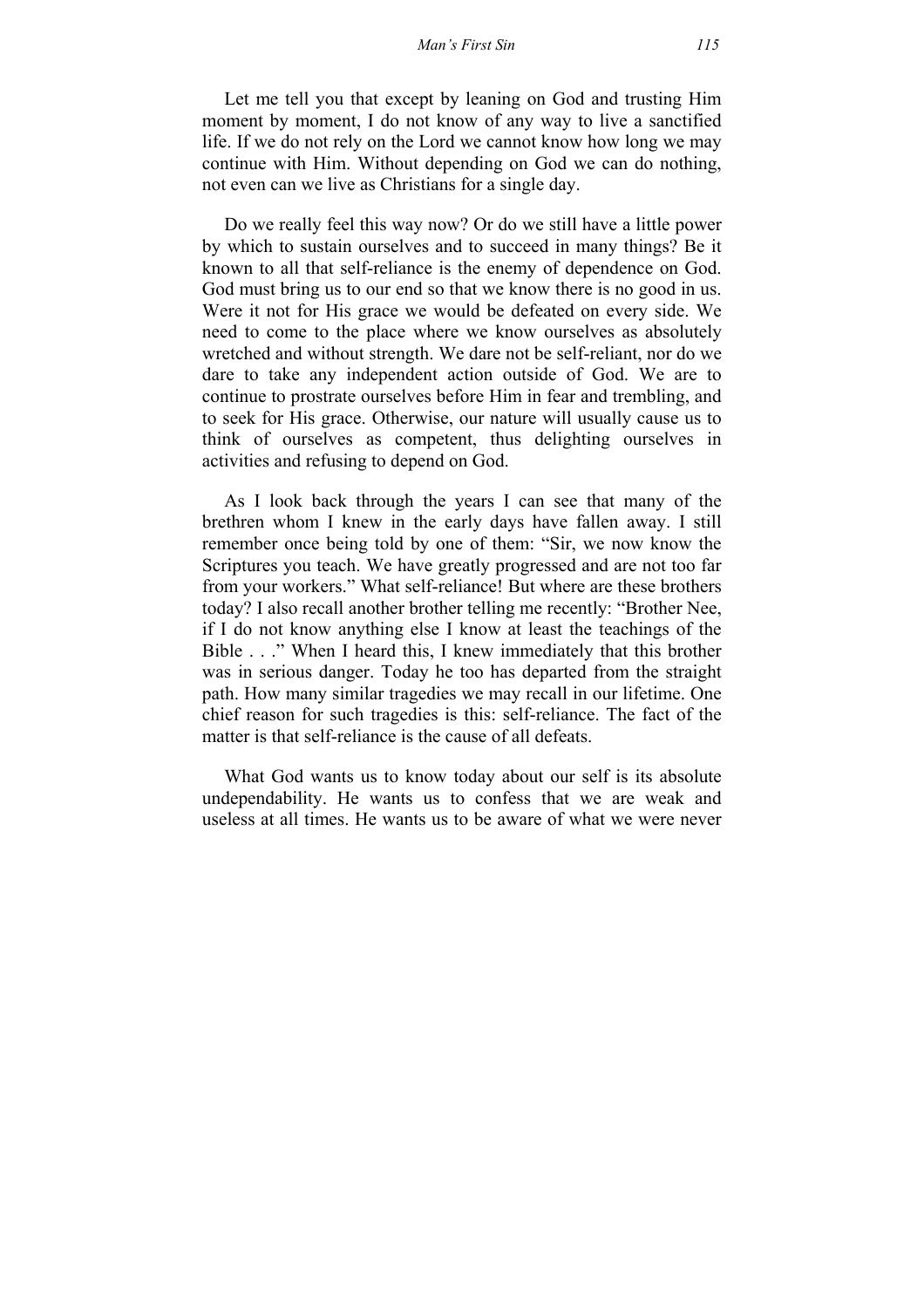aware of before—that is to say, He wants us to be conscious of our utter helplessness and to admit that if it were not because of His keeping power, we could not stand a single moment, that if it were not because of His strengthening, we could not do a thing. May we be broken by the Lord today so that we do not and dare not take any independent action or harbor any attitude outside of Him. Otherwise, vanity and defeat will be the determined end. May God have mercy upon us all.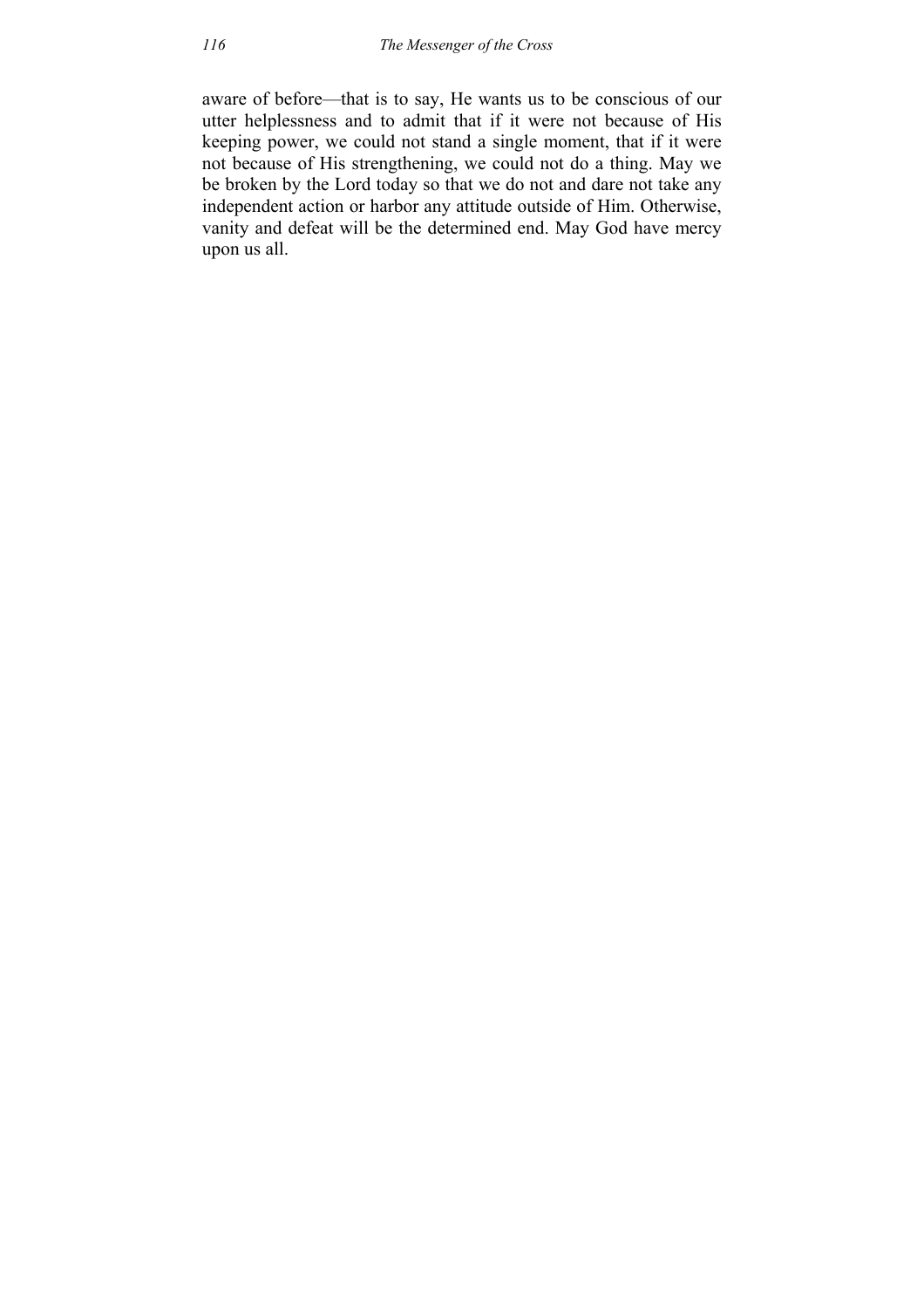

**9Take the Helmet of Salvation**<br>
Out of the ground made Jehovah God to grow every<br>
tree that is pleasant to the sight, and good for food; the<br>
tree of life also in the midst of the garden, and the tree<br>
of the knowledge of *Out of the ground made Jehovah God to grow every tree that is pleasant to the sight, and good for food; the tree of life also in the midst of the garden, and the tree of the knowledge of good and evil.... But of the tree of the knowledge of good and evil, thou shalt not eat of it: for in the day that thou eatest thereof thou shalt surely*

*die. (Gen. 2.9,17)*

*When the woman saw that the tree was good for food, and that it was a delight to the eyes, and that the tree was to be desired to make one wise, she took of the fruit thereof, and did eat; and she gave also unto her husband with her, and he did eat. And the eyes of them both were opened, and they knew that they were naked; and they sewed fig-leaves together, and made themselves aprons. (Gen. 3.6,7)*

*Our glory is this, the testimony of our conscience, that in holiness and sincerity of God, not in fleshly wisdom but in the grace of God, we behaved ourselves in the world, and more abundantly to you-ward. (2 Cor. 1.12)*

*Take the helmet of salvation, and the sword of the Spirit, which is the word of God. (Eph. 6.17)*

*And that ye be renewed in the spirit of your mind. (Eph. 4.23)*

*Be not fashioned according to this world: but be ye transformed by the renewing of your mind, that ye may prove what is the good and acceptable and perfect will of God. (Rom. 12.2)*

*They that are after the flesh mind the things of the flesh; but they that are after the Spirit the things of the Spirit. For the mind of the flesh is death; but the mind of the Spirit is life and peace. (Rom. 8.5,6)*

## *One*

In the midst of all the trees in the Garden of Eden there were both the tree of life and the tree of the knowledge of good and evil. God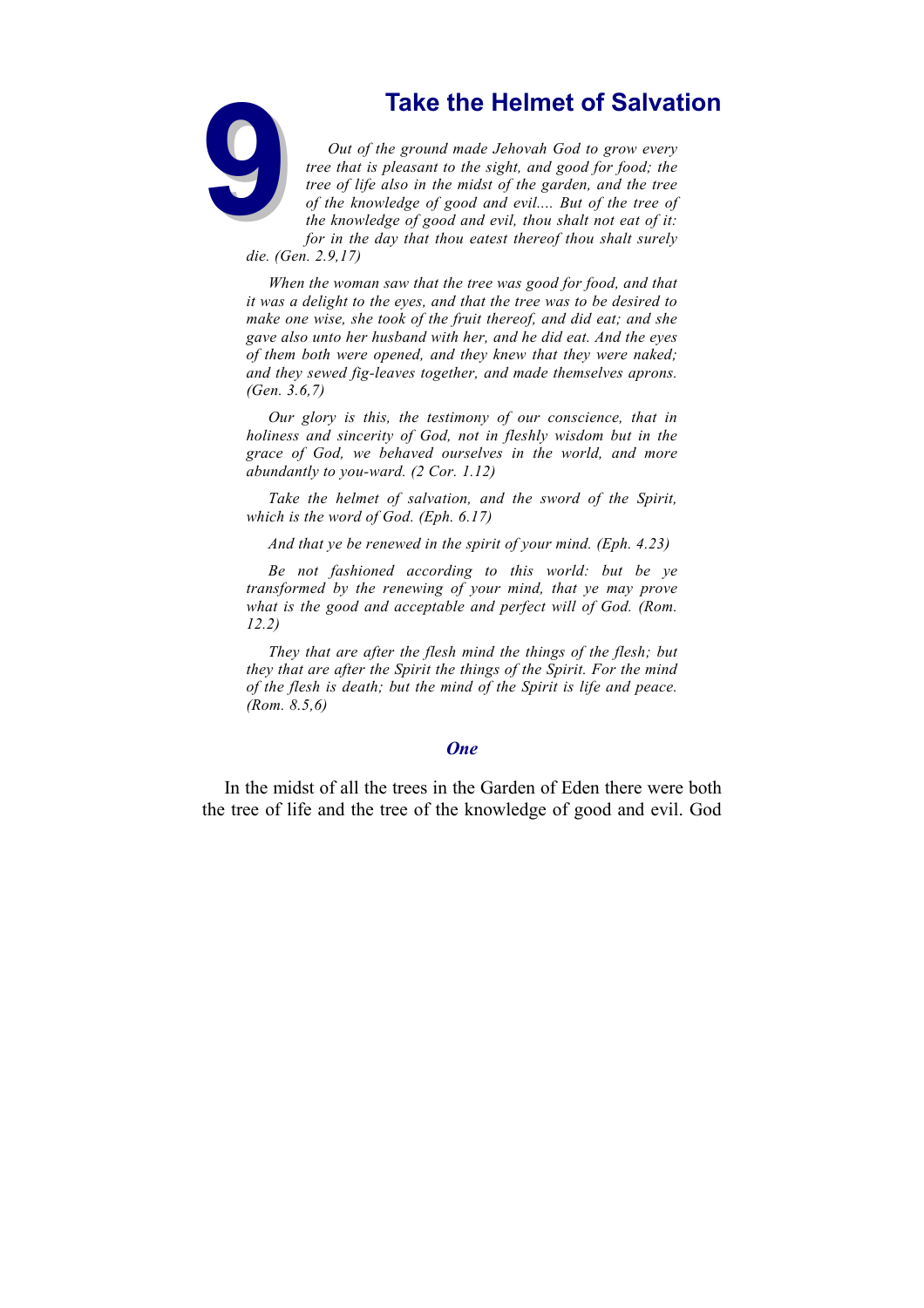had commanded Adam: "Of every tree of the garden thou mayest freely eat: but of the tree of the knowledge of good and evil, thou shalt not eat of it: for in the day that thou eatest thereof thou shalt surely die" (Gen. 2.16b, 17). This indicates to us how contrary these two trees are. On the one hand is the tree of life, on the other is the tree of the knowledge of good and evil. We may therefore say that one is the tree of life and the other is the tree of death, for in eating of the tree of the knowledge of good and evil man would die.

We can notice a tremendous effect upon the lives of Adam and Eve after they sinned: they gained in knowledge; for having eaten of that fruit, they then knew good and evil. In other words, the first subjective effect upon man in his fall was that his mind was enlarged in its capacity to function. Before the fall, man had a certain kind of mind; but after the fall, his mind began to contain a large portion of things which were originally purposed by God for him eventually to have—but not in the way men at that time obtained those things. For this reason Paul mentions in Ephesians 6.17 that the believer is to "take the helmet of salvation." This word attests to the need for the deliverance of the human mind. Many after they believe in the Lord Jesus have their lives changed, but their heads still need to be delivered. If their heads are undelivered, they will be without covering in time of spiritual conflict. Hence it is of the utmost importance for us to take the helmet of salvation.

There is a rather awesome problem among God's children: we may encounter many good-hearted and well-behaved people, but they carry with them heads which still belong to the old creation. To put it another way, their life is the life of Christ but their head is the head of Adam. This curtails their ability to know the will of God. Therefore, in measuring the spiritual life of a person, we need only measure his head. To the degree that his head is delivered, to that degree is he delivered from Adam and hence delivered from the old creation. The basic difference between living in the old and living in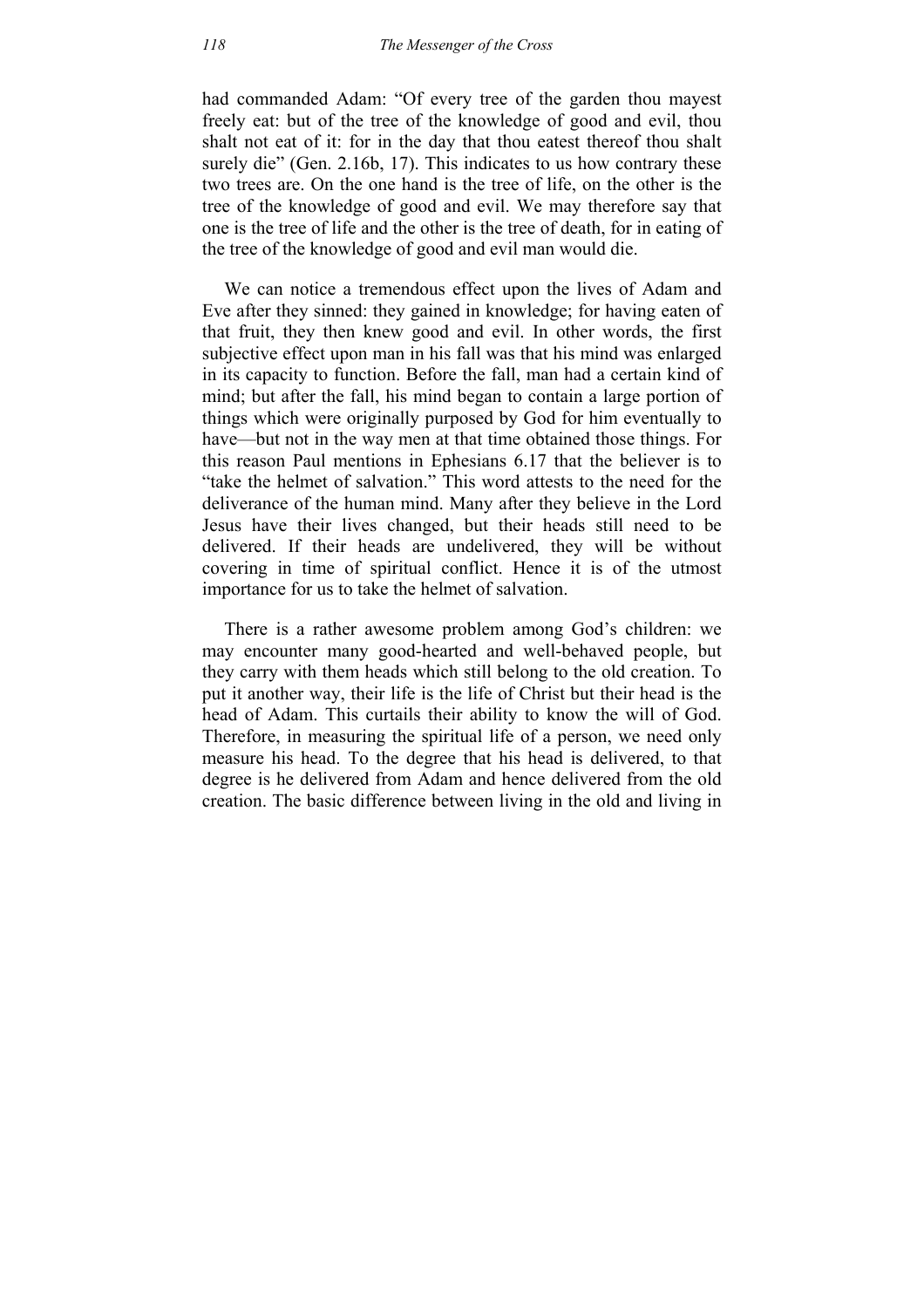the new creation is seen in the relationship between one's head and God.

## *Two*

"Not in fleshly wisdom but in the grace of God, we behaved ourselves" (2 Cor. 1.12b). How we need to ask God to deliver us from being clever in ourselves. The principle of Christian living is to rely on the will of God and not on one's cleverness, to depend on the grace of God and not on our own wisdom. This is a lesson we need to learn.

Suppose some action is put before you, but you do not know whether to do it this way or that, or not at all. You have no idea which is right. So you begin to deliberate on the effect of whichever action you may take. If you do it this way or that, what will people say? You therefore try to be clever. How? To say or to do that which will meet the least problem and avoid the most opposition. By following this policy it means you have forgotten that God's children do not live on earth by human cleverness. To be a Christian is really quite simple. You merely ask one thing: "God, what do You want me to do?"

It is clear that the tree of the knowledge of good and evil is still among the children of God today. Many are still feeding on its fruit daily. They do not eat of the tree of life. On the contrary, they do not cease asking, Which is better?—a question which arises from the tree of the knowledge of good and evil. Yet Paul tells us that today our life before God is most simple, for we do not lean on fleshly wisdom but on the grace of God. We are responsible for this one thing only: to do God's will.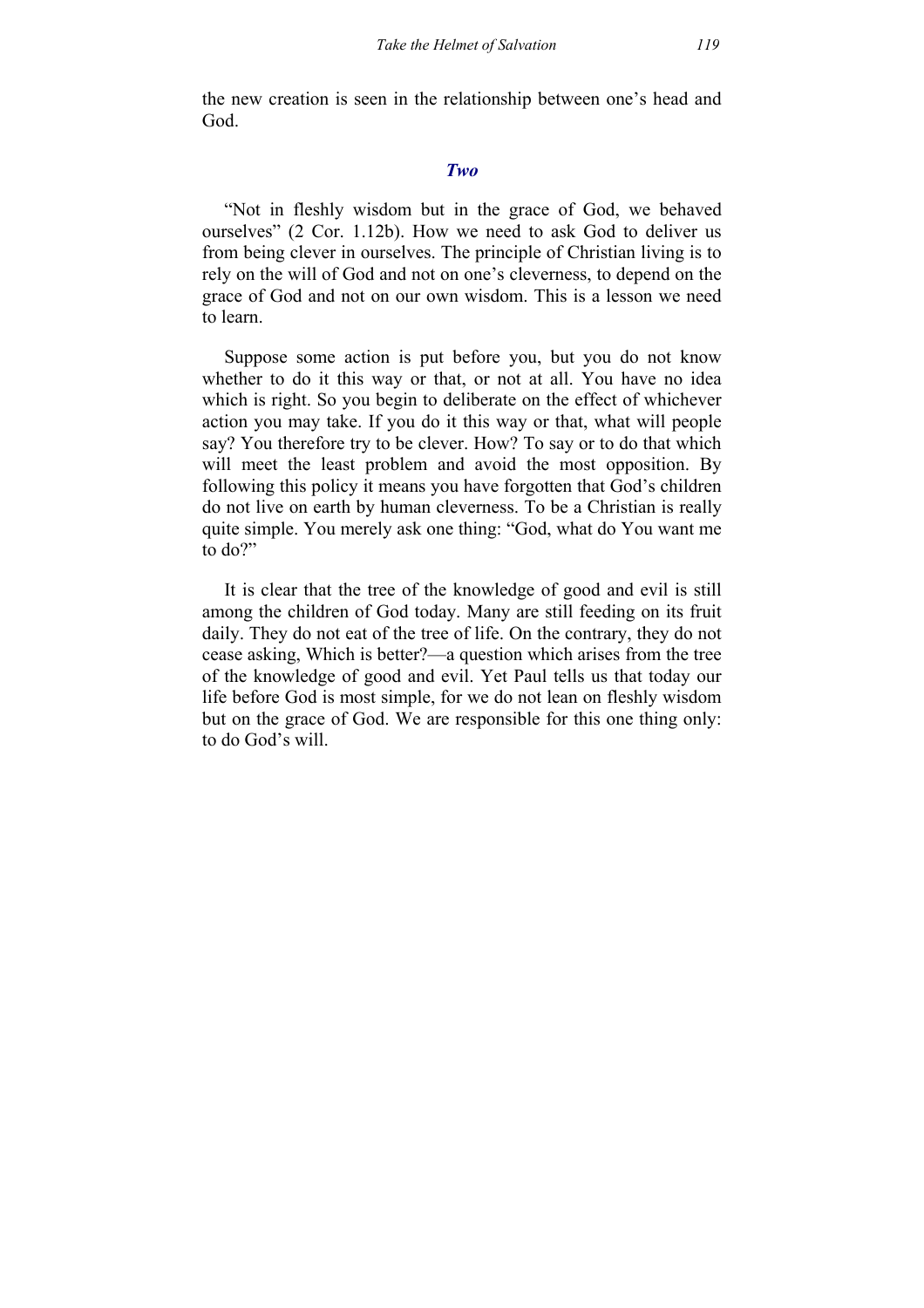# *Three*

"Be ye transformed by the renewing of your mind, that ye may prove what is the good and acceptable and perfect will of God" (Rom. 12.2b).

Let every one of us remember that what we are responsible for is doing the will of God, and what God is responsible for is seeing to it that we experience the right consequence after we have done His will. We are prone to seek the pleasant way. Yet in this very connection, we find that the Son of God traveled on a most rugged road while on earth, He made himself responsible for doing God's will, and God in turn was responsible for giving Him the rugged road. When we testify that a Christian's fleshly wisdom is totally useless, we do not suggest that he should go ahead to do foolish things. For neither his fleshly wisdom nor his own foolishness is of any use to God. God does not need our folly, just as He does not need our wisdom. Not all foolish things are right; only things which issue from the divine will are right. We must perceive such a distinction. We are not in any way right when we deliberately say some foolish words or do some foolish things. What we are held accountable for is doing the will of God. Whatever the Lord wants me to do, that I do. But as to its result, that is His responsibility, not yours and mine.

Hence we must ask God to deliver us from our head: that our head may be saved by our taking the helmet of salvation. Whenever we encounter anything, we must first confess to God: "God, my head or my cleverness is not the principle of my Christian living. All that matters to me is to seek Your will." This does not mean that you need to pretend to be a fool. Let us say again that God has no more use for the fool than He does for the wise. We only insist that as Christians live in this world they are not to live by the deliberation of their heads but by proving what is the good and acceptable and perfect will of God.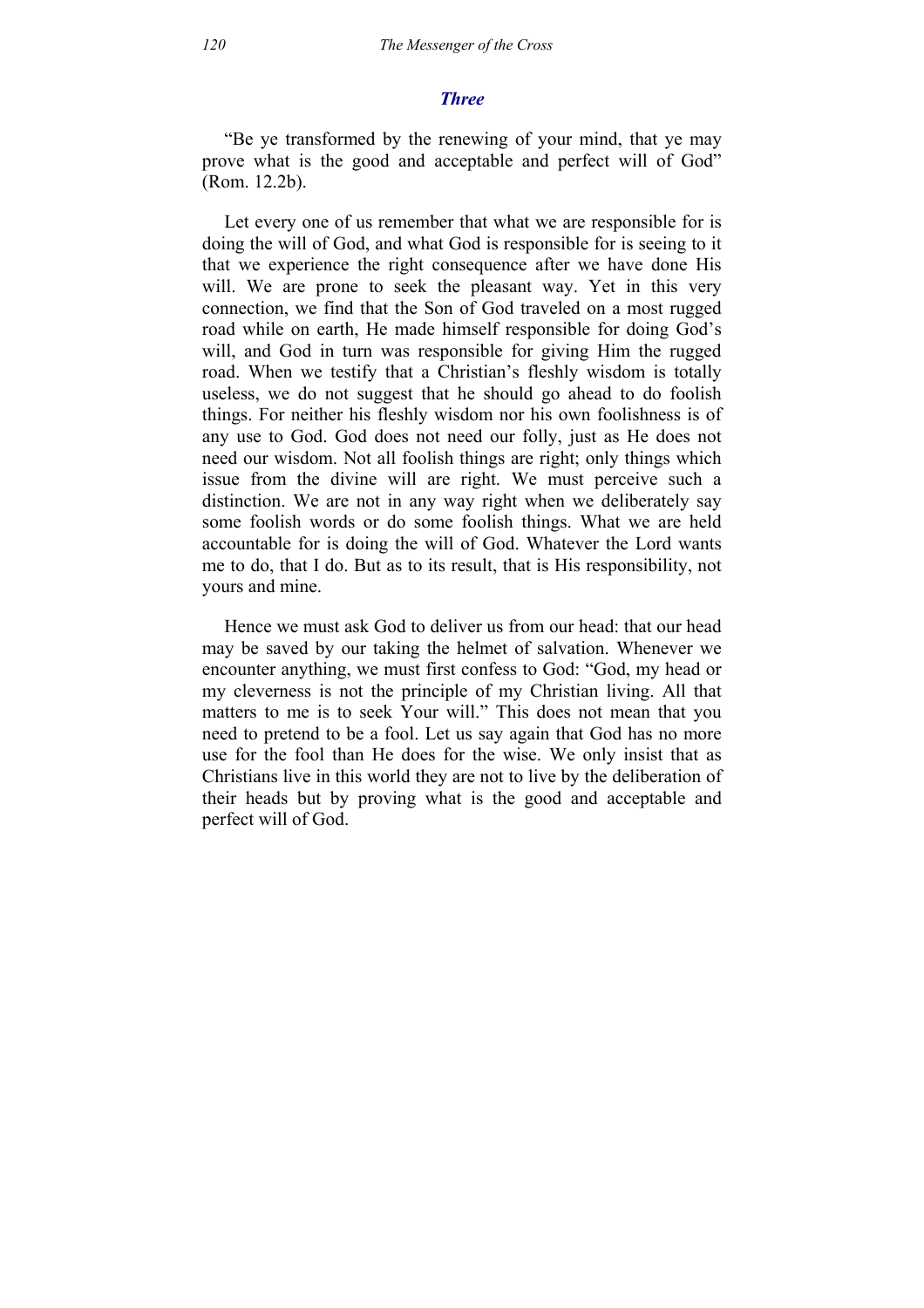The thinking of some people's heads is like a merchant's way of thinking. Whatever thing comes his way, his first reaction is to compute his personal gain or loss. This trait is true in spiritual things as well as in secular things. Such a head needs to be warned. For in spiritual things, the deciding factor is not personal gain or loss but the will of God. Oh do let us see that we have only one principle by which we can live, and that principle is "in the grace of God"—in doing the will of God.

## *Four*

"Ye be renewed in the spirit of your mind" (Eph. 4.23). This means that the human mind needs renewal. Romans 12 gives the same injunction: "Be ye transformed by the renewing of your mind." The result is that "ye may prove what is the good and acceptable and perfect will of God." After your mind is renewed you may prove what the will of God is. So that knowing or not knowing the will of God is not a matter of method but a matter of person. Many are acquainted with the method of knowing God's will but their person is not right; consequently, they cannot know His will.

What kind of person may know God's will? The one whom God has delivered from brain power. Your mind must be renewed before you may prove what God's will is. Keep this ever before you: that the most vigorous part of man's natural life is his thinking apparatus. Some people may have their natural strength in their will while others may have theirs in their emotion. But more people have their natural strength in their head. When you meet a person with a vigorous mind, you meet his head. As you approach him, his thought begins to flow. His thought is bigger than his spirit. He seems to be extremely clever, for his character is reflected in his thought. If this that is his strength is not broken by the Lord, he will have no way of knowing the will of God. Accordingly we must ask the Lord to cause us not to trust in the power of our thinking.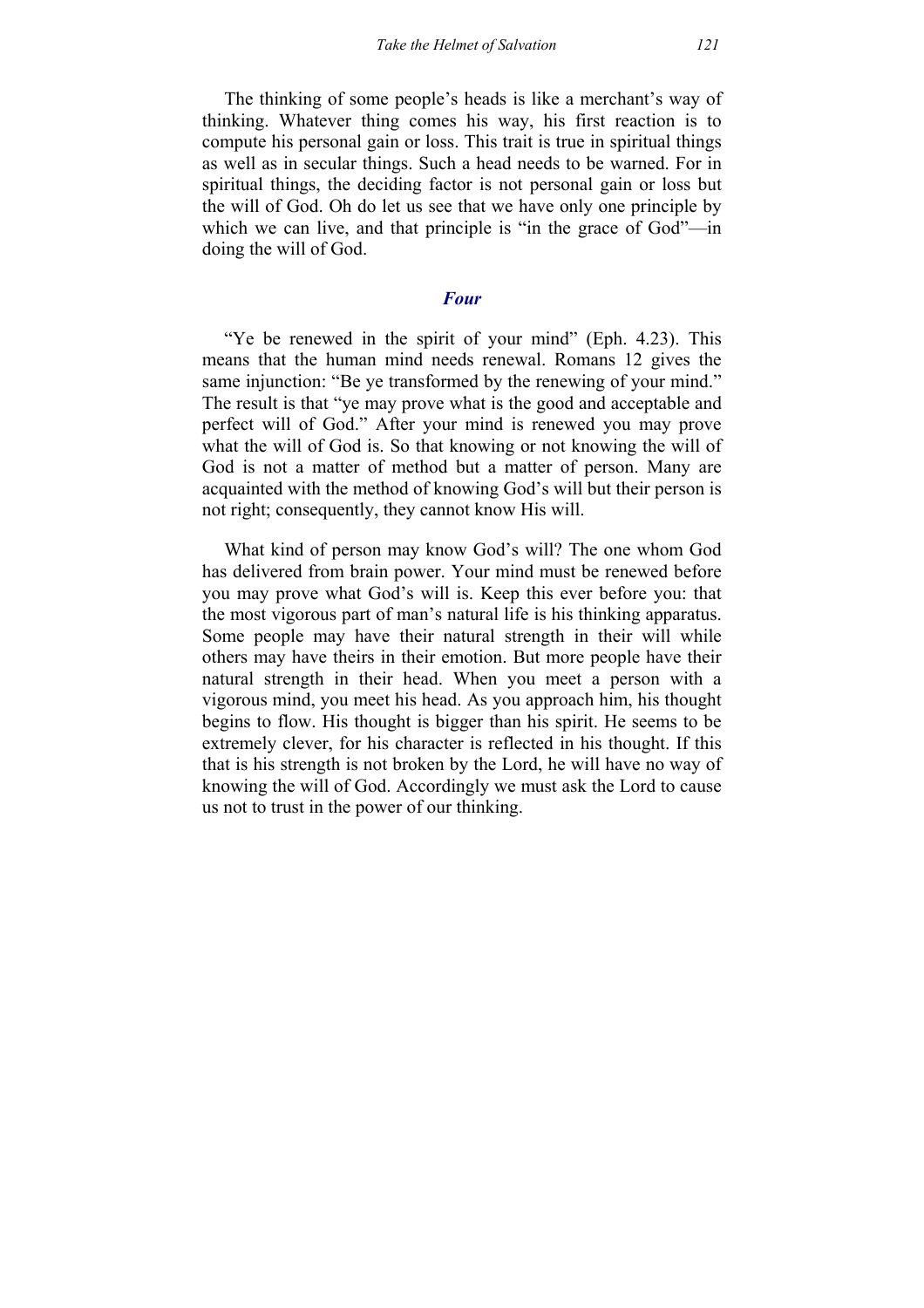A person may continuously confess how wrong his flesh or natural life is, yet all the while he cherishes his thought and opinions. Though he admits his weakness with his mouth, in his heart he is still full of his own thoughts and cleverness. He considers his view to be superior to that of others and his way to be better than that of others. His cleverness has not been broken by the Lord and his thought has not been dealt with. Because of this, he has no way of knowing the will of God. There are people whose lips are full of God's will, but in actuality they know nothing of it. Let us be reminded that if a person is not right, he cannot possibly know the divine will. The Lord must do a basic work of the cross in believers' lives, especially in renewing their thoughts. He will so break them that they can no longer reckon themselves as more clever or better than the rest. After their head has been dealt with, they may then prove and know what the will of God is.

The problem often lies in substituting God's will with man's thought. Our head therefore needs deliverance. A person who does not know the cross does not know the will of God. Hence the whole matter comes down once again to the necessity of the cross. Do you really know how the cross deals with your natural life? Do you have any idea as to how God deals with you as a person? One day when through the grace of the Lord you are brought to the place where you see your untrustworthiness and admit how undependable is your thought so that you dare not believe in yourself nor treasure your natural strength, then many things will become clear. As your natural life is dealt with by God, you will begin to be clear on His will.

## *Five*

"They that are after the flesh mind the things of the flesh; but they that are after the Spirit the things of the Spirit. For the mind of the flesh is death; but the mind of the Spirit is life and peace" (Rom. 8.5, 6). What is the mind of the flesh? It has one chief characteristic: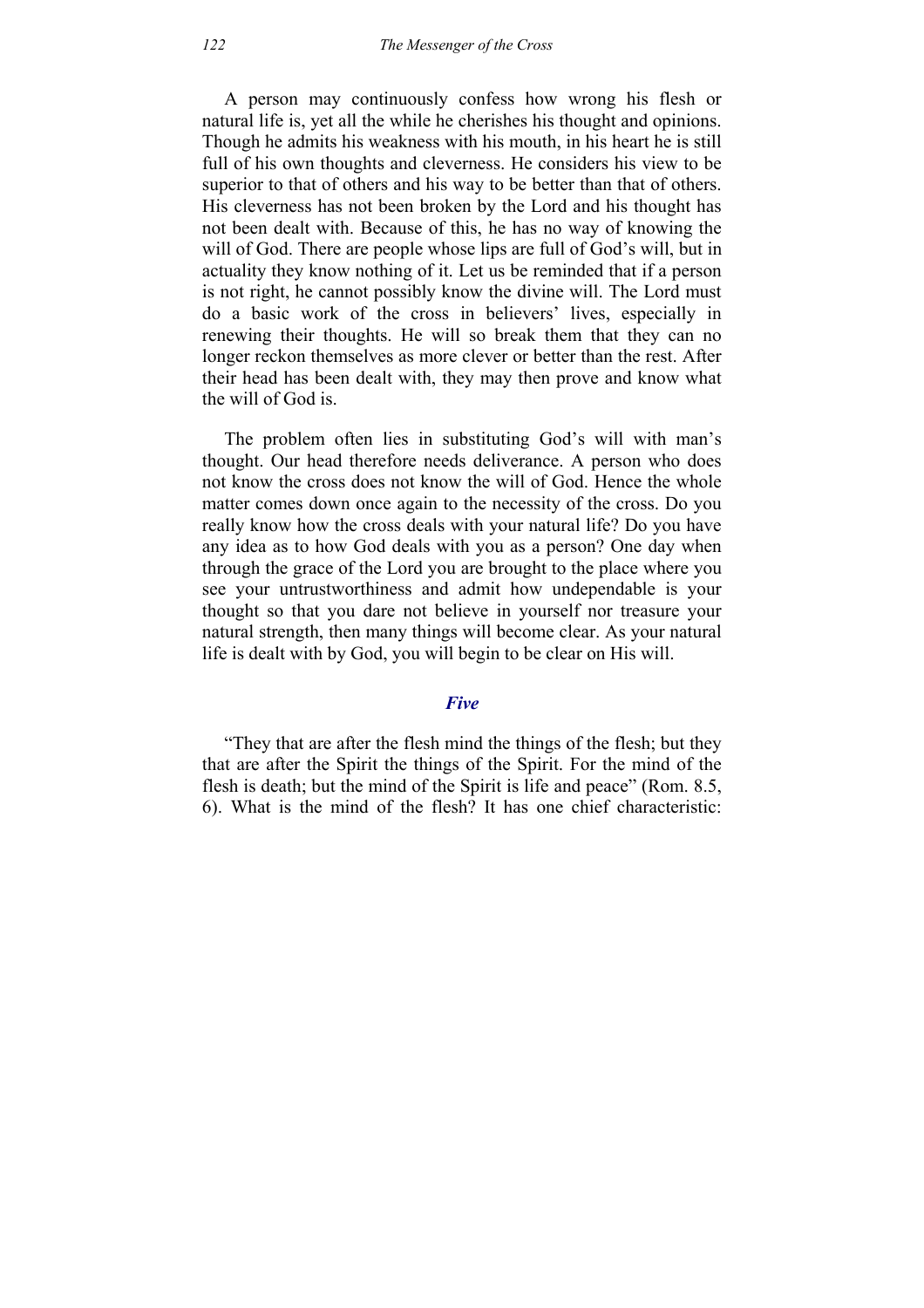believing in oneself as all-knowing and all capable. The mind of the Spirit in a believer has its chief characteristic too: not believing in himself nor daring to say or do anything but always being in fear and trembling. The mind of the flesh is constantly busy and swift, selfwise, and restless. And the result is death. The mind of the Spirit is not controlled by fleshly wisdom but is governed by the command of God, it having no confidence in the flesh nor daring to follow its own idea, with the result being life and peace. Our head needs to be delivered so that we will no longer be directed by fleshly thought but be guided by spiritual will instead.

# *Six*

"Not in fleshly wisdom but in the grace of God, we behaved ourselves in the world, and more abundantly to you-ward" (2 Cor. 1.12b). Notice this last phrase, "more abundantly to you-ward." The Corinthians were clever people, but Paul declared that we should not live in fleshly wisdom but in the grace of God, and this more abundantly towards others like the clever Corinthians. Praise the Lord, we will not match our cleverness with clever people. The more calculating others are, the less cleverness we use; for we live by the grace of God. Especially in the things of God and of the church, we are determined not to use human wisdom nor human cleverness.

We therefore must learn the lesson of never putting our worldly brain into spiritual matters. We are not sure if such a worldly brain is effective in other matters, but we *are* sure of this one thing: that a worldly brain is absolutely useless in spiritual matters. Worldly methods and tactics, worldly maneuvering and cleverness may produce results in other areas, but in the spiritual realm they are totally ineffective. In the house of God it is not man's hand or wisdom that counts but rather the will of God. Here it is not what man says or thinks but what the Lord says. We will ask God: "God,